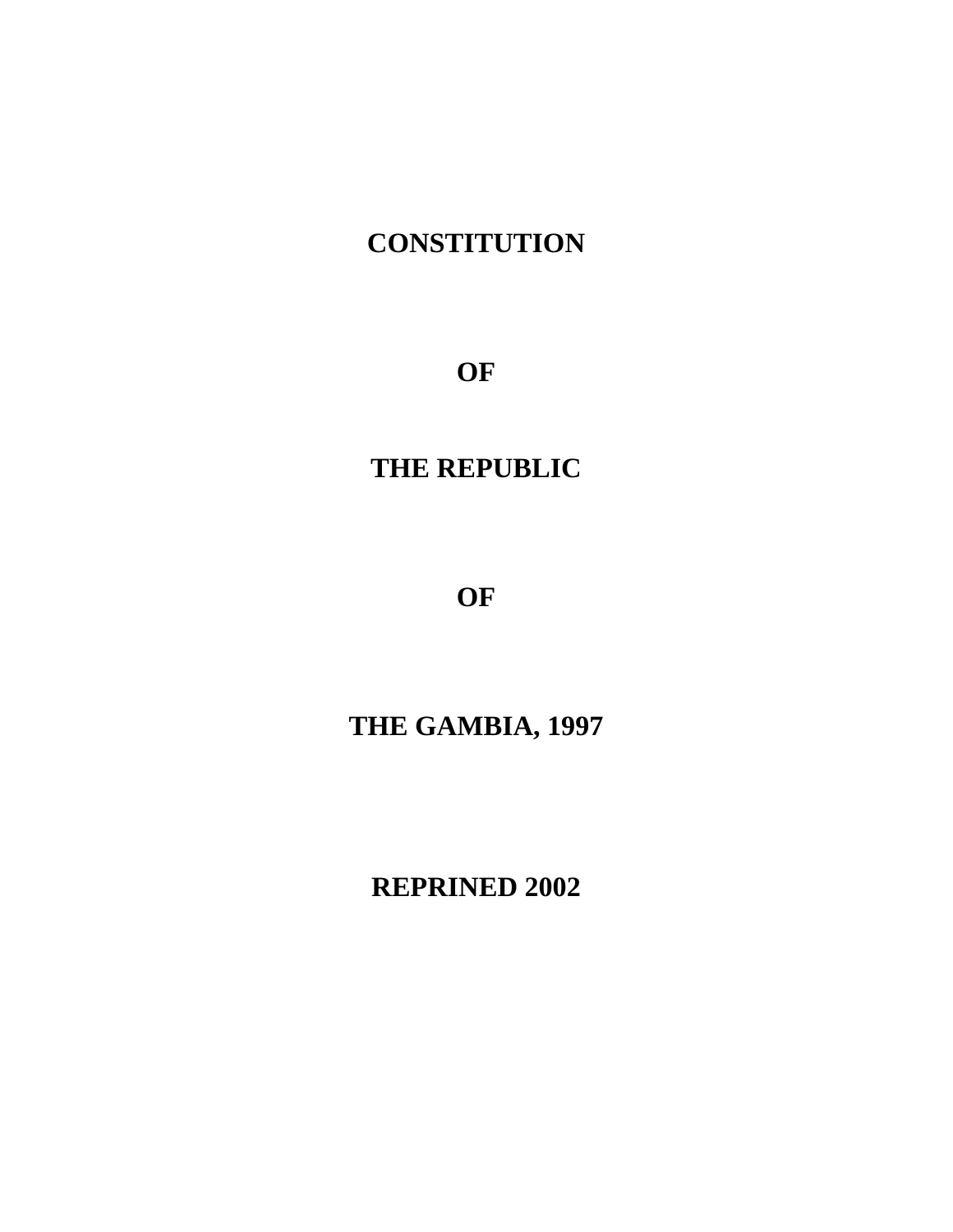# **The Constitution of the Republic of The Gambia**

# ARRANGEMENT OF SECTIONS

# **Section**

# CHAPTER I

# THE REPUBLIC

- 1. **The Republic**
- **2. Public Seal**
- **3. National flag and anthem**

# **CHAPTER II**

# **THE CONSTITUTION AND THE LAWS**

- **4. Supremacy of the Constitution**
- **5. Enforcement of the constitution**
- **6. Defense of the constitution**
- **7. The Laws of The Gambia**

# **CHAPTER III**

# **CITIZENSHIP**

- **8. Citizens on the Commencement of the Constitution**
- **9. Citizen by birth**
- **10. Citizens by Descent**
- **11. Marriage to a Citizen**
- **12. Naturalisation as a Citizen**
- **12 A. Dual Citizenship**
- **13. Deprivation of Citizenship**
- **14. Restoration of Citizenship**
- **15. Acts of the National assembly**
- **16. Interpretation of Chapter III**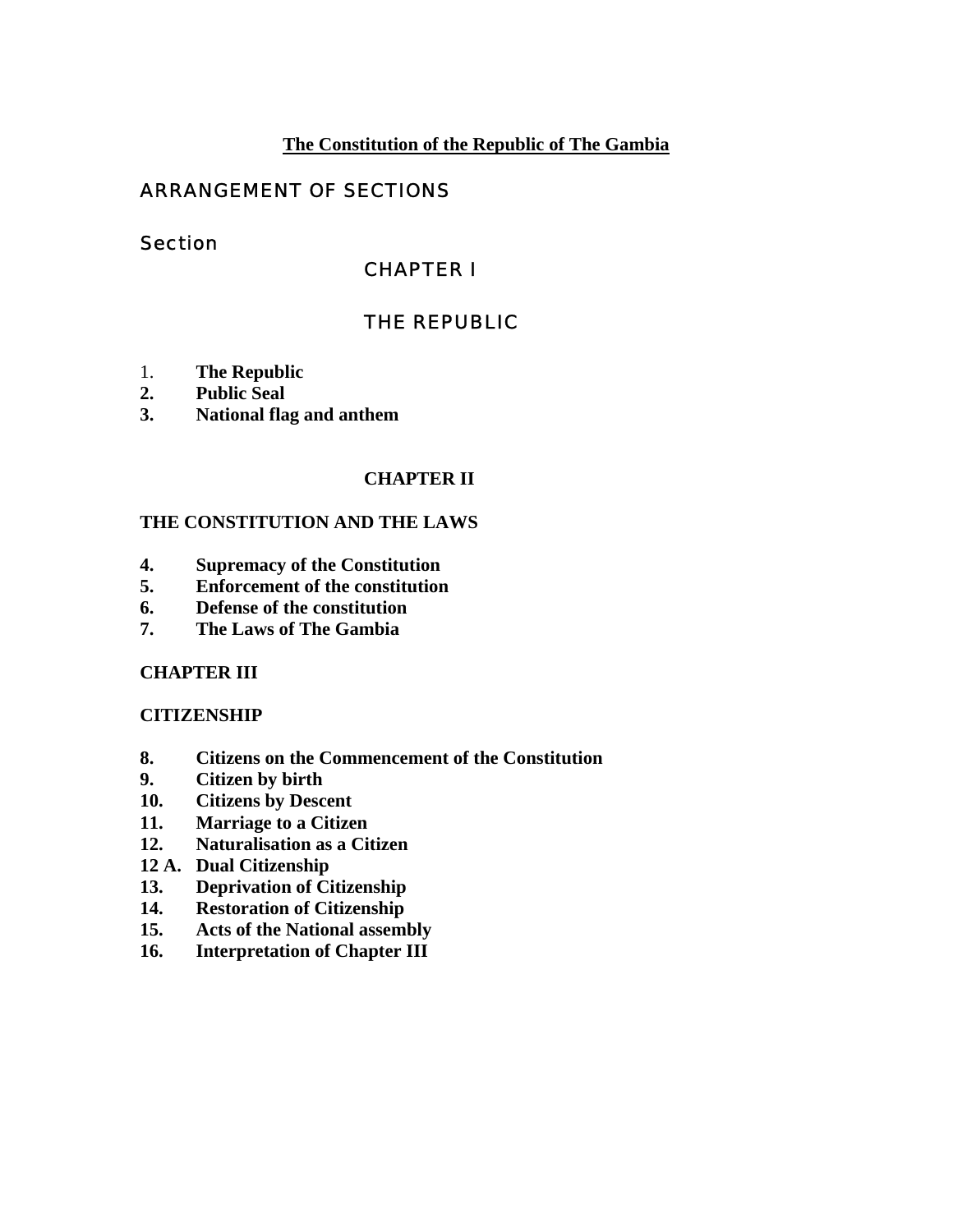# CHAPTER IV

# PROTECTION OF FUNDAMENTAL RIGHTS AND FREEDOMS

- 17. Fundamental Rights and Freedoms
- 18. Protection of Right to Life
- 19. Protection of Right to Personal Liberty
- 20. Protection from Slavery and Forced Labour
- 21. Protection from inhuman Treatment
- 22. Protection from Deprivation of Property
- 23. Privacy
- 24. Provision to Secure Protection of the Law and Fare Trial
- 25. Freedom of Speech, Conscience, Assembly, Association and Movement
- 26. Political Rights
- 27. Right to Marry
- 28. Rights of Women
- 29. Rights of Children
- 30. Right to Education
- 31. Rights of the Disabled
- 32. Culture
- 33. Protection from Discrimination
- 34. Declaration of State of Public Emergency
- 35. Derogations from Fundamental Rights under Emergency Powers
- 36. Persons Detained under Emergency Powers
- 37. Enforcement of Protective Provisions
- 38. Interpretation of Chapter IV

# **CHAPTER V**

# **REPRESENTATION OF THE PEOPLE PART1: THE FRANCHISE**

- 39. The Right to Vote and be Registered
- 40. Secret Ballot
- 41. Electoral Laws

# **PART 2: THE INDEPENDENT ELECTORAL COMMISSION**

- 42. The Commission
- 43. The Functions of the Commission
- 44. Financial
- 45. Electoral Laws

# **PART 3: PRESIDENTIAL ELECTIONS**

- 46. Election of a President
- 47. Nomination of Candidates
- 48. Poll on an Election
- 49. Challenge to Election of President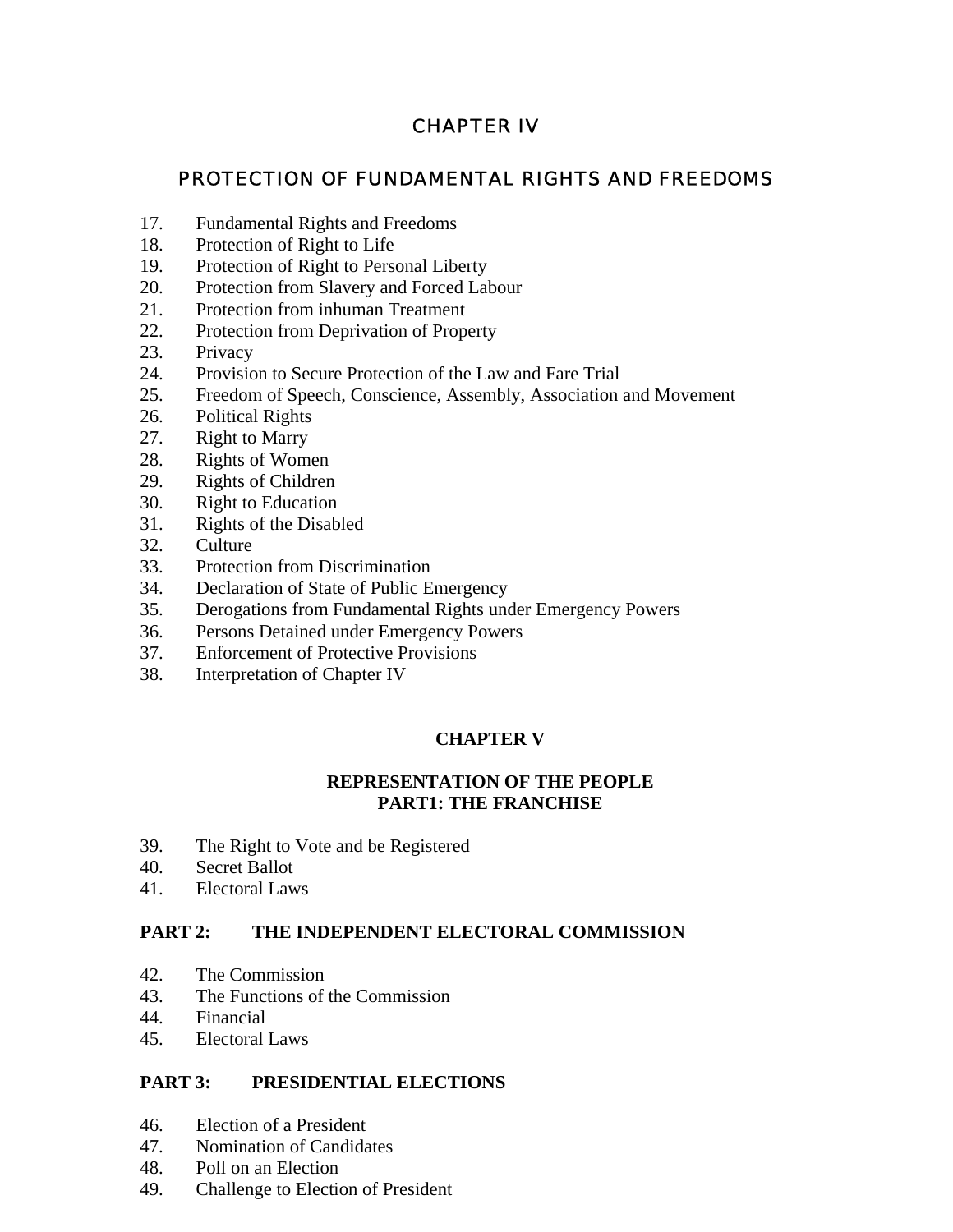# **PART 4: NATIONAL ASSEMBLY CONSTITUENCIES**

- 50 Delimitation of Constituencies
- 51 52
- 53
- 54 Deleted by No. 6 of 2001
- 55
- 56 57

# **PART 6: SEYFOLU AND ALKALOLU**

- 58 Appointment of a District Seyfo
- 59 Appointment of an Alikalo

# **PART 7: POLITICAL PARTIES**

60. Political Parties

# **CHAPTERVI**

# **THE EXECUTIVE**

# **PART1: THE PRESIDENT**

- 61 Office of President
- 62. Qualification for Election of President
- 63. Tenure of office of President
- 64.Temporary exercise of President's functions
- 65. Vacancy in the Office of President
- 66. Mental of Physical incapacity
- 67. Misconduct by President
- 68. Salary and Allowances
- 69. Immunity from Civil and Criminal Proceedings

# **PART2: THE VICE PRESIDENT SECRETATIES OF STATE AND THE CABINET**

- 70. The Vice President
- 71. Secretaries of State
- 72. Functions and Incidents of Office
- 73. Cabinet
- 74. Responsibility of Cabinet and Secretaries of State
- 75 Vote of Censure

# **PART3: EXECUTIVE POWERS**

- 76 The Executive Power
- 77. The Executive Power and the National Assembly
- 78. National Security Council
- 79. Foreign Affairs
- 80. Constitution of Public Offices
- 81. Administration of Departments of State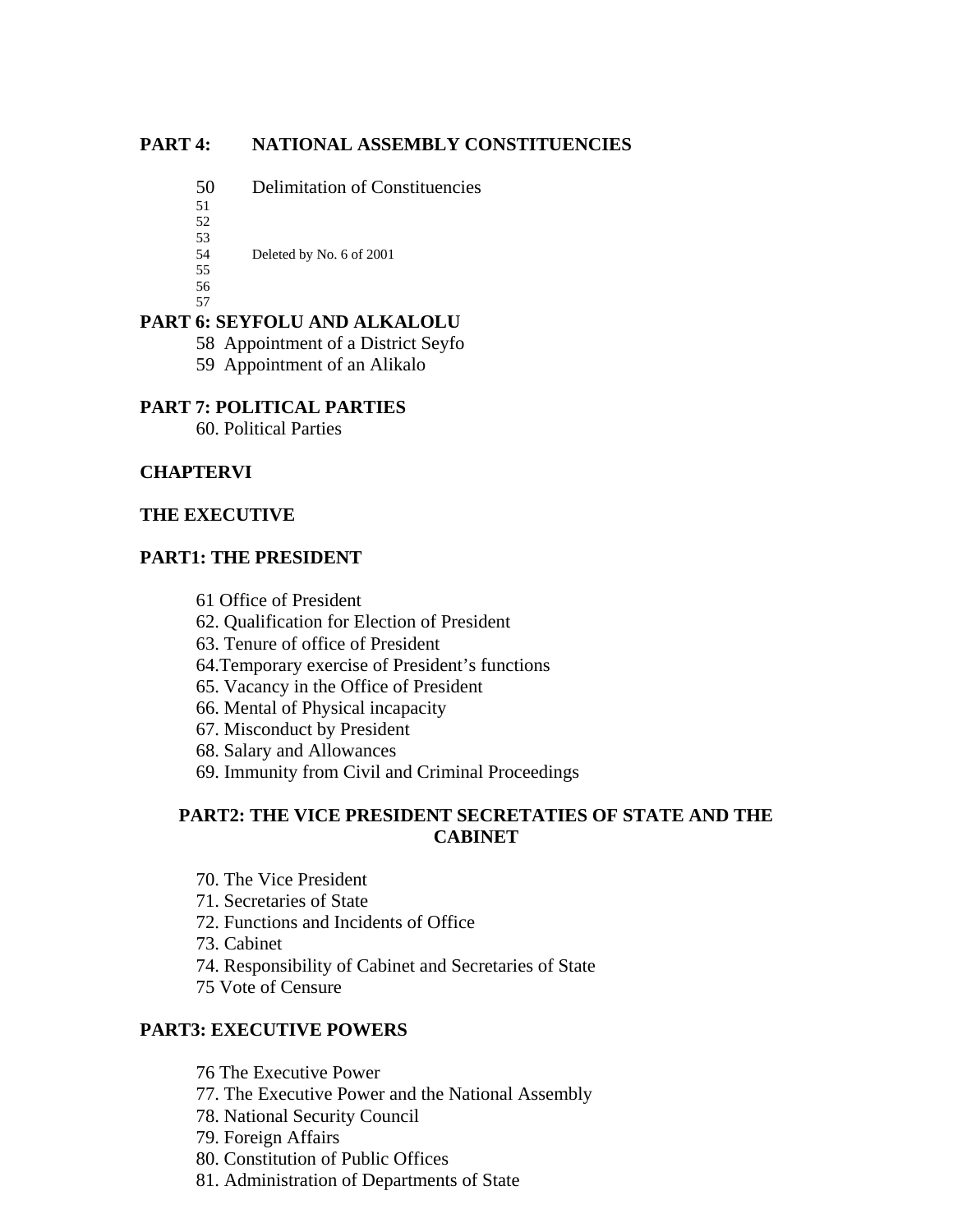- 82. Prerogative of Mercy
- 83. Honours and Titles

# **PART4: PROSECUTIONS**

- 84. Director of Public Prosecutions
- 85. Control of Prosecutions
- 86. Private Prosecutions

# **CHAPTERVII**

# **THE NATIONAK ASSEMBLY AND LEGISLATION**

# **PART1: ESTABLISHMENT OF THE NATIONAL ASSEMBLY AND MEMBERS**

- 87 Establishment of the National Assembly
- 88. Members of the National Assembly
- 89. Qualifications for Membership of the National Assembly
- 90. Disqualifications for Membership of the National assembly
- 91. Tenure of Seats of Members of the National Assembly
- 92 Recall of Members of the National Assembly
- 93. The Speaker and the Deputy Speaker
- 94. Clerk of the National Assembly
- 95. Remuneration and Allowances

# **PART2 THE MEETING AND DISSOLUTIONS OF THE NATIONAL ASEMBLY**

- 96 General Election
- 97. Sessions of the National Assembly
- 98. Sittings of the National Assembly
- 99. Term of the National Assembly

# **PART3: LEGISLATION AND OTHER POWERS OF THE NATIONAL ASSEMBLY**

- 100. The Legislative Power
- 101. Introduction of Bills and motions
- 102. Additional Functions of the National Assembly

# **PART4: PROCEDURE IN THE NATIONAL ASSEMBLY**

- 103 Procedure in the National Assembly
- 104 Vacancy and Quorum
- 105 Language in the National Assembly
- 106.Voting in the National Assembly
- 107. Unqualified Person sitting or voting
- 108.Regulation of Procedure in the National Assembly
- 109. Committees of the National Assembly
- 110 Contempt of the National Assembly
- 111. The National Assembly Service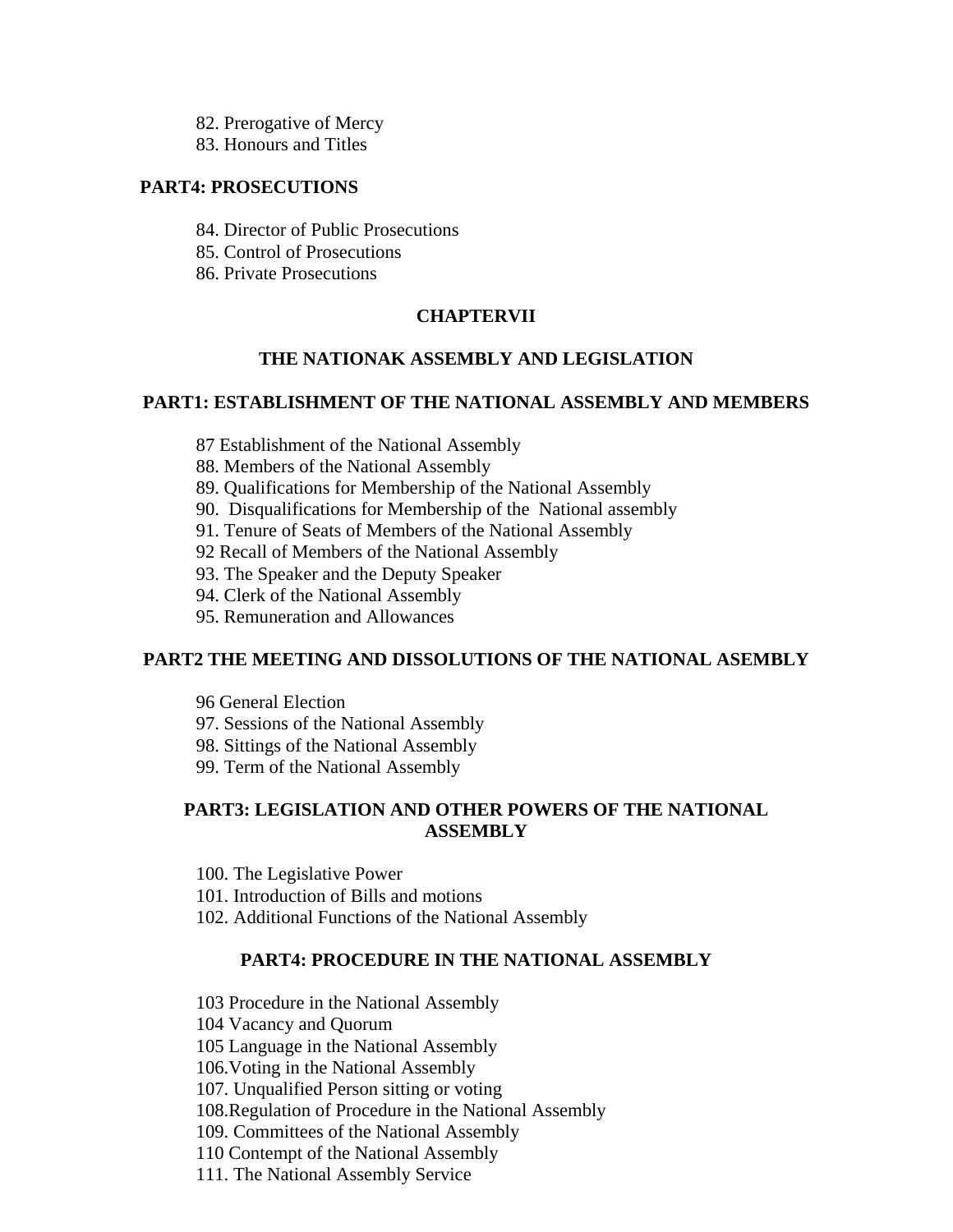# **PART 5: RESPONSIBILITIES, PRIVILEGES AND IMMUNITIES**

- 112. Responsibilities of members
- 113. Freedom of speech and Debate
- 114. Privilege of the National Assembly
- 115. immunity from Service of Process and Arrest
- 116. Immunity from Witness Summons
- 117. Immunity from Jury Service
- 118. Immunity for Publication of Proceedings
- 119. Privileges of Witnesses

#### **CHPATER VII**

#### **THE JUDICATURE**

# **PART1: THE COURTS OF THE GAMBIA**

- 120 The courts and the judicial Power
- 121. The Chief Justice
- 122. The Superior Courts
- 123. Immunity from Suit
- 124. Courts to give Timely Decisions

#### **PART 2: SUPERIOR COURTS**

A: The Supreme Court

- 125. Composition of the Supreme Court
- 1 126.Jurisdiction of Supreme Court
	- 127. Original Jurisdiction
	- 128. Appellate Jurisdiction

B: The Court of Appeal

129 Composition of Court of appeal 130 Jurisdiction of Court of Appeal

 C: The High Court 131. Composition of High Court 132. Jurisdiction of High Court 133 Supervisory Jurisdiction

D: Special criminal Court

134. Special Criminal Court

- 135. Jurisdiction
- 136. National Assembly to make further provision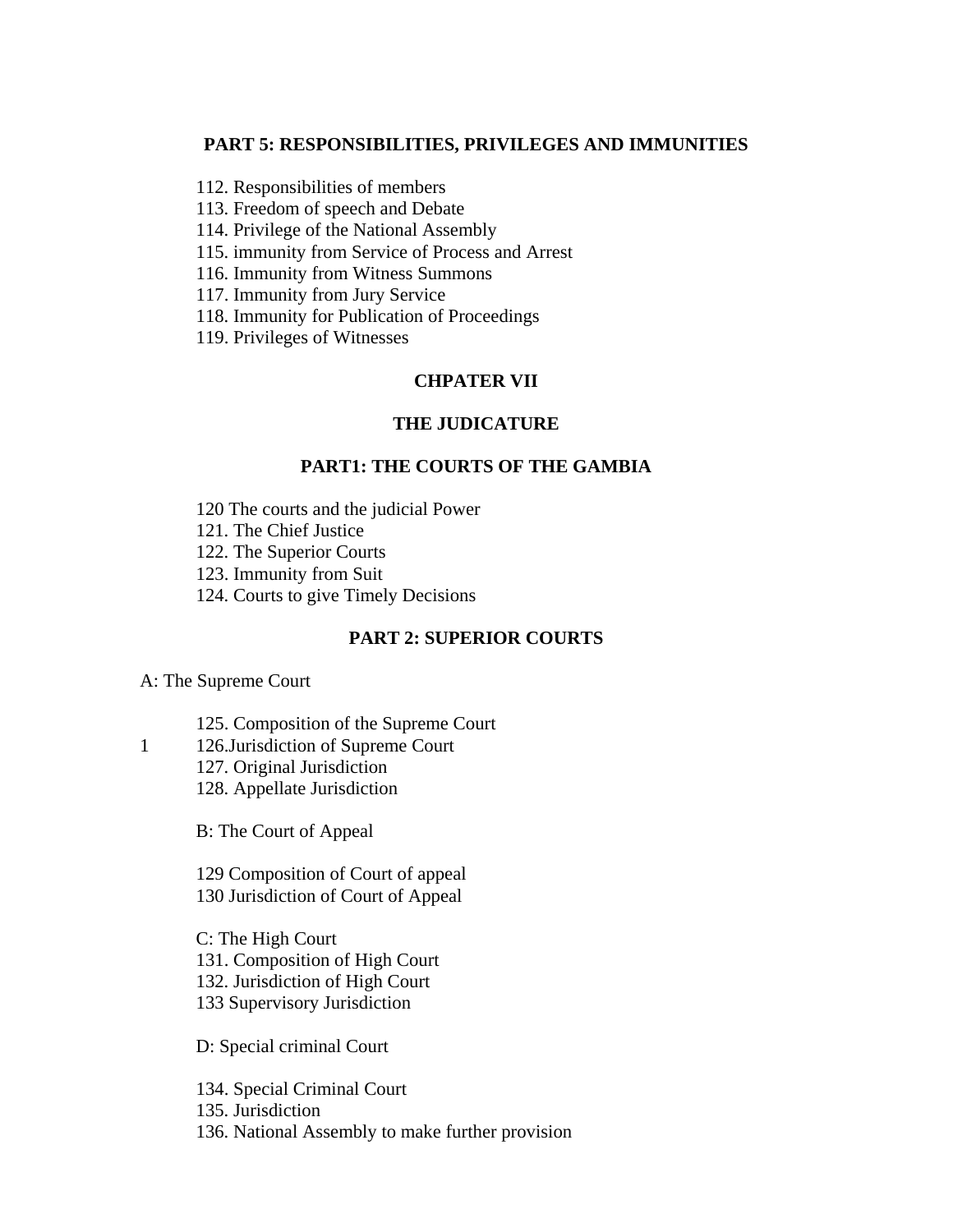# **PART 3: THE CADI COURT**

137.The Cadi court 137A Cadi Appeals Panel

## **PART 4 THE JUDGES**

138. Appointment of Judges

139. Qualifications of Judges

140. Vacancy in office of the Chief Justice

141. Tenure of Office of Judges

142. Remuneration of Judges

# **PART 5: ADMINISTRATION OF THE COURTS**

143.Administrative provisions 144.Financial

# **PART 6: THE JUDICIAL SERVICE COMMISSION**

145.The judicial service commission 146.Appointment of Judicial Officers and Court Staff 147.Other Functions of Commission 148.Operation and Procedure

# **CHAPTER IX**

#### **FINANCE**

## **PART 1: PUBLIC FINANCE**

149.Taxation 150.Consolidated Fund 151.Withdrawals from Consolidated and other Funds 152.Annual Estimates and Appropriation Bill 153.Supplementary Appropriation 154.Contingencies Fund 155.Loans 156.Salaries, etc, charged on Consolidated Fund 157.The Public Debt

# **PART 2: THE AUDITOR- GENERAL AND THE NATIONAL AUDIT OFFICE**

158.The Auditor-General 159.National Audit Office 160.Functions of Auditor-General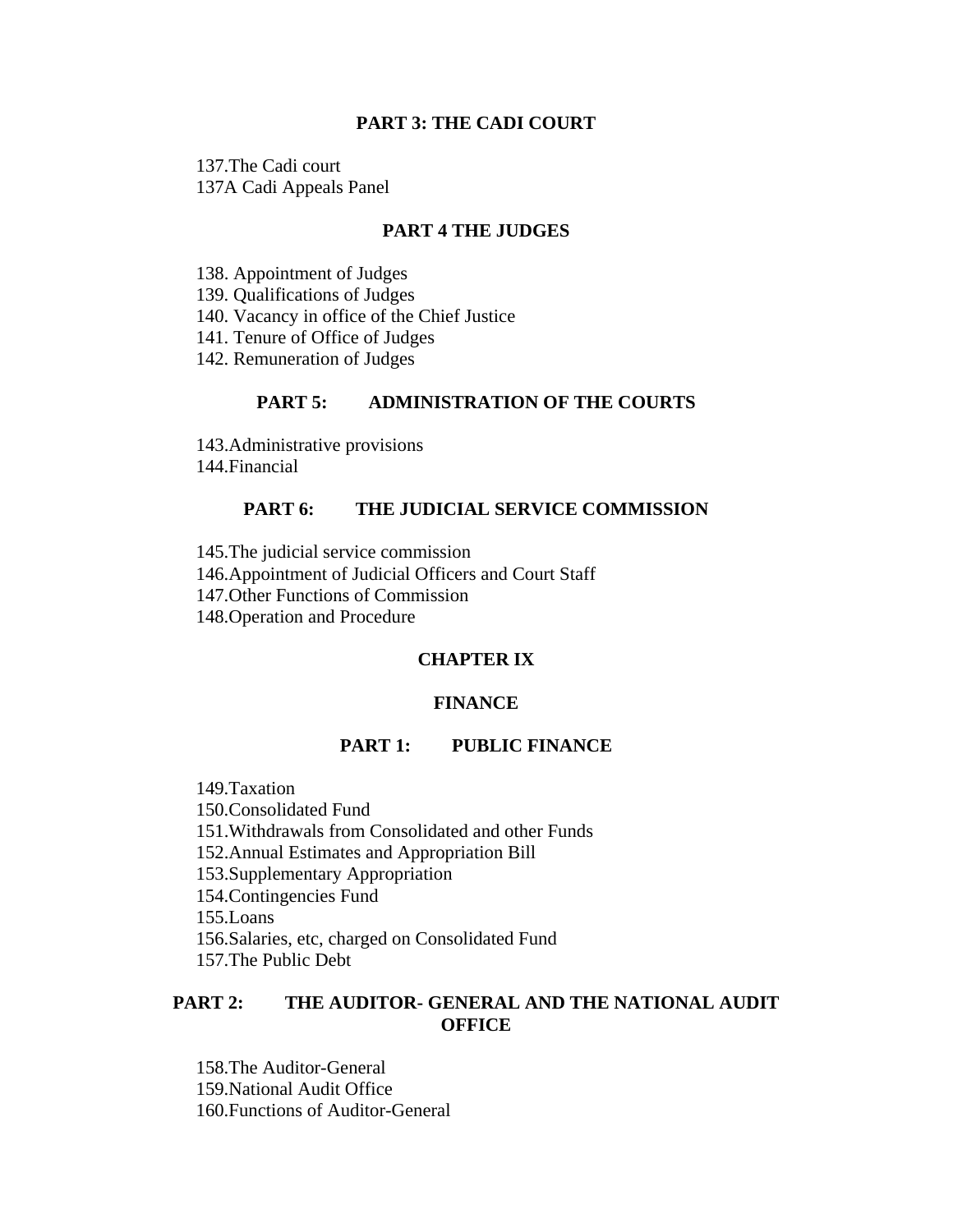#### **PART 3: THE CENTRAL BANK**

161.Establishment of Central Bank 162.The Board of the Central Bank

# **CHAPTER X**

# **THE OMBUDSMAN**

163.The National Assembly to establish Office of Ombudsman 164.Appointment and tenure of office of Ombudsman 165.Independence of Ombudsman

#### **CHAPTER XI**

# **THE PUBLIC SERVICES**

# **PART 1: OFFICES IN THE PUBLIC SERVICE**

166.The Public Service 167.Appointment to and Removal from offices in the public Service 168.Head of the Civil Service 169.Protection of Public Servants 170.Restriction on Political Activities of Public Servants 171.Retirement age

#### **PART 2: THE PUBLIC SERVICE COMMISSION**

172.Establishment of Commission 173.Powers of Appointment 174.Other powers of Commission

#### **PART 3: PUBLIC ENTERPRISES**

175.Public Enterprises

#### **PART 4: PENSIONS**

176.Protection of Pension Rights 177.Public Service Pensions to be free of tax

#### **CHAPTER XII**

# **THE POLICE FORCE AND THE PRISON SERVICE**

#### **PART 1: THE POLICE FORCE**

178.The Gambia Police Force 179.Deleted by No. 6 of 2001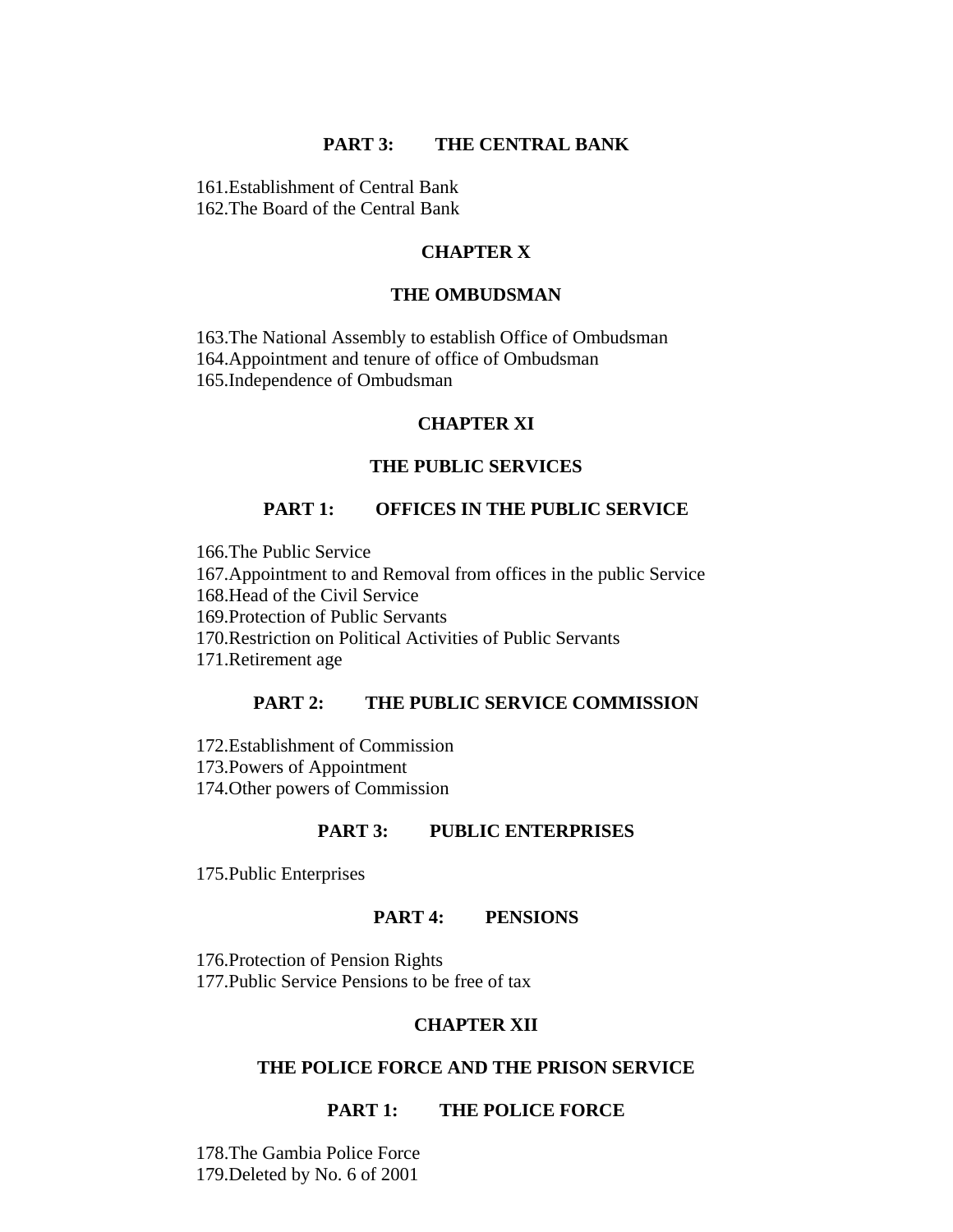180.Police Council 181.Deleted by No. 6 of 2001

## **PART 2: THE PRISON SERVICE**

182.Prison Service 183.Control of Prison Service 184.Prison Service Council 185.Appointments in Prison service

# **CHAPTER XIII**

# **THE ARMED FORCES AND THE NATIONAL INTELLIGENCE AGENCY**

## **PART 1:**

186.The Gambia Armed Forces 187.Functions 188.Control of the Armed Forces 189.Armed Forces Council 190.Appointments in Armed Forces

#### **PART II: NATIONAL INTELLIGENCE AGENCY**

191.National Intelligence Agency

# **CHAPTER XIV**

# **LAND COMMISSION**

192.Land Commission

# **CHAPTER XV**

#### **LOCAL GOVERNMENT AND TRADITIONAL RULERS**

# **LOCAL GOVERNMENT**

193.System of Local government 194.Local government Authorities

# **CHAPTER XVI**

#### **THE NATIONAL COUNCIL FOR CIVIC EDUCATION**

195.National Youth Service 196.Participation in the Service 197 National Youth Service Board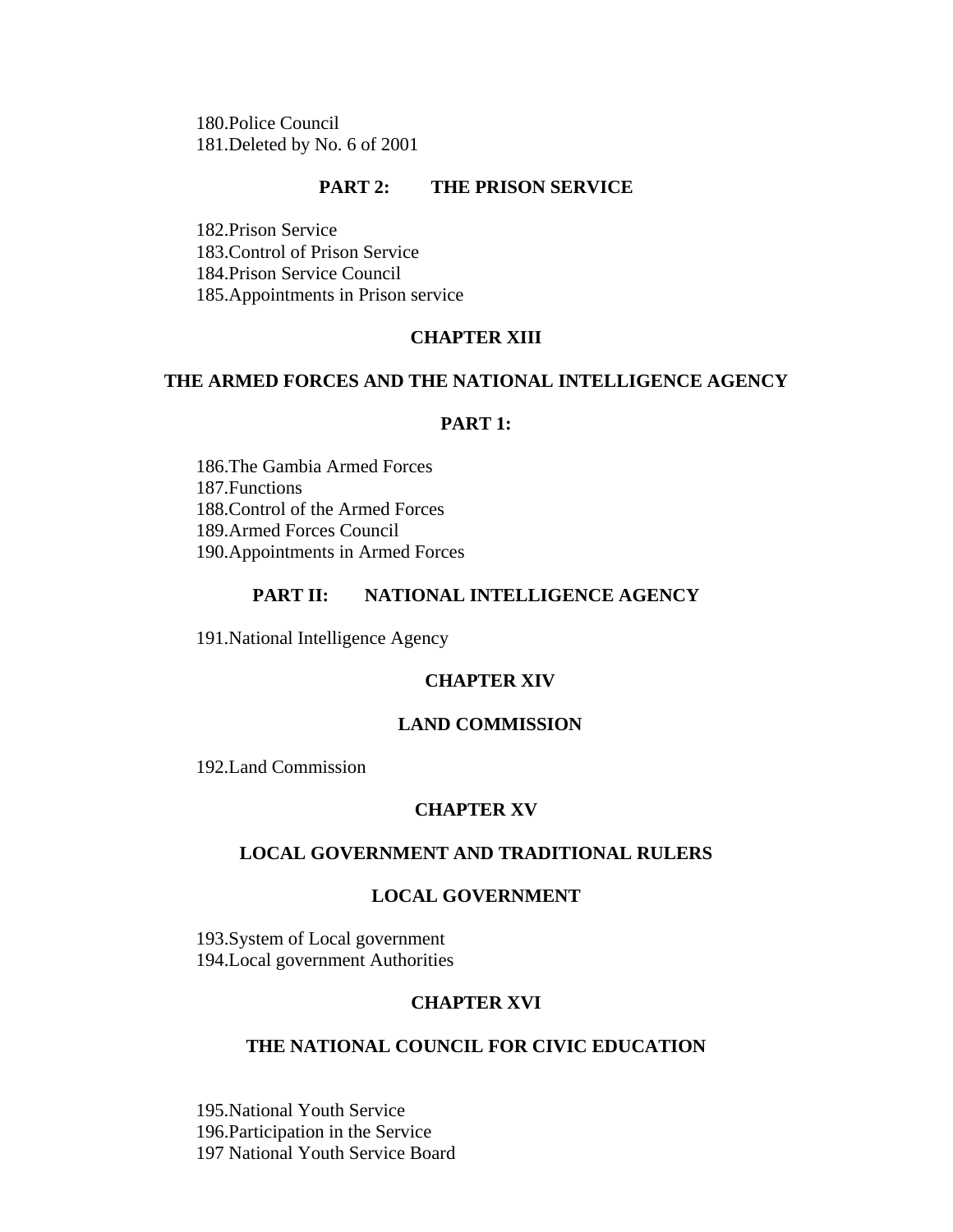#### **CHAPTER XVII**

# **NATIONAL COUNCIL FOR CIVIC EDUCATION**

198. National Council for Civic Education 199.Functions of the Council

# **CHAPTER XVIII**

#### **COMMISSION OF INQUIRY**

200.Commissions of Inquiry 201.Presiding Commissioner 202.Function and Powers of Commission 203.Publication of Report 204.Adverse Findings 205.Immunities of Witnesses 206.The National Assembly to make further provision

## **CHAPTER XIX**

#### **THE MEDIA**

207.Freedom and Responsibility of the Media 208.Responsibility of State owned Media 209.Limitations on Rights and Freedoms 210.National Media Commission

#### **CHAPTER XX**

# **DIRECTIVE OF PRINCIPLES OF STATE POLICY**

211.Application of the Directive Principles of State Policy 212.National integration and Unity 213.National Sovereignty and Independence 214.Political Objectives 215.Economic Objectives 216.Social Objectives 217.Educational Objectives 218.Cultural Objectives 219.Foreign Relations 220.Duties of a Citizen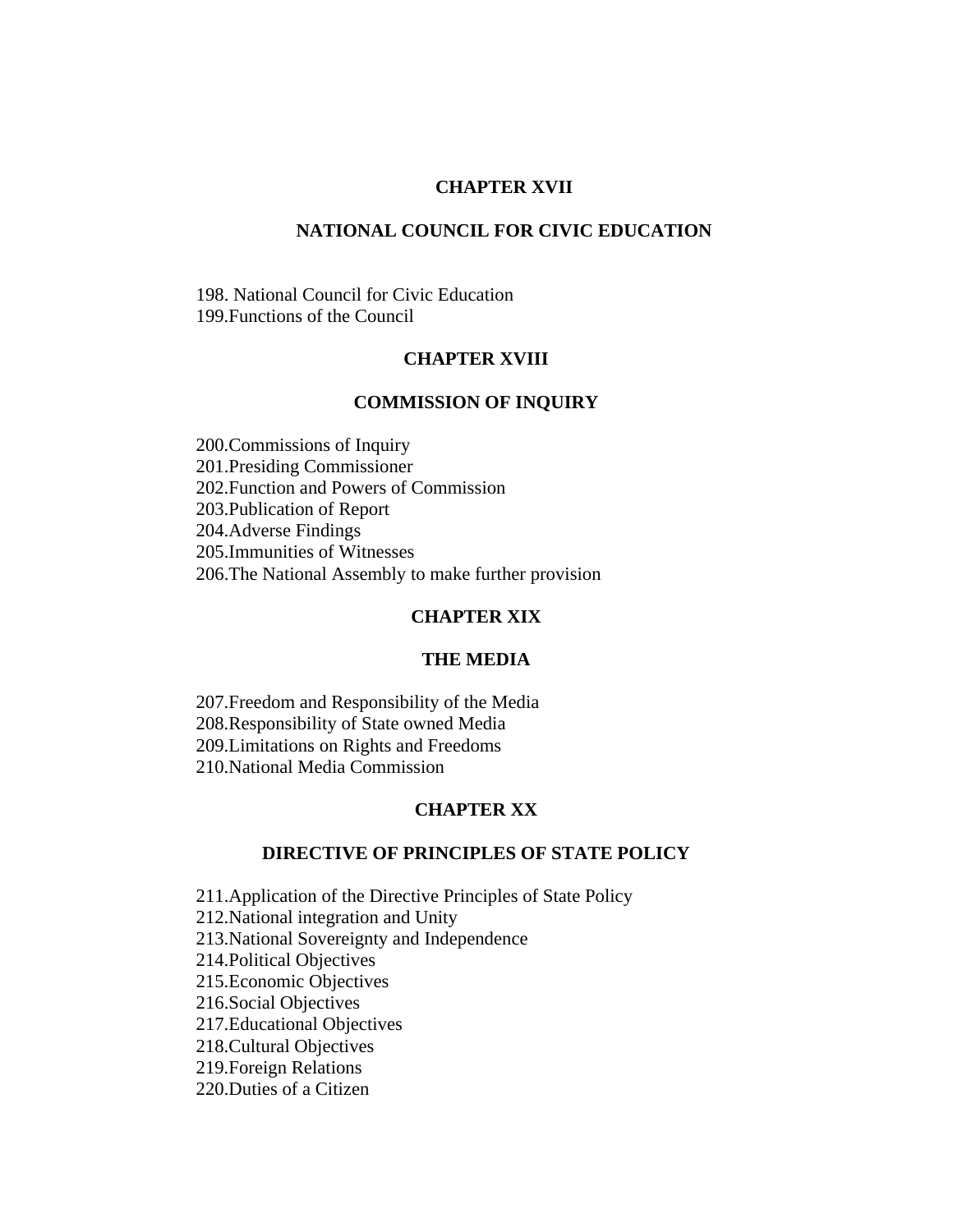#### **CHAPTER XXI**

#### **CODE OF CONDUCT FOR PUBLIC OFFICERS**

221.Application of Code of Conduct 222.The Code of Conduct 223.Declaration of Assets 224.Ombudsman to report Contravention of Code of Conduct 225.Payment of Taxes

# **CHAPTER XXII**

#### **AMENMENT OF THE CONSTITUTION**

226.Alteration of the constitution

# **CHAPTER XXII**

#### **MISCELLANEOUS**

## **PART1: APPOINTMENTS AND RESIGNATIONS**

227.. Acting Appointments 228. Resignations 229. Re- appointments and Concurrent Appointments

#### **PART2 GENERAL**

230. Interpretation 231. Construction of Various Powers 232 Transitional and consequential Provisions

# **SCHEDULE 2 SCHEDULE1**

# **THE NATIONAL FLAG**

#### **TRANSITIONAL AND CONSEQUENTIAL PROVISIONS**

In the name of God, the Almighty.

We the people of The Gambia have accomplished a great and historic task. We have had our say on how we should be governed. For this Constitution contains our will and resolve for good governance and a just, secure and prosperous society.

Our hopes and aspirations as a people were reflected in the enthusiasm and zeal with which we embarked on the task of nation building on the attainment of independence. The self-perpetuating rule of the recent past, however, soon gave rise to the abuse of office and related vices which negated the total welfare of the Gambian people. The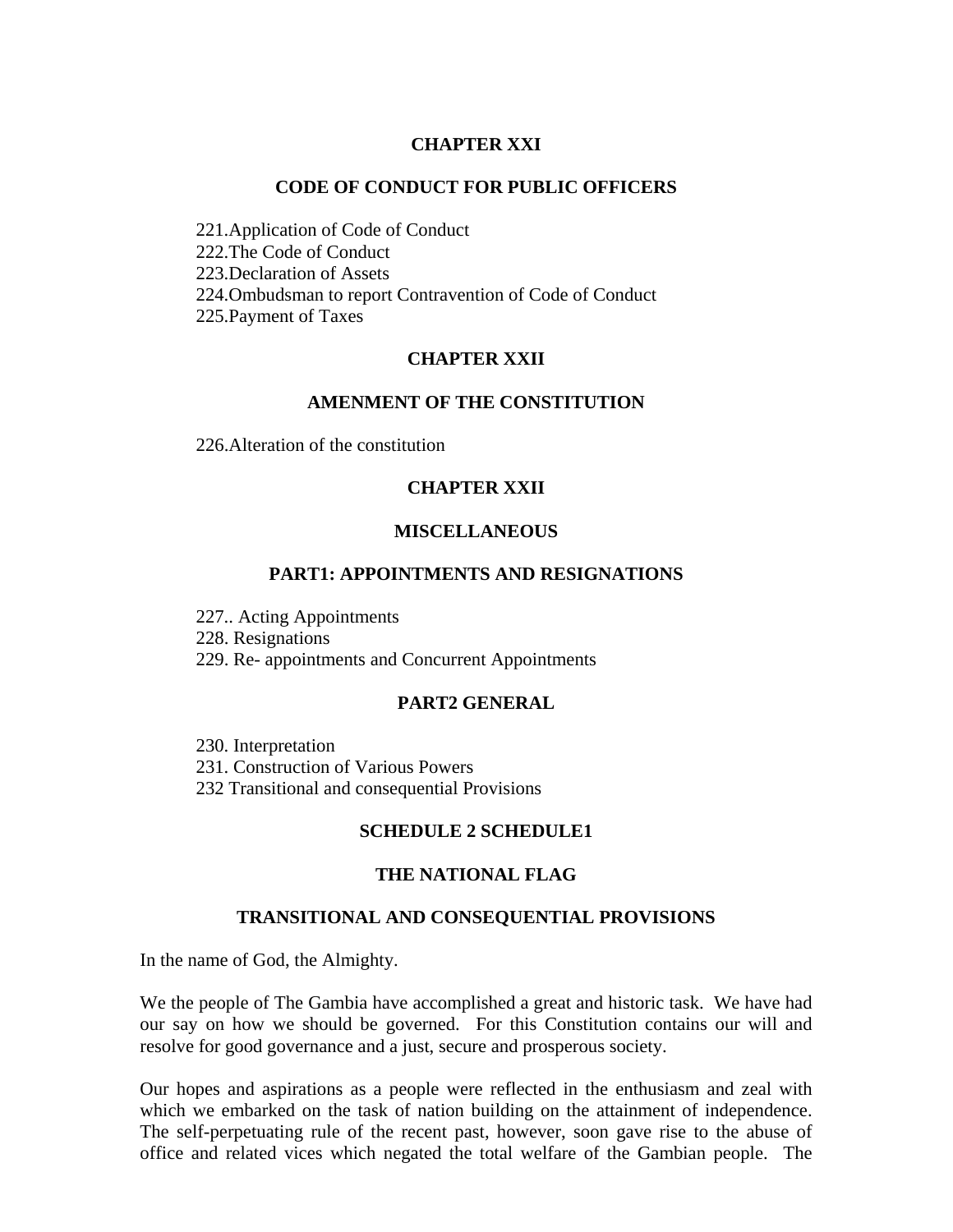sovereign people of The Gambia therefore endorsed the change of government on 22<sup>nd</sup> July 1994 to rectify such evils.

This Constitution provides for us a fundamental Law, which affirms our commitment to freedom, justice, probity and accountability. It also affirms the principle that all power emanate from the sovereign will of the people.

The fundamental rights and freedoms enshrined in this Constitution will ensure for all time respect for and observance of human rights and fundamental freedoms for all, without distinction as to ethnic considerations, gender, language or religion. acknowledging our fundamental rights we also affirm our duties and responsibilities as citizens of this Country.

This Constitution guarantees participatory democracy that reflects the undiluted choice of the people. The functions of the arms of government have been clearly defined, their independence amply secured with adequate checks and balances to ensure that they all work harmoniously together toward our common good.

As we usher in the Second Republic and beyond we give ourselves and generations of Gambians yet unborn this Constitution as a beacon of hope for peace and stability in our society and the good governance of The Gambia for all time.

In this spirit, we continue to pledge our firm allegiance to our beloved Country and pray that the Great God of Nations will keep us all ever true to The Gambia.

# CHAPTER I

# THE REPUBLIC

| The Republic 1<br>6 of 2001 | (1) | The Gambia is a Sovereign Secular Republic                                                                                                                                                                                                                                       |
|-----------------------------|-----|----------------------------------------------------------------------------------------------------------------------------------------------------------------------------------------------------------------------------------------------------------------------------------|
|                             | (2) | The Sovereignty of The Gambia resides in the people of The<br>Gambia from whom all organs of government derive their<br>authority and in whose name and for whose welfare and prosperity<br>the powers of government are to be exercised in accordance with<br>this Constitution |
| Public Seal 2.              | (1) | The Public seal shall be the seal in existence immediately before<br>this Constitution comes into force or such other seal as may be<br>prescribed by an Act of the National Assembly.                                                                                           |
|                             |     | The Public Seal shall be used exclusively for authenticating                                                                                                                                                                                                                     |

matters of state and no person or organisation, other than the Government of The Gambia and those persons who may be authorised in accordance with an Act of the National assembly, may use the design of the seal or any design resembling it as such person's or organisation's emblem.

# National Flag 3. (1) The National Flag shall be a flag of the design set out in And anthem Schedule 1.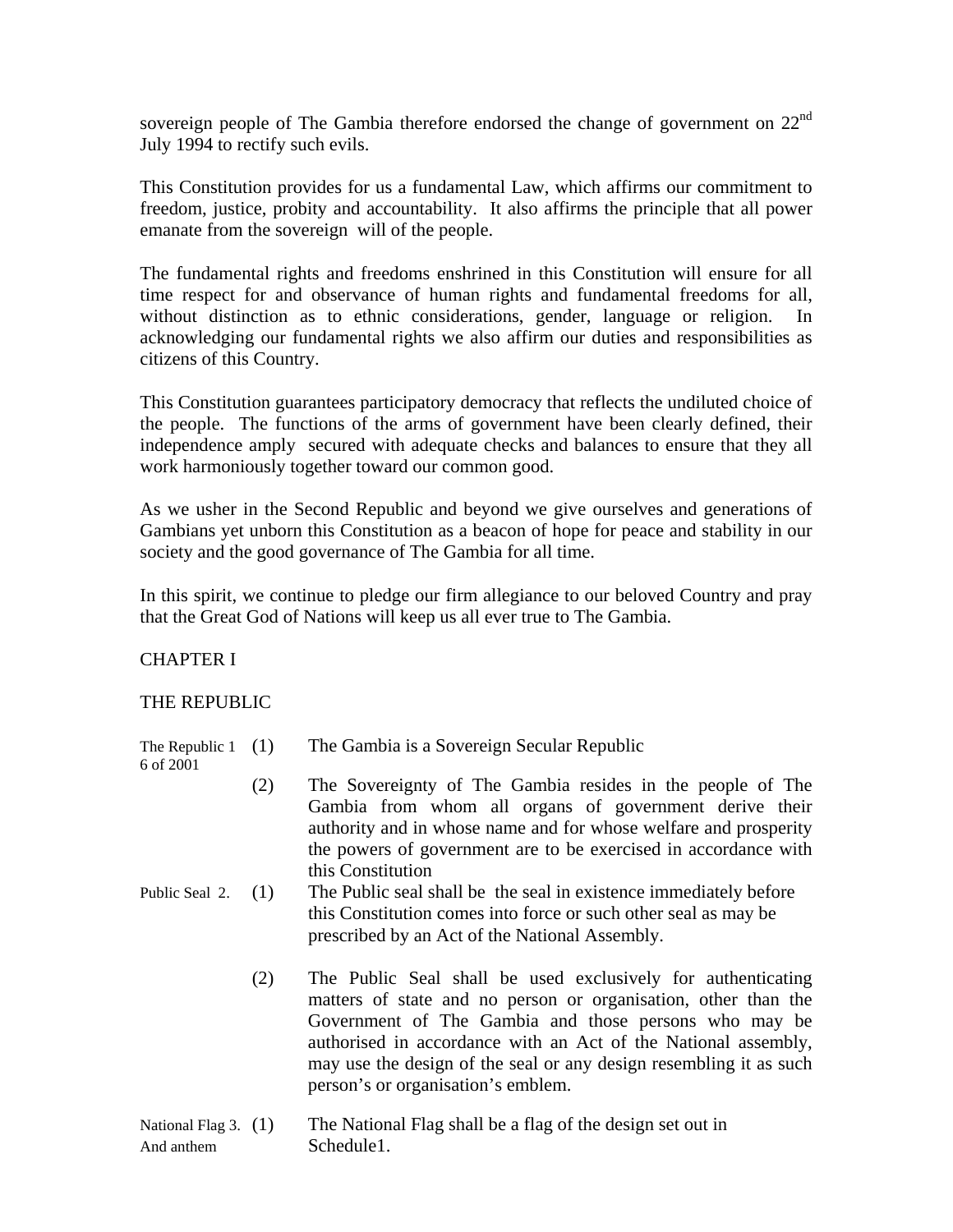(2) The National Anthem shall be the anthem in use immediately before this Constitution comes into force.

#### **CHAPTER II**

#### **THE CONSTITUTION AND THE LAWS**

Supremacy 4. This constitution is the supreme Law of The Gambia and any other law Of the found to be inconsistent with any provision of this Constitution shall, to Constitution the extent of the inconsistency, be void.

Enforcement 5. A person who alleges that-

Of the

- Constitution (a) any Act of the National Assembly or any thing done under the authority of an Act of the National Assembly, or
	- (1) any act or omission of any person or authority, is inconsistent with; or is in contravention of a provision of this constitution, may bring an action in a court of competent jurisdiction for a declaration to that effect.
		- (2) The court may make orders and give directions as it may considered appropriate for given, to such a declaration and any person to whom any order or direction is addressed shall duly obey and carry out the terms of the order or direction.
		- (3) The failure to obey or carry out any order made or direction given under subsection (2) shall constitute the offence of violating the Constitution and
			- (a) shall, in the case of the President or Vice President, constitute a ground for his or her removal from office in accordance with section 67; and
			- (b) any other person who is convicted of that office shall be liable to the penalty prescribed by an Act of the National Assembly.

Defence of 6.  $(1)$  Any person who – The

- Constitution (a) by himself or herself or in concert with others, by any violent or other unlawful means, suspends or overthrows or abrogates this Constitution or any part of it, or attempts to do any such act, or
	- (b) aids and abets in any manner any person referred to in paragraph (a)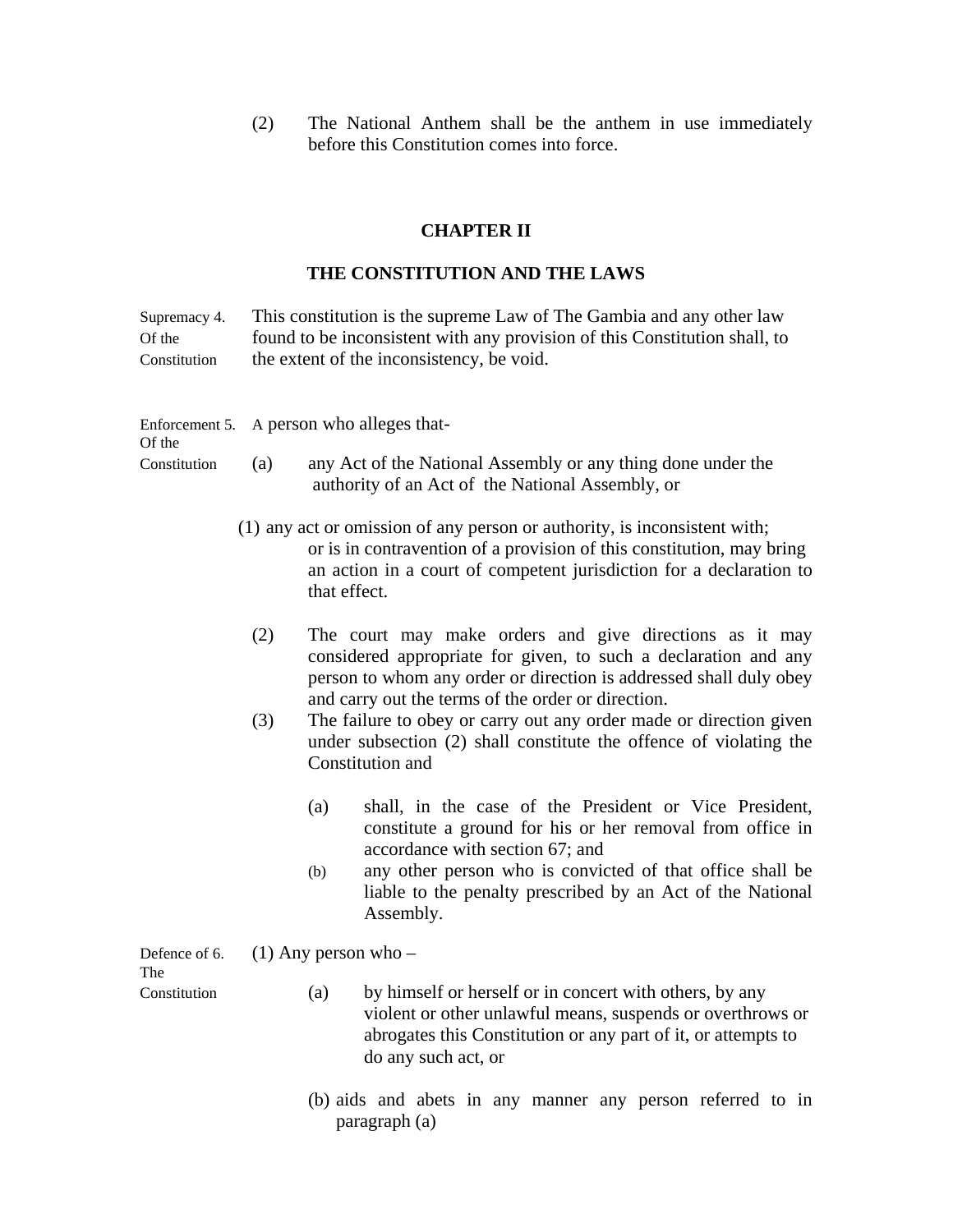commits the offence of treason and shall, on conviction, be liable to the penalty prescribed by an Act of the National Assembly for that offence.

- (2) All citizens of The Gambia have the right and the duty at all times to defend this Constitution and, in particular, to resist, to the extent reasonably justifiable in the circumstances, any person or group of persons seeking or attempting by any violent or unlawful means to suspend, overthrow or abrogate this Constitution or any part of it.
- (3) A person who resists the suspension, overthrow or abrogation of this Constitution as provided in subsection (2), commits no offence.

The Laws 7. in addition to this Constitution, the laws of The Gambia consist of

Of the Gambia

- (a) Acts of the National Assembly made under this Constitution and subsidiary legislation made under such Acts;
- (b) Any orders, Rules, Regulations or other subsidiary legislation made by a person or authority under a power conferred by this Constitution or any other law;
- (c) The existing laws including all decrees passed by the Armed Forces Provisional Ruling Council;
- (d) The common law and principles of equity;
- (e) Customary law so far as concerns members of the communities to which it applies;
- (f) The sharia as regards matters of marriage, divorce and inheritance among members of the communities to which it applies.

# **CHAPTER III**

#### **CITIZENSHIP**

| Citizens on 8       | Every person who, immediately before the coming into force                            |
|---------------------|---------------------------------------------------------------------------------------|
| The                 | of this Constitution, is a citizen of The Gambia, shall, subject to this Constitution |
| Commencement        |                                                                                       |
| Of the Constitution |                                                                                       |
|                     |                                                                                       |

- (a) continue to be a citizen of The Gambia; (b) retain the same status as a citizen by birth, by descent, by
	- registration or by naturalisation, as the case may be, as he or she enjoyed immediately before the coming into force of this Constitution.

Citizen by 9. Every person born in The Gambia after the coming into force of birth this Constitution shall be presumed to be a citizen of The Gambia 6 of 2001 by birth if at the time of his or her birth, one of his or her parents is a citizen of The Gambia.

| Citizen by 10 |  | a person born outside The Gambia after the coming into force of |
|---------------|--|-----------------------------------------------------------------|
|               |  |                                                                 |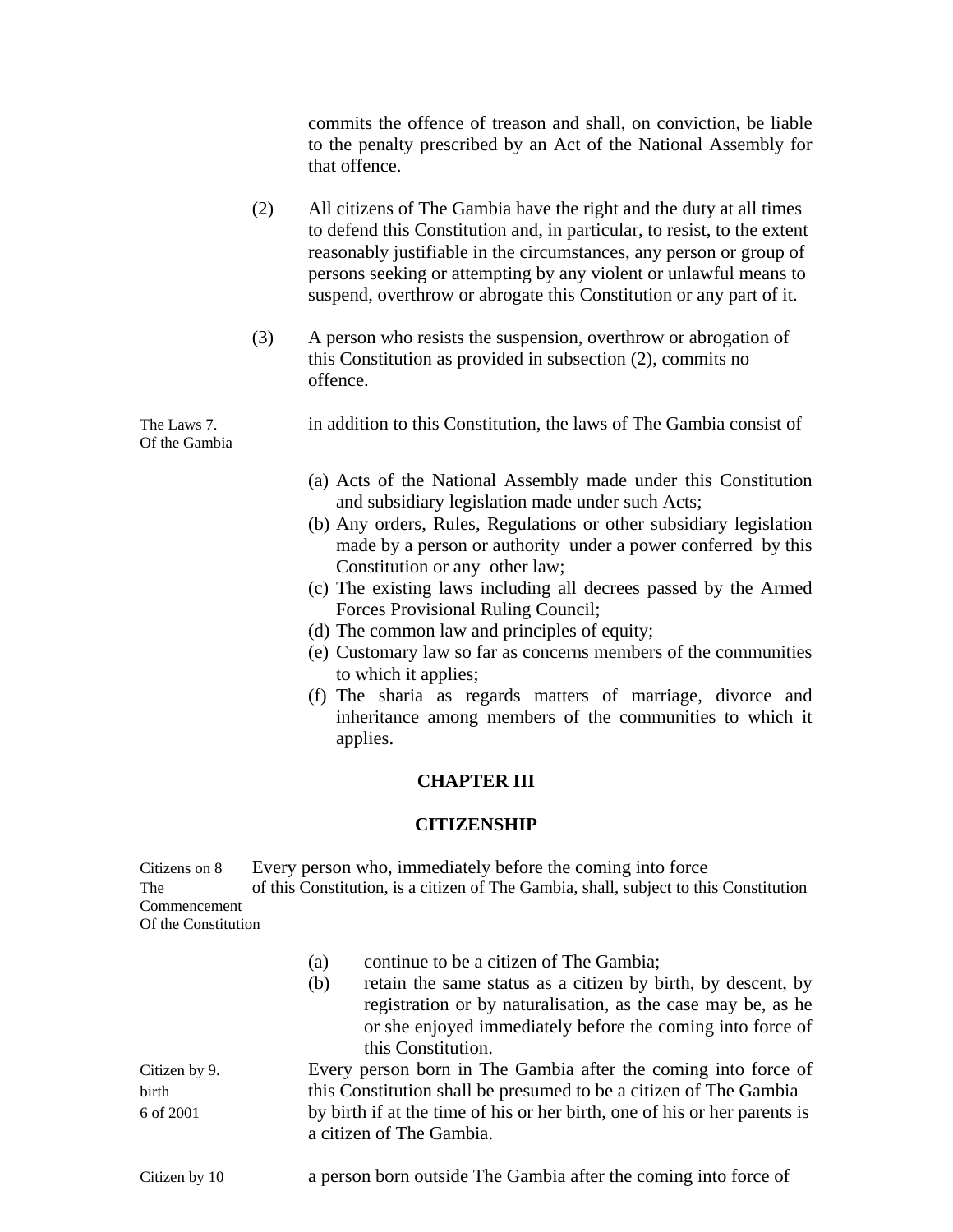| Descent                              |     | this Constitution shall be a citizen of The Gambia by descent if at<br>the time of his or her birth either of his or her parents is a citizen of<br>The Gambia otherwise than by virtue of this section or any<br>comparable provision of any earlier Constitution.                                                                                                                                                                                                                                                                                              |
|--------------------------------------|-----|------------------------------------------------------------------------------------------------------------------------------------------------------------------------------------------------------------------------------------------------------------------------------------------------------------------------------------------------------------------------------------------------------------------------------------------------------------------------------------------------------------------------------------------------------------------|
| Marriage 11<br>To a citizen          |     | any person who-                                                                                                                                                                                                                                                                                                                                                                                                                                                                                                                                                  |
|                                      |     | (a)<br>is married to a citizen of The Gambia and, since the<br>marriage, has been ordinarily resident in The<br>Gambia for a period of not less than seven years; or<br>has been married to another person who was, during<br>(b)<br>the subsistence of the marriage a citizen of The<br>Gambia and, since the end of the marriage (whether<br>by annulment, divorce or death), has been ordinarily<br>resident in The Gambia for a period of not less than<br>seven years, shall be entitled, upon making<br>application in such manner as may be prescribed by |
|                                      | (2) | or under an Act or the National Assembly, to be<br>registered as a citizen of The Gambia.<br>The annulment of a marriage of a person who has been<br>registered as a citizen of The Gambia under this section, or<br>under the provisions of any earlier law for the registration<br>as a citizen of The Gambia of a person on account of<br>marriage, shall not affect that person's status as a citizen of<br>The Gambia.                                                                                                                                      |
| Naturalisation $-12$<br>as a Citizen | (1) | Any person who has been ordinarily resident in The<br>Gambia for a continuous period of not less than fifteen<br>years and who satisfies the conditions set out in subsection<br>(2) may apply, in such manner as may be prescribed by or<br>under an Act of the National Assembly, to be naturalised as<br>a citizen of The Gambia.                                                                                                                                                                                                                             |
|                                      | (2) | The conditions referred to in subsection $(1)$ are that the<br>applicant-<br>is of full age and capacity;<br>(a)<br>(b)<br>is of good character                                                                                                                                                                                                                                                                                                                                                                                                                  |
|                                      |     | has clearly shown that, if naturalised, he or she<br>(c)                                                                                                                                                                                                                                                                                                                                                                                                                                                                                                         |

- intends to continue permanently to reside in The Gambia;
- (d) is capable of supporting himself or herself and his or her dependents.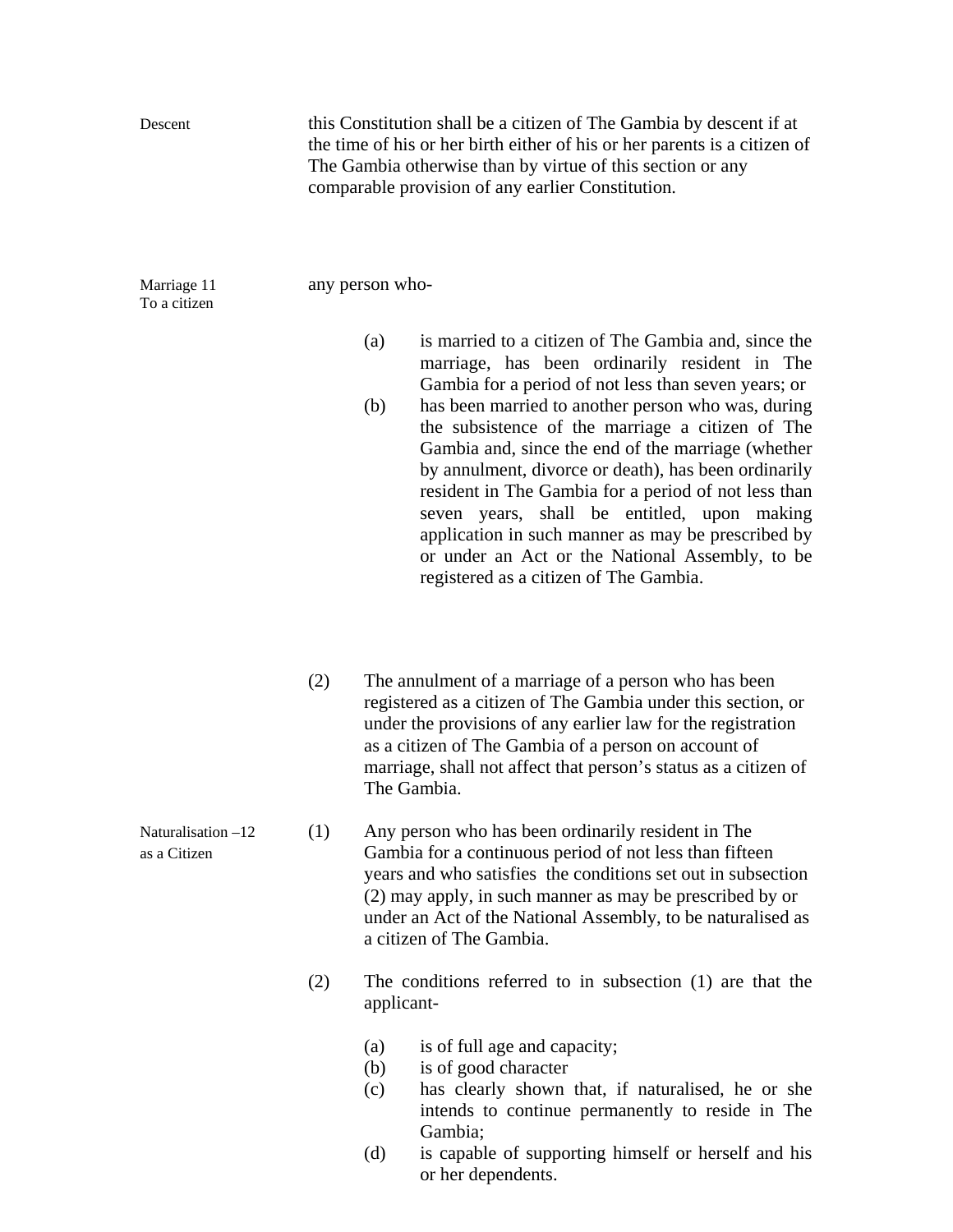- (3) The Secretary of State shall give reasons for any refusal of an application made under this section. (4) No person shall be naturalized until he or she has renounced any other citizenship he or she may have take an oath of allegiance to The Gambia. Dual Citizenship 12A. (1) A Citizen of The Gambia who acquires the Citizenship of 6 of 2001 another Country may, if he or she so desires, retain his or her citizenship of TheGambia (2) An Act of the National Assembly may make provision for the better implementation of this section. Deprivation 13. (1) the Secretary of State may apply to the high court for an citizenship order depriving a person who has been registered or has been naturalised as a citizen of The Gambia of his or her citizenship on the grounds that he or she-
	- (a) has acquired by registration, naturalisation or any voluntary and formal act (other than marriage) the citizenship of any other country.
	- (b) Has acquired the citizenship of The Gambia by means of fraud, false representation or the concealment of any material fact;
	- (c) Has, at any time since acquiring citizenship of The Gambia, voluntarily claimed and exercised in a country other than The Gambia any rights available to him or her under the laws of that country, being rights accorded exclusively to that country's citizens;
	- (d) Has within seven years after being registered or naturalised been convicted in any country of an offence involving fraud, dishonesty or moral turpitude.

and, in the cases referred to in paragraphs © and (d), it is not conducive to the public good that he or she should continue to be a citizen of The Gambia.

(2) Before making any application for an order under this section, the Secretary of State shall give notice in writing to the person concerned of the grounds for the application and of his or her right to be heard and to be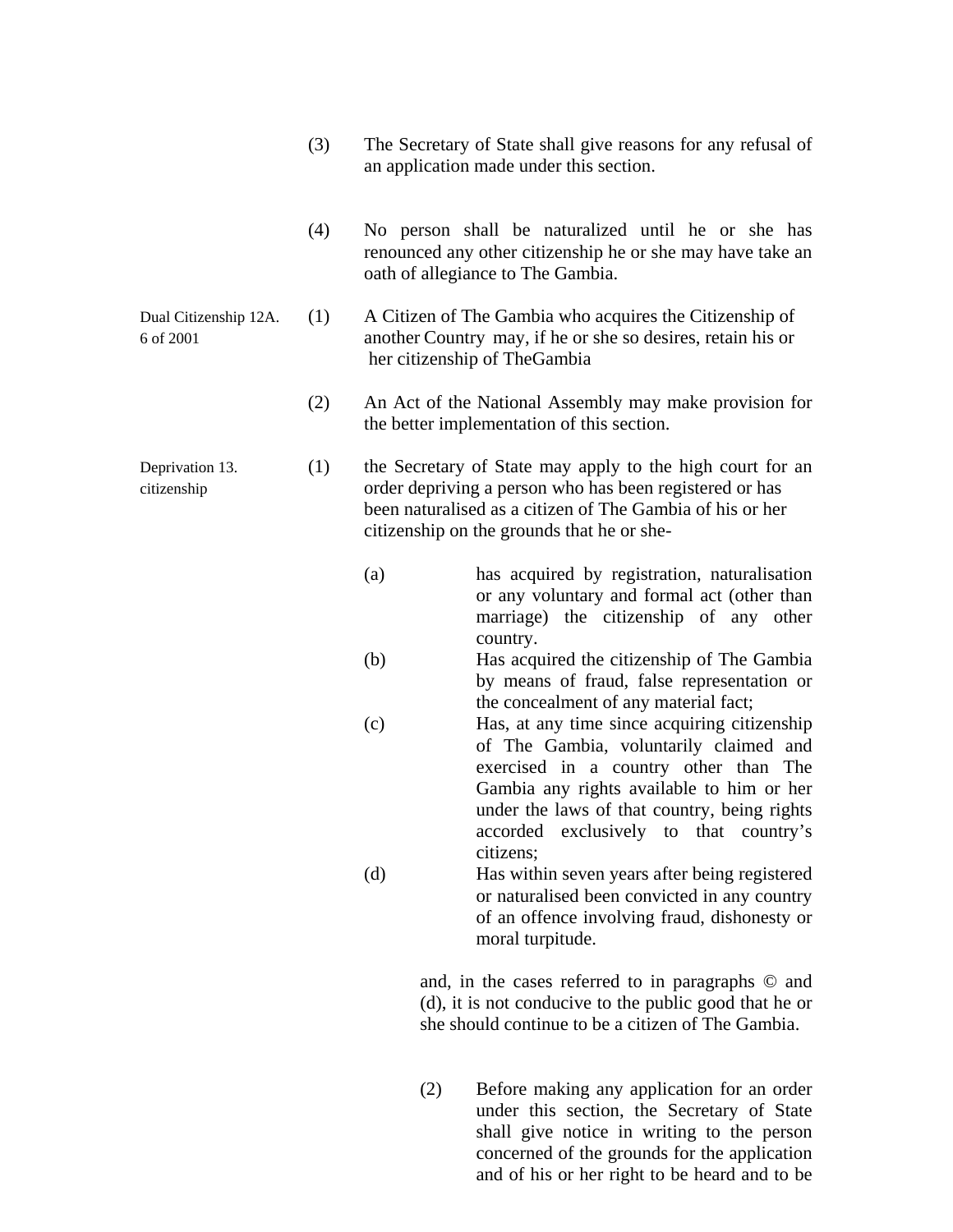legally represented at the hearing of the application before the Court.

- (3) If the High Court is satisfied that the Secretary of State has established that the person concerned has acted in a manner described in subsection (1) and notified that person, and, in a case referred to in paragraph  $\odot$  or (d) of subsection (1) that it is not conducive to the public good that the person concerned should continue to be a citizen of The Gambia, it shall made an order depriving that person his or her citizenship of The Gambia.
- (4) Nothing in this or any other provision of this Constitution or any other law shall be construed has depriving, or authorising any person or authority to deprive, any citizen of The Gambia by birth or descent of his or her citizenship of The Gambia whether on account of such citizen holding the citizenship or nationality of some other country or for any other cause.

Restoration 14. A citizen of The Gambia who loses his or her citizenship of The Of citizenship Gambia as a result of the acquisition or profession of the citizenship of some other country shall, on the renunciation of the citizenship of that other country, be entitled to be registered, or if he or she was formerly a citizen by birth or descent, to be officially recognised, as a citizen of The Gambia.

An act of the National Assembly may make Provision for

aircraft of the government of any country, shall be deemed

Acts of the 15. (a) the acquisition of the citizenship of The Gambia by National Assembly persons who are not eligible to become citizens under the provisions of this Chapter; (b). the renunciation by any person of his or her citizenship of The Gambia; and (c) generally to give effect to the provisions of this Chapter. Interpretation 16. (1) in this Chapter, "Secretary of State" means the Secretary of chapter III State for the time being responsible for citizenship matters. (2) For the purposes of this Chapter, a person, born aboard a registered ship or aircraft, aboard an unregistered ship or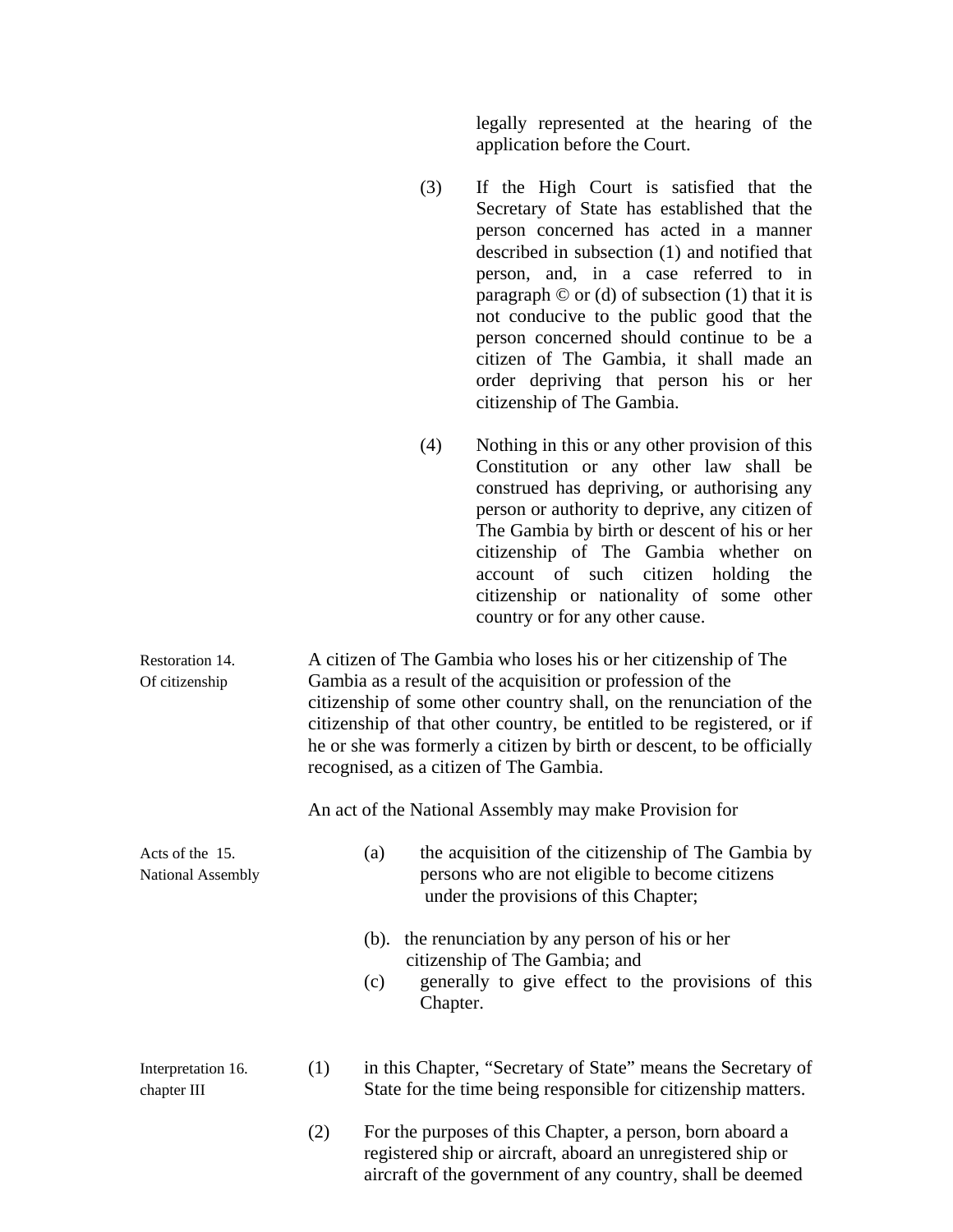to have been born in the place in which the ship or aircraft is registered or, as the case may be, in that country.

(3) Any reference in this Chapter to the citizenship of a parent of a person at the time of that person's birth, shall, in relation to a person born after the death of that parent, be construed as reference to that parent's citizenship at the time of death.

#### PROTECTION OF FUNDAMENTAL RIGHTSS AND FREEDOM

Fundamental 17. (1) The fundamental human rights and freedoms enshrined in Rights and this Chapter shall be respected and upheld by all organs of Freedoms the Executive and its agencies, the Legislature and, where applicable to them, by all natural and legal persons in The Gambia, and shall be enforceable by the Courts in accordance with this Constitution.

> (2) Every person in the Gambia, whatever his or her race, colour, gender, Language, religion, political or other opinion, National or social origin, property, birth or other status, shall be entitled to the fundamental human rights and freedoms of the individual contained in this chapter, but subject to respect for the rights and freedoms of others and for the public interest.

- Protection 18. (1) No person shall be deprived of his or her life intentionally of right to life except in the execution of a sentence of death imposed by a court of competent jurisdiction in respect of a criminal offence for which the penalty is death under the Laws of The Gambia as they have effect in accordance with subsection (2) and of which he or she has been lawfully convicted.
	- (2) As from the coming into force of this Constitution, no court in The Gambia shall be competent to impose a sentence of death for any offence unless the sentence is prescribed by law and the offence involves violence, or the administration of any toxic substance, resulting in the death of another person.
	- (3) The National Assembly shall within ten years from the date of the coming into force of this Constitution review the desirability or otherwise of the total abolition of the death penalty in The Gambia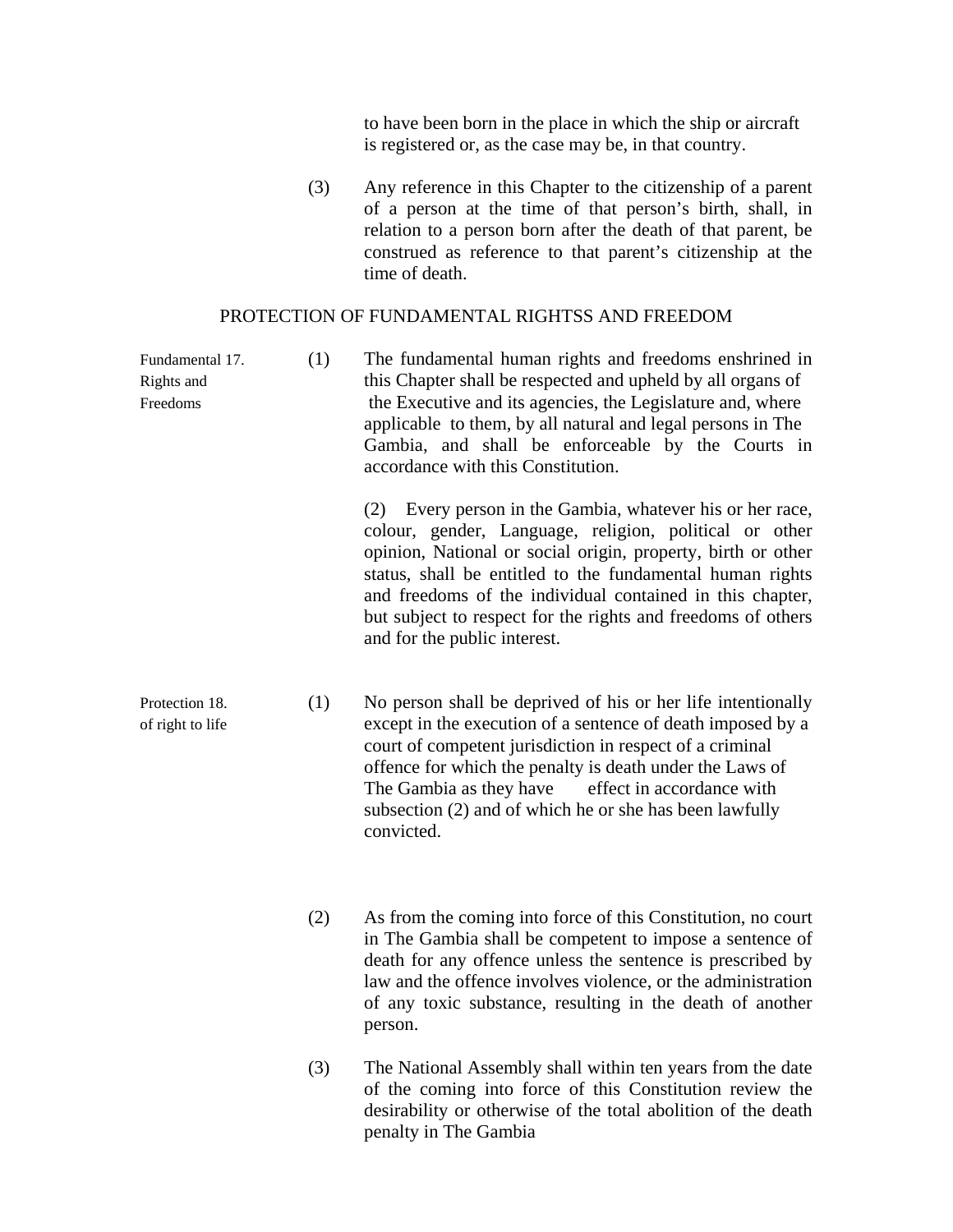| (4)                                            | Without prejudice to any liability for a contravention of any<br>other law with respect to the use of force in such cases as<br>are hereinafter mentioned, a person shall not be regarded as<br>having been deprived of his or her life in contravention of<br>this section if he or she dies as a result of the use of force to<br>such extent as is reasonably justifiable in the circumstances<br>of the case, that is to say- |                                                                                                                                                                                                                                                                                                                                                                                                                                          |
|------------------------------------------------|-----------------------------------------------------------------------------------------------------------------------------------------------------------------------------------------------------------------------------------------------------------------------------------------------------------------------------------------------------------------------------------------------------------------------------------|------------------------------------------------------------------------------------------------------------------------------------------------------------------------------------------------------------------------------------------------------------------------------------------------------------------------------------------------------------------------------------------------------------------------------------------|
|                                                |                                                                                                                                                                                                                                                                                                                                                                                                                                   | for the defence of any person from unlawful<br>(a)<br>violence or for the defence property;<br>in order to effect a lawful arrest or to prevent the<br>(b)<br>escape of a person lawfully detained;<br>for the purpose of suppressing a riot, insurrection of<br>(c)<br>mutiny;<br>(d)<br>in order to prevent the commission by that person of<br>a criminal offence, or<br>if he or she dies as a result of a lawful act of war.<br>(e) |
| Protection 19.<br>right to<br>Personal liberty | (1)                                                                                                                                                                                                                                                                                                                                                                                                                               | Every person shall have the right to liberty and security of<br>person. No one shall be subjected to arbitrary, arrest or<br>detention. No one shall be deprived of his or her liberty<br>except on such grounds and in accordance with such<br>procedures as are established by law.                                                                                                                                                    |
|                                                | (2)                                                                                                                                                                                                                                                                                                                                                                                                                               | Any person who is arrested or detained shall be informed as<br>soon as is reasonably practicable and in any case within<br>three hours, in a language that he or she can understands, of<br>the reasons for his or her arrest or detention and of his or<br>her right to consult a legal practitioner.                                                                                                                                   |
|                                                | (3)                                                                                                                                                                                                                                                                                                                                                                                                                               | Any person who is arrested or detained-                                                                                                                                                                                                                                                                                                                                                                                                  |
|                                                |                                                                                                                                                                                                                                                                                                                                                                                                                                   | (a) for the purpose of bringing him or her before a court<br>in execution of the order of a court, or<br>upon reasonable suspicion of his or her having<br>(b)<br>committed, or being about to commit, a criminal<br>offence under the Laws of The Gambia, and who is<br>not released, shall be brought without undue delay<br>before a court and, in any event, within seventy-two<br>hours                                             |
|                                                | (4)                                                                                                                                                                                                                                                                                                                                                                                                                               | Where any person is brought before a court in execution of<br>the order of a court in any proceedings or upon suspicions<br>of his or her having committed or being about to commit an<br>offence, he or she shall not thereafter be further held in<br>custody in connection with those proceedings or that                                                                                                                             |

offence save upon the order of a court.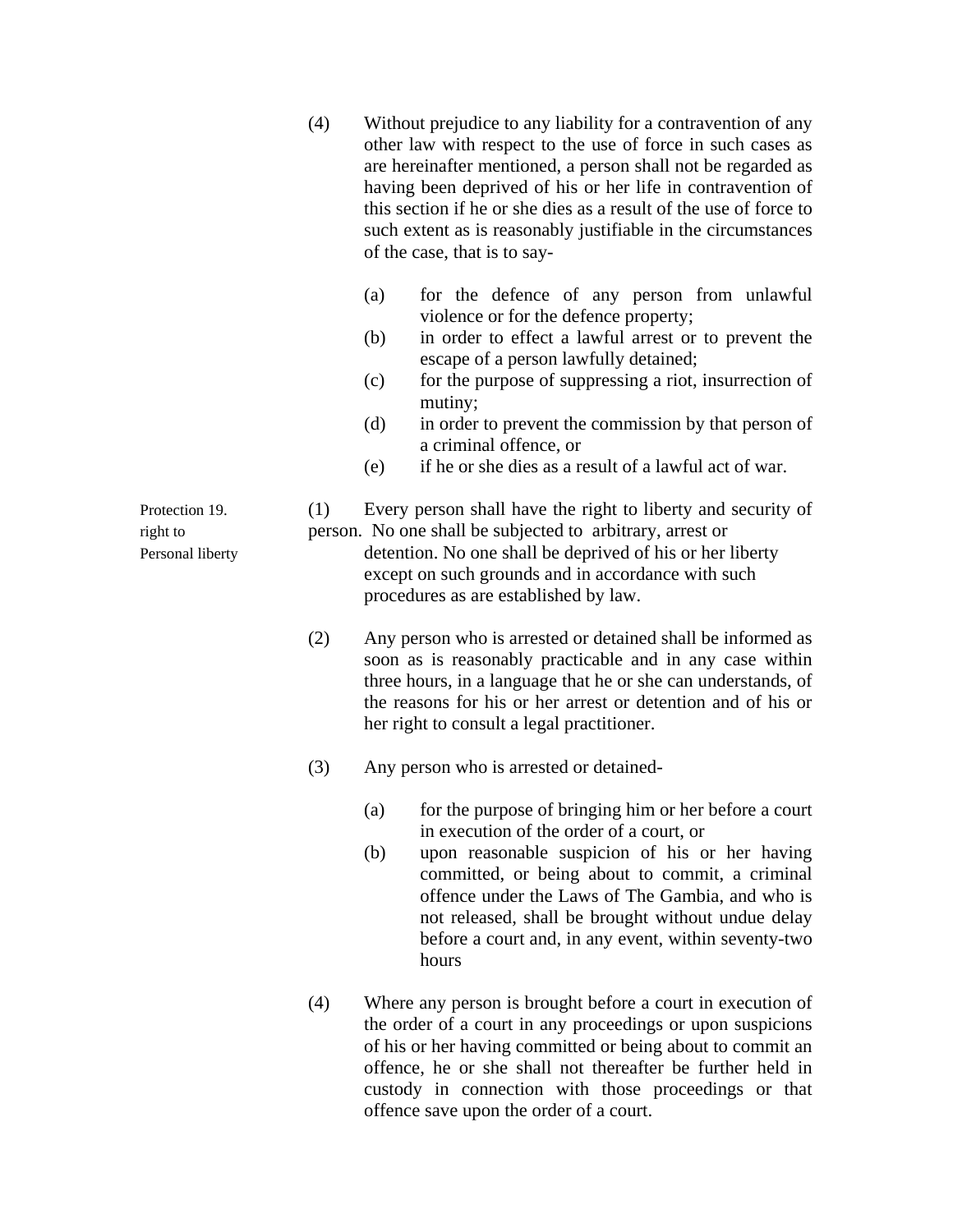- (5) If any person arrested or detained as mentioned in subsection  $(3)(b)$  is not tried within a reasonable time, then without prejudice to any further proceedings which may be brought against him or her, he or she shall be released either unconditionally or upon reasonable conditions, including, in particular, such conditions as are reasonably necessary to ensure that he or she appears at a later date for trial or proceedings preliminary to trial.
- (6) Any person who is unlawfully arrested or detained by any other person shall be entitled to compensation from that other person of from any other person or authority on whose behalf that other person was acting.
- Protection 20. (1) No person shall be held in slavery or servitude
- And forced labour (2) No person shall be required to perform forced labour.
	- (3) For the purposes of this section, the expression "forced labour" does not include-
		- (a) any labour required in consequence of a sentence or order of court;
		- (b) labour required of any person while he or she is lawfully detained that, though not required in consequence of the sentence or order of the court, is reasonable necessary in the interests of hygiene or for the maintenance of the place in which he or she is detained;
		- (c) any labour required of a member of a defence force in pursuance of his or her duties as such or, in the case of a person who has conscientious objections to service as a member of any naval, military or air force, any labour which that person is required by law to perform in place of such service;
		- (d) any labour required during a period of public emergency or in the event of any other emergency or calamity which threatens the life or well-being of the community, to the extent that the requiring of such labour is reasonably justifiable in the circumstances of any situation arising or existing during that period or as a result of that other emergency or calamity for the purposes of dealing with that situation; or
		- (e) any labour reasonably required as part of reasonable and normal communal or other civic obligations.

From slavery

Protection 21. No person shall be subject to torture or inhuman degrading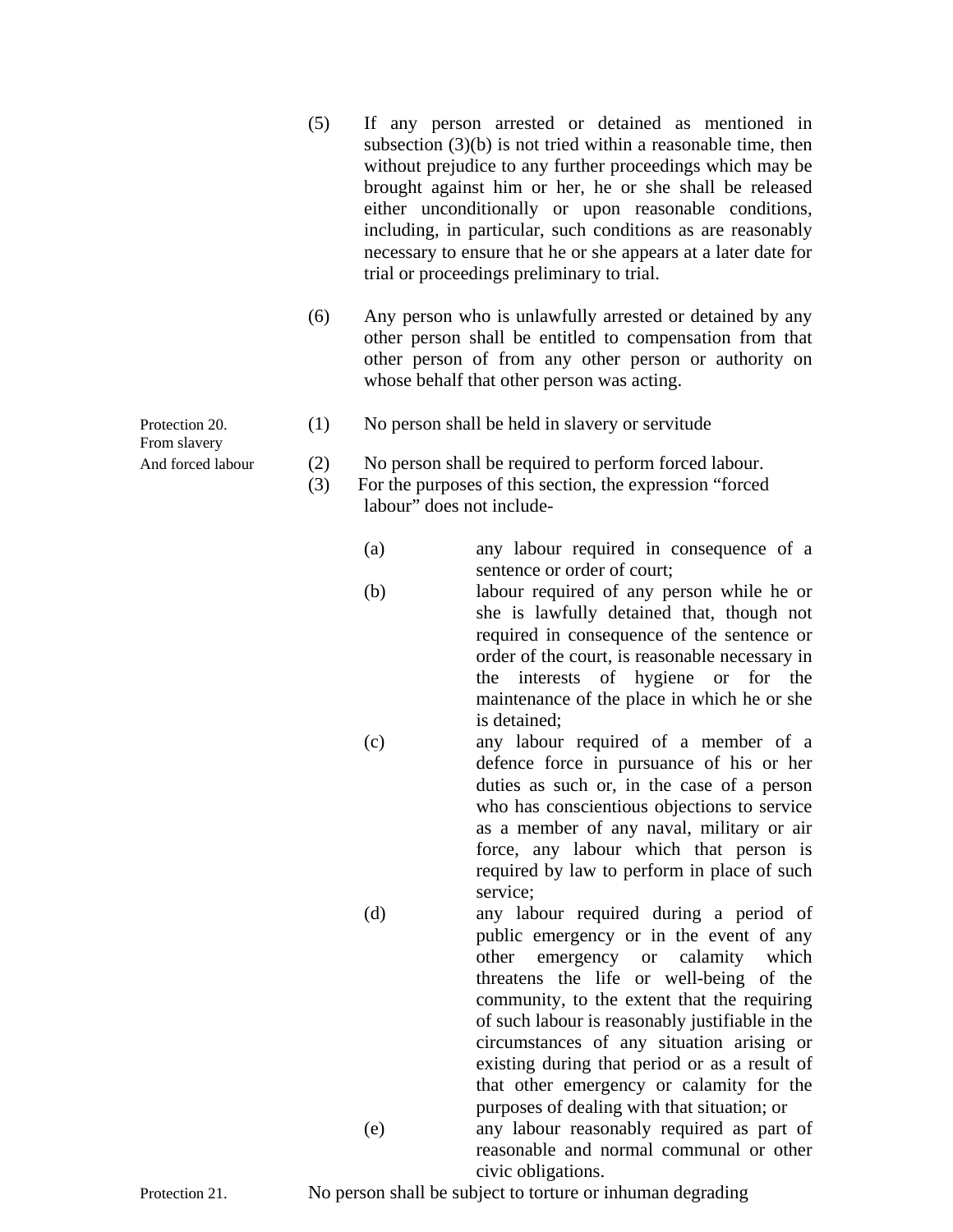from punishment or other treatment

inhuman treatment

- protection 22. (1) No property of any description shall be taken possession of from deprivation compulsorily, and no right over or interest in any such of property property shall be acquired compulsorily in any part of The Gambia, except where the following conditions are satisfied:
	- (a) the taking of possession or acquisition is necessary in the interest of defense, public safety, public order, public morality, public health, town and country planning, or the development or utilisation of any property in such manner as to promote the public benefit; and
	- (b) the necessity therefore is such as to afford reasonable justification of the causing of any hardship that may result to any person having any interest in or right over the property, and
	- (c) provision is made by law applicable to that taking of possession or acquisition-
		- (i) for the prompt payment of adequate compensation; and
		- (ii) securing to any person having an interest in or right over the property, a right of access to a court or other impartial and independent authority for the determination of his or her interest or right, the legality of the taking of possession or acquisition of the property, interest or right, and the amount of any to which he or she is entitled, and for the purpose of obtaining prompt payment of that compensation.
	- (2) Nothing in this section shall be construed as affecting the making of any law in so far as it provides for the taking or acquisition of property
		- (a) in satisfaction of any tax, rate or due;
		- (b) by way of penalty for breach of law, whether under civil process or after conviction for a criminal offence;
		- (c) as an incident of a lease, tenancy mortgage, charge, bill of sale, pledge or contract;
		- (d) by way of the vesting or administration of trust property enemy property, bona vacantia, or the property of persons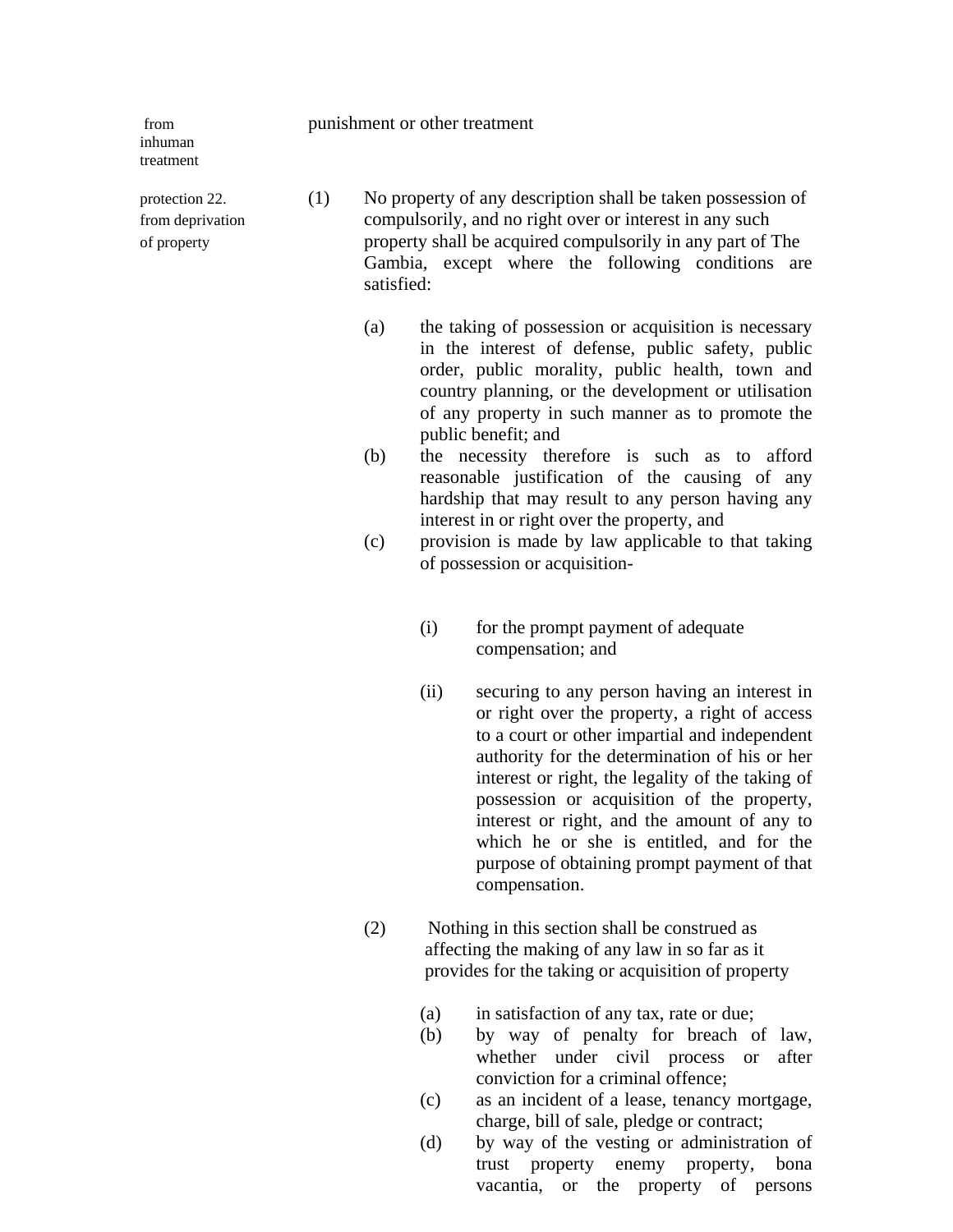adjudged or otherwise declared bankrupt or insolvent persons of unsound mind,

- (e) in the execution of judgements or order of courts;
- (f) by reason of such property being in a dangerous state or liable to cause injuries to the health of human beings, animals or plants;
- (g) in consequence of any law with respect to the limitation of actions; or
- (h) for so long as such taking of possession may be necessary for the purpose of any examination, investigation, trial or inquiry, or, in the cases of land, the carrying out thereon.
- (i) Of work of soil conservation or the conservation of other resources; or
- (ii) Of agricultural development or improvement which the owner occupier of the land has been required and has without reasonable or lawful excuse refused or failed, to carryout, except so far as that provision, or as the case may be the thing done under the authority thereof is shown not to be reasonably justifiable in a democratic society.
- (3) Nothing in this section shall be construed as affecting the making or operation of any law for the compulsory taking in the public interest of any property, or the compulsory acquisition in the public interest of any interest in or right over property, where that property interest is held by a body corporate which is established directly by any law and in which no monies are provided by an Act of the National Assembly.
- (4) where a compulsory acquisition of land by or on behalf of the Government involves the displacement of any inhabitant who occupy the land under customary law, the Government shall resettle the displaced inhabitants on suitable alternative land with due regard to their economic well being and social and cultural values.
- (5) Any such property of whatever description compulsorily taken possession of, and any interest in or right over property of any description compulsorily acquired in the public interest for a public purpose for which it is taken or acquired.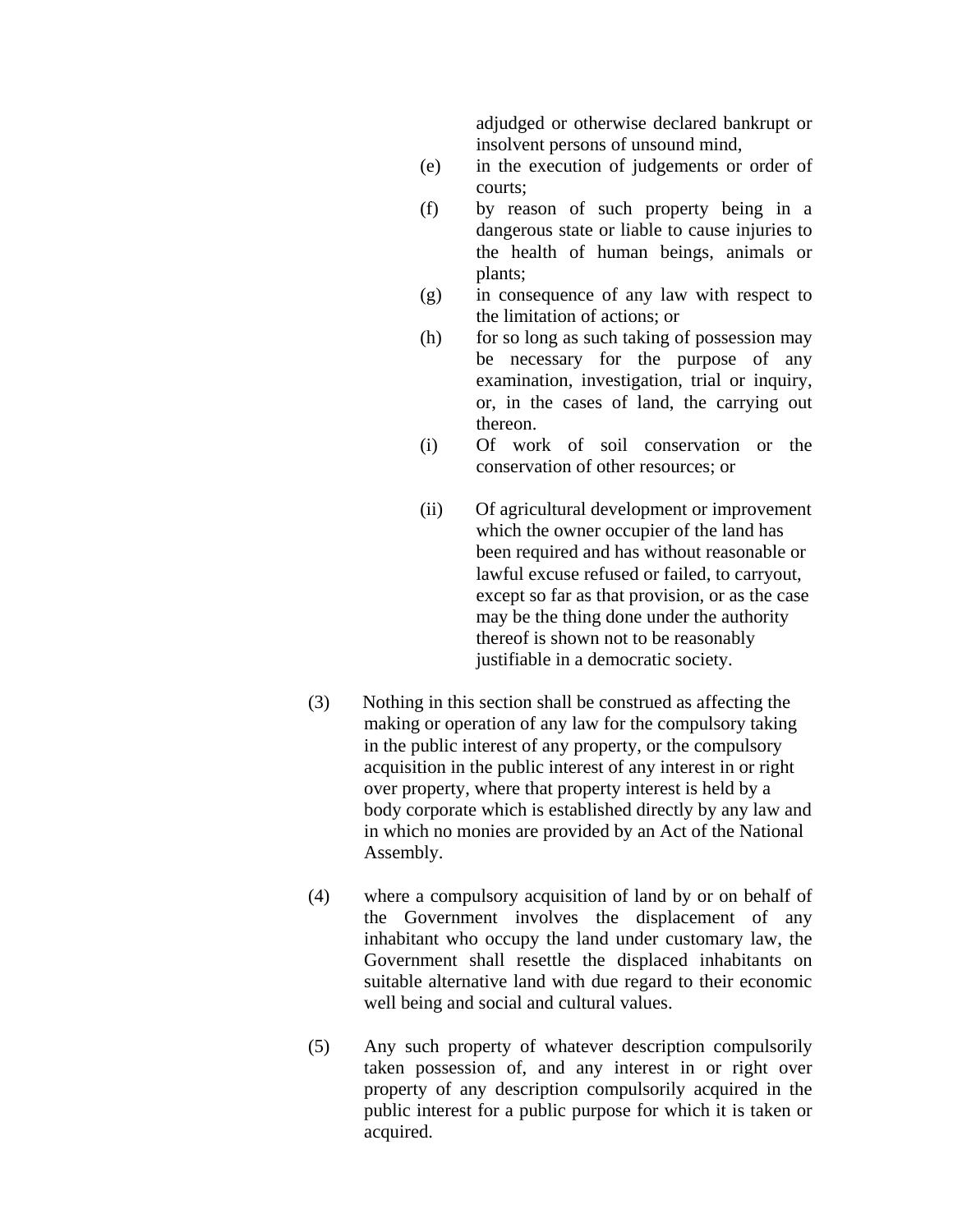|             | (6) | Where any such property as is referred to in subsection $(5)$<br>is not used in the public interest or for the public purpose<br>for which it was taken or acquired, the person who was the<br>owner immediately before the compulsory taking or<br>acquisition, as the case may be, shall be given the first<br>option of acquiring that property, in which event he or she<br>shall be required to refund the whole or such part of the<br>compensation as may be agreed upon between the parties<br>thereto; and in the absence of any such agreement such |
|-------------|-----|---------------------------------------------------------------------------------------------------------------------------------------------------------------------------------------------------------------------------------------------------------------------------------------------------------------------------------------------------------------------------------------------------------------------------------------------------------------------------------------------------------------------------------------------------------------|
|             |     | amount as shall be determined by the high Court.                                                                                                                                                                                                                                                                                                                                                                                                                                                                                                              |
| Privacy 23. |     | no person shall be subject to interference with the privacy<br>of his or her home, correspondence or communications                                                                                                                                                                                                                                                                                                                                                                                                                                           |

- of his or her home, correspondence or communications save as is in accordance with law and is necessary in a democratic society in the interest of national security, public safety or the economic well-being of the country, for the protection of health or morals, for the prevention of disorder or crime or for the protection of the rights and freedoms of others.
	- (2) Searches of the person or the home of individuals shall only be justified-
		- (a) where these are authorised by a competent judicial authority ;
		- (b) in cases where delay in obtaining such judicial authority carries with it the danger of prejudicing the objects of the search or the public interest and such procedures as are prescribed by an Act of the national Assembly to preclude abuse are properly satisfied.
- Provision to 24 (1) Any court or other adjudicating authority established by secure law for the determination of any criminal trial or matter, or protection for the determination of the existence or extent of any civil Of the law right or obligation, shall be independent and impartial; and
	- (a) if any person is charged with a criminal offence, then, unless the charge is withdrawn; or
	- (b) where proceedings are commenced for the determination or the existence of any civil right or obligation, the case shall be afforded a fair hearing within a reasonable time.
	- (2) All proceedings of every court and proceedings relating to the determination of the existence or extent of civil rights or obligations before any other authority including the announcement of the decision of the court or other authority, shall be held in public.

And fair play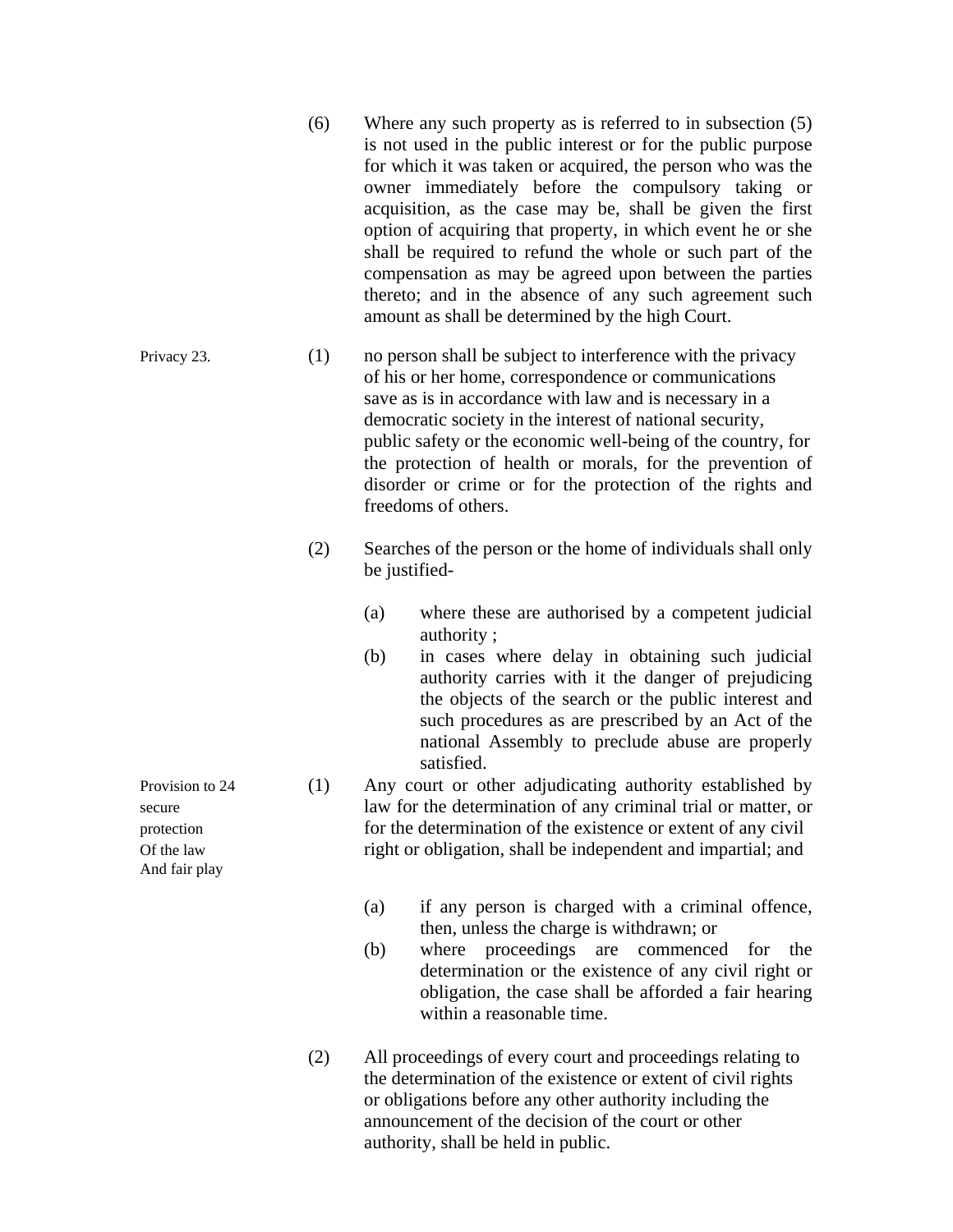Provided that the court or other authority may, to such extent as it may consider necessary or expedient in circumstances where publicity would prejudice the interests of justice or interlocutory civil proceedings, or to such extent as it may be empowered or required by law to do so in the interest of defense, public safety, public order, public morality, the welfare of persons under the age of eighteen years or the protection of the private lives of persons concerned in the proceedings, exclude from its proceedings persons other than the parties thereto and their legal representatives.

- (3) Every person who is charged with a criminal offence-
	- (a) shall be presumed innocent until he or she is proved or has pleaded guilty;
	- (b) shall be informed at the time he or she is charged, in a language which he or she understands and in detail, of the nature of the offence charged;
	- (c) shall be given adequate time and facilities for the preparation of his or her defense;
	- (d) shall be permitted to defend himself or herself before the court in person or, at his or her own expense, by a legal representative of his or her own choice;

Provided that where a person is charged with an offence which carries a punishment of death or imprisonment for life, that person shall be entitled to legal aid at the expense of the State.

- (e) shall be afforded facilities to examine in person or by his or her legal representative the witnesses called by the prosecution before the court and to obtain the attendance and carry out the examination of witnesses to testify on his or her behalf before the court on the same conditions as those applying to witnesses called by the prosecution; and
- (f) shall be permitted to have without payment the assistance of an interpreter if he or she cannot understand the language used at the trial of the charge; and, except with his or her own consent, the trial shall not take place in his or her absent unless he or she so conducts himself or herself has to render the continuance of the proceedings in his or her presence impractical and the court has ordered him or her to be removed and the trial to proceed in his or her absence .
- (4) When a person is tried for any criminal offence, the accused person or any person authorised by him or her in that behalf shall, if he or she requires and subject to the payment of such reasonable fee as may be prescribed by law, be given within a reasonable time, and in any event within thirty days after the end of the trial, a copy for the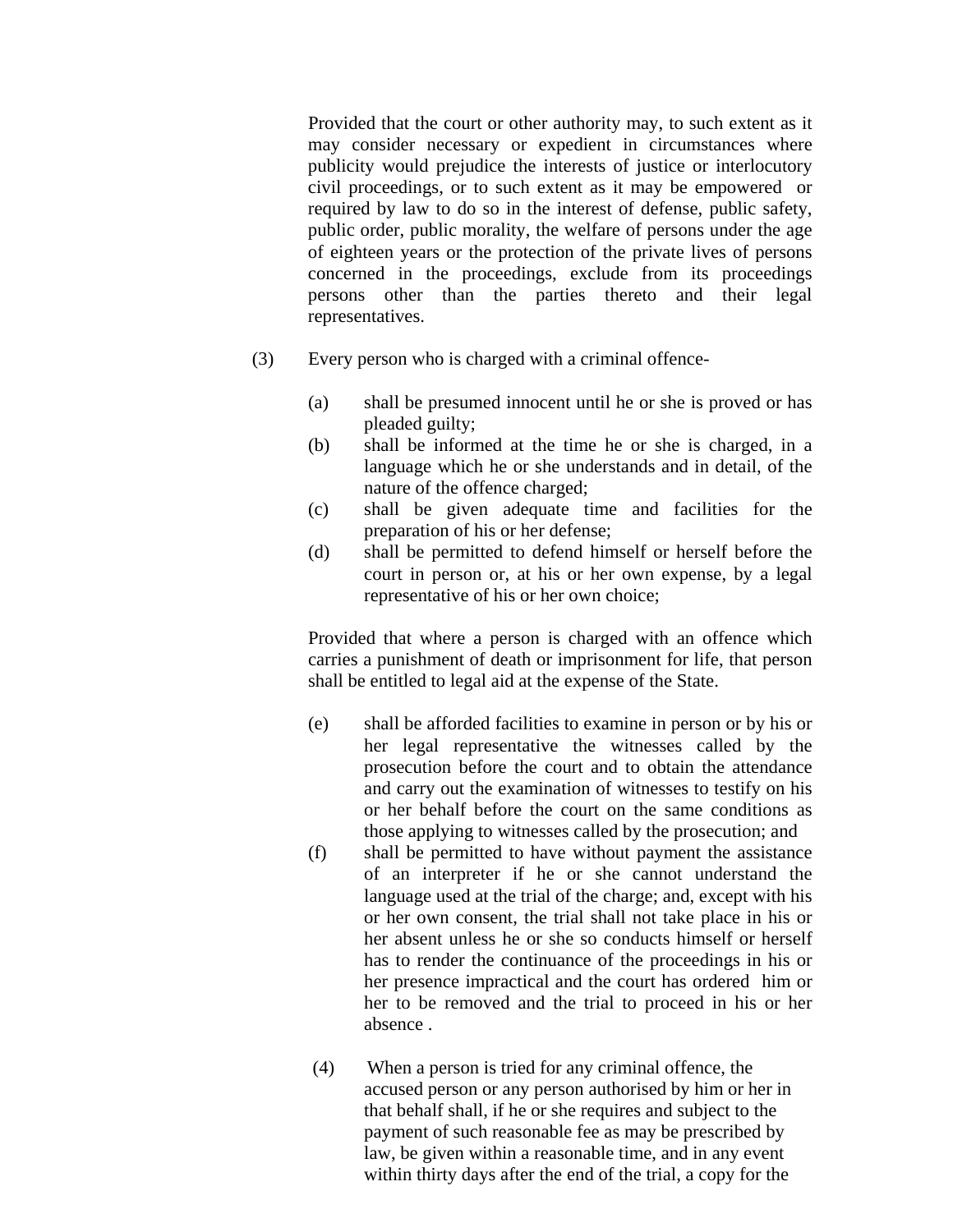use of the accused person of any record of the proceedings made by or on behalf of the court.

- (5) No person shall be charged with or held to be guilty of a criminal offence on account of any act or omission which did not at the time it took place constitute such an offence, and no penalty shall be imposed for any criminal offence which is more severe in degree or description that the maximum penalty which might have been imposed for that offence at the time when it was committed.
- (6) No person who shows he or she has been tried by any competent court for a criminal offence and either convicted or acquitted shall again be tried for that offence or for any other offence of which he or she could have been convicted at the trial for that offence save upon the order of a superior court made in the course of appeal or revision proceedings relating to the conviction or acquittal:

Provided that nothing in any law shall be held to be inconsistent with or in contravention of this subsection by reason only that it authorises any court to try a member of a defense force for a criminal offence notwithstanding any trial or conviction of the member under service law; but any court so trying such a member and convicting him or her shall, in sentencing him or her to any punishment, take into account any punishment awarded him or her under service law.

- (7) No person shall be tried for a criminal offence if he or she shows he or she has been pardoned for that offence.
- (8) No person charged with a criminal offence shall be compelled to give evidence at the trial.
- (9) A person charged with criminal offence in the High court shall have the right to elect to be tried by a jury.
- (10) Nothing contained in or done under the authority of any law shall be held to be inconsistent with or in contravention of-
	- (a) subsection (3)(a) to the extent that the law in question imposes upon any person charged with a criminal offence the burden of proving particular facts;
	- (b) subsection (3)(e), to the extent that the law in question imposes reasonable conditions that must be satisfied if witnesses called to testify on behalf of an accused person are to be paid their expenses out of public funds.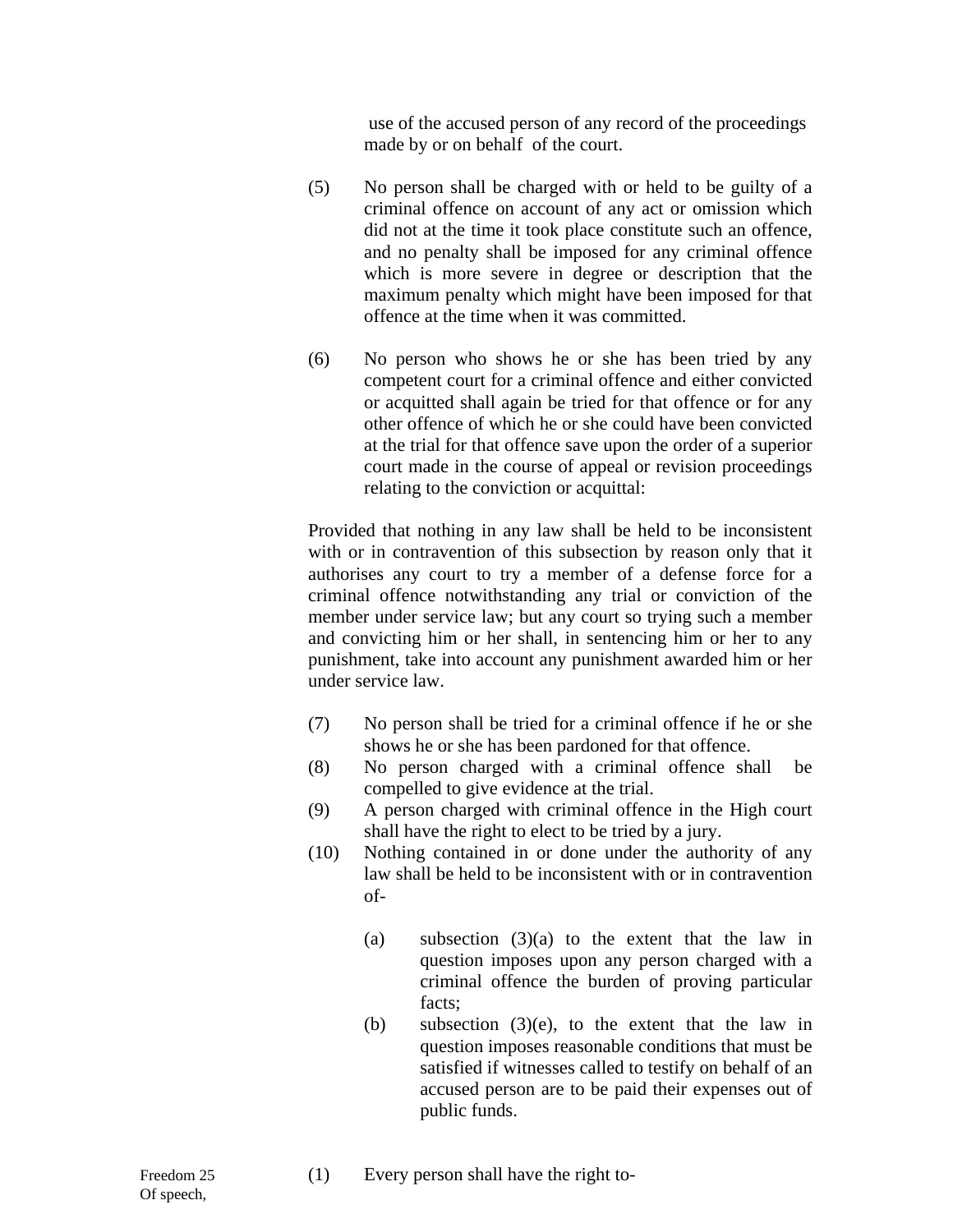Association and movement

- Conscience, (a) freedom of speech and expression, which shall assembly, include freedom of the press and other media;
	- (b) freedom of thought, conscience and belief, which shall include academic freedom;
	- (c) freedom to practise any religion and to manifest such practice;
	- (d) freedom to assemble and demonstrate peaceably and without arms;
	- (e) freedom of association, which shall include freedom to form and join associations and unions, including political parties and trade unions;
	- (f) freedom to petition the Executive for redress of grievances and to resort to the Courts for the protection of his or her rights.
	- (2) Every person lawfully within The Gambia shall have right to move freely throughout The Gambia, to choose his or her own place of residence within The Gambia, and to leave The Gambia.
	- (3) Every citizen of The Gambia shall have the right to return to The Gambia.
	- (4) The freedoms referred to in subsections (1) and (2) shall be exercised subject to the law of The Gambia in so far as that law imposes reasonable restriction on the exercise of the rights and freedoms thereby conferred, which are necessary in a democratic society and are required in the interests of the sovereignty and integrity of The Gambia, national security, public order, decency or morality, or in relation to contempt of court.
- Political rights 26 Every citizen of The Gambia of full age and capacity shall have the right, without unreasonable restrictions-
	- (a) to take part in the conduct of public affairs, directly or through freely chosen representatives;
	- (b) to vote and stand for elections at genuine periodic elections for public office, which election shall be by universal and equal suffrage and be held by secret ballot;
	- (c) to have access, on general terms of equality, to public service in The Gambia.
- Right to marry 27. (1) Men and women of full age and capacity shall have the right to marry and found a family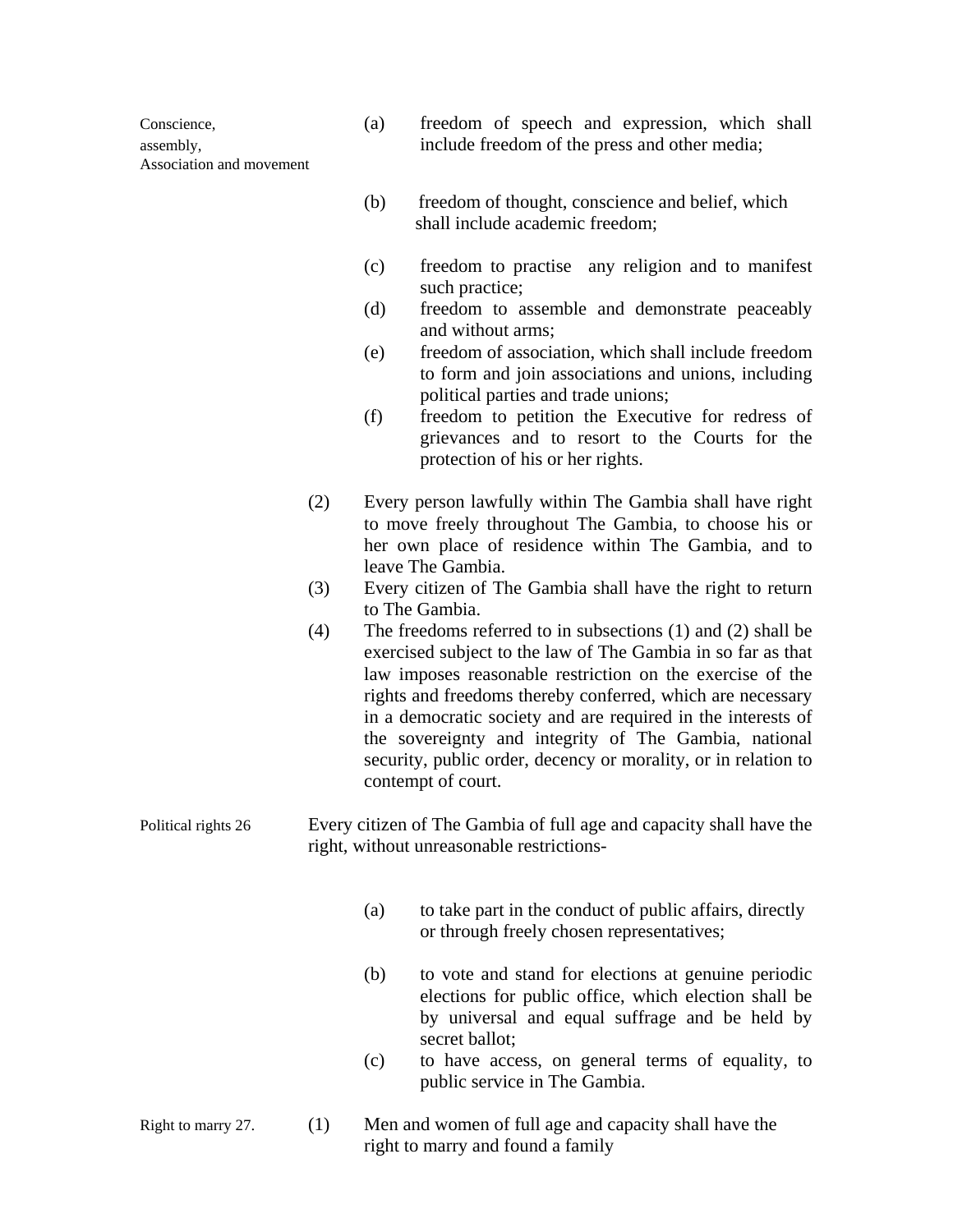- (2) Marriage shall be based on the free and full consent of the intended parties.
- Rights of women 28. (1) Women shall be accorded full and equal dignity of the person with men.
	- (2) Women shall have the right to equal treatment with men, including equal opportunities in political, economic and social activities.
- Rights of children 29.  $(1)$  Children shall have the right from the birth to a name, the right to acquire a nationality and subject to legislation enacted in the best interest of children, to know and be cared for by their parents.
	- (2) Children under the age of sixteen years are entitled to be protected from economic exploitation and shall not be employed in or required to perform work that is likely to be hazardous or to interfere with their education or be harmful to their health of physical, mental, spiritual, moral or social development.
	- (3) A juvenile offender who is kept in lawful custody shall be kept separated from adult offenders.
- Rights to education 30. All persons shall have the right to equal educational opportunities and facilities and with a view to achieving the full realisation of that right-
	- (a) basic education shall be free, compulsory and available to all;
	- (b) secondary education, including technical and vocational education, shall be made generally available and accessible to all by every appropriate means, and in particular, by the progressive introduction of free education;
	- (c) higher education shall be made equally accessible to all, on the basis of capacity, by every appropriate means, and in particular, by progressive introduction of free education;
	- (d) functional literacy shall be encouraged or intensified as far as possible;
	- (e) the development of a system of schools with adequate facilities at all levels shall be actively pursued.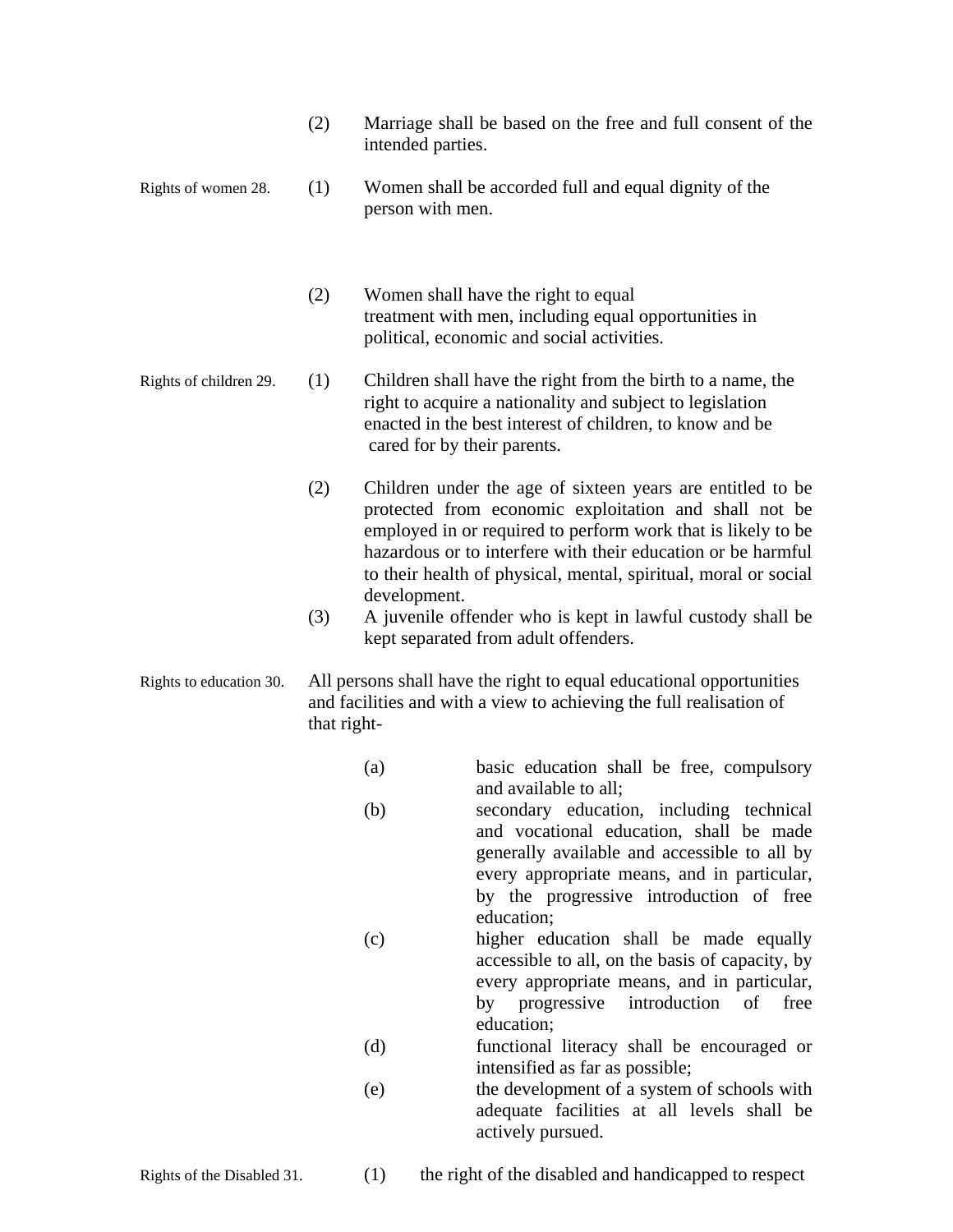and human dignity shall be recognised by the State and society.

- (2) Disabled persons shall be entitled to protection against exploitation and to protection against discrimination, in particular as regards access to health services, education and employment.
- (3) In any judicial proceedings in which a disabled person is a party, the procedure shall take his or her condition into account.

Culture 32. Every person shall be entitled to enjoy, practice, profess, maintain and promote any culture, language, tradition or religion subject to the terms of this Constitution and to the condition that the right protected by this section do not impinge on the rights and freedoms of others or the national interest, especially unity.

Protection from 33. (1) All persons shall be equal before the law.

- Discrimination (2) Subject to the provisions of subsection (5), no law shall make any provision which is discriminatory either of itself of in its effect.
	- (3) Subject to the provisions of subsection (5), no person shall be treated in a discriminatory manner by any person acting by virtue of any law or in the performance of the functions of any public office or any public authority.
	- (4) In this section, the expression "discrimination" means affording different treatment to different persons attributable wholly or mainly to their respective descriptions by race, colour, gender, language, religion, political or other opinion, national or social origin, property, birth or other status whereby persons of one such description are subjected to disabilities or restrictions to which persons of another such description are not made subject, or are accorded privilege or advantages which are not accorded to persons of another such description.
	- (5) Subsection (2) shall not apply to any law in so far as that law makes provision-
		- (a) with respect to persons who are not citizens of The Gambia or to qualifications for citizenship;
		- (b) with respect to the qualifications prescribed by this Constitution for any office;
		- (c) with respect to adoption, marriage, divorce, burial, devolution of property on death or other matters of personal law;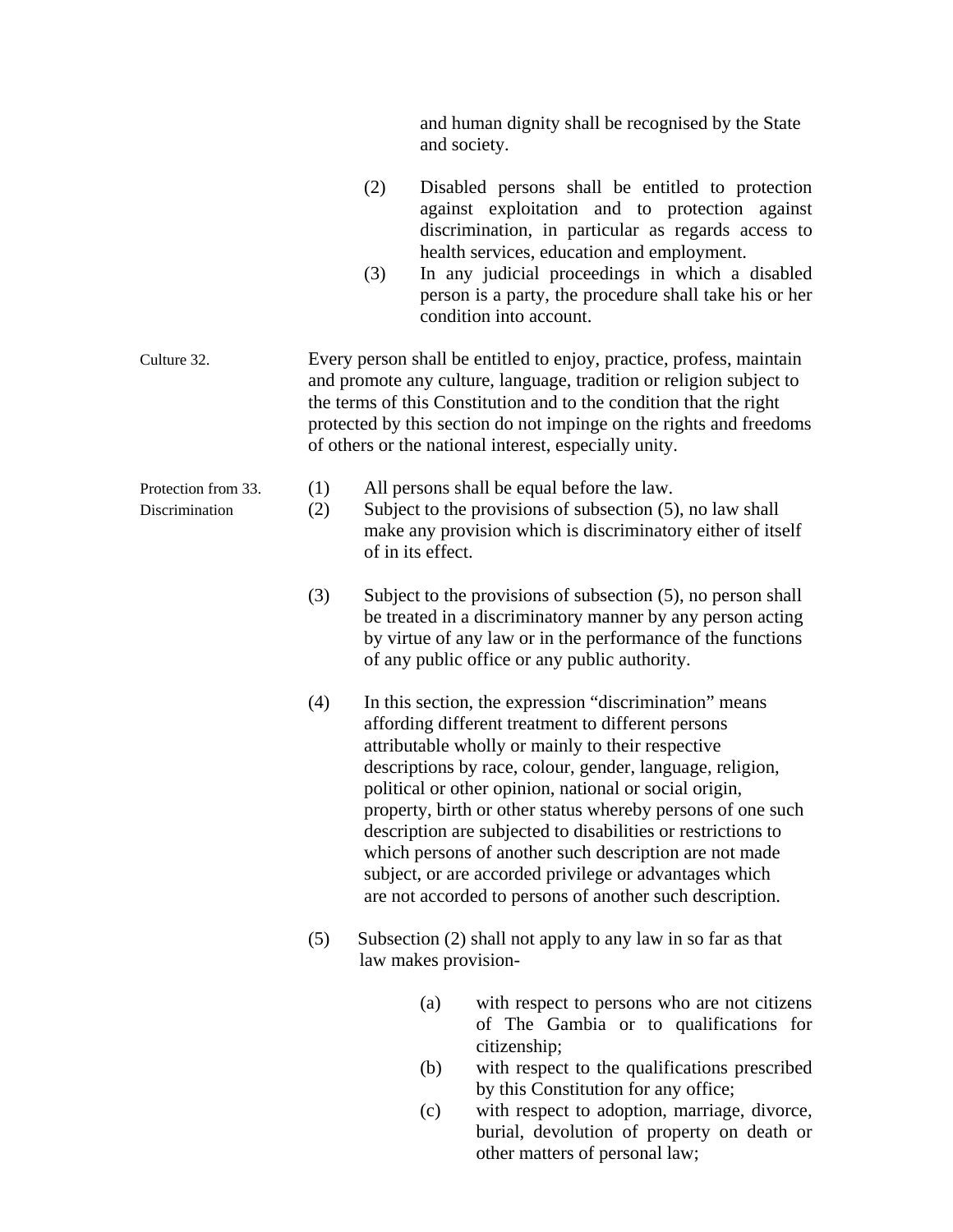- (d) for the application in the case of members of a particular race or tribe of customary law with respect to any matter in the case of persons who, under that law, are subject to that law.
- (6) Subsection (3) shall not apply to anything which is expressly or by necessary implication authorised to be done by any such provision of law as is referred to in subsection (5).
- (7) The exercise of any discretion to the relating to the institution, conduct or discontinuance of civic or criminal proceedings in any court that is vested in any person by the Constitution or any other law shall not be enquired into by any court on the grounds that it contravenes the provisions of subsections (3).

Declaration of 34. (1) The President may, at any time, by Proclamation Of state of public emergency published in the Gazette, declare that-

- (a) a state of public emergency exists in the whole or any part of The Gambia;
- (b) a situation exists which, if it is allowed to continue, may lead to a state of public emergency.
- (2) A declaration made under this section shall lapse at the expiration of a period of seven days, or if the National Assembly is not then in session twentyone days, beginning on the day on which the Proclamation is published in the Gazette unless, before the expiration of that period, it has been approved by a resolution of the National Assembly supported by the votes of not less than two-thirds of all the members thereof.
- (3) A declaration made under subsection (1) may at any time be revoked by the President by Proclamation which shall be published in the Gazette.
- (4) A declaration made under subsection (1) that has been approved by a resolution of the National Assembly shall, subject to subsection (3), remain in force so long as that resolution remains in force and no longer.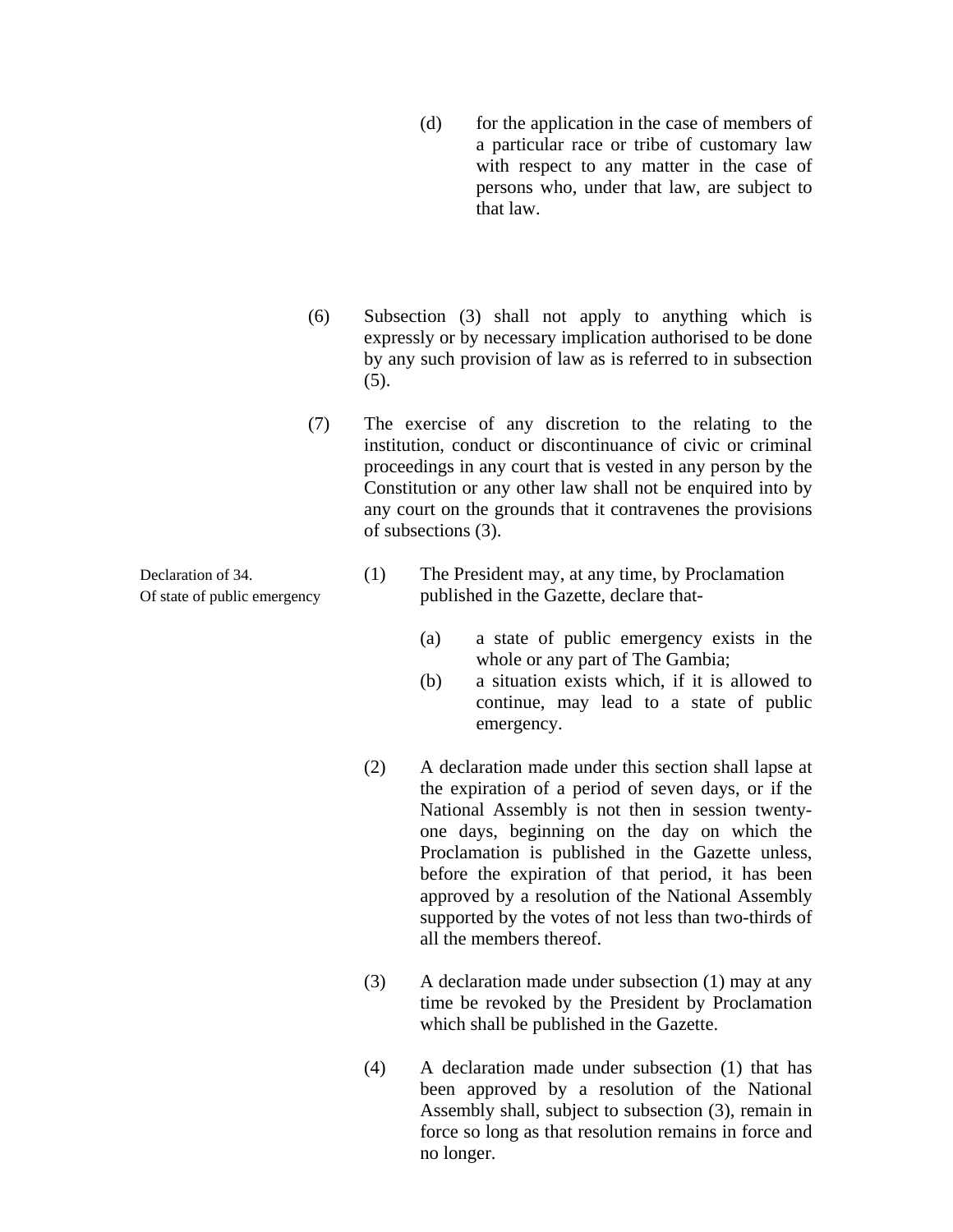(5) A resolution of the National Assembly passed for the purpose of this section shall remain in force for ninety days or such shorter period as may be specified therein;

# Provided that-

| a. | any such resolution may be extended from time to    |
|----|-----------------------------------------------------|
|    | time by a further resolution supported.             |
|    | (i) In the case of a first extension, by the votes, |
|    | (ii) in the case of a subsequent extension, by the  |
|    | votes of not less than three quarters of all the    |
|    | members of the National Assembly, but no            |
|    | extension shall exceed ninety days from the date of |
|    | the resolution effecting the extension; and         |
|    |                                                     |

- b. Any such resolution may be revoked at any time by a resolution supported by the votes of the majority of all the members of the National Assembly.
	- c. Any provision of this section that a declaration shall lapse or cease to be in force at any particular time shall be without prejudice to the making of a further declaration under this section whether before or after that time.
- Derogation from 35. (1) An Act of the National assembly may authorise the taking, fundamental during any period of emergency, measures that are Emergency powers reasonably justifiable for dealing with the situation that exists in The Gambia.
	- (2) Nothing contained in or done under the authority of such an Act shall be held to be inconsistent with or in contravention of sections 19, 23, 24 (other than subsections (5) to (8) thereof) or 25 of this Constitution to the extent that it is reasonably justifiable in the circumstances arising or existing during a period of public emergency for the purpose for dealing with the situation.
- Persons detained 36 (1) Where a person is detained by virtue of or under any Act of under emergency the National assemble referred to in section 35, the power following provisions shall apply-
	- (a) he or she shall, as soon as reasonably practicable, and in any case not later than twenty four hours after the commencement of the detention, be furnished with a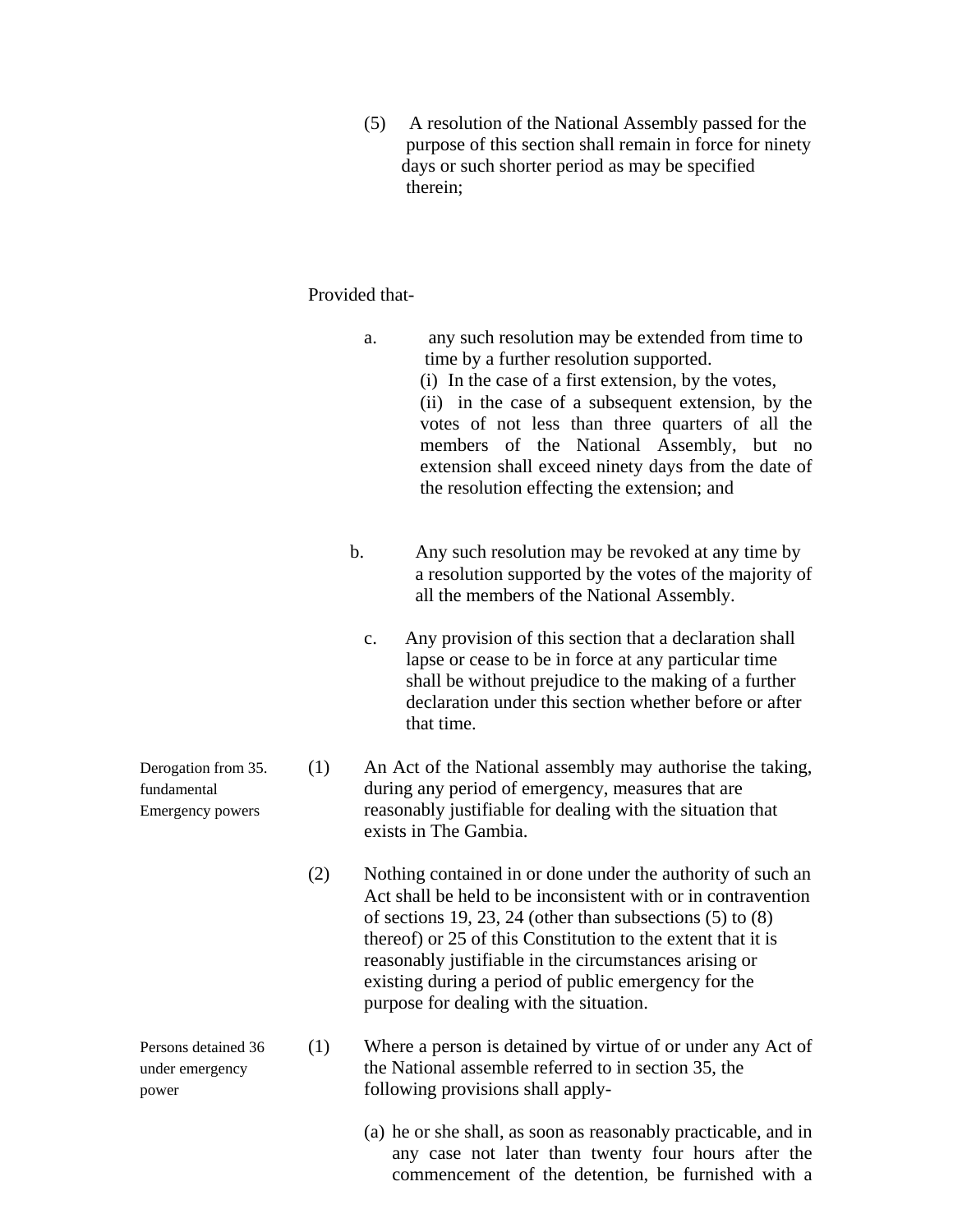statement in writing specifying in detail the grounds upon which he or she is detained; and the statement shall be read, and, if necessary, interpreted, to the person who is detained in a language which he or she understand

- (b) the spouse, parent, child or other available next-of-kin of the person detained shall be informed by the authority effecting the detention and shall be permitted access to the person concerned at the earliest practicable opportunity, and in any case not later than twenty-four hours after the commencement of the detention;
- (c) where none of the persons mentioned in paragraph (b) can be traced or none of them is wiling and able to see the person detained, the person who is detained shall be informed of this fact within twenty-four hours of the commencement of the detention and he or she shall be informed of his or her right to name and give particulars of some other person who shall have the same right of access to the person who is detained as any of the persons mentioned in paragraph (b);
- (d) not more than fourteen days after the commencement of his or her detention, the authority which effected the same shall give notice in the Gazette stating that he or she has been detained and giving particulars of the provision of law under which the detention is authorised;
- (e) not more than thirty days after the commencement of his or her detention, and after that at intervals of not more than ninety days during the continuance of his or her detention, the case of the person concerned shall be reviewed by a tribunal as provided in subsection (2);
- (f) the person who is detained shall be afforded every possible facility to consult a legal practitioner of his or her choice who shall be permitted to make representation to the tribunal appointed to review the case;
- (g) at the hearing before the tribunal appointed for review of his or her case, the person detained shall be entitled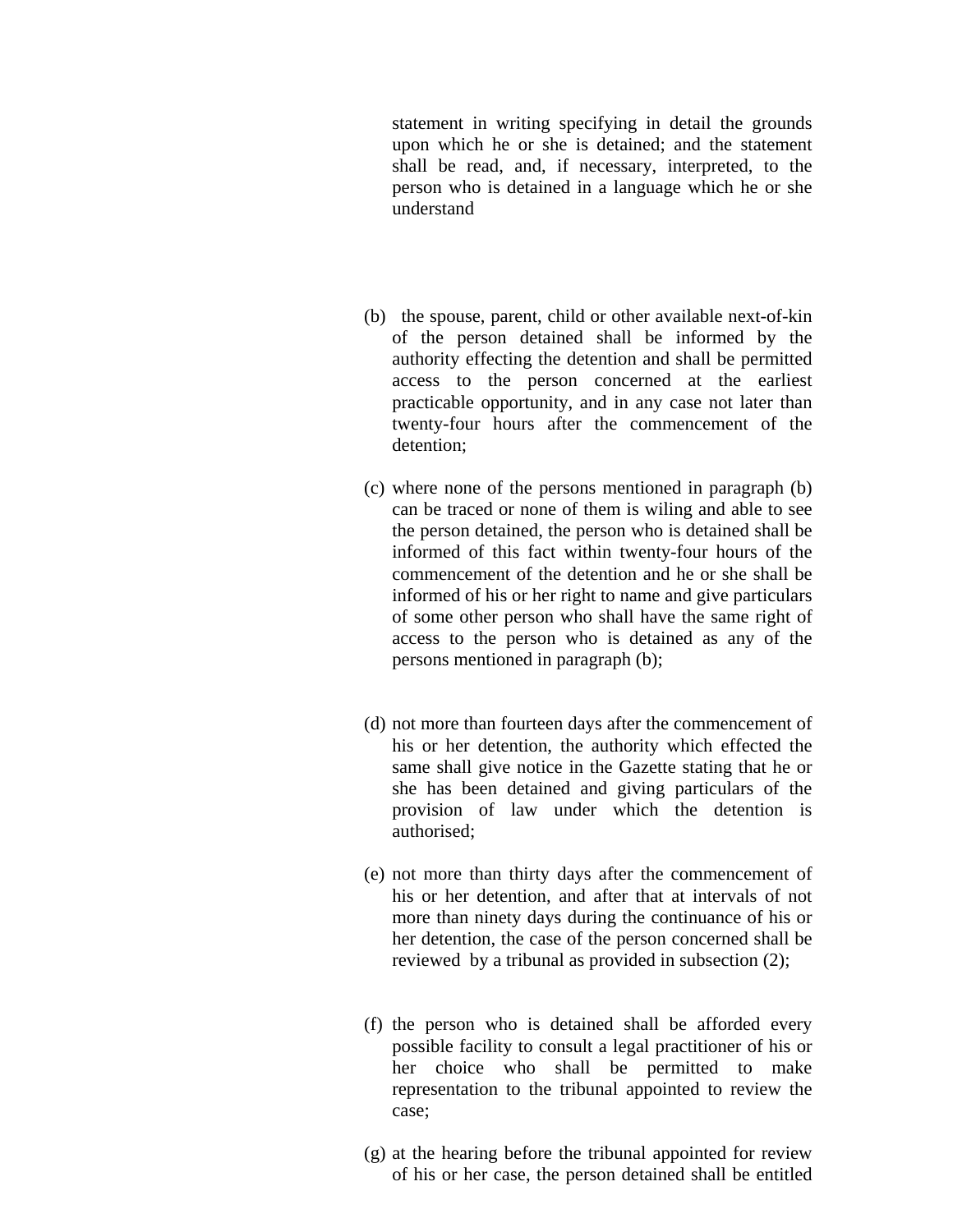to appear in person or by a legal practitioner of his or her choice and at his or her own expense.

- (2) A tribunal appointed to review the cases of persons who have been detained shall be composed of three persons being, or qualified to be appointed as, judges of the High Court
- (3) A tribunal composed of the same members shall not review more than once the case of a particular person who has been detained
- (4) On a review by a tribunal of the case of a person who has been detained, the tribunal may order the release of the person or it may uphold the detention; and the authority by which the detention was ordered shall act in accordance with the decision of the tribunal for the release of any person.
- (5) No person may be detained under or by virtue of an Act of the National Assembly referred to in section 35 during any state of emergency in excess of a total of one hundred and eighty-two days (whether such days are consecutive or not) and, on the expiry of that period, any person who has been so detained shall be entitled to invoke the provisions of section 19 (right to person liberty).
- (6) In every month during the period in which a state of public emergency is in force and in which there is a sitting of the National Assembly, a Secretary of state authorise by the president shall make a report to the National Assembly of the number of persons detained by virtue of or under an Act of the National Assembly to which section 35 refers and the number of cases in which the authority which ordered the detention has acted in accordance with the decisions of the tribunal as provided in subsection (4).
- (7) For the avoidance of doubt it is hereby declared that where the declaration of a state of public emergency is revoked or otherwise ceases to be in force, any person who is in detention or in custody by virtue of or under an Act of the National Assembly to which section 35 refers, other than a person sentence to imprisonment by a court for an offence against such a law for a term which has not then expired, shall be released immediately without further order.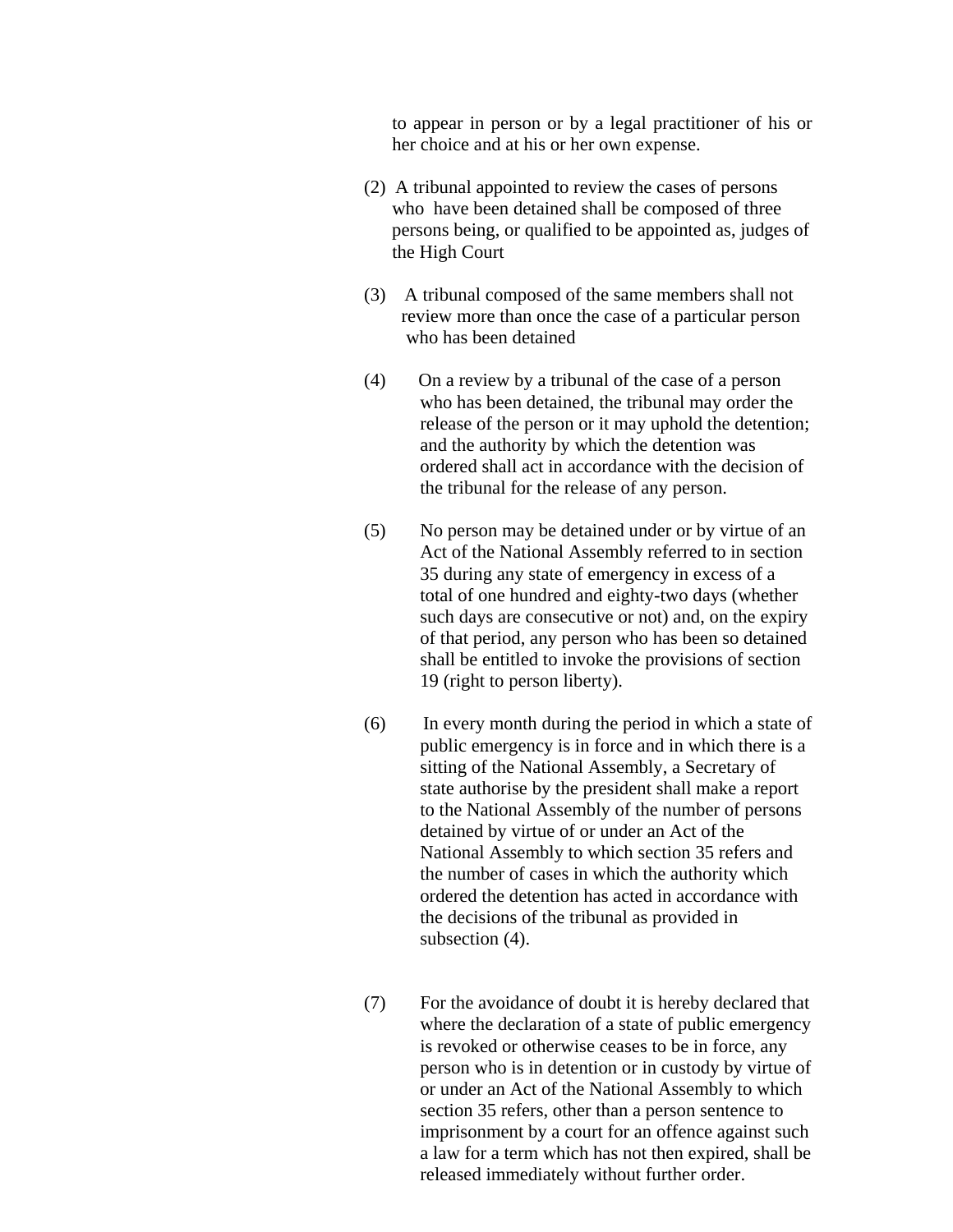- Enforcement of 37. (1) If any person alleges that any of the provisions of protective section 18 to 33 or section 36 (5) of this Chapter has provisions been, is being or is likely to be contravened in relation to himself or herself by any person he or she may apply to the High Court for redress.
	- (2) An application may be made under this section in the case of a person who is detained by some other person acting on the detained person's behalf.
	- (3) An application under this section shall be without prejudice to any other action with respect to the same matter which is lawfully available.
	- (4) If in any proceedings in any court subordinate to the High court any question arises as to the contravention of any of the provisions of the said sections 18 to 33 or section 36(5), that court may, and shall if any party so requests, refer the question to the High Court, unless, in the opinion of the subordinate court, the raising of the question is merely frivolous or vexatious.
	- (5) The High court shall-
		- (a) hear and determine any application made by any person pursuant to subsection (1) or (2);
		- (b) determine any question arising in the case of any person which is referred to it in pursuance of subsection (4); and may, in addition to the powers conferred on it by section 5 (which relates to defense of the Constitution) make such order, issue such writ, and give such directions as it may consider appropriate for the purposes of enforcing or securing the enforcement of any of the provisions of the sections 18 to 33 or section 36(5) to the protection of which the person concerned is entitled.

Provided that the High court may decline to exercise its powers under this subsection if it is satisfied that adequate means of redress for the contravention alleged are or have been available to the person concerned under any other law.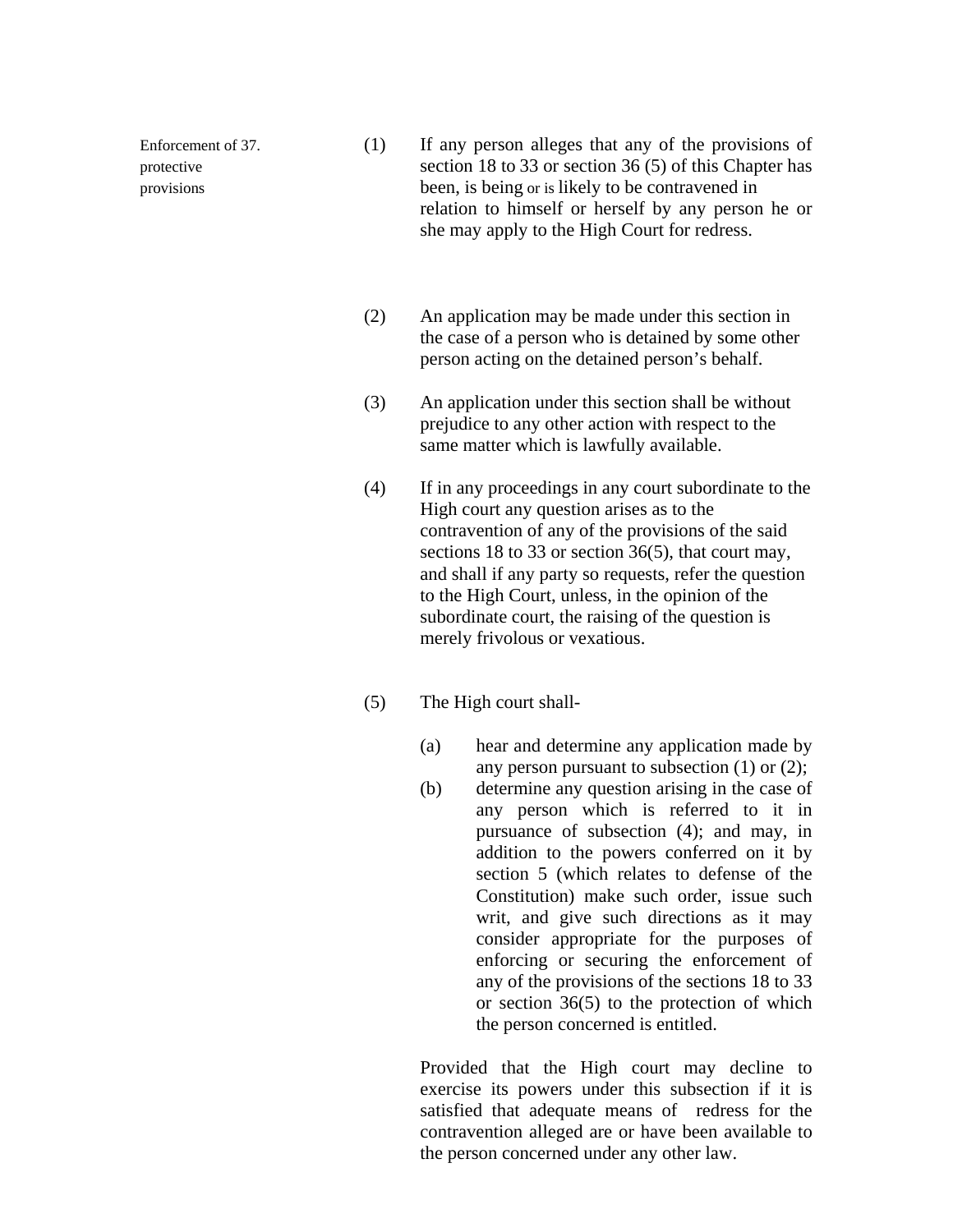| (6) | The High Court shall consider every application and          |
|-----|--------------------------------------------------------------|
|     | reference referred to it in pursuance of this section and,   |
|     | having heard arguments by or on behalf of the parties, shall |
|     | pronounce its decision on the question in open court as      |
|     | soon as may, and in the case of a reference under            |
|     | subsection (4), not later than thirty days after the         |
|     | conclusion of the final addresses of the parties.            |

- (7) An Act of the National Assembly may confer on the high court such powers in addition to those conferred by this section as may appear to be necessary or desirable for the purpose of enabling the Court more effectively to exercise the jurisdiction conferred upon it by this section.
- (8) The rights, duties, declarations and guarantees relating to the fundamental human rights and freedoms specifically mentioned in this chapter shall not be regarded as excluding other rights which may be prescribed by an Act of the National Assembly as inherent in a democracy and intended to secure the freedom and dignity of man.
- Interpretation 38. (1) In this Chapter, save where the context otherwise requires-

 "a period of public emergency" means any period during which The Gambia is at war or a declaration is in force under section 34;

"contravention" in relation to any requirement, includes a failure to comply with that requirement, and cognate expressions shall be construed accordingly:

"court" means any court of law in The Gambia other than a district tribunal or, save as provided in subsection (2), a court constituted under service law;

"defence force" means any naval, military or air force of The Gambia;

"member" in relation to a defence force, includes persons who, under the law regulating the discipline of that force, are subject to that discipline;

"owner" includes any person deprived of any right or interest pursuant to section 22;

"service law" means the law regarding the discipline of a defence force or of the Police Force or the Prison Service or any disciplined volunteer force.

 (2) In relation to an offence against service law, a reference to "court"

Of chapter iv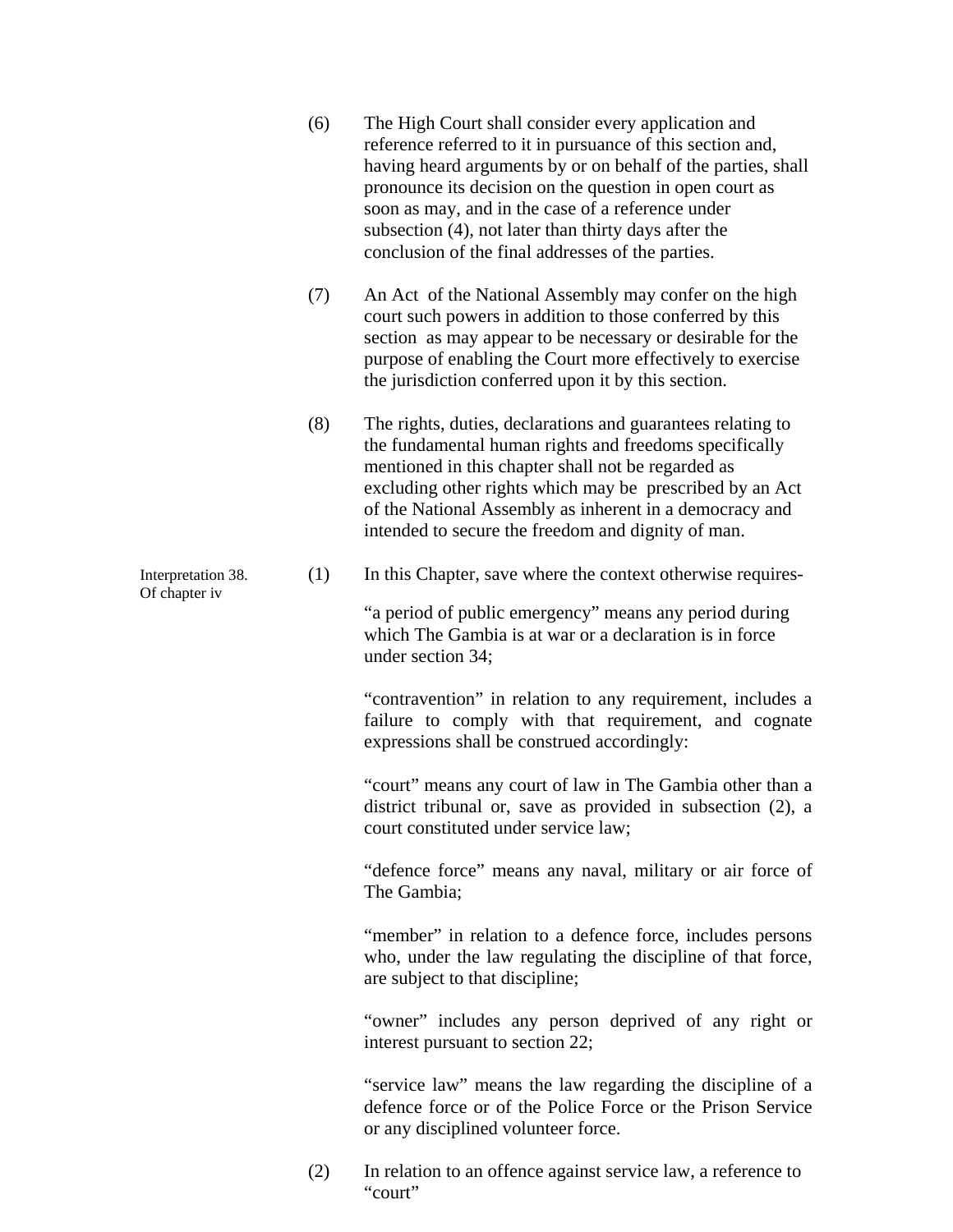- (a) in sections 18 to 20, subsections  $(2)$ ,  $(3)$ ,  $(4)$ ,  $(6)$ (but not the proviso thereto) of section 24, subsection (3) of section 25 subsection (8) of section 33 and subsection (2) of section 37 includes reference to a court constituted by or under service law;
- (b) in sections 19 and 20 and subsection (8) of section 33, includes an officer of a defence force and of the Police Force.
- (3) References in sections 18, 19 and 22 to a "criminal offence" shall be construed as including references to an offence against service law and such references in subsections (4) to (9) of section 24 shall, in relation to proceedings before a court constituted by or under service law, be similarly construed.
- (4) In relation to any person who is a member of an armed force raised otherwise than under the law of The Gambia and lawfully present in The Gambia, nothing contained in or done under the authority of the disciplinary law of that force shall be held to be inconsistent with or in contravention of any of the provisions of this chapter.

# **CHAPTER V REPRESENTATION OF THE PEOPLE**

# **PART 1: THE FRANCHISE**

- The right to vote 39. (1) Every citizen of The Gambia being eighteen years or older and be registered and of sound mind shall have the right to vote for the purpose of elections of a President and members of the National Assembly, and shall be entitled to be registered as a voter in a National Assembly constituency for that purpose.
	- (2) Every citizen of The Gambia who is a registered voter shall be entitled to vote in a referendum held in accordance with this Constitution or any other law.
	- (3) Every citizen of The Gambia being of the age of eighteen years or older and of sound mind shall be entitled, in accordance with the provisions of this Chapter and any Act of the National Assembly providing for such elections to vote in elections for local government authorities and traditional rulers in the area in which he or she is ordinarily resident.

Secret ballot 40. All public elections and all referenda voting shall be by secret ballot.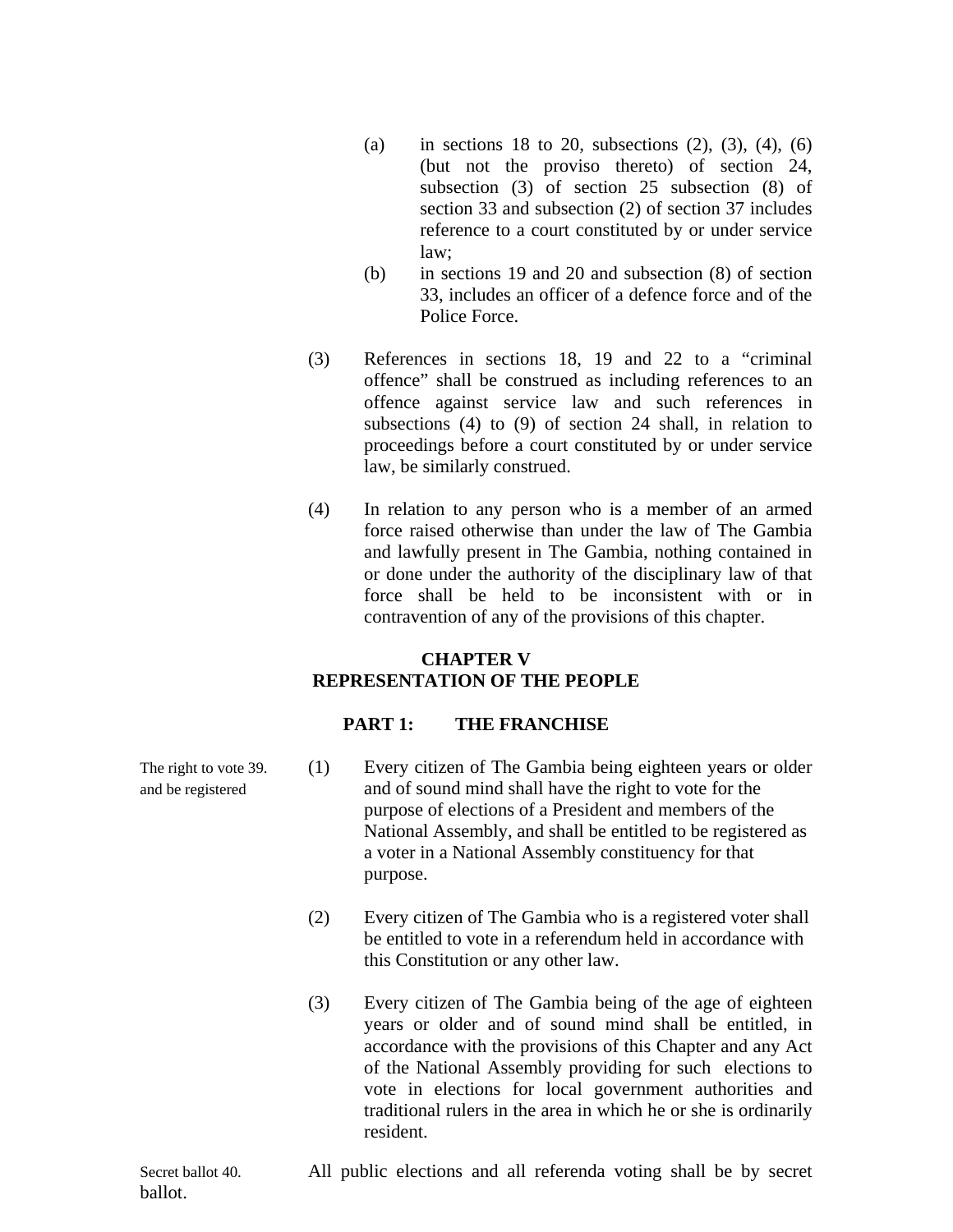- Electoral laws 41. Subject to the provisions of this Constitution, an Act of the National Assembly may make provision for giving effect to the provisions of this Chapter and, without prejudice to the generality of the foregoing, may provide for-
	- (a) the registration of voters for the purposes of public elections;
	- (b) voting at, and the conduct of, public elections and referenda;
	- (c) the duties of public officers in connection with the registration of voters and the conduct of public elections and referenda;
	- (d) equal access to public facilities and the media by candidates at public elections.

#### PART 2: THE INDEPENDENT ELECTORAL COMMISSION

- The Commission 42 (1) there shall be an Independent Electoral Commission for The Gambia which shall be part of the public service .
	- (2) The members of the Commission shall be a Chairman and four other members.
	- (3) The members of the Commission shall be appointed by the President in consultation with the Judicial Service Commission and the Public Service Commission.
	- (4) Subject to the provisions of this section, the members of the Commission shall be appointed for a period of seven years and may be re-appointed for one further term:

Provided that three of the first members (who shall be chosen by lot) shall be appointed for lesser periods than seven years in order to provide continuity within the Commission.

- (5) A person shall not be qualified for appointment as a member of the Commission if-
	- (a) he or she is a member of the National assembly;
	- (b) he or she is, or has at any time during the two years immediately preceding his or her appointment, been nominated as a candidate for election as a member of the National Assembly;
	- (c) he or she is, or has at any time during such period of two years been, the holder of any office in any organisation that sponsors or otherwise supports or has at an time sponsored or otherwise supported, a candidate for election as a member of the National Assembly or of any local government authority or if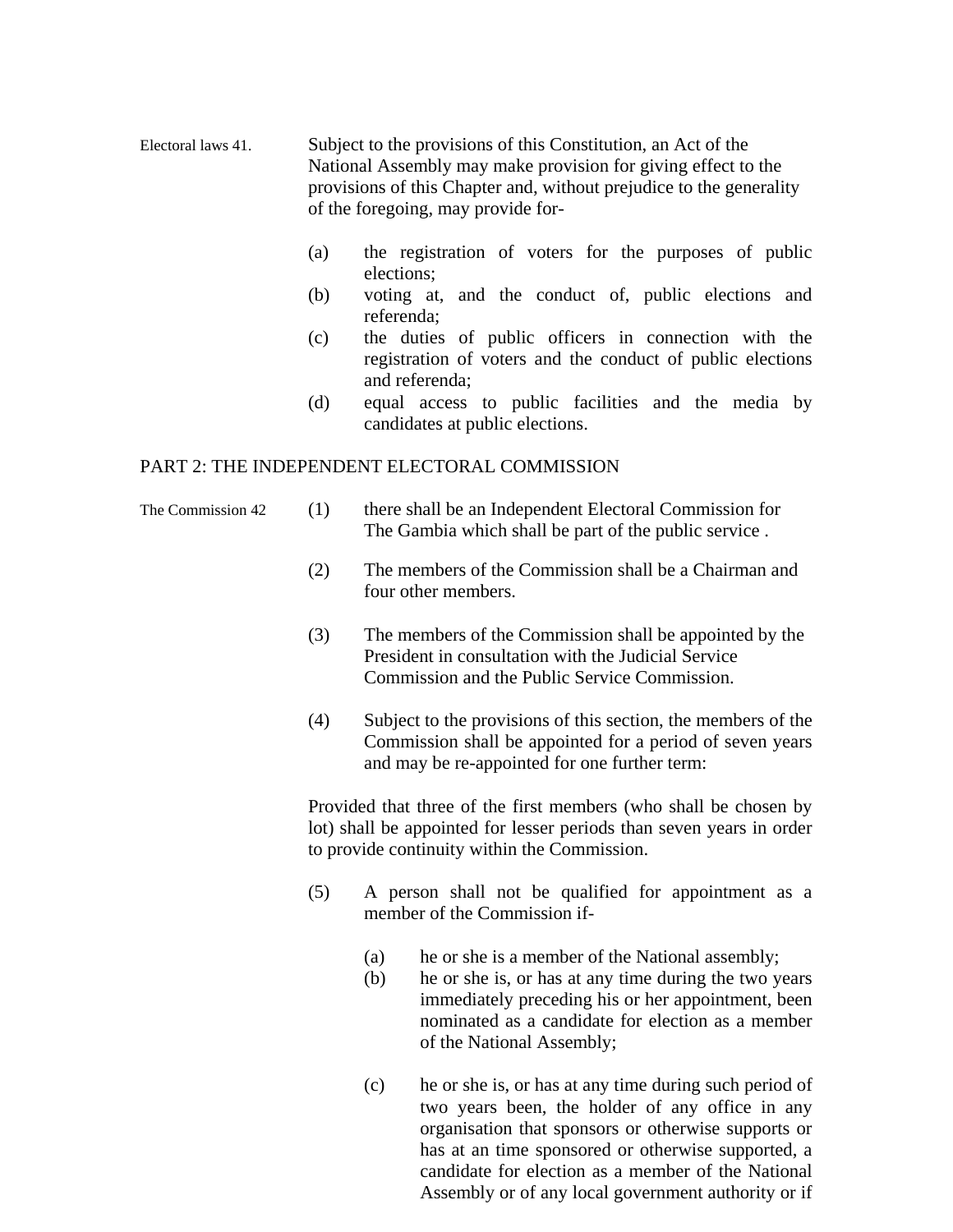he or she has actively identified himself or herself with any such organisation;

- (d) if he or she holds an office in the public service other than as a members of the Commission or the staff of the Commission; or
- (e) if he or she has been convicted in any country of any offence involving dishonesty or moral turpitude.
- (6) The president may remove a members of the Commission from office-
	- (a) for inability to perform the functions of his or office whether arising from infirmity of mind or body or from any other cause;
	- (b) if any circumstance arises which would have disqualified him or her fro appointment to the Commission; or
	- (c) for misconduct, but, before removing a member, the president shall appoint a tribunal of three judges of superior court to enquire in to the matter and report on the facts. A member of the Commission shall be entitled to appear and be legally represented before the tribunal.
- (7) Three members of the Commission including the chairman shall form a quorum:

Provided that any decision of the Commission shall require the concurrence of a majority of the members.

- (8) The Commission may by regulation or otherwise regulate its own procedure .
- (9) The Commission shall make an annual report on its activities to the National Assembly.
- (10) Before assuming the functions of his or her office, a member of the Commission shall take and subscribe to the prescribed oaths..
- Functions of the 43 (1) Subject to the provisions of this Constitution the Commission Independent Electoral Commission shall be responsible for-
	- (a) the conduct and supervision of the registration of voters for all public elections and the conduct and supervision of all public elections and referenda;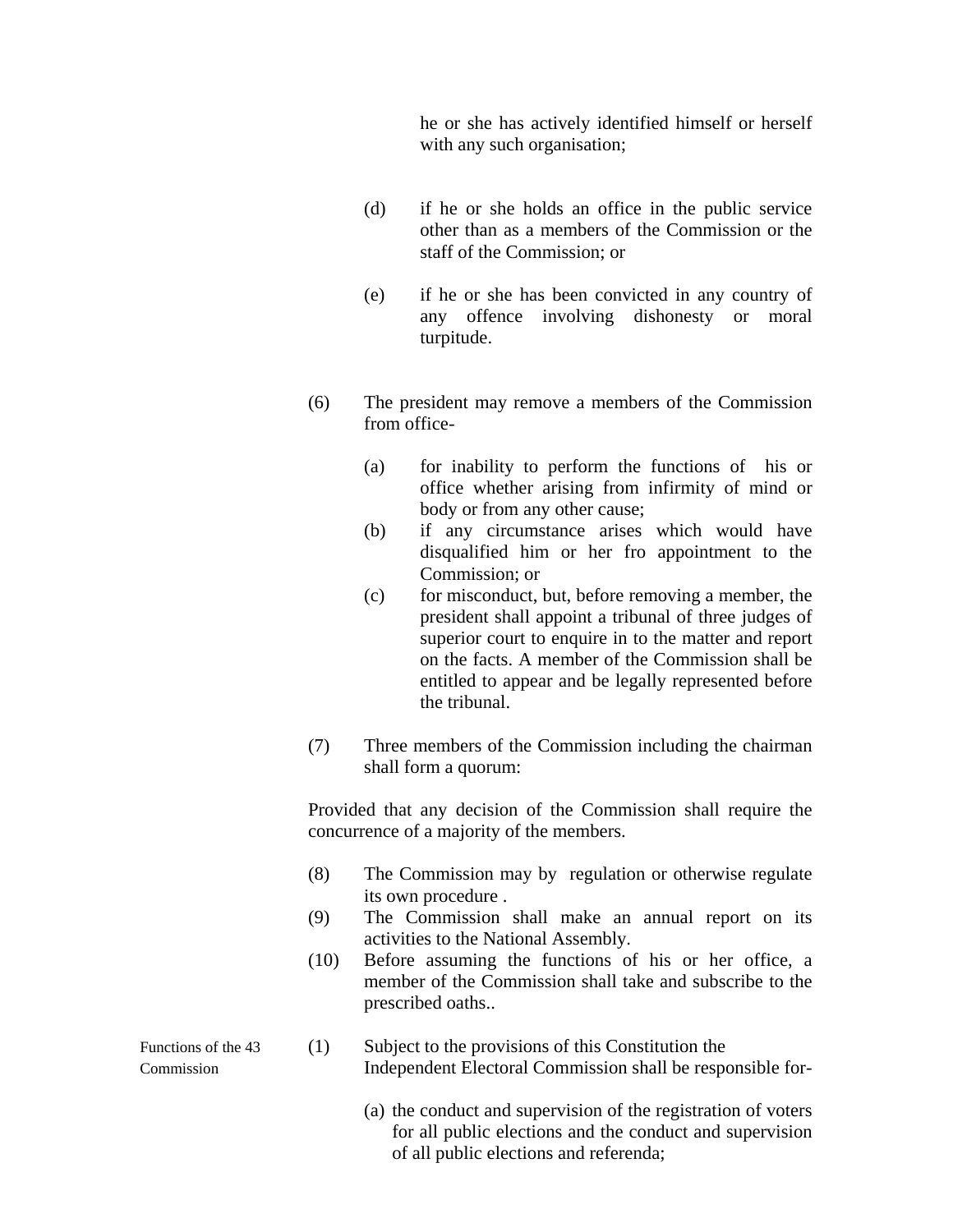- (b) the conduct of the election of a speaker and a Deputy Speaker,
- (c) the registration of political parties;
- (d) ensuring that the dates, times and places of public elections and referenda are determined in accordance with law and that they are publicised and elections held accordingly;
- (e) ensuring that candidate in elections make a full declaration of their assets at the time of nomination.
	- (2) The Commission shall announce the results of all elections and referenda for which it is responsible.
	- (3) In the exercise of its functions under this Constitution or any other law, the Commission shall not be subject to the direction or control of any other person or authority.
- Financial 44 The Independent Electoral Commission shall submit its annual estimates of expenditure to the president for presentation to the National Assembly in accordance with this Constitution. The President shall cause the estimates to be placed before the National Assembly without amendment, but may attach to them his or her own comments and observations.
- Electoral Laws 45 An Act of National Assembly may make further provisions for the purposes of this part

PART 3: PRESIDENTIAL ELECTIONS

Election of a 46 There shall be an election for the office of the President in the President three month before the expiration of the term of the incumbent President. The dates for the nomination of candidates and for holding the election shall be determined by the Independent. Electoral Commission.

# Nomination of 47 A candidate for election to the office of President shall, on or Candidates before nomination day-

- (a) satisfy the Commission that his or her nomination is supported by not less than five thousand registered voters consisting of not less than two hundred from each administrative area, as signified by their signatures or otherwise;
- (b) deposit with the Commission such sum as may be president by the Elections Decree or any Act of the National Assembly replacing or amending that Decree, which shall be returned if he or she receives not less than forty per cent of the valid votes cast at the election.
- The poll on an 48 (1) Subject to subsection (4), a poll shall be taken on the day, Election or days appointed for the election of a President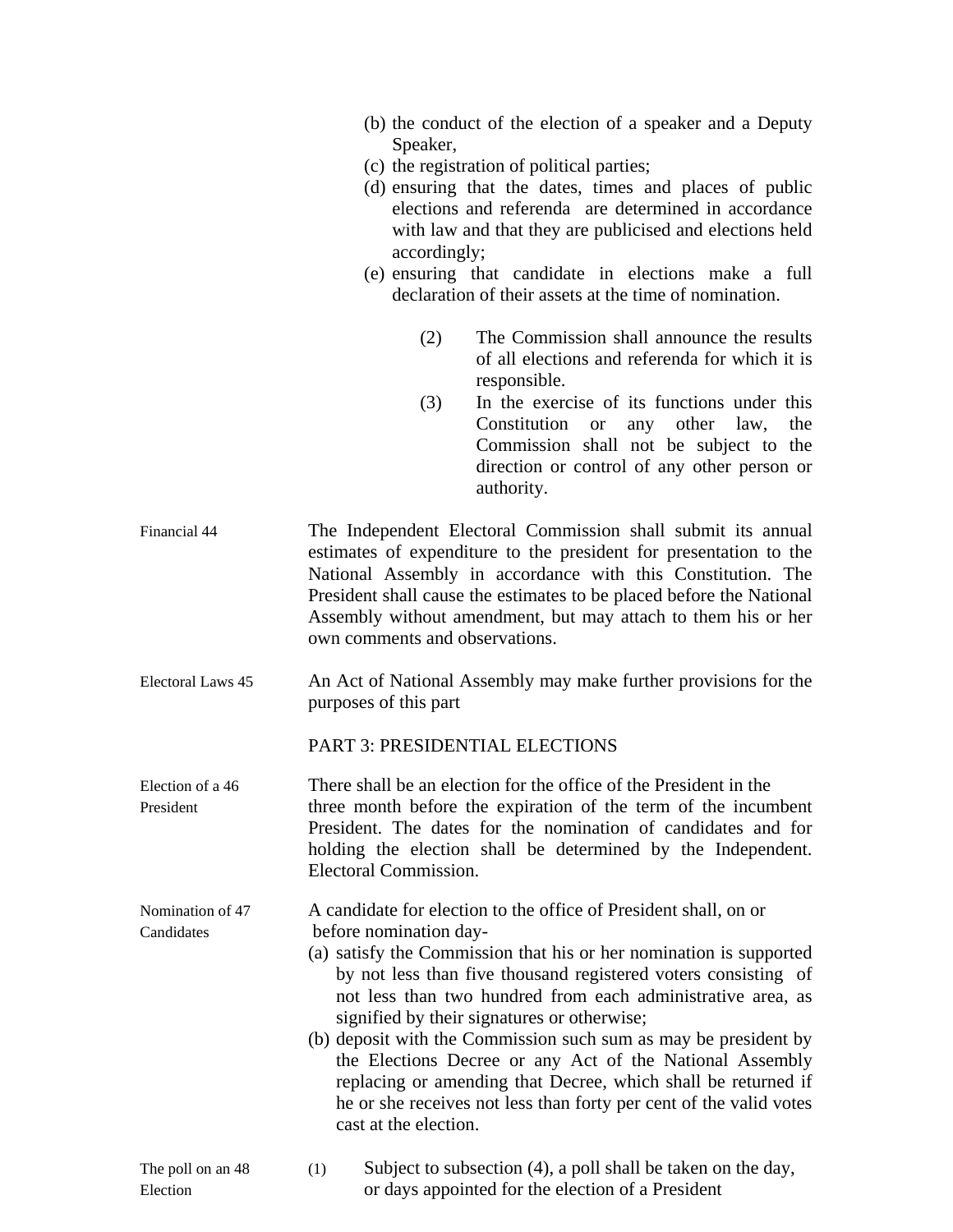notwithstanding that there may be only one candidate nominated for election.

- (2) Where a nominated candidate dies between nomination day and polling day, the Independent Electoral Commission shall appoint a new nomination day and, if necessary, a new day or days for the election.
- (3) No person shall be elected as President on a first ballot unless the votes cast in his or her favour at the election are more than fifty per cent of the total number of votes validly cast at that election.
- (4) If, on a first ballot, there was only one candidate and he or she fails to obtain the percentage of the votes validly cast as specified in subsection (3), new nomination and election days shall be appointed, if, at the close of nominations for a second ballot,
	- (a) there is only one candidate nominated, he or she shall be declared to have been duly elected President,
	- (b) there are more than one candidate nominated, a second ballot shall be held.
- (5) If, on the first ballot, there were two or more candidates, a second ballot shall be held within fourteen days between the two candidates who received the highest number of votes validly cast at the first ballot. In the event that more than two candidates received equally the highest number or second highest number of votes, all of them shall participate in the second ballot.
- (6) On a second ballot, the candidate, who receives the highest number of votes shall be declared to have been duly elected President.

Challenge to 49. Any registered political party which has participated in the election of a President Presidential election or an independent candidate who has participated in such an election may apply to the Supreme Court to determine the validity of the election of a President by filling a petition within ten days of the declaration of the result of the election.

# **PART 4: NATIONAL ASSEMBLY CONSTITUENCIES**

| Delimitation of 50       | An Act of the National assembly shall establish a |  |  |
|--------------------------|---------------------------------------------------|--|--|
| constituencies 6 of 2001 | Boundaries Commission which shall be responsible  |  |  |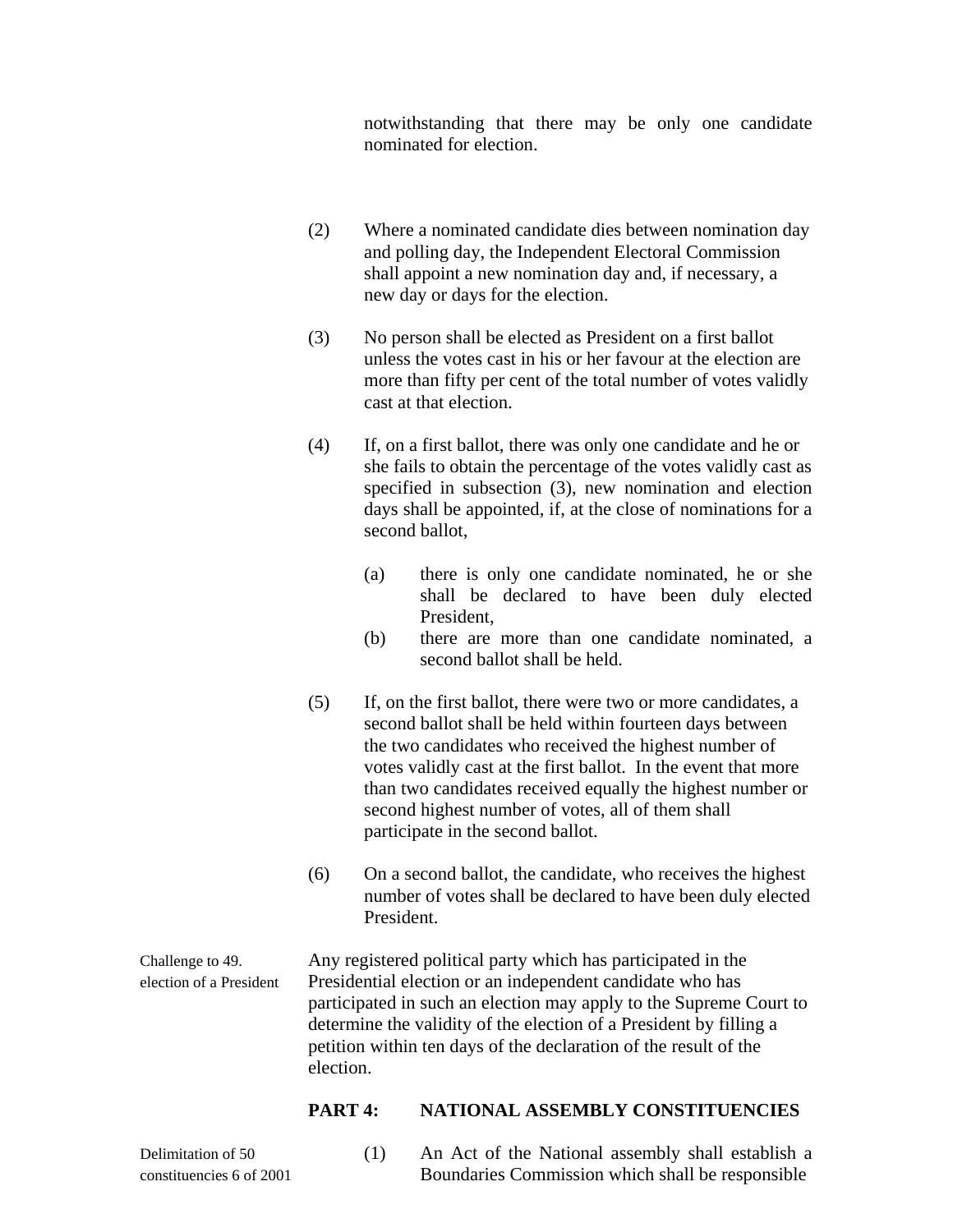for demarcating constituency boundaries for the purpose of elections to the National Assembly.

- (2) The National assembly shall prescribe by an act, the criteria for the demarcation of the constituency boundaries.
- (3) Until the National Assembly establishes a Boundaries Commission under subsection (1), the constituencies as prescribed in Part II of Schedule I to the Elections Decree, 1996 and any additional constituencies, required for the purposes of section 88 (1)(a), demarcated by the independent electoral Commission in consultation with the appropriate Department of State shall be deemed to be constituencies for the purpose of returning members of the National Assembly under that section.

# **PART 5: NATIONAL ASSEMBLY ELECTIONS**

#### 51 TO 57, both sections inclusive (Deleted by No. 6 of 2001)

### **PART 6: SEYFOLU AND ALKALOLU**

| Appointment of a District 58<br>Seyfo 6 of 2001 | (1) | The President shall appoint a District Seyfo<br>in consultation with the Secretary of State<br>responsible for Local Government.                                                                                                         |
|-------------------------------------------------|-----|------------------------------------------------------------------------------------------------------------------------------------------------------------------------------------------------------------------------------------------|
|                                                 | (2) | The Secretary of State responsible for Local<br>Government may, in consultation with the<br>Divisional Commissioners, make<br>recommendations to the National assembly<br>for the creation of new Seyfo Districts.                       |
| Appointment of an Alkalo 59.<br>6 of 2001       | (1) | The Secretary of State responsible for Local<br>Government shall appoint an Alkalo in<br>consultation with the Divisional<br>Commissioner and District Seyfo or<br>Chairperson of the Kanifing Municipal<br>Council, as the case may be. |
|                                                 | (2) | The Secretary of State shall, in making an<br>appointment under subsection $(1)$ , take into<br>account traditional lines f inheritance.                                                                                                 |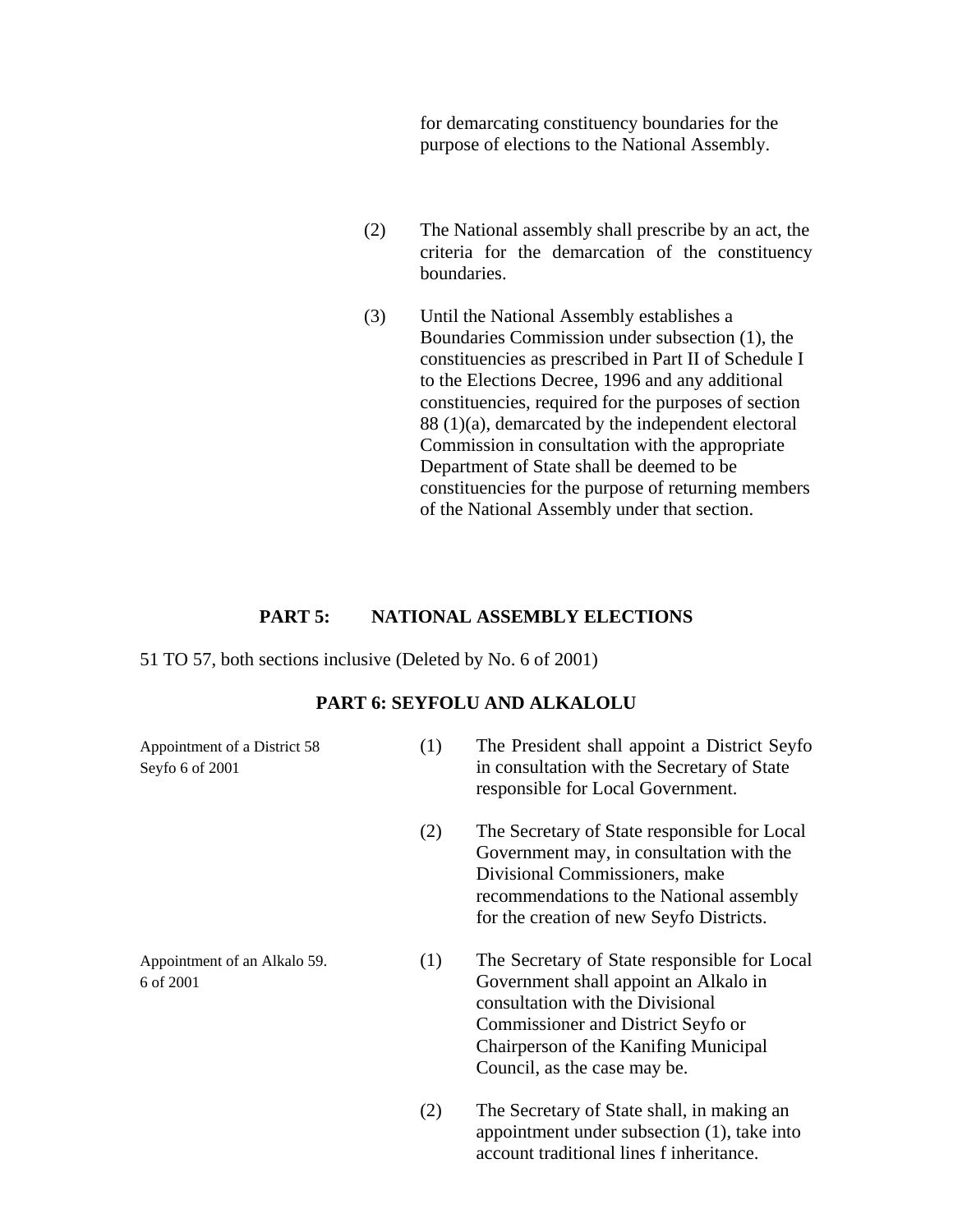#### **PART 7: POLITICAL PARTIES**

- Political parties 6 of 2001 60. (1) No association, other than a political party registered under or pursuant to an Act of the National assembly, shall sponsor candidates public elections.
	- (2) No association shall be registered or remain registered as a political party if-
		- (a) it is formed or organised on an ethnic, sectional, religious or regional basis;
		- (b) its internal organisation does not conform with democratic principles; or
		- (c) its purpose if to subvert this constitution or the rule of law.
	- (3) An Act of the National Assembly shall make provisions for the better implementation of this section.

#### **CHAPTER VI THE EXECUTIVE**

## **PART 1: THE PRESIDENT**

- Office of President 61. (1) There shall be a President of The Gambia who shall be the Head of State and of Government and Commander in Chief of the Armed Forces.
	- (2) The President shall uphold and defend this Constitution as the supreme law of The Gambia.
- Qualification 62. (1) A person shall be qualified for election as
	- (a) he or she is a citizen of The Gambia by birth or descent,
	- (b) he or she attained the minimum age of thirty years but not more than sixty-five years;

For election as president if-President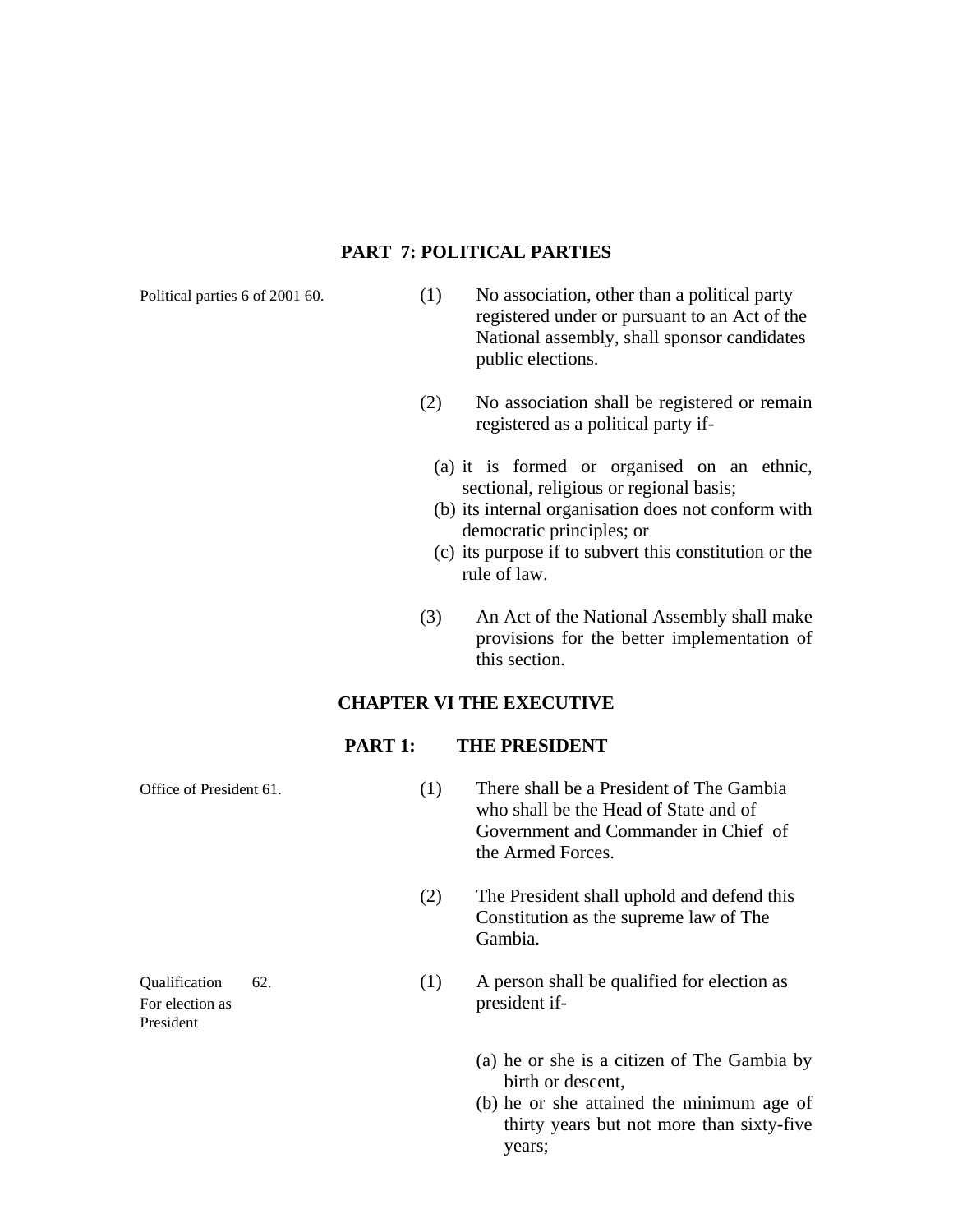- (c) he or she has been ordinarily resident in The Gambia for the five years immediately preceding the election;
- (d) he or she has completed senior secondary school education; and
- (e) he or she is qualified to be elected as a member of the National Assembly.
- (2) A person who holds the citizenship or nationality of a country other than The Gambia, shall not be qualified for election as President .
- (3) A person who, while holding public office in The Gambia has been-
- (a) compulsorily retired, terminated or dismissed from such office, or
- (b) has been found guilty of any criminal offence by any court or tribunal established by law; or
- (c) has been found liable for misconduct, negligence, corruption or improper behaviour by any commission or committee of inquiry established by law shall not be qualified for election as President.
- Tenure of office 63 (1) The term of office of an elected President Of President shall, subject to subsection (3) and (6), be for a term of five years; and the person elected President shall before assuming office take the prescribed oaths.
- 6 of 2001 (2) The person elected President shall assume office sixty days following the day of his or her election, and in any case where the candidature of a person contesting the election is unopposed, such candidate shall be declared unopposed and elected to the office of the President on the day following the making of such declaration.
	- (3) A person elected as President may at any time during his term of office be removed from office if a no confidence motion is passed in the National Assembly supported by two thirds of the members of the National Assembly.
	- (4) where a no confidence motion is passed in accordance with subsection (3), the speaker shall request the Independent Electoral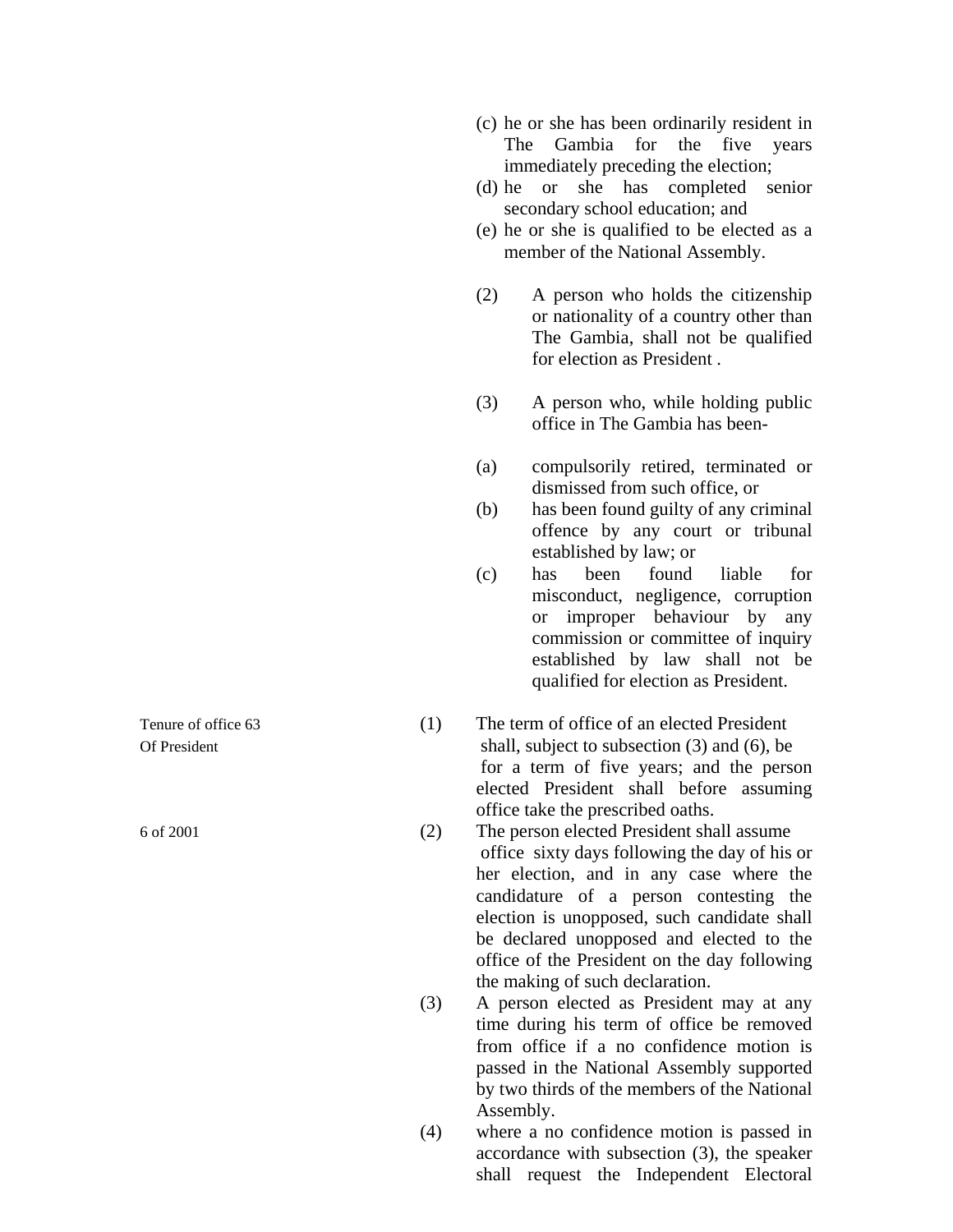Commission to call for a referendum within thirty days of the passing of such motion to endorse or reject the decision of the National Assembly and where such decision is endorsed the President shall vacate the office.

- (5) The procedure for the conduct of such referendum shall be prescribed by an Act of the National Assembly
	- (6) where the life of the National Assembly is extended for any period in accordance with section 99 (2), the term of office of the President shall be extended for the same period.

Temporary exercise of 64 Whenever the speaker has requested the Chief Justice to Of President's functions appoint a Medical Board in accordance with section 66, to enquire into the alleged mental or physical incapacity of the president to discharge the functions of his her office, those functions shall be performed by the Vice-President or, if he or she is for any reason unable to perform those functions, by the speaker, until the Medical Board has submitted its report:

> Provided that the Vice President or the Speaker shall not take or subscribe any oath for the due execution of the office of President.

- Vacancy in the 65. (1) The office of President shall become vacant during the term Office of president of a Presidency.
	- (a) on the death or resignation of President or
	- (b) on the President ceasing to hold office under section 63, 66 or section 67.
	- (2) Whenever the office of President becomes vacant in the circumstance set out in subsection (1), the Vice-President, or if there is no Vice-President in office at the time, the Speaker shall assume the office of President for the residue of the term of the former President.
	- (3) Before assuming office under this section, the Vice-President or, as the case may be, the Speaker shall take the prescribed oaths for the office of President. On assuming the office of President, the Speaker shall vacate his or her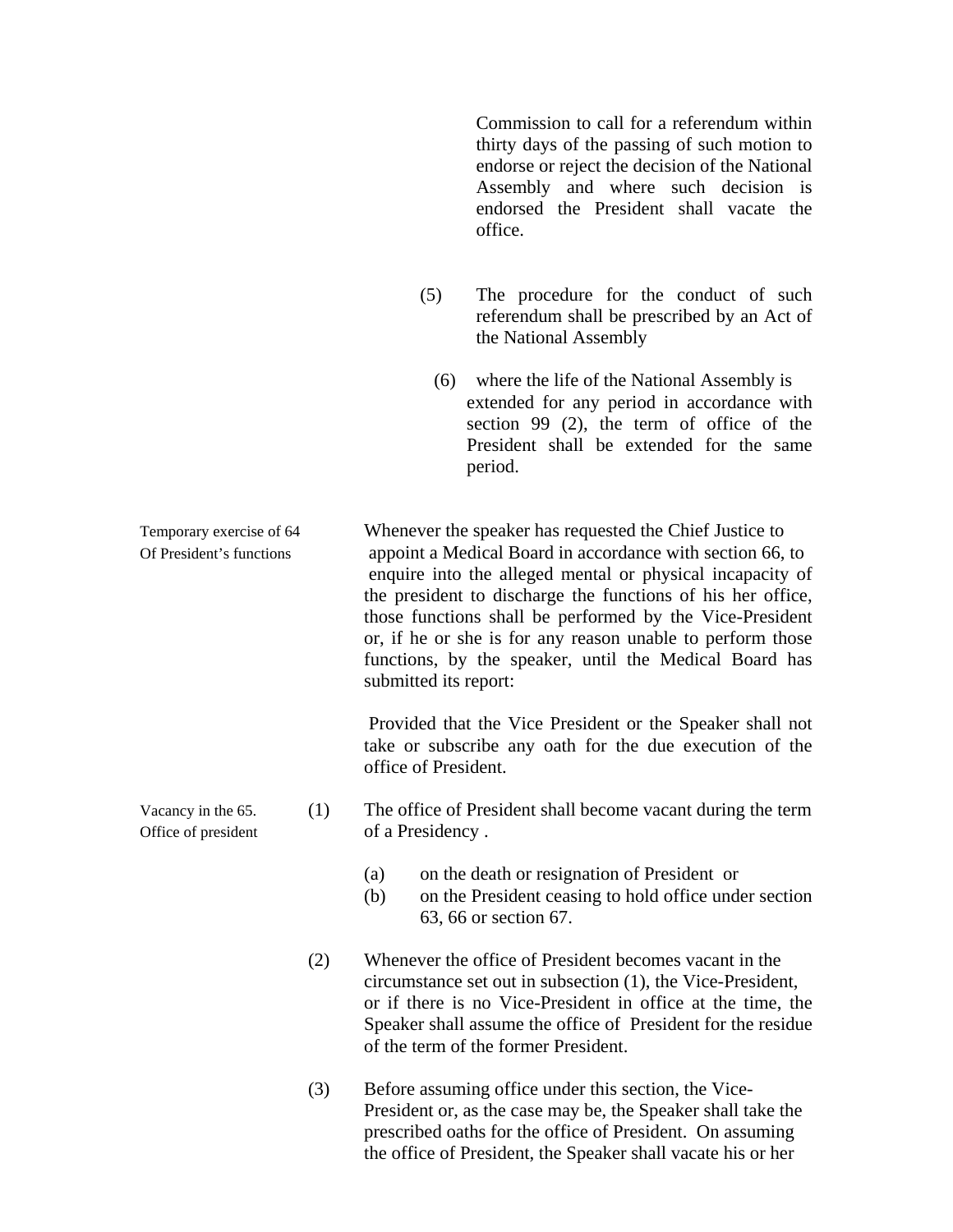office as Speaker and his or her seat in the National Assembly.

Mental or physical 66. (1) Where the Speaker receives a notice in writing signed incapacity by not less than one half of all the members of the National assembly alleging that the President is, by reason of infirmly of mind or body, incapable of discharging the functions of his or her office, and giving particulars of the alleged incapacity, the Speaker shall request the Chief Justice to constitute, on the recommendation of the head of the medical services of The Gambia, a Medical Board comprising at least five independent medical practitioners of appropriate standing.

- (2) The Board shall enquire into the matter and make a report to the Chief Justice stating the opinion of the Board whether or not the President is, buy reason of infirmity of mind or body incapable of discharging the functions of the office of President. The President, and if he or she so wishes, his or her one medical adviser may appear, and shall have the right to be heard, before the board.
- (3) Where the Board reports that the President is incapable of discharging the functions of his or her office by reason of infirmity of mind or body, the Chief Justice shall submit the report to the Speaker, who shall, if the National Assembly is not sitting, summon the National assembly to meet within seven days.
- (4) The members of the National Assembly shall deliberate on the report and vote on it and the President shall only be removed where two thirds of the members present and voting, vote for his removal.
- (5) The report of the Board shall be Final and conclusive and shall not be enquired into by any court.

Misconduct 67. (1) The President may be removed from office in accordance by the President with this section on any of the following grounds-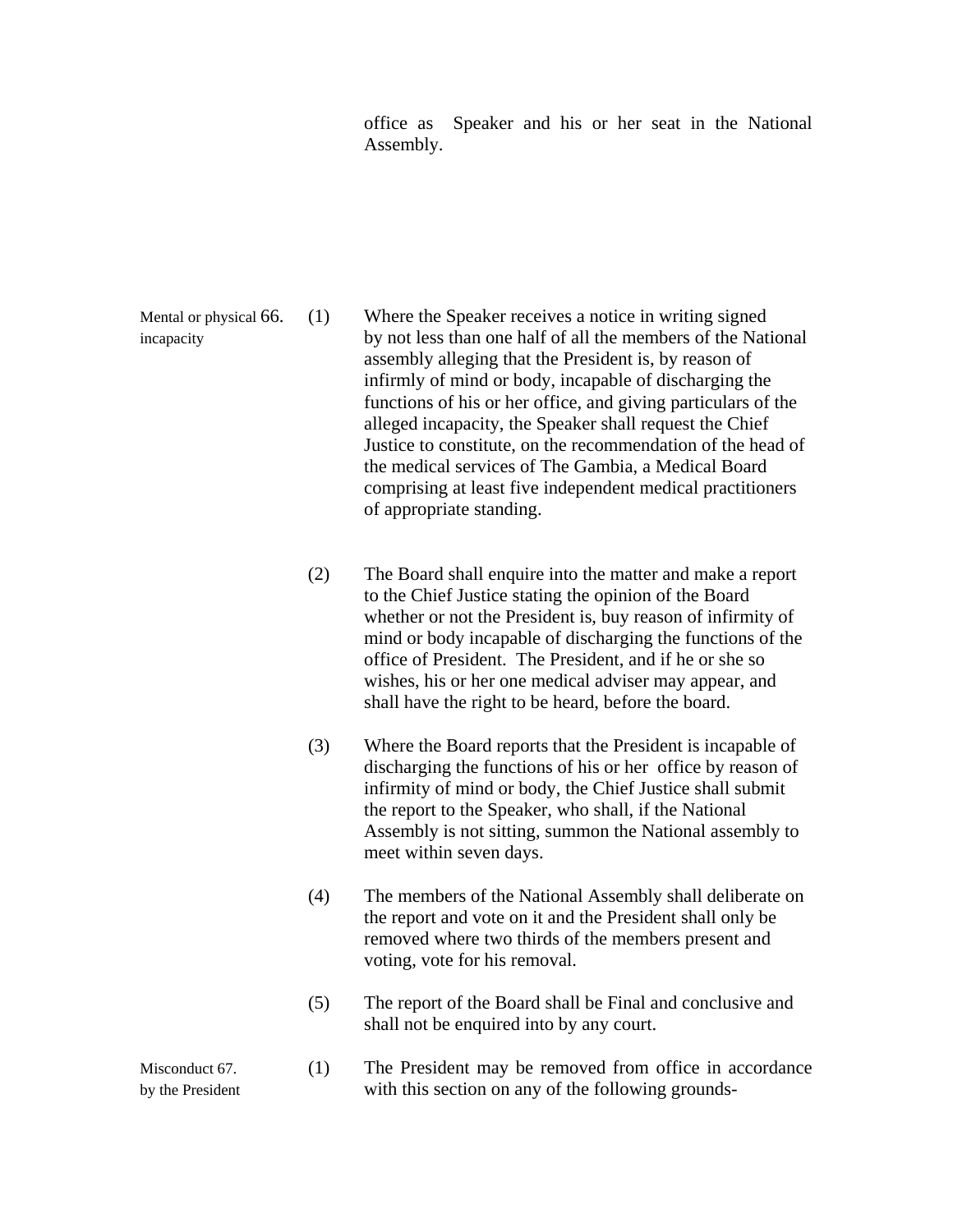- (a) abuse of office, wilful violation of the oath of allegiance or the President's oath of office, or wilful violation of any provision of this Consultation, or
- (b) misconduct in that-
- (i) he or she has conducted himself in a manner which brings or is likely to bring the office of President into contempt or disrepute; or
- (ii) he or she has dishonestly done any act which is prejudicial or inimical to the economy of The Gambia or dishonestly omitted to act with similar consequences.
- (2) Where the Speaker receives a notice in writing signed by not less than one half of all the members of the National assembly of a motion for the removal of the President on any of the grounds set out in subsection (1), specifying particulars of the allegations (with any necessary documentation), and requesting that a tribunal be appointed to investigate allegations, the Speaker shall-
	- (a) inform the President of the notice;
	- (b) request the Chief Justice to appoint a tribunal consisting of a Justice of the Supreme court, as Chairman, and not less than four other persons selected by the chief Justice, as least two of whom shall be persons who hold or have held high judicial office.
- (3) The tribunal shall investigate the matter and shall report to the National assembly through the speaker whether or not it finds the allegations specified in the motion to have been substantiated. The President shall have the right to appear and be legally represented before the tribunal.
- (4) If the tribunal reports to the National Assembly that it finds that the particulars of any allegation against the President contained in the motion have not been substantiated, no further proceedings shall be taken under this section in respect of that allegation.
- (5) where the tribunal reports to the National Assembly that it finds that the particulars of any such allegation have been substantiated the National Assembly may, on a motion supported by the votes of not less than two thirds of all the members, resolve that the President has been guilty of such abuse of office, violation of oath, violation of the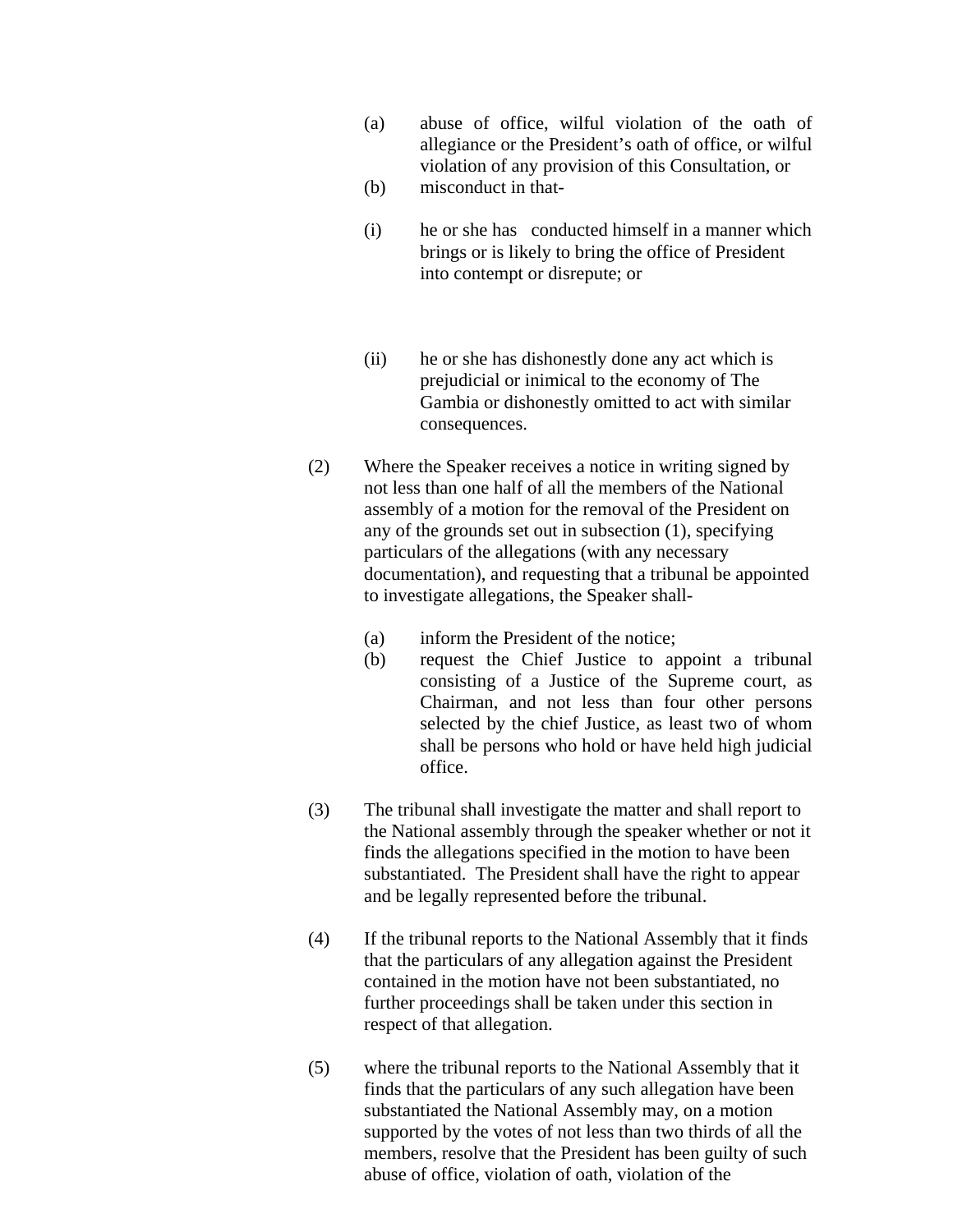Constitution, or misconduct or misbehaviour as to render him or her unfit to continue to hold the office of President, and where the National assembly so resolves, the President shall immediately cease to hold office.

- Salary and allowances 68. (1) The President shall receive such salary and allowances as may be prescribed by an Act of the National assembly, and such salary and allowances shall not be altered to his or her disadvantage during his or her tenure of office.
	- (2) The President shall be entitled to such pension and retirement benefits as may be prescribed by an Act of the National assembly and such pension and other benefits shall not be altered to his or her disadvantage after he or she has relinquished office:

 Provided that no such pension or other retirement benefits shall be granted to a President who ceases to hold office in accordance with section 67.

- (3) The salary and allowances, and pension and retirement benefits, as prescribed by an Act of the National Assembly, shall be exempted from taxation, but the President shall be subject to taxation on all other chargeable income.
- (4) The President shall not-
	- (a) while he or she continues in office as President, hold any other office of profit or emolument whether public or private, occupy any other position carrying the right to remuneration for the rendering of services, or directly or indirectly carry on any trade, business or other undertaking;

Provided that the President may undertake and carry on any agricultural business including farming, horticulture, livestock rearing and artisanal fishing;

- (b) undertake any activity inconsistent with his or her official position or expose himself or herself to any situation which carries with it the risk of a conflict developing between his or her official concerns and his or her private interests;
- (c) use him or her position as such or use information entrusted to received by him or her in an official position directly or indirectly to enrich himself or herself or any other person.
- (5) Where a person who has ceased to hold or perform the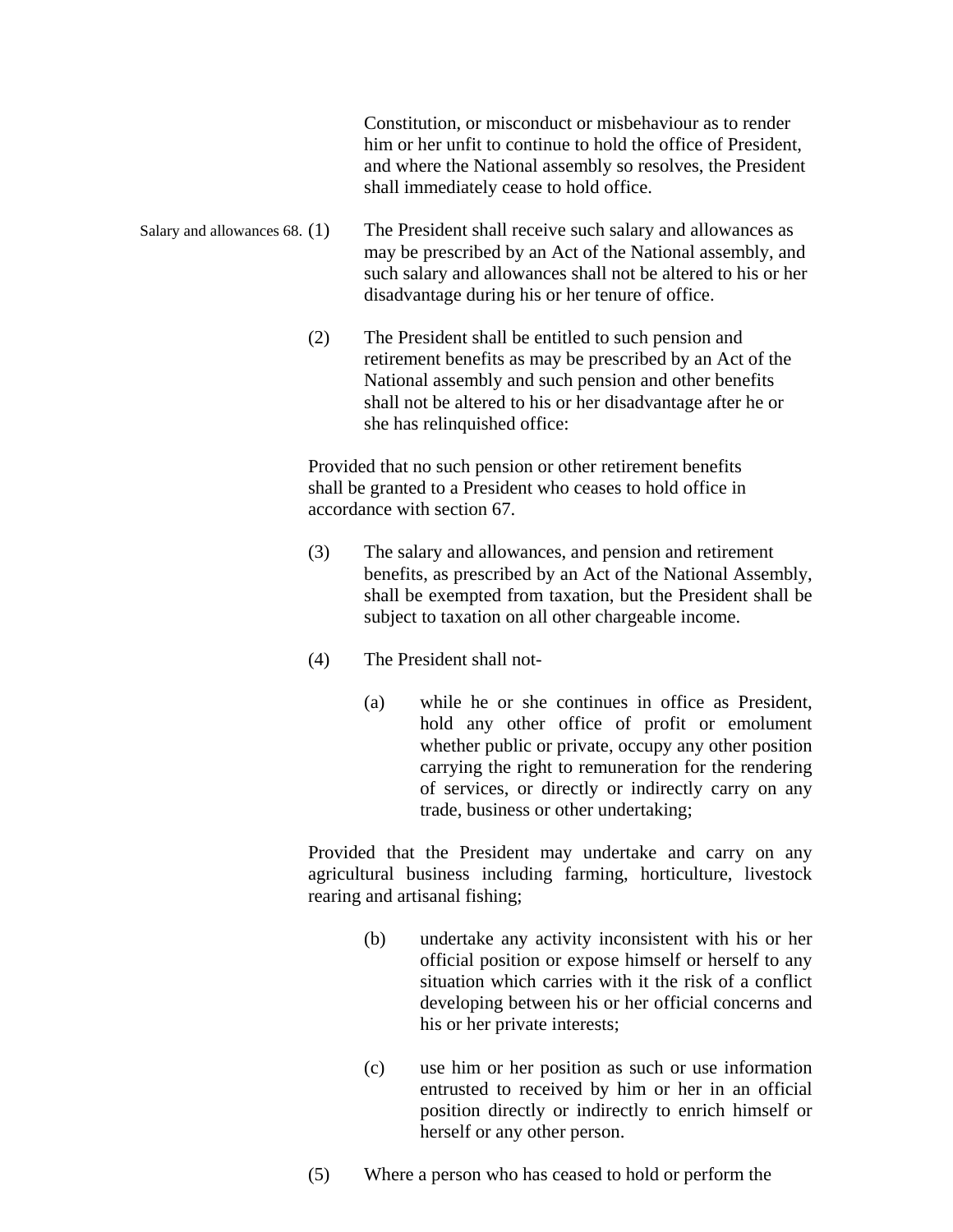functions of President is a party to any legal proceedings, any period during which such person was immune from proceeding under this section shall not be counted for the purposes of applying any rule regarding the limitation of actions.

Immunity 69. (1) Except as provided in subsection (2), no civil or criminal from civil proceedings shall be instituted or continued against any and criminal proceedings person while holding or performing the functions of office of President in respect of anything done or omitted to be done by him or her whether in an official or a private capacity.

> (2) Nothing in subsection (1) applies to an action for a declaration under section 5 (enforcement of the Constitution), and any proceedings under that section against the President or a person performing the functions of that office shall be brought against him or her by his or her official title or style, and he or she shall appear, and be represented by, the Attorney General.

- (3) After a President has vacated the office or President-
	- (a) no court may entertain any action against him or her in any civil proceedings in respect of any act done in his or her official capacity as President;
	- (b) a criminal court shall only have jurisdiction to entertain proceedings against him or her in respect of acts or omissions alleged to have been perpetrated by him or her while holding office as President if the National Assembly has resolved on a motion supported by not less than two-thirds of all the members that such proceedings are justified in the public interest.

# **PART 2: THE VICE-PRESIDENT, SECRETARIES OF STATE AND THE CABNET**

- 
- The vice-President 70 (1) There shall be a Vice-President of The Gambia who shall be the principal assistant of the President in the discharge of his or her executive functions and shall exercise such other functions as may be conferred on him or her by this Constitution or assigned to him or her by the President.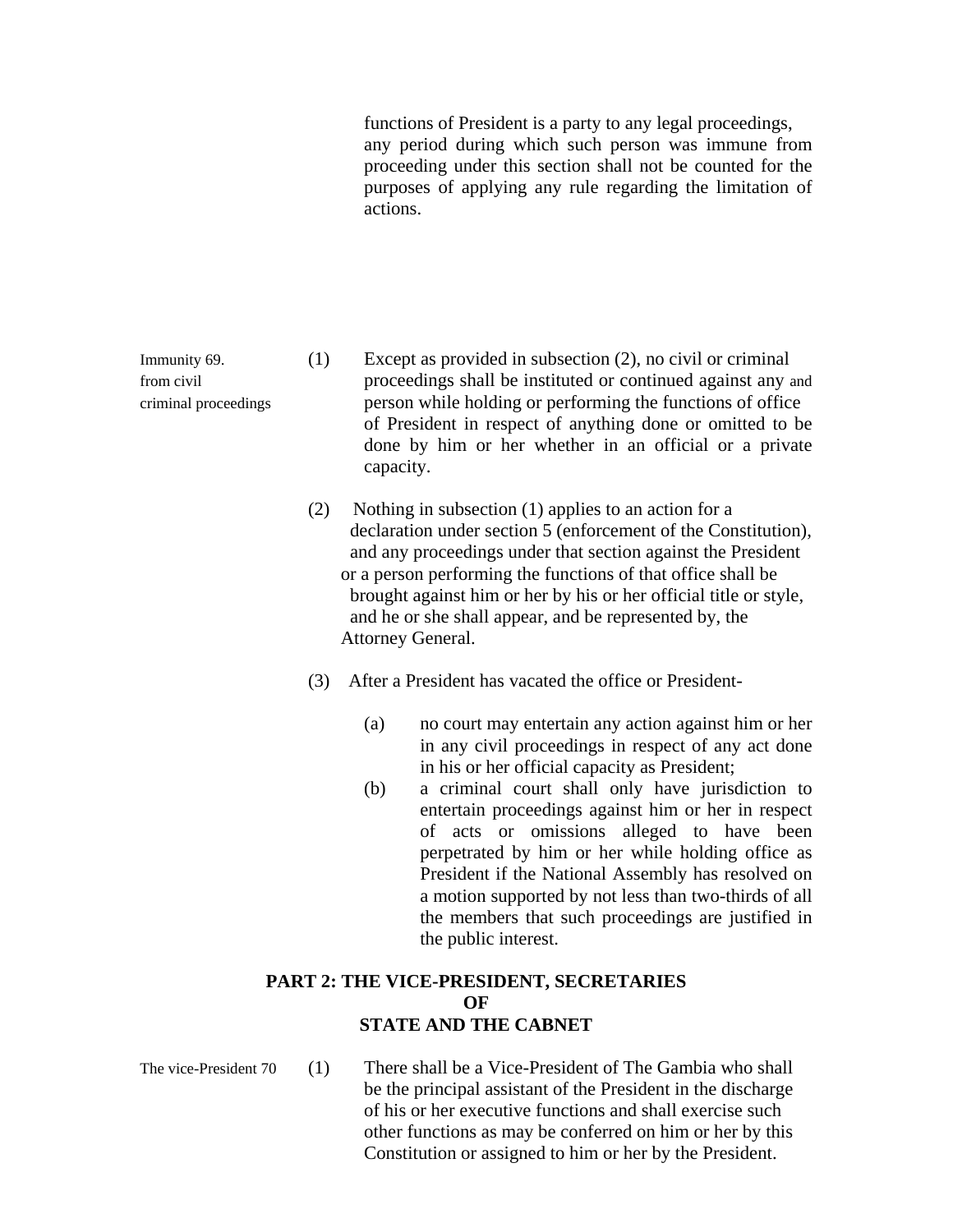- (2) A person shall be qualified to be appointed as Vice-President if he or she has the qualifications required for the election of the President under section 62. Provided that the Vice-President shall not be a member of the National Assembly.
- (3) The Vice-President shall be appointed by the President.
- (4) The provisions of section 66 and 67 (which relate to removal for incapacity or misconduct) shall apply with the necessary variations to the office of Vice-President as they apply to the office of President
- (5) The office of Vice-President shall become vacant.
	- (a) on the termination of his or her appointment by the President
	- (b) on the Vice-President assuming the office of President for the unexpired term of his or her predecessor,
	- (c) on the Vice-President's death or resignation;
	- (d) on his or her ceasing to hold office under the provisions of section 66 or 67.
- (6) Whenever there is a vacancy in the office of Vice-President in the circumstances mentioned in paragraph (b), (c) or (d) of subsection (5), the President shall, appoint as Vice-President a person qualified to be appointed to that office.
- (7) A person appointed as Vice-President shall, before assuming the functions of his or her office, take and subscribe to the prescribed oaths.
- (8) Without prejudice to the right to revoke an appointment for any cause, the President shall revoke the appointment of the Vice-President if the National Assembly adopts a vote of censure against the Vice-President under section 75.
- Secretaries of state 71 (1) Unless an Act of the National Assembly otherwise provides, there shall not be more than fifteen Secretaries of State, including the Attorney General.
	- (2) A person shall not be qualified to be appointed or hold the office of a Secretary of State if, he or she is a member of the National Assembly or if he or she holds the citizenship or nationality of any country other than The Gambia. In addition, a person shall not be qualified to be appointed Attorney General unless he or she is a legal practitioner of at least five years standing at the Gambian bar.
	- (3) Secretaries of State shall be appointed by the President and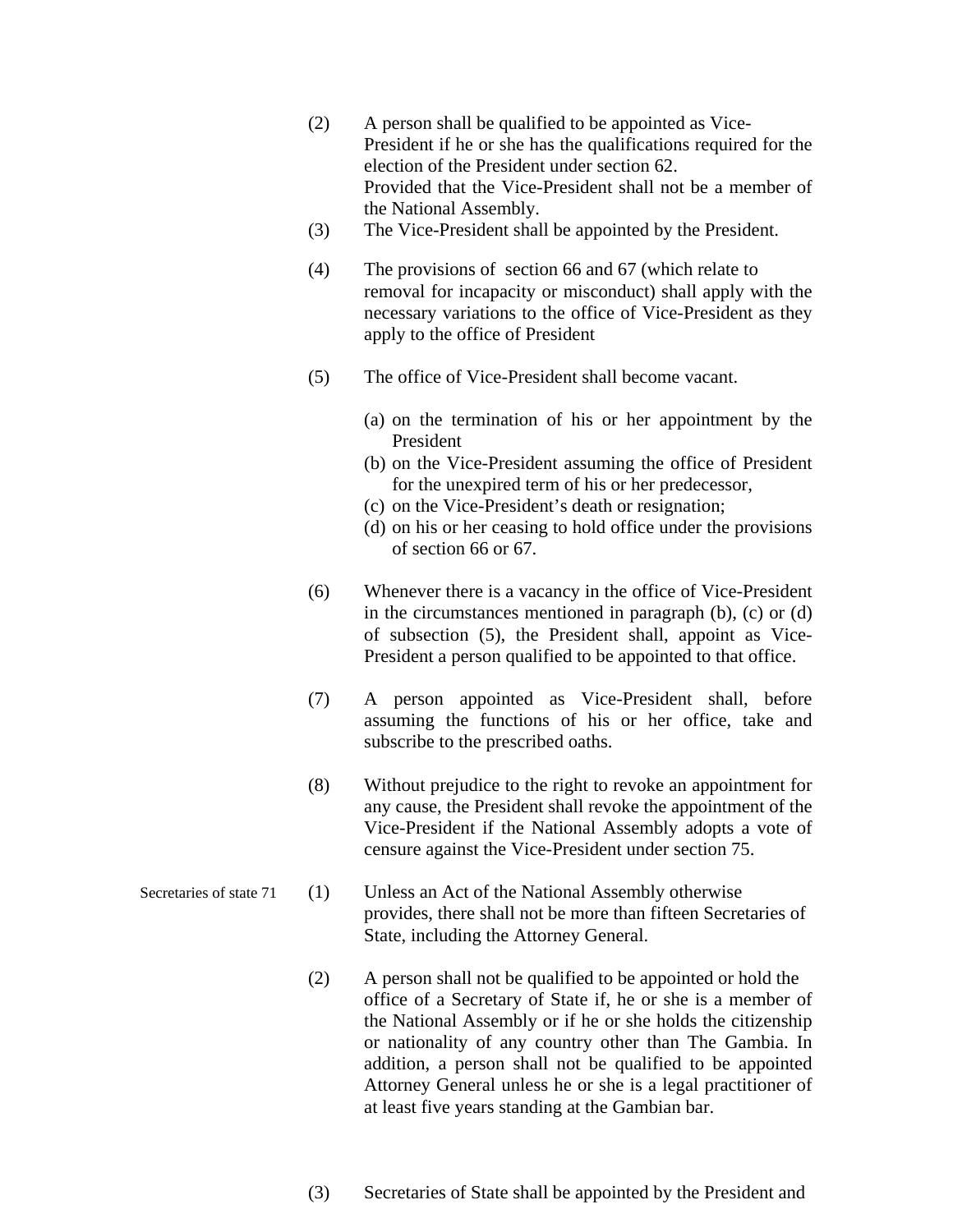shall, before assuming the functions of their office, take and subscribe to the prescribed oaths.

- (4) The office of a Secretary of State shall become vacant-
	- (a) on the assumption by a person of the office of President;
	- (b) on his or her appointment being revoked by the President;
	- (c) on his or her death or resignation.
- (5) Without prejudice to the right to revoke an appointment for any cause, the President shall revoke the appointment of a Secretary of State if the National Assembly adopts a vote of censure against the Secretary of State.
- Functions and 72. (1) The Vice-President and Secretaries of State shall be incidents of office responsible for such Departments of State or other business of the Government as the President may assign to them. In making such assignments, the President shall have regard to the desirability of ensuring that such responsibilities are entrusted to competent persons with relevant qualifications or experience.
	- (2) The Attorney General shall be the principal legal adviser to the Government and shall have the right of audience in all courts in The Gambia.
	- (3) The Vice-President and Secretaries of State shall be entitled to such remuneration, allowances and other incidents of office as may be prescribed by an Act of the National Assembly.
	- (4) The Vice-President and Secretaries of State shall not-
		- (a) while they continue in office, hold any other office of profit or emolument whether public or private, occupy any other position carrying the right to remuneration for the rendering of services, or directly or indirectly carry on any trade, business or other undertaking;

Provided that the Vice-President and the Secretaries of State may undertake and carry on agricultural business including farming, horticulture, livestock rearing and artisanal fishing;

> (b) undertake any activity inconsistent with their official position or expose themselves to any situation which carries with it the risk of a conflict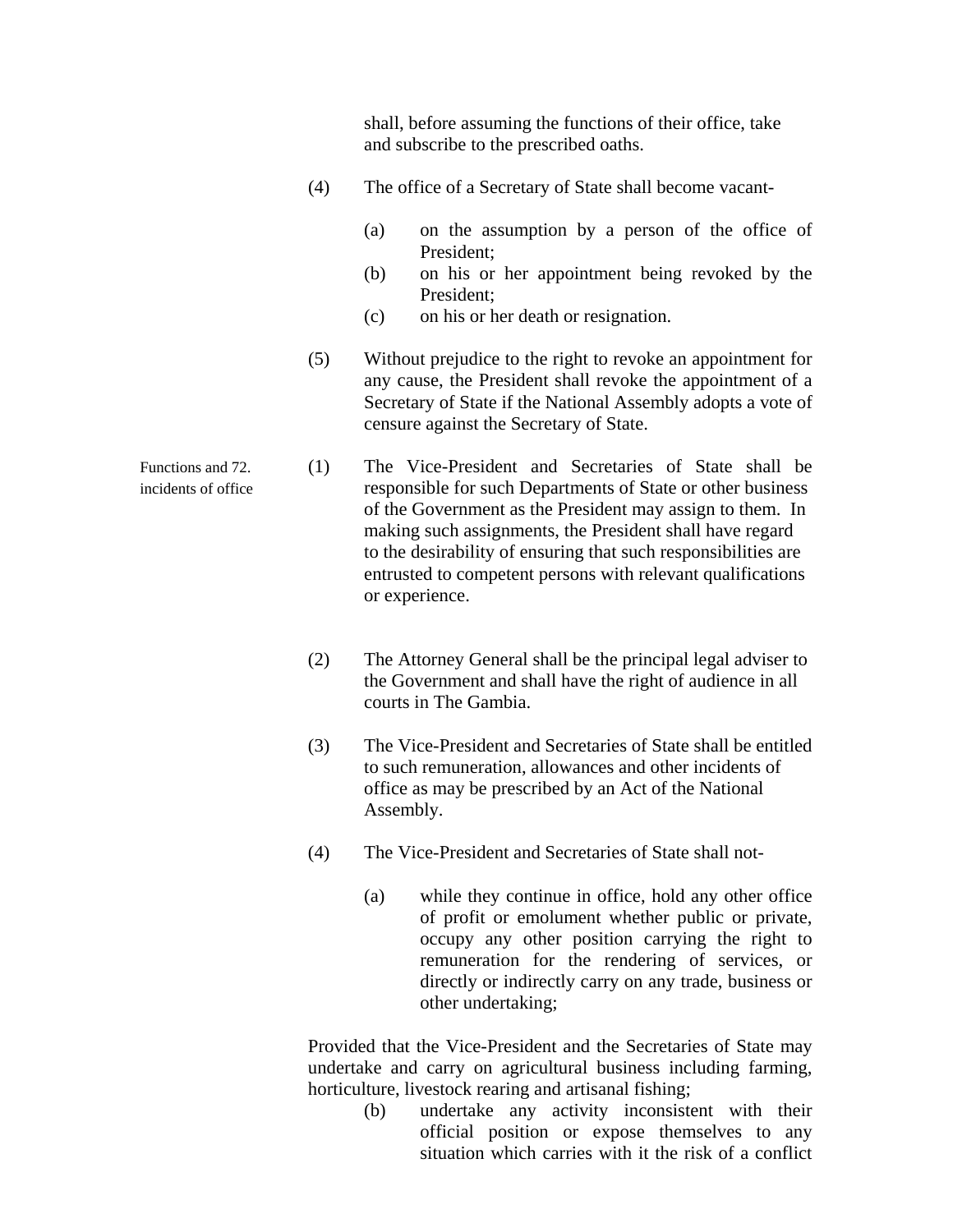developing between their official interests and their private interests;

- (c) use their position as such or use information entrusted to or received by them in their official position directly or indirectly to enrich themselves or any other person.
- (5) Where the Vice-President or Secretaries of State were engaged in any trade, business or other undertaking before assuming their offices they shall, if they wish to continue such trade, business or other undertaking do so under a trusteeship.
- Cabinet 73. (1) There shall be a Cabinet which shall consist of the President, the Vice-President and the Secretaries of State.
	- (2) Cabinet shall regulate the procedure of its meetings.
	- (3) The Cabinet shall be responsible for advising the President with respect to the policies of the Government and shall have such other functions as may be conferred by any other law.

Responsibility of 74. The Vice-President and Secretaries of State shall be collectively Cabinet and Secretaries responsible to the National Assembly for any advice given to the Of State President in Cabinet, and the Vice President and each Secretary of State shall be accountable to the President and the National Assembly for the administration of the departments and other business of Government committed to his or her charge.

- Vote of censure 75. (1) The National Assembly may, by resolution supported by the votes of two-thirds of all the members, pass a vote of censure against a Secretary of State or Vice President on the grounds of-
	- (a) his or her inability, arising from any cause, to perform the functions of his or her office;
	- (b) abuse of office or violation of any provision of this Constitution;
	- (c) his or her misconduct in office.
	- (2) A vote of censure shall be initiated by a petition, signed by not less than one third of all the members of the National assembly to the President through the Speaker stating the grounds on which they are dissatisfied with the conduct or performance of the Secretary of State or vice-President.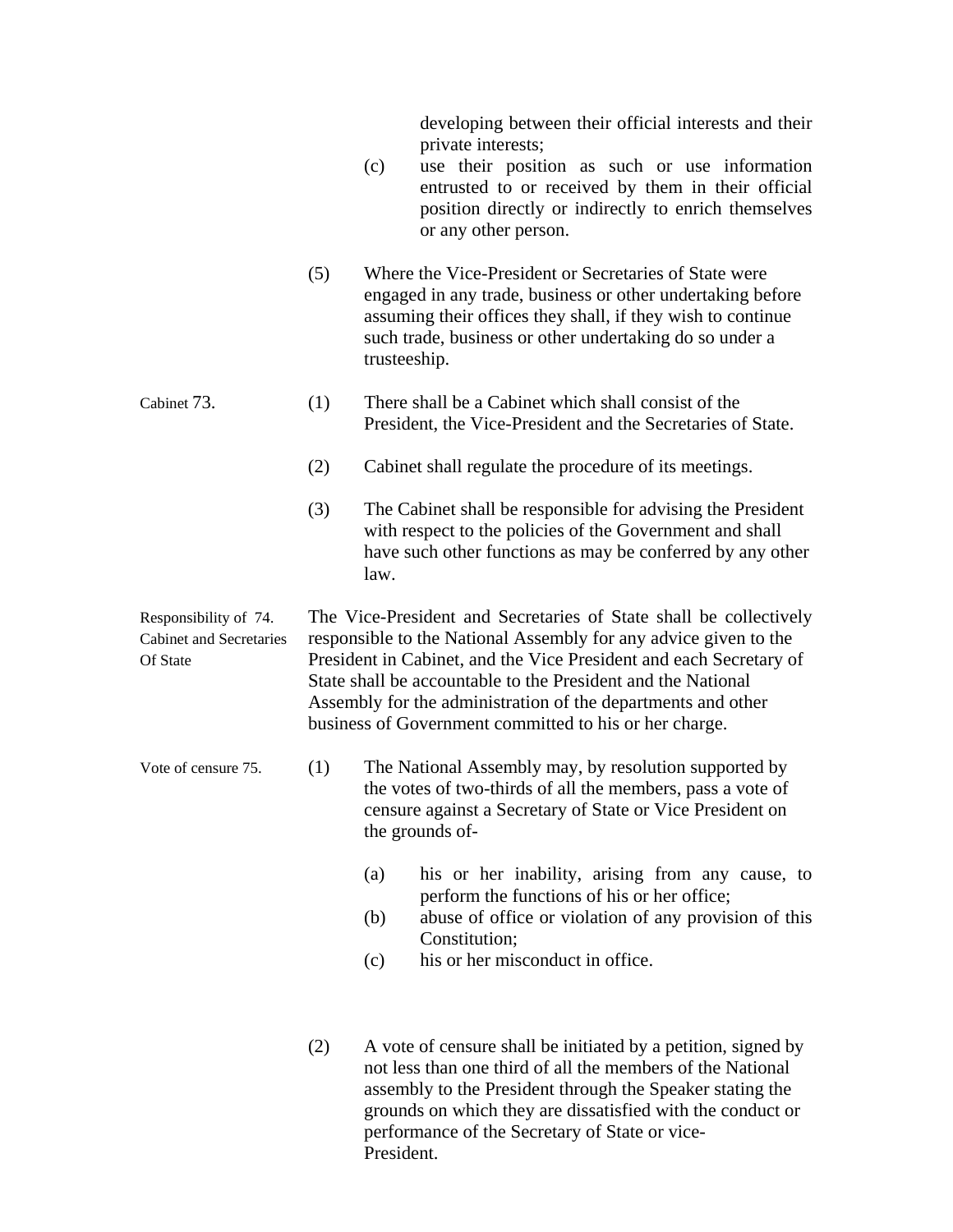|        | (3) | The President shall cause a copy of the petition to be given<br>to the Secretary of State or Vice President immediately he<br>or she receives it.                                                  |
|--------|-----|----------------------------------------------------------------------------------------------------------------------------------------------------------------------------------------------------|
|        | (4) | The motion for the resolution of censure shall not be<br>debated until after the expiry of fourteen days from the day<br>the petition was sent to the President.                                   |
|        | (5) | The Secretary of State or Vice President concerned has the<br>right to attend and be heard during the debate on the<br>motion.                                                                     |
| person | (6) | In this section, "misconduct in office" means that the<br>concerned has-                                                                                                                           |
|        |     | conducted himself or herself in a manner which<br>(a)<br>brings or is likely to bring his or her office into<br>contempt or disrepute;<br>dishonestly done any act which is pre-judicial or<br>(b) |

inimical to the economy of The Gambia or dishonestly omitted to act with similar consequences.

# PART 3: EXECUTIVE POWERS

| The Executive 76. | (1) | The executive power of The Gambia is vested in the           |
|-------------------|-----|--------------------------------------------------------------|
| Powers            |     | President and, subject to this Constitution, shall be        |
|                   |     | exercised by him or her either directly or through the Vice- |
|                   |     | President, Secretaries of State or officers responsible to   |
|                   |     | him or her.                                                  |
|                   |     |                                                              |

- (2) In addition to the powers conferred on him or her by this Constitution, the President shall have such powers and responsibilities as may be conferred on him or her by or under an Act of the National assembly.
- (3) The President shall be responsible for making due provision for the execution of Acts of the National Assembly.
- The Executive power 77. (1) The President shall at least once in each year attend a and the National sitting of the National assembly and address a session on Assembly the condition of The Gambia, the policies of the Government and the administration of the State.
	- (2) The National Assembly may request the President to attend a sitting of the National Assembly for the discussion of a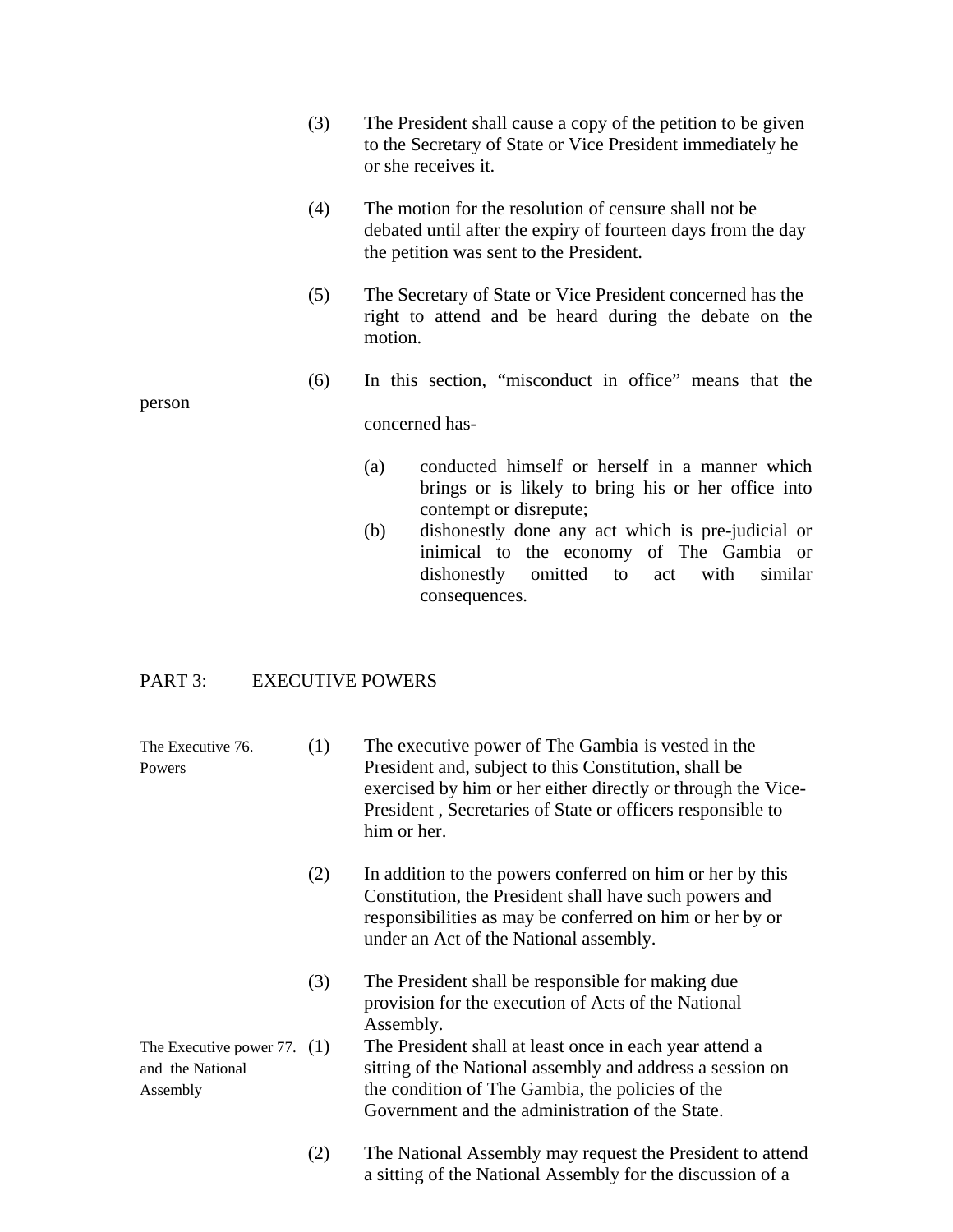matter of national importance.

|                                  | (3) | The Vice-President shall answer in the National Assembly<br>for matters affecting the President, and the President shall<br>be entitled to send a message to the National Assembly to<br>be read on his or her behalf by the Vice-President.                                                                                                                                                                                                                                           |
|----------------------------------|-----|----------------------------------------------------------------------------------------------------------------------------------------------------------------------------------------------------------------------------------------------------------------------------------------------------------------------------------------------------------------------------------------------------------------------------------------------------------------------------------------|
|                                  | (4) | The Vice-President or a Secretary of State shall, when<br>requested by the National assembly, report to the National<br>assembly on any matter concerning a department or other<br>business of Government committed to his or her charge,<br>and shall be entitled to attend and speak in the National<br>Assembly whenever any bill or other matter concerning<br>such department or business is being debated.                                                                       |
| National 78.<br>security council | (1) | There shall be a National Security Council which shall<br>consist of-                                                                                                                                                                                                                                                                                                                                                                                                                  |
|                                  |     | the President;<br>(a)<br>the Vice-President;<br>(b)<br>(c)<br>the Secretaries of State responsible for defence and<br>internal affairs;<br>the Chief of Defence Staff and two other members<br>(d)<br>of the Armed Forces appointed by the President;<br>the Inspector General of Police;<br>(e)<br>(f)<br>the Director-General of the National intelligence<br>Agency; and<br>the intelligence adviser to the President.<br>(g)                                                       |
|                                  | (2) | The National Security Council shall be responsible for<br>advising the President on all matters relating to the security<br>of The Gambia and the integration of domestic and foreign<br>policies relating to its security, and, under the direction of<br>the President, shall take appropriate measures to safeguard<br>the internal and external security of The Gambia and to<br>provide for the co-operation of the departments and<br>agencies of the Government in that regard. |
| Foreign Affairs 79               | (1) | The President shall be responsible for-                                                                                                                                                                                                                                                                                                                                                                                                                                                |
|                                  |     | the conduct of relations with other states and<br>(a)<br>international organisations;<br>the reception of envoys accredited to The Gambia<br>(b)<br>and the appointment of the principal representatives<br>of The Gambia abroad;<br>the negotiation and, subject to ratification by the<br>(c)                                                                                                                                                                                        |
|                                  |     | National Assembly, the conclusion of treaties and                                                                                                                                                                                                                                                                                                                                                                                                                                      |

other international agreements;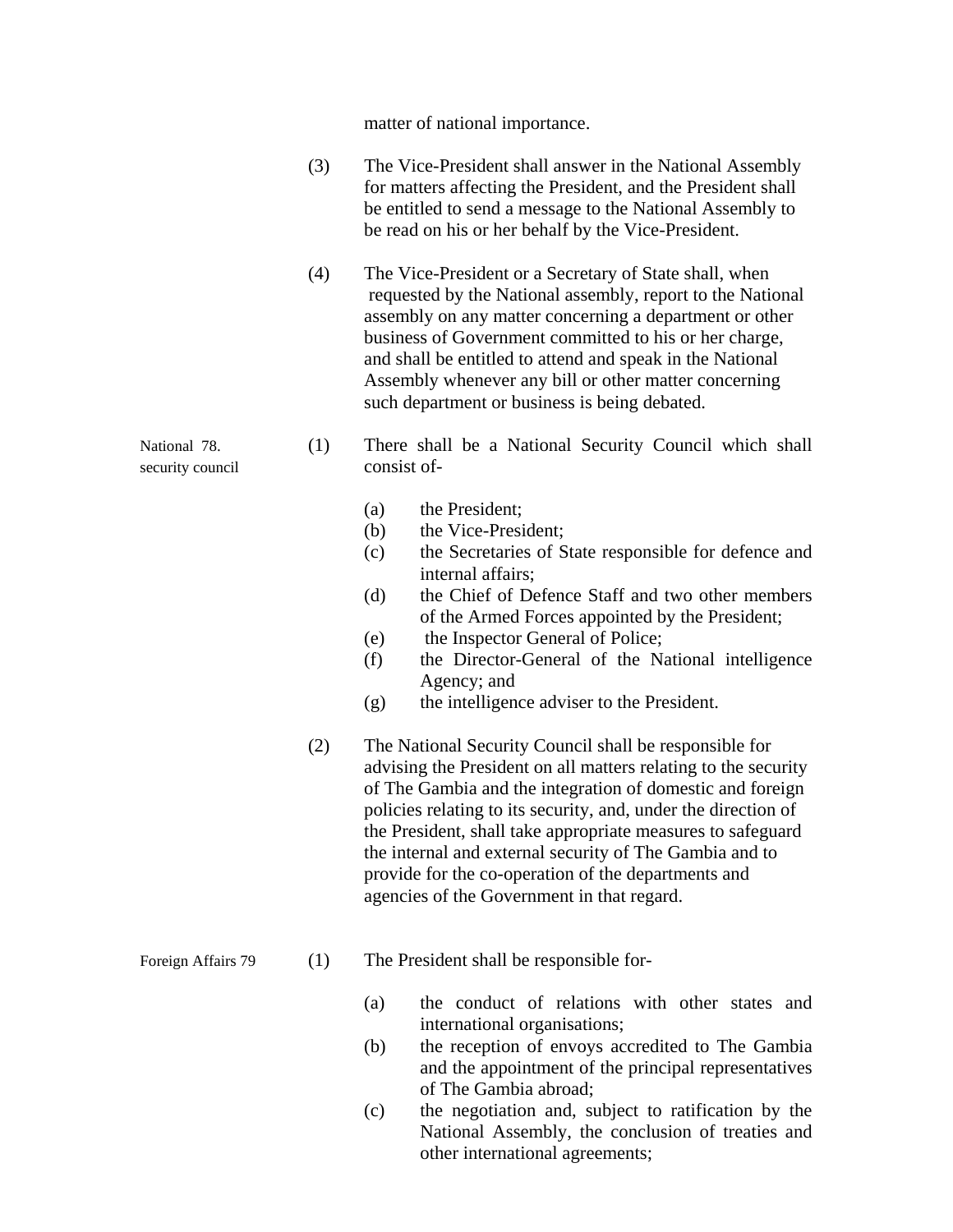| (d) | subject to the prior approval of the National      |  |  |  |  |  |
|-----|----------------------------------------------------|--|--|--|--|--|
|     | assembly, the declaration of war and the making of |  |  |  |  |  |
|     | peace.                                             |  |  |  |  |  |

- (2) The Gambia shall not-
	- (a) enter into any engagement with any other country which causes it to lose its sovereignty without the matter first being put to a referendum and passed by such majority as may be prescribed by an Act of the National assembly;
	- (b) become a member of any international organisation unless the National assembly is satisfied that it is in the interest of The Gambia and that membership does not derogate from its sovereignty.
- (3) The National assembly may, by resolution establish procedures for the ratification of treaties and other international agreements.

Constitution of public 80. Subject to this Constitution and any Act of the National Assembly Offices the President may constitute any public office for The Gambia and make appointments to such office and terminate such appointments.

- Administration of 81. (1) Where the Vice-President or a Secretary of State Department of state has been charged with responsibility for any department of the Government, he or she shall exercise general direction and control over that department; and subject to such direction and control the department shall be under the supervision of a permanent secretary whose office shall be an office in the public service.
	- (2) The principal advisers on professional and technical matters in all the departments of the Government shall be professionally qualified persons.
- Prerogative of mercy (1) The president may, after consulting the Committee established by subsection (2)-
	- (a) grant to any person convicted of any offence a pardon either free or subject to lawful conditions;
	- (b) grant to any person a respite, either indefinite or for a specified period, of the execution of any punishment imposed on that person for any offence;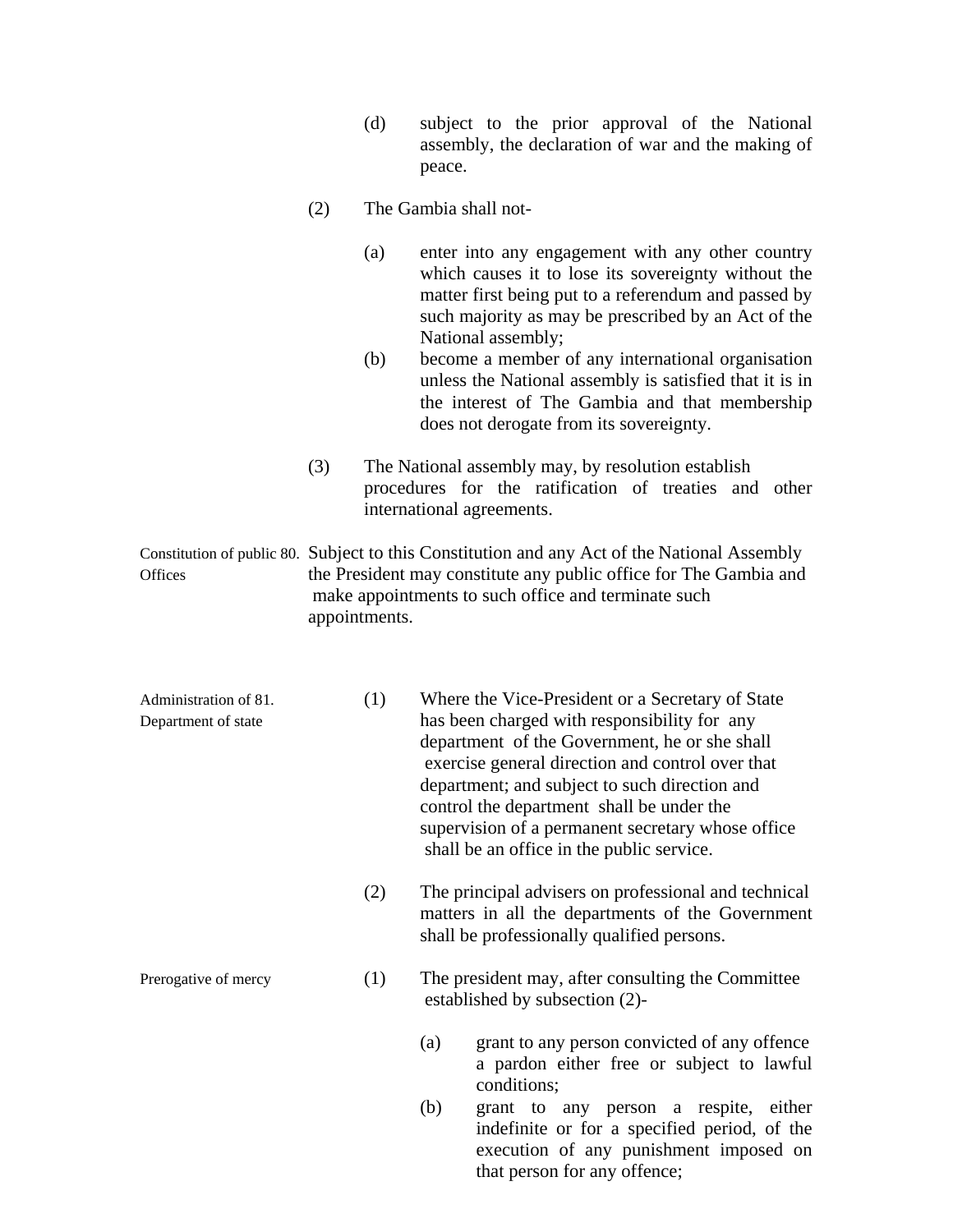- (c) substitute a less severe form of punishment for any punishment imposed on any person for any offence;
- (d) remit the whole or any part of any punishment imposed on any person for such an offence or any penalty otherwise due to the State on account of any offence.
- (2) There shall be a Committee on the exercise of the prerogative of mercy consisting of the Attorney General and three other persons appointed by the president subject to confirmation by the National Assembly.
- Honours and awards 83 (1) The President may, after consulting the Committee established by subsection (2), confer honours and awards, including honorary honours and awards to friends of The Gambia .
	- (2) The shall be a Committee to advise the President on the exercise of his or her powers under this section which shall consist of not more than five, and not less than three, persons appointed by the National Assembly.

### PART 4: PROSECUTIONS

- Director of public 84 (1) There shall be a Director of Public Prosecutions Prosecution whose office shall be an office in the public service.
	- (2) The Director of Public Prosecutions shall be appointed by the President.
	- (3) A person shall not be qualified to hold or act in the office of the Director of Public Prosecutions unless he or she is qualified for appointment as a judge of the High Court.
	- (4) Subject to the provisions of this section, a person holding the office of the Director of Public Prosecutions shall vacate his or her office when he or she attains the compulsory retirement age.
	- (5) A person holding the office of Director of Public Prosecutions may be removed from office only for inability (whether by reason of infirmity of mind or body or any other cause) to perform the functions of his or her office, or for misbehaviour or incompetence.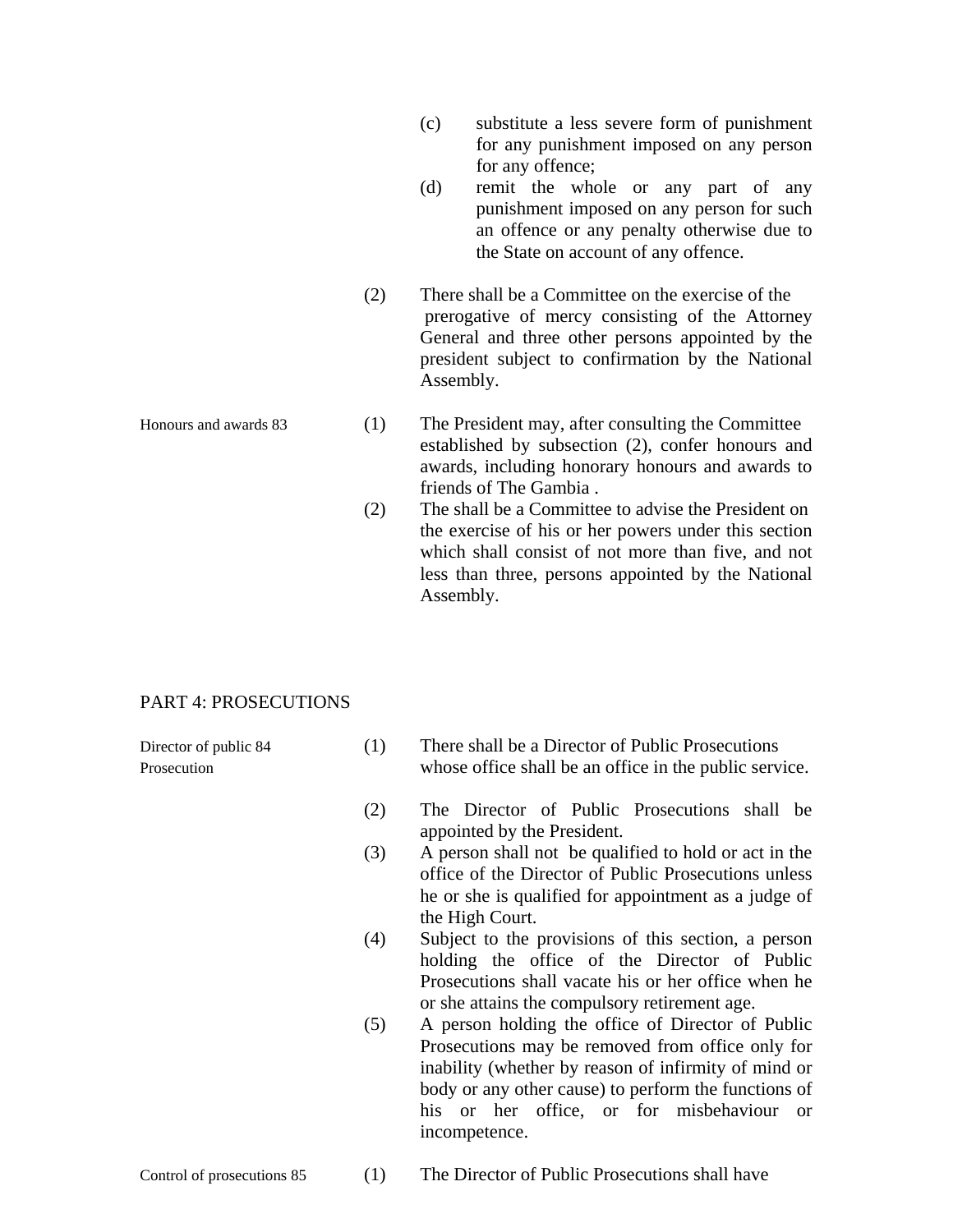power in any case in which he or she considers it desirable to do so, and subject to the approval of the Attorney General-

- (a) to initiate and undertake criminal proceedings against any person before any court for an offence against the law of The Gambia
- (b) to take over and continue any criminal proceeding that has been instituted by any other person or authority;
- (c) to discontinue, at any stage before judgement is delivered, any criminal proceeding instituted or undertaken by himself or herself or any other person or authority:

Provided that the Director of Public Prosecutions shall not-

- (i) take over and continue any private prosecution without the consent of the private prosecutor and the court; or
- (ii) discontinue any private prosecution without the consent of the private prosecutor .
- (2) For the purposes of this section, any appeal from a determination in any criminal proceedings before any court, or any case stated or question of law reserved for the purpose of such proceedings to any other court, shall be deemed to be part of those proceedings:

Provided that the power conferred on the Director of Public Prosecutions by subsection (1) (c) shall not be exercised in relation to any appeal by a person convicted in any criminal proceedings or any case stated at the instance of such a person.

- (3) The powers conferred on the Director of Public Prosecutions under this section may be exercised by him or her in person or by persons under his or her direction and control.
- (4) In the exercise of his or her functions under this section, the Director of public prosecutions shall be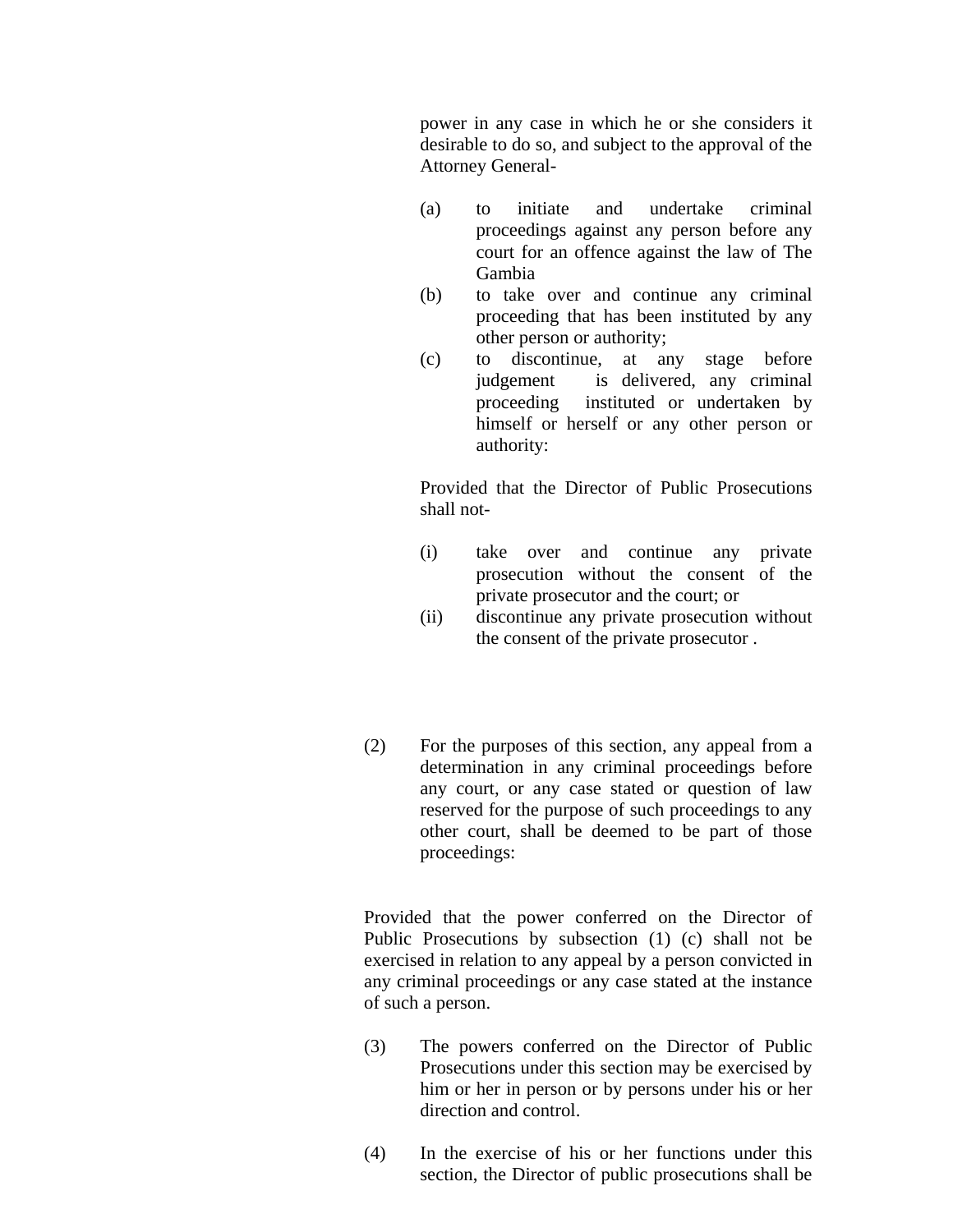subject to the direction or control of the Attorney General.

- (5) In this section, "private prosecution" means a prosecution instituted by any person or authority other than -
	- (a) the Director of Public Prosecutions or any person acting under his or her direction or control
	- (b) a police officer in the exercise of the functions of his or her office, or
	- (c) an officer in the public service in the exercise of the functions of his or her office.

Private prosecution 86 An Act of the National assembly may make provision for private prosecutions.

# CHAPTER VII NATIONAL ASSEMBLY AND LEGISLATION PART 1: ESTABLISHMENT OF THE NATIONAL ASSEMBLY AND MEMBERS

Establishment of 87 There shall be a National Assembly of The Gambia.

Members of The 88 The National Assembly shall comprise –

- (a) forty-eight members elected from the constitutions demarcated by the Boundaries Commission; and
- (b) five members nominated by the president.
- (2) Before taking his or her seat in the National Assembly, a member shall take the prescribed oaths before the Speaker:

Provides that a member may take part in the election of a speaker and Deputy speaker before taking such oaths.

- For Membership to if he or she-
- Qualifications 89 (1) A person is qualified for election to the National Assembly

National Assembly

National Assembly 6 0f 2001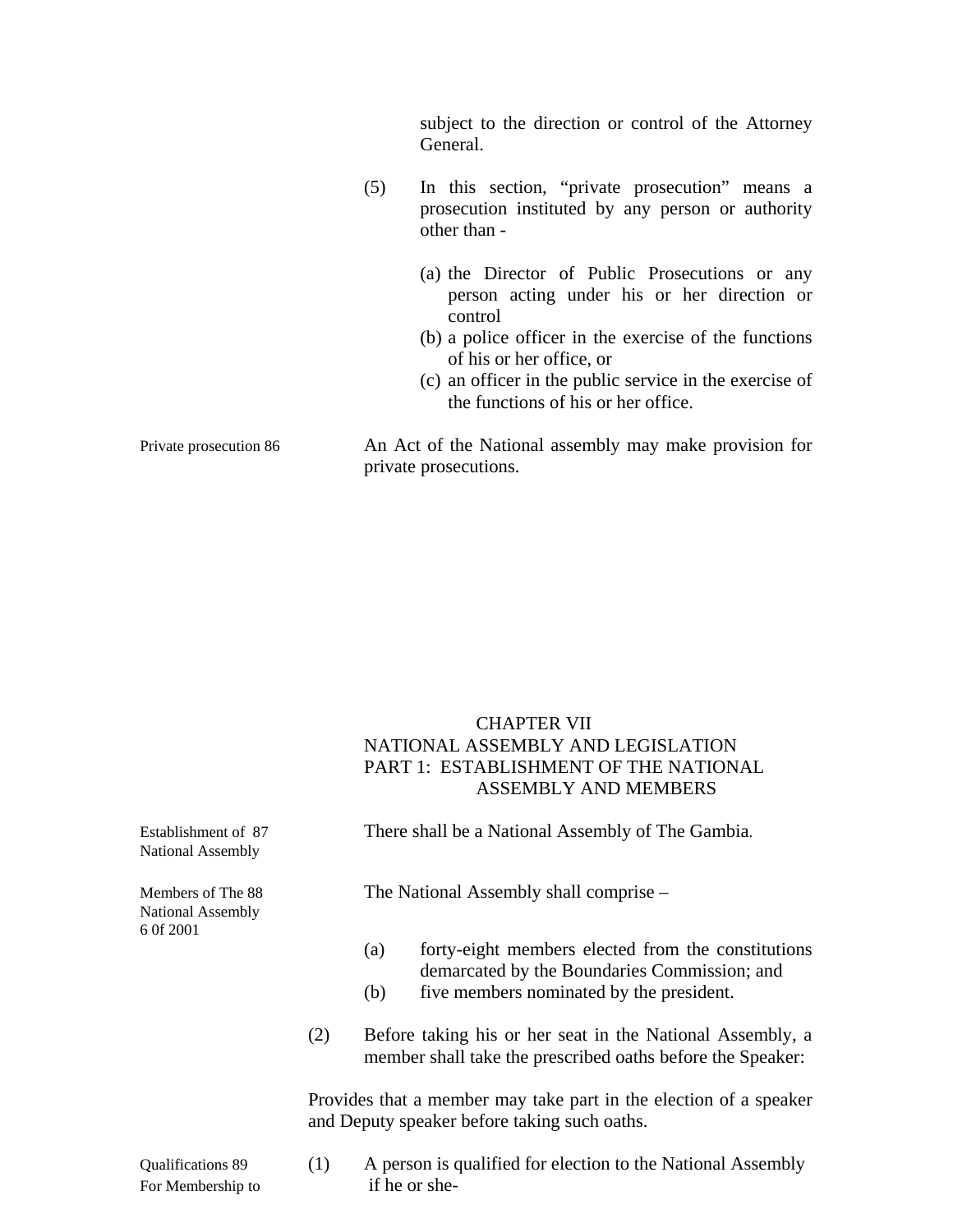- (a) is a citizen of The Gambia;
- (b) has attained the age of twenty-one years;
- (c) has been ordinarily resident in the constituency for a period of at least one year prior to nomination day;
- (d) is able to speak the English Language with a degree of proficiency sufficient to enable him or her to take part in the proceedings of the National Assembly; and
- (e) has made such declaration of his or her assets to the Independent Electoral Commission as is required in accordance with section 43.
- (2) The provisions of paragraphs (a), (b) and (d) of subsection (1) shall apply to a nominated candidate who shall also be required to make a declaration of his assets to the Independent Electoral Commission.

# Disqualification 90. (1) No person is qualified for election as a member of the for membership National Assembly if he or she-

- (a) holds the citizenship or nationality of a country other than The Gambia
- (b) is adjudged under any law of The Gambia to be of unsound mind;
- (c) is under sentence of death imposed on him or her by any court, or is serving, or within five years of his or her nomination for election completed serving, a sentence of imprisonment for a term exceeding six months imposed on him or her by a court or substituted by competent authority for some other sentence imposed on him or her by a court, and has not received a free pardon;
- (d) has been found guilty of any abuse of office, corruption or any offence connected with public elections by a court;
- (e) has been found by the report of a commission or committee of inquiry (the proceedings of which have been held and published in accordance with the relevant law) to be incompetent to hold public office by reason of having acquired assets unlawfully or defrauded the State or misused or abused his or her office, or wilfully acted in a manner pre-judicial to the interests of the State, and the findings have not been set aside on appeal or judicial review;
- (f) within the three years preceding nomination day, holds or acts in any office prescribed by an Act of the National Assembly the functions of which involve responsibility for, or in connection with the

of the National Assembly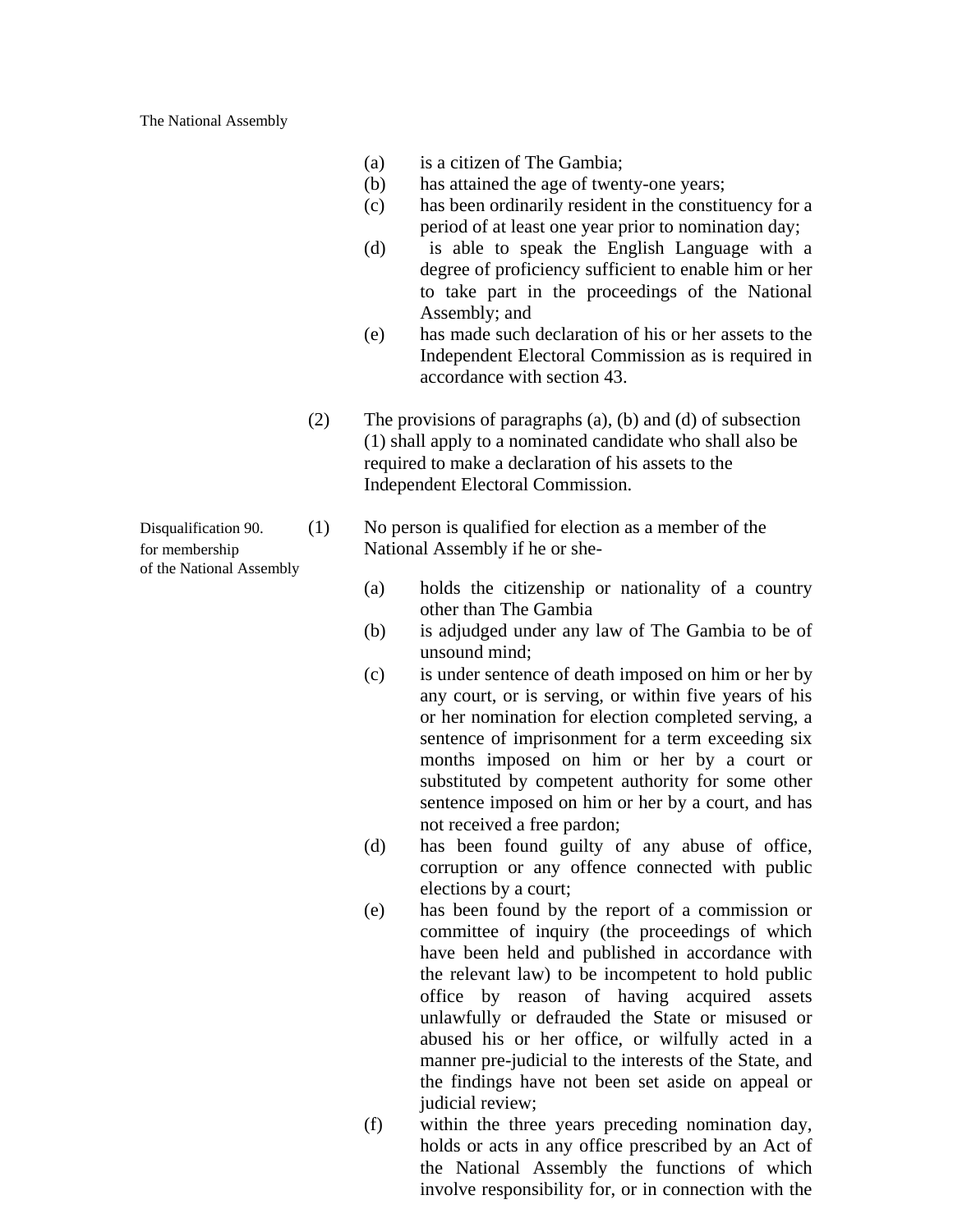conduct of elections to the National Assembly or the compilation of any register of voters for the purpose of such an election;

- (g) unless granted leave of absence in accordance with section 170, holds a public office or an office in the public service;
- (h) holds or acts in any office or appointment that may be prescribed by an Act of the National Assembly
- (i) is a member of a disciplined force ;
- (j) is an elected member of a local government authority ;
- (k) is a Director Seyfo or Alkalo; or
- (l) is adjudged or otherwise declared a bankrupt under any law of The Gambia and has not been discharge
- (2) For the purposes of this section-
	- (a) a sentence of imprisonment imposed by a court outside The Gambia for an offence in respect of and act or omission which, if committed within The Gambia would constitute a comparable offence, shall be deemed to be a sentence of imprisonment within the meaning of paragraph (c) of subsection (1):
	- (b) no account shall be taken of a sentence of imprisonment imposed as an alternative to, or in default of, the payment of a fine;
	- (c) the period of disqualification under paragraph (d) or (e) of subsection (1) shall not exceed five years after-
		- (i) the completion of any sentence of imprisonment passed for such offence; or
		- (ii) the expiry of any period during which the person concerned has been debarred from holding public office.
- (3) This section shall apply to nominated members with such modifications relating to time limits for elections.
- Tenure of seats of 91. (1) A member of the National Assembly shall vacate his or her Of members of the seat in the National Assembly-
	- (a) on the dissolution of the National Assembly;
	- (b) subject to subsection (2), if any circumstances arise which, if he or she were not a member, would cause him or her to be disqualified for election as a member or nomination as a member;
	- (c) if he or she resigns his or her office as member;

National Assembly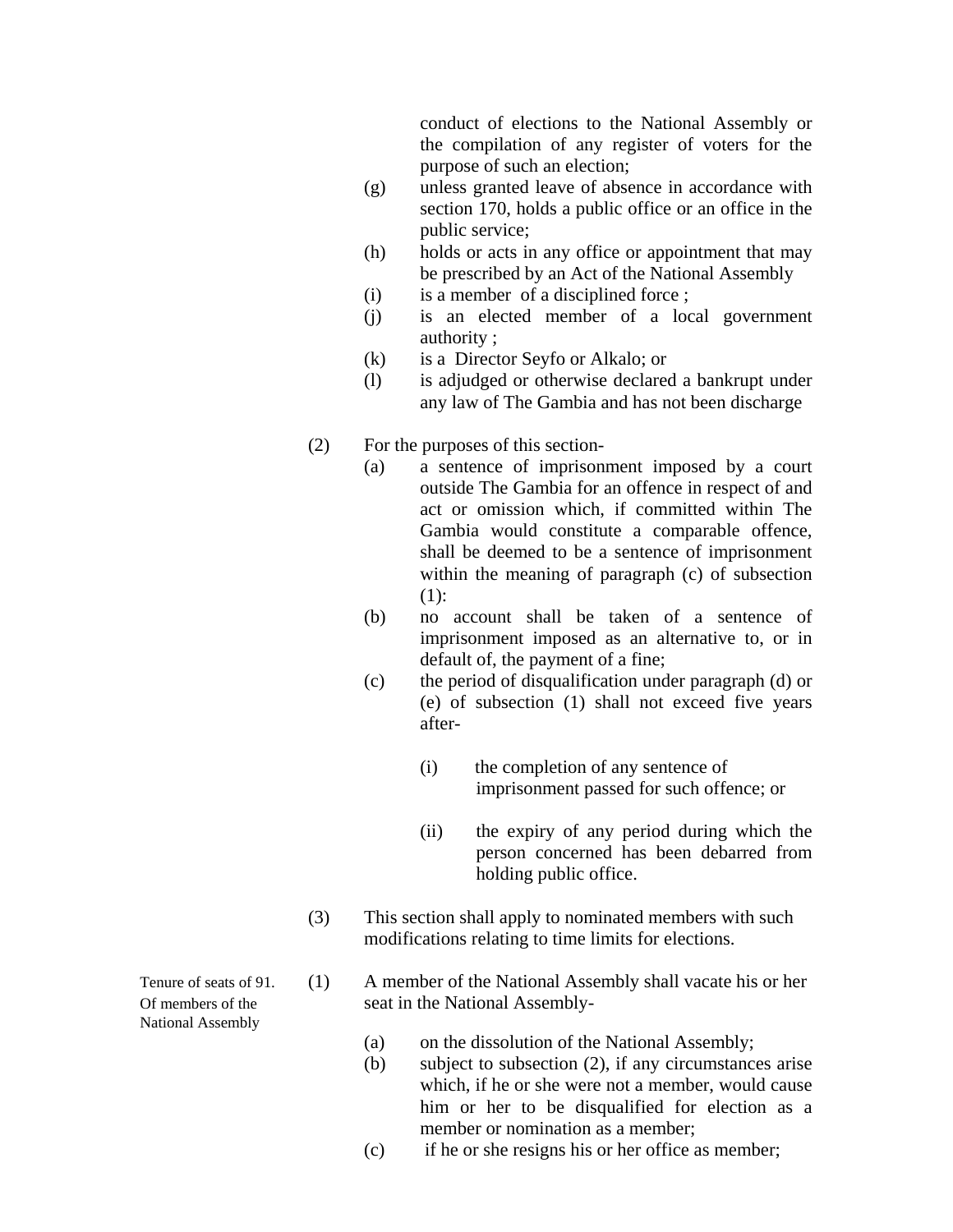(d) if he or she ceases to be a member of the political party of which he or she was a member at the time of his or her election;

Provided that nothing in this paragraph shall apply on a merger of political parties at the national level where such merger is authorised by the constitution of the parties concerned;

- (e) if, having been elected a member as an independent candidate, he or she joins a political party
- (f) if he or she is recalled by the writing electorate in accordance with an Act of the National Assembly to give effect to section 92;
- (g) if, without the permission in writing of the Speaker or reasonable cause, he or she is absent from ten or more sittings of the National Assembly during any period that the National Assembly is in session and continued to meet;
- (h) if he or she is found in contempt of the National Assembly and is expelled on a resolution supported by not less than three quarters of all the members of the National Assembly.
- (2) An Act of the National assembly may, in order to permit any member who has been-
	- (a) sentenced to death;
	- (b) convicted or found guilty of any offence or subject any offence or subject to any finding to which subsection (1) of section 90 refers;
	- (c) adjudged to be of unsound mind; or
	- (d) adjudged or otherwise declared to be bankrupt, to appeal against any such decision in accordance with any law, provided that, subject to such conditions as may be specified, the decision shall not have effect for the purposes of this section until such time as may be so prescribed.
- (3) The Clerk of the National assembly shall immediately inform the Independent Electoral Commission of any vacancy among the members of the National assembly.
- Recall of members 92. An Act of National Assembly may make provision for the recall of an elected member of the National Assembly. Such an Act shall-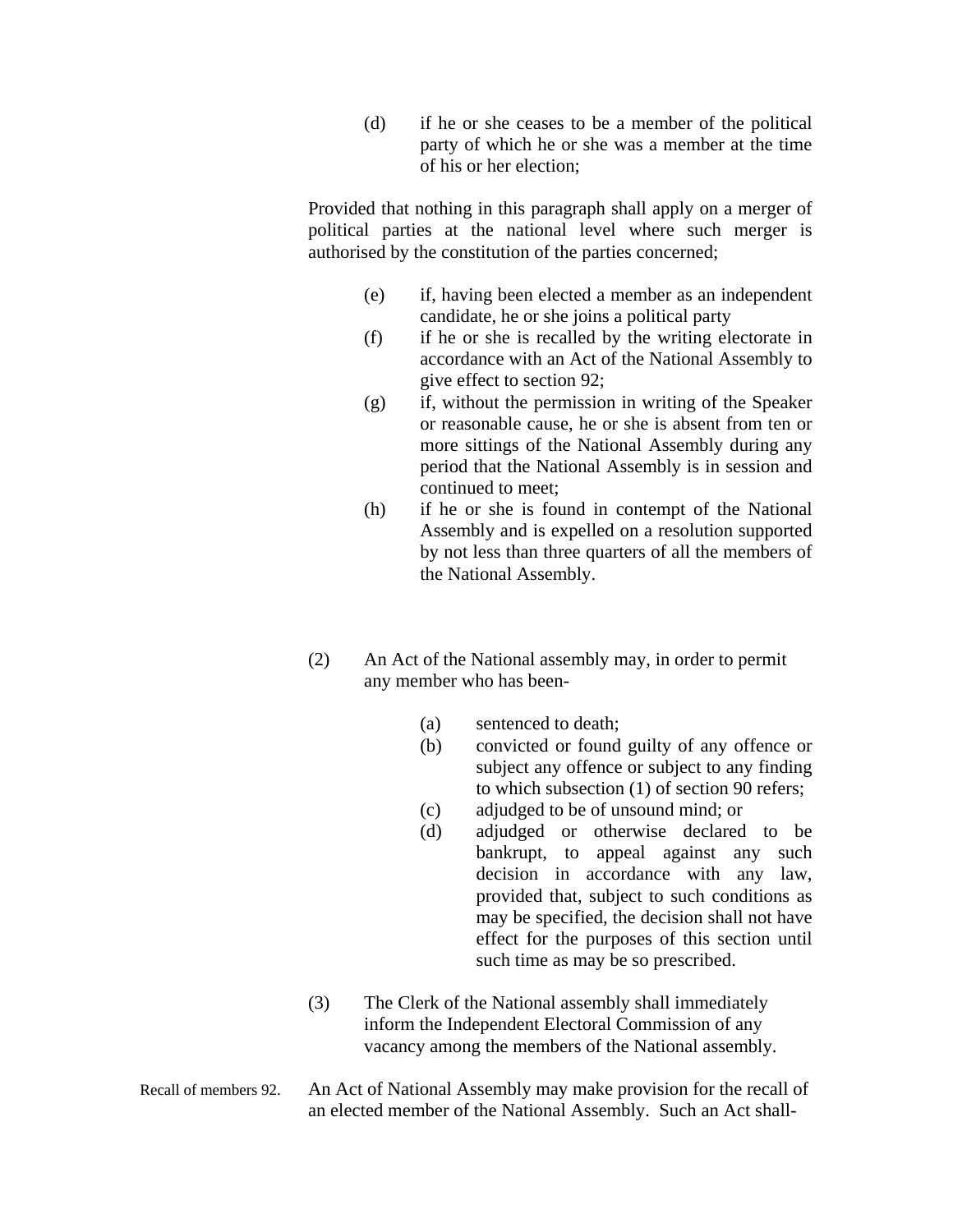- (a) require that a petition for recall shall be supported by at least one-third of the registered voters in the constituency and
- (b) prescribe the grounds for recall and the powers of, and procedures to be adopted by, the IEC on receipt of such a petition.
- The Speaker and the 93. (1) The Speaker of the National Assembly and the deputy Deputy Speaker Speaker Speaker shall be elected by the members of the Assembly from among the nominated members.
	- (2) The Chief Justice shall preside at the election of a Speaker.
	- (3) Unless he or she sooner dies or resigns the Speaker and the Deputy Speaker shall vacate their respective offices-
		- (a) if he or she ceases to be a member of the National Assembly,
		- (b) if he or she is removed from that office by a resolution of the National Assembly supported by the votes of not less than two-thirds of all the members of the National Assembly.
	- (4) Persons elected to the office of Speaker or Deputy Speaker shall, before assuming the duties of their respective offices take the prescribed oaths.
	- (5) No business shall be transacted in the National Assembly other than the election of the Speaker or Deputy Speaker when either of those offices is vacant.
- Clerk of the 94 (1) There shall be a Clerk of the National Assembly who shall National Assembly be appointed by the National Assembly
	- (2) The office of the clerk of the national Assembly and the offices of members of his or her staff shall be offices in the public service.

Remuneration 95. The Speaker, the Deputy Speaker and the other members of the and allowances National Assembly shall receive such remuneration and benefits, including retirement benefits, as an Act of the National assembly may prescribe.

# PART 2: THE MEETING AND DISSOLUTION OF THE NATIONAL ASSEMBLY

- General election 96. There shall be a general election of all the members of the National Assembly which shall be held three months after the date of election of office of the President.
- Session of the 97. (1) The first session of the National Assembly after a general Of the National assembly election shall be held in such place in The Gambia as the President may, by Proclamation, appoint.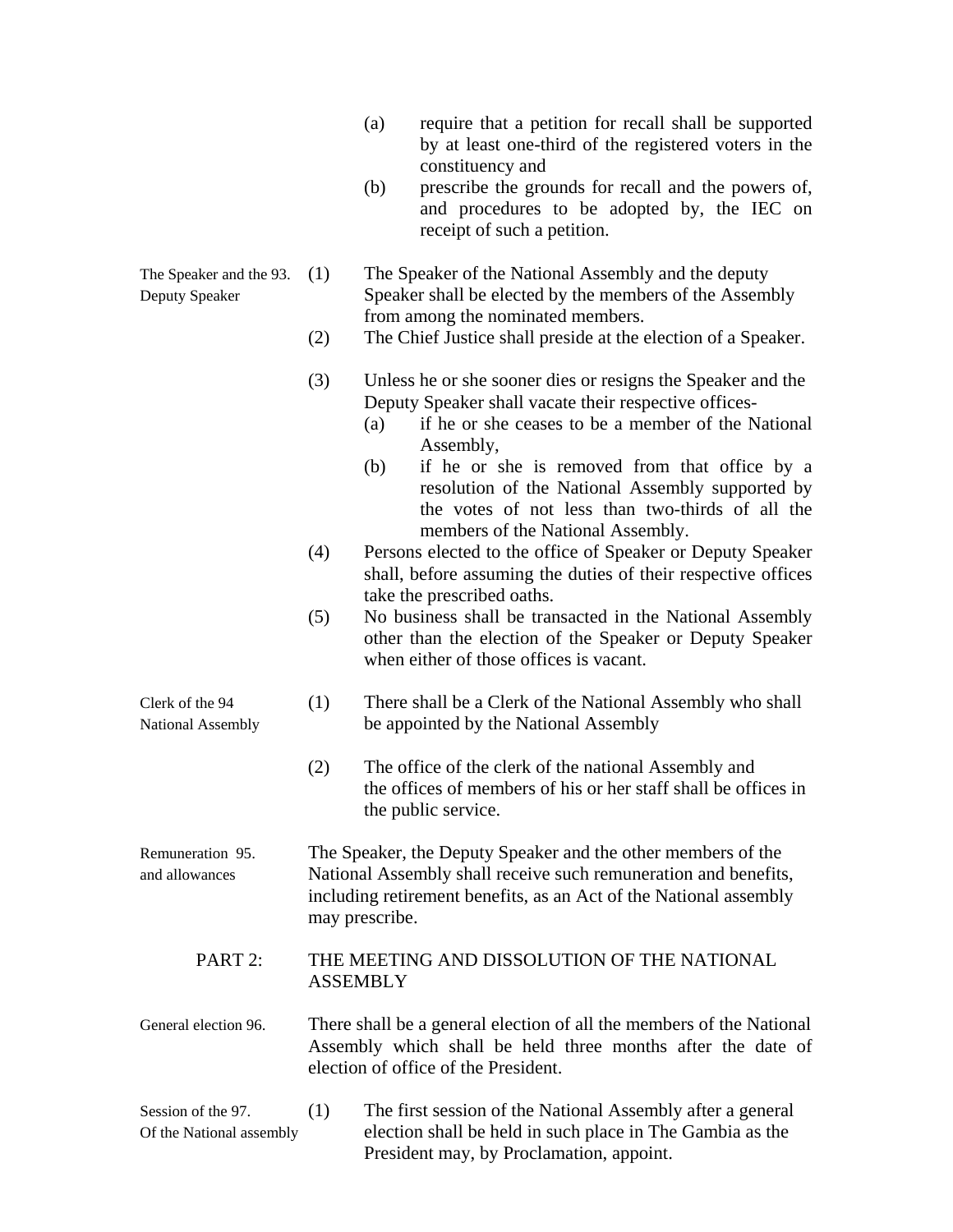|                                         | (2)                 | The President may request the Speaker summon a session<br>of the National Assembly in the event of a declaration of a<br>public emergency under section 34.                                                                                                                                                                                                                                                                 |  |
|-----------------------------------------|---------------------|-----------------------------------------------------------------------------------------------------------------------------------------------------------------------------------------------------------------------------------------------------------------------------------------------------------------------------------------------------------------------------------------------------------------------------|--|
|                                         | (3)                 | Subject to subsections (1) and (2), the National Assembly<br>shall determine the times of its sessions:                                                                                                                                                                                                                                                                                                                     |  |
|                                         | once in every year. | Provided that there shall be a session of the National Assembly at least                                                                                                                                                                                                                                                                                                                                                    |  |
| Sittings of the 98<br>National Assembly | (1)                 | Subject to section 97, sittings of the National Assembly<br>shall be at such times as the National Assembly shall<br>appoint:                                                                                                                                                                                                                                                                                               |  |
|                                         | Provided that-      |                                                                                                                                                                                                                                                                                                                                                                                                                             |  |
|                                         | (a)                 | the Speaker shall summon a sitting of the National<br>assembly-                                                                                                                                                                                                                                                                                                                                                             |  |
|                                         |                     | when requested to do so by the President; or<br>(i)<br>within seven days of a request for a meeting of the<br>(ii)<br>National Assembly by not less than one quarter of<br>all the members of the National Assembly;                                                                                                                                                                                                        |  |
| 6 of 2001                               |                     | (b)<br>the National Assembly shall sit quarterly.                                                                                                                                                                                                                                                                                                                                                                           |  |
|                                         | (2)                 | unless the National Assembly otherwise directs for good<br>cause, the sittings of the National Assembly shall be open<br>to the public.                                                                                                                                                                                                                                                                                     |  |
| Term of the 99<br>National Assembly     | (1)                 | Subject to the provisions of this section, the National<br>Assembly shall stand dissolved on the day immediately<br>preceding the day appointed in accordance with section<br>97 for the first session of the next following National<br>Assembly.                                                                                                                                                                          |  |
|                                         | (2)                 | At any time when The Gambia is at war or a state of<br>emergency is declared, the National assembly may, by<br>resolution supported by the votes of not less than two-thirds<br>of all the members, extend the life of the National<br>Assembly for not more than three months at a time, but the<br>life of the National Assembly shall not be extended under<br>this subsection for more than a total period of one year. |  |
| PART 3:                                 |                     | <b>LEGISLATIVE AND OTHER POWERS</b><br>OF                                                                                                                                                                                                                                                                                                                                                                                   |  |
|                                         |                     | THE NATIONAL ASSEMBLY                                                                                                                                                                                                                                                                                                                                                                                                       |  |

| The Legislative 100. | The legislative power of The Gambia shall be exercised by |
|----------------------|-----------------------------------------------------------|
| Power                |                                                           |

Bills passed by the National Assembly and assented to by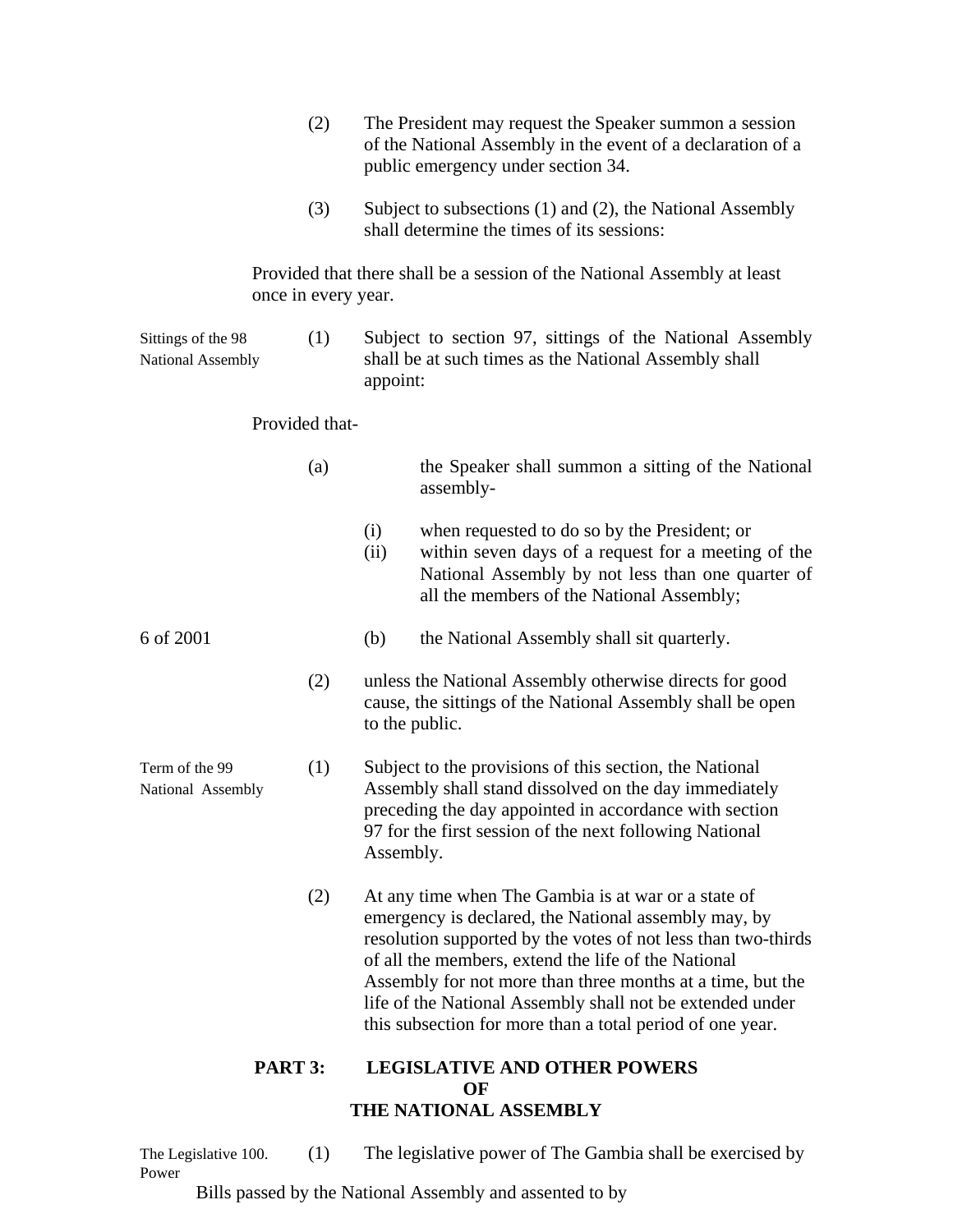the President.

- (2) The National Assembly shall not pass a Bill-
	- (a) to establish a one party state;
	- (b) to establish any religion as a state religion; or
	- (c) to alter the decision or judgement of a court in any proceedings to the prejudice of any party to those proceedings, or deprive any person retroactively of vested or acquired rights, but subject thereto, the National Assembly may pass Bills designed to have retroactive effect.
- (3) Where a Bill passed by the National Assembly is presented to the President for his or her assent, the President shall, within thirty days, assent to the Bill or return it to the National Assembly with the request that the National assembly reconsiders the Bill; and if he or she requests the National Assembly to reconsider the Bill, the President shall state the reasons for the request and any recommendations for amendment of the Bill.
- (4) Where the National assembly has reconsidered a Bill as so requested in accordance with sub-section (3) and has resolved by a vote supported by not less than two thirds of all the members of the National Assembly that the Bill, with or without the amendments recommended by the President, be presented again to the President for his or her assent, the President shall assent to the Bill within seven days of it being so presented.
- (5) A Bill which has been duly passed by the National Assembly and assented to by the President shall become law as an Act of the National Assembly and the words of enactment shall be: "Enacted by the President and the National Assembly".
- (6) The President shall cause Acts of the National Assembly to be published in the Gazette within thirty days of assent.
- (7) No Act of the National Assembly shall come into operation until it has been published in the Gazette, but the Act or some other Act of the National Assembly may provide for the postponement of its coming into force.
- (8) Nothing in this section shall prevent an Act of the National Assembly from conferring on any person or authority the power to make subsidiary legislation.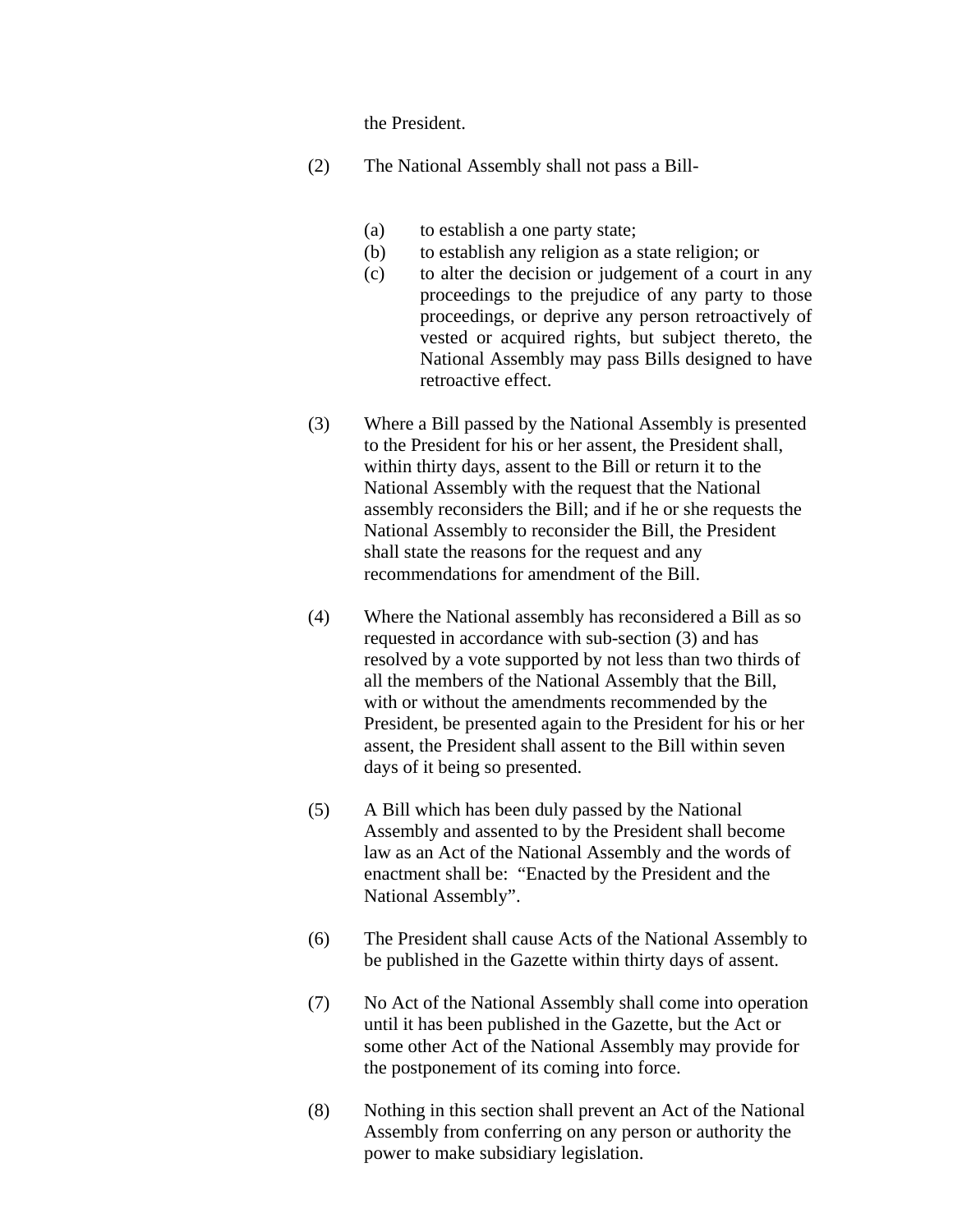Introduction of Bills 101. (1) Subject to the provisions of this section, a Bill or motion And motion may be introduced in the National Assembly by a member of the Cabinet or by a member of the National Assembly and the National Assembly shall give consideration to Bills and motions so introduced.

- (2) No Bill, other than a Bill referred to in sub-section (5), shall be introduced into the National Assembly unless it is accompanied by an explanatory memorandum setting out in detail the policy and principles of the Bill, the defects which it is intended to remedy and the necessity for its introduction.
- (3) No Bill, other than a Bill referred to in sub-section (5), shall be introduced into the National Assembly unless it has been published in the Gazette, and such publication has been made at least fourteen days before the date of its introduction:

 Provided that where the President certifies that the enactment of the Bill is required in the public interest as a matter of urgency, the Bill may be introduced notwithstanding that it has not been published fourteen days beforehand, but the Speaker shall, on the introduction of the Bill, cause a vote to be taken in the National Assembly without debate on a motion to give consideration to the Bill notwithstanding that the said period of fourteen days has not expired.

- (4) Without prejudice to the power of the National Assembly to make any amendment (whether by the increase or reduction of any tax or charges, or the amount of any payment or withdrawal, or otherwise), the National Assembly shall not give consideration to a Bill that in the opinion of the person presiding makes provision for-
	- (i) the imposition of taxation or the alteration of taxation;
	- (ii) the imposition of any charges on the Consolidated Revenue Fund or any other public fund of The Gambia or the alteration of any such charge;
	- (iii) the payment, issue or withdrawal from the Consolidated Revenue Fund or any other public fund of The Gambia of moneys not charged thereon or any increase in the amount of such payment,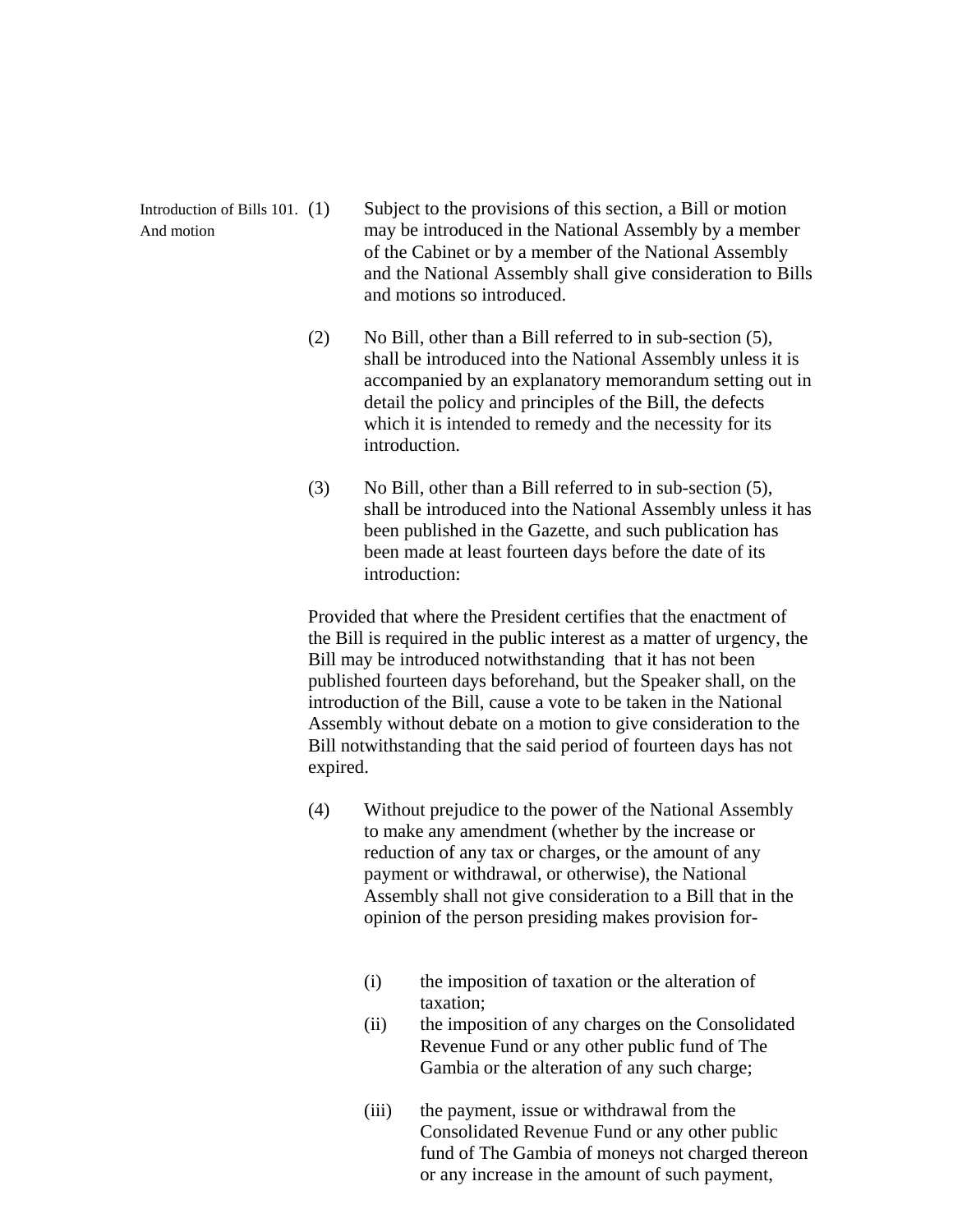#### issue or withdrawal; or

- (iv) the composition or remission of any debt due to the Government;
- (5) when a Bill is introduced into the National Assembly, it may be allocated to an appropriate committee for examination, and a report made thereon to the National Assembly.

Additional 102. In addition to the other powers conferred on the National functions of the Assembly by this Constitution or any other law, the National National assembly Assembly may-

- (a) receive and review reports on the activities of the Government and such other reports as are required to be made in accordance with this Constitution;
- (b) review and approve proposals for the raising of revenue by the Government;
- (c) examine the accounts and expenditure of the Government and other public bodies funded by public moneys and the reports of the Auditor General thereon;
- (d) include in a Bill a proposal for a referendum on an issue of national concern defined in the Bill, or
- (e) advise the President on any matter which lies within his or her responsibility.

#### PART 4: PROCEDURE IN THE NATIONAL ASSEMBLY

 Presiding in the 103. The Speaker shall preside at any sitting of the National Assembly-National Assembly

- (a) in the absence of both the Speaker, the Deputy Speaker, or
- (b) in the absence of both the Speaker and the Deputy Speaker, such member of the National assembly as the National assembly may elect for the purpose.
- Vacancy and 104 (1) The National Assembly may act notwithstanding any quorum vacancy in its membership (including any vacancy not filed when the National assembly first meets after a general election).
	- (2) The quorum of the National Assembly at the commencement of any sitting is one half of all the members.

 If, subsequently thereto, objection is taken by any member that there are present in the National Assembly (besides the person presiding) less than on quarter o fall the member, and the person presiding is so satisfied, he or she shall immediately adjourn the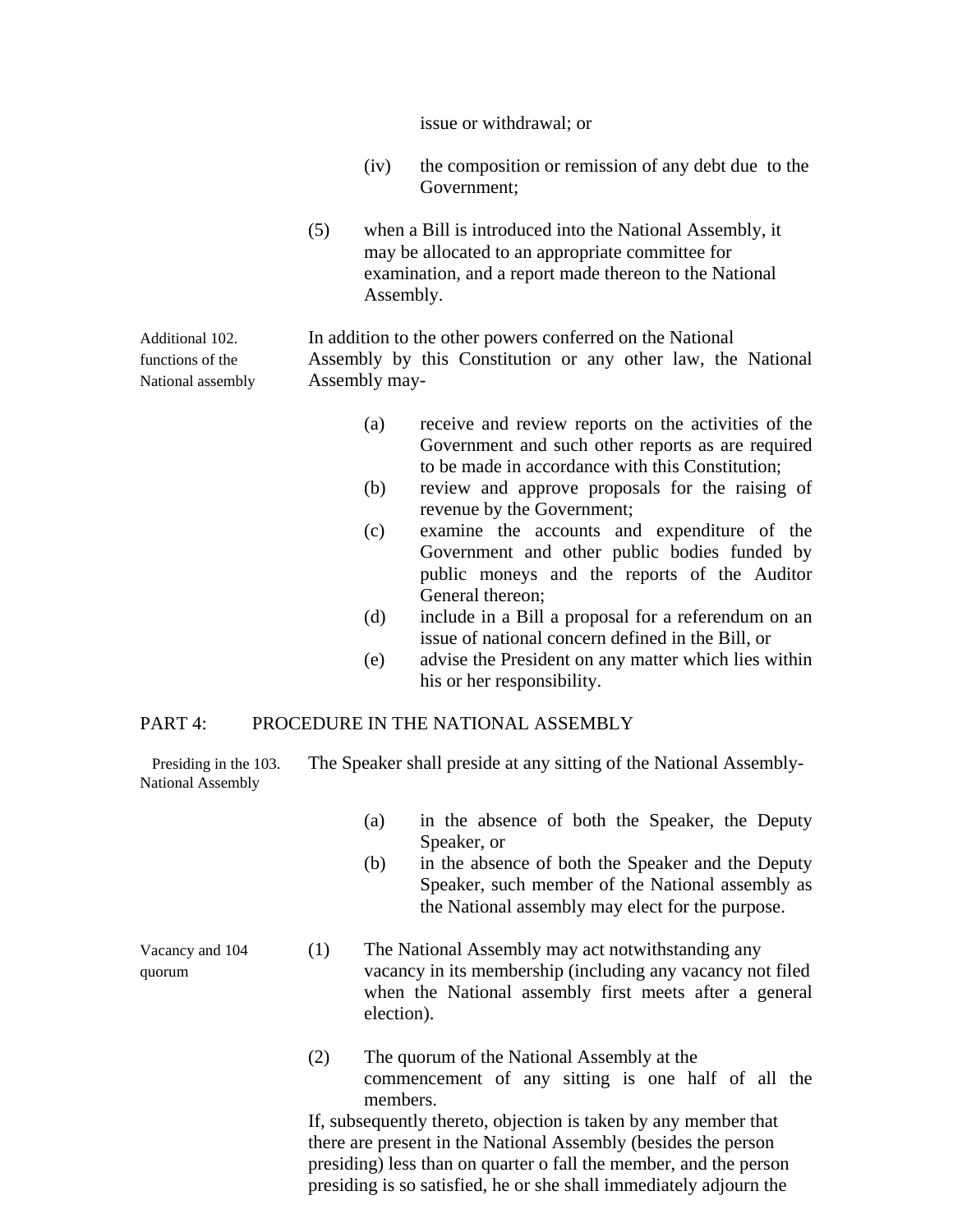sitting.

| Language in the 105<br>National Assembly       | The business of the National Assembly shall be conducted in the<br>English language or any other language prescribed by an Act of<br>the National Assembly. |                                                                                                                                                                                                                                                                                                                                                                                                                                                        |  |
|------------------------------------------------|-------------------------------------------------------------------------------------------------------------------------------------------------------------|--------------------------------------------------------------------------------------------------------------------------------------------------------------------------------------------------------------------------------------------------------------------------------------------------------------------------------------------------------------------------------------------------------------------------------------------------------|--|
| Voting in the 106<br><b>National Assembly</b>  | (1)                                                                                                                                                         | Except as otherwise provided in this Constitution, any<br>matter proposed for decision in the National assembly<br>shall be determined by a majority of votes of the members<br>present and voting.                                                                                                                                                                                                                                                    |  |
|                                                | (2)                                                                                                                                                         | The person presiding in the National Assembly shall have<br>neither an original nor a casting vote and if on any question<br>before the National Assembly the votes are equally divided,<br>the motion shall be deemed to have been rejected                                                                                                                                                                                                           |  |
|                                                | (3)                                                                                                                                                         | Any member of the National Assembly who has a direct<br>pecuniary interest in any matter proposed for discussion in<br>the National Assembly shall declare the same to the<br>Speaker and the vote of any such member on such a matter<br>shall be disallowed and he or she shall be deemed not to<br>have voted.                                                                                                                                      |  |
| Unqualified 107<br>Person sitting<br>Or voting |                                                                                                                                                             | Any person who sits or cotes in the National Assembly knowing or<br>having reasonable grounds for knowing that the he or she is not<br>entitled to do so shall be liable to such penalty as may be<br>prescribed by an Act of the National Assembly, which penalty may<br>be recovered by suit by the Attorney- General                                                                                                                                |  |
| Regulation 108<br>In the National<br>Assembly  | (1)                                                                                                                                                         | Subject to the provisions of this Constitution the National<br>Assembly may regulate its own procedure and, in<br>particular, may make standing orders for the conduct of its<br>own proceedings.                                                                                                                                                                                                                                                      |  |
|                                                | (2)                                                                                                                                                         | Notwithstanding anything to the contrary in this<br>Constitution or in any other law, no decision, order or<br>direction of the National Assembly or any of its<br>Committees or the Speaker relating to the Standing Orders<br>of the National Assembly, or to the application or<br>interpretation of Standing Orders, or any act done by the<br>National Assembly or the Speaker under any Standing<br>Orders, shall be enquired into by any court. |  |
| Committees 109<br>Of National assembly         | (1)                                                                                                                                                         | The National Assembly shall appoint –                                                                                                                                                                                                                                                                                                                                                                                                                  |  |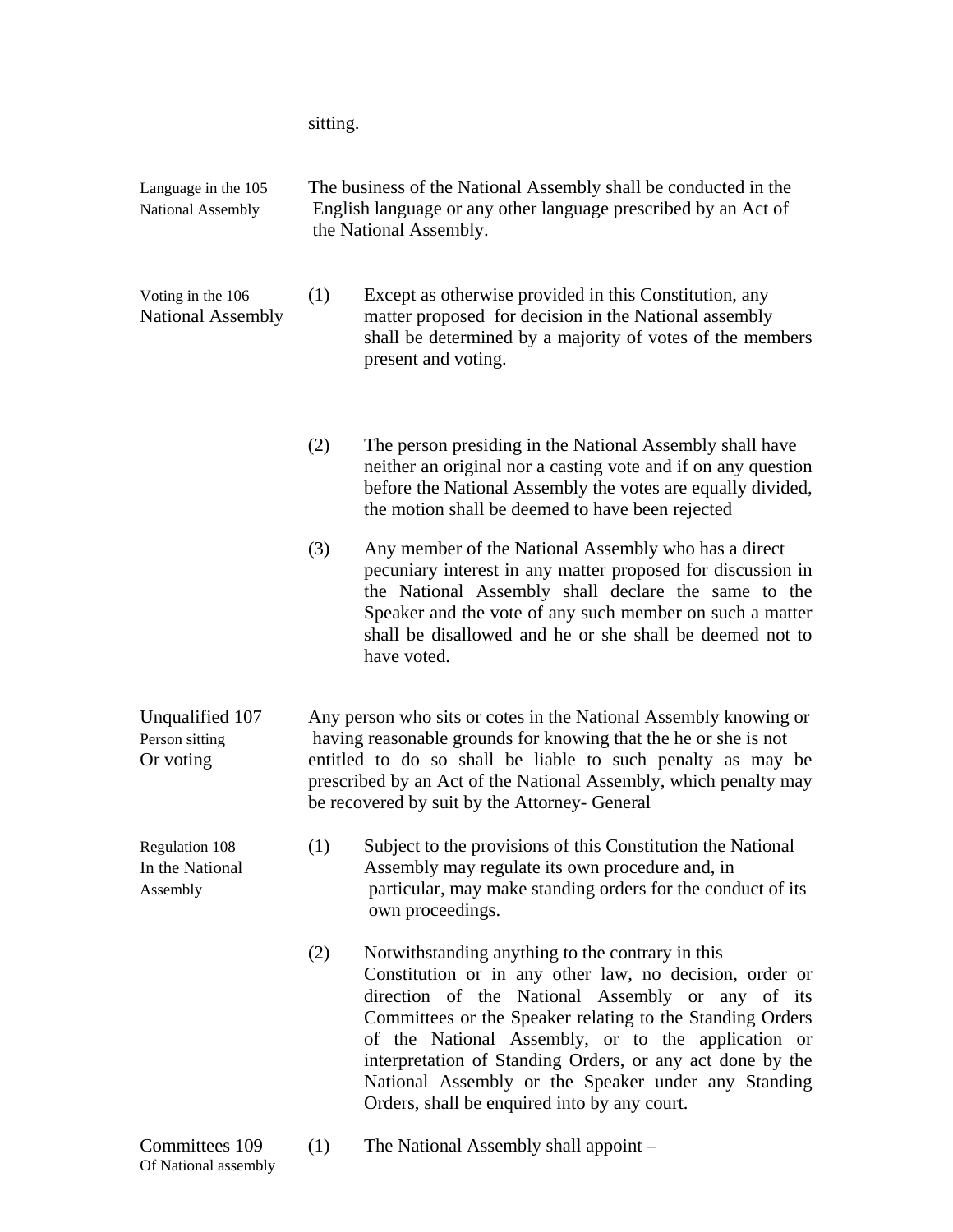- (a) a Public Appointment Standing committee
- (b) a finance and Public Accounts Standing Committee;
- (c) a Standing Committee of Privileges;
- (d) a Standing Committee on Defence and Security, and such other standing or order committees as it considers necessary for the exercise of its functions.
- (2) Committees may be appointed-
	- (a) to investigate or inquire into the activities or administration of ministries or departments of the Government and such investigation or inquiry may extend to making proposals for legislation or
	- (b) to investigate any matter of Public importance.
- (3) For the purpose of effectively performing its functions, each of the committees shall have all of the powers, rights and privileges as are vested in the High Court at a trial in respect of -
	- (a) enforcing the attendance of witnesses and examining them on oath, affirmation or otherwise;
	- (b) compelling the production of documents; and
	- (c) the issue of a commission or request to examine witnesses abroad.

Contempt of the 110. Any Act or omission which obstructs or impedes the National Natonal Asembly Assembly in the performance of its functions or which obstructs or impedes any member or officer of the National assembly in the discharge of his or her duties of affronts the dignity of the National Assembly shall be a contempt of the National Assembly and, in addition to any liability in respect thereof under the criminal law, the offender shall be liable to reprimand or admonition by the National assembly, and if the offender is a member of the National Assembly, suspension or expulsion from the National Assembly.

The National 111 (1) There shall be a National assembly Service to provide Assembly service services and support for the National Assembly. The National Assembly Service shall form part of the public service and its members shall be appointed by the National assembly after consultation with the Public Service Commission

> (2) The National Assembly shall establish an authority to supervise the National assembly Service. The authority shall consist of-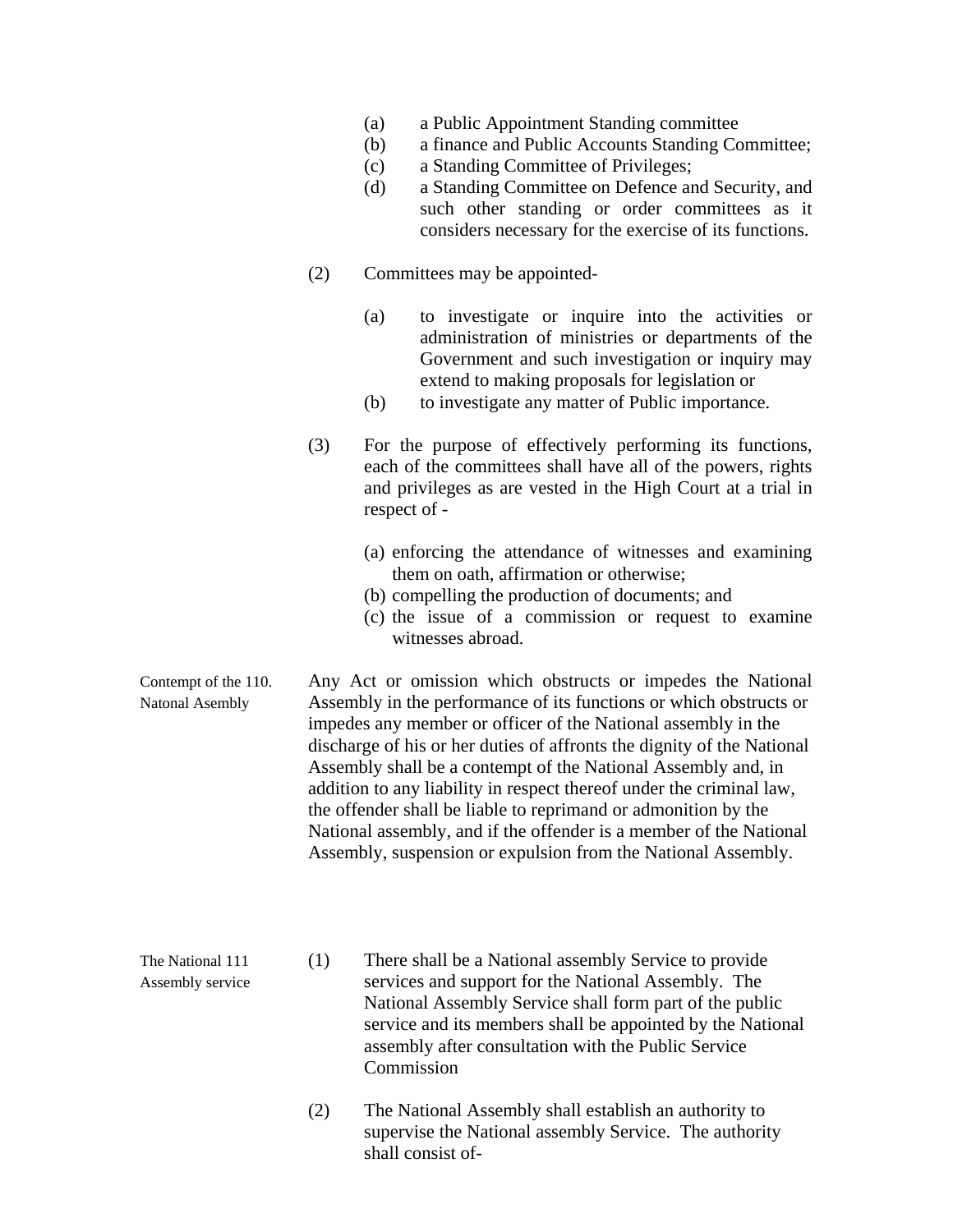- (a) the Speaker as Chairman;
- (b) four other members of the National Assembly who shall be appointed by the Speaker acting in accordance with the advice of a committee of the National Assembly; and
- (c) the Clerk of the National assembly who shall be secretary of the authority.
- (3) The Clerk of the National Assembly shall be the administrative head of the National assembly Service.
- (4) In addition to its other functions, the National Assembly Service shall provide members of the National assembly with facilities for the drafting of Bills and the obtaining of such reasonable information from the relevant Government department as may be required for that purpose.

### PART 5: RESPONSIBILITIES, PRIVILEDGES AND IMMUNITIES

Responsibilities 112. The responsibilities of the members of the National Assembly shall of members include the following-

- (a) all members shall maintain the dignity of the National Assembly both during the sittings of the National Assembly and in their acts and activities outside the National;
- (b) all members shall regard themselves as servants of the people of The Gambia desist from any conduct by which they seek improperly to enrich themselves or alienate themselves from the people, and shall discharge their duties and functions in the interest of the nation as a whole and in doing so, shall be influenced by the dictates of conscience and the national interest.
- Freedom of speech 113. There shall be freedom of speech and debate in the National and debate Assembly and that freedom shall not be impeached or questioned in any court or place outside the National assembly.
- Privilege of the 114. Without prejudice to the generality of section 113, no civil or National Assembly criminal proceedings shall be instituted against a member of the National assembly in any court or other place outside the National Assembly by reason of anything said by him or her in the National assembly.
- Immunity service 115. No civil or criminal process issuing from any court or other place of process and arrest outside the National Assembly shall be served on or executed in relation to a member of the National Assembly while he or she is on his or her way to, attending or returning from any proceeding of the National Assembly.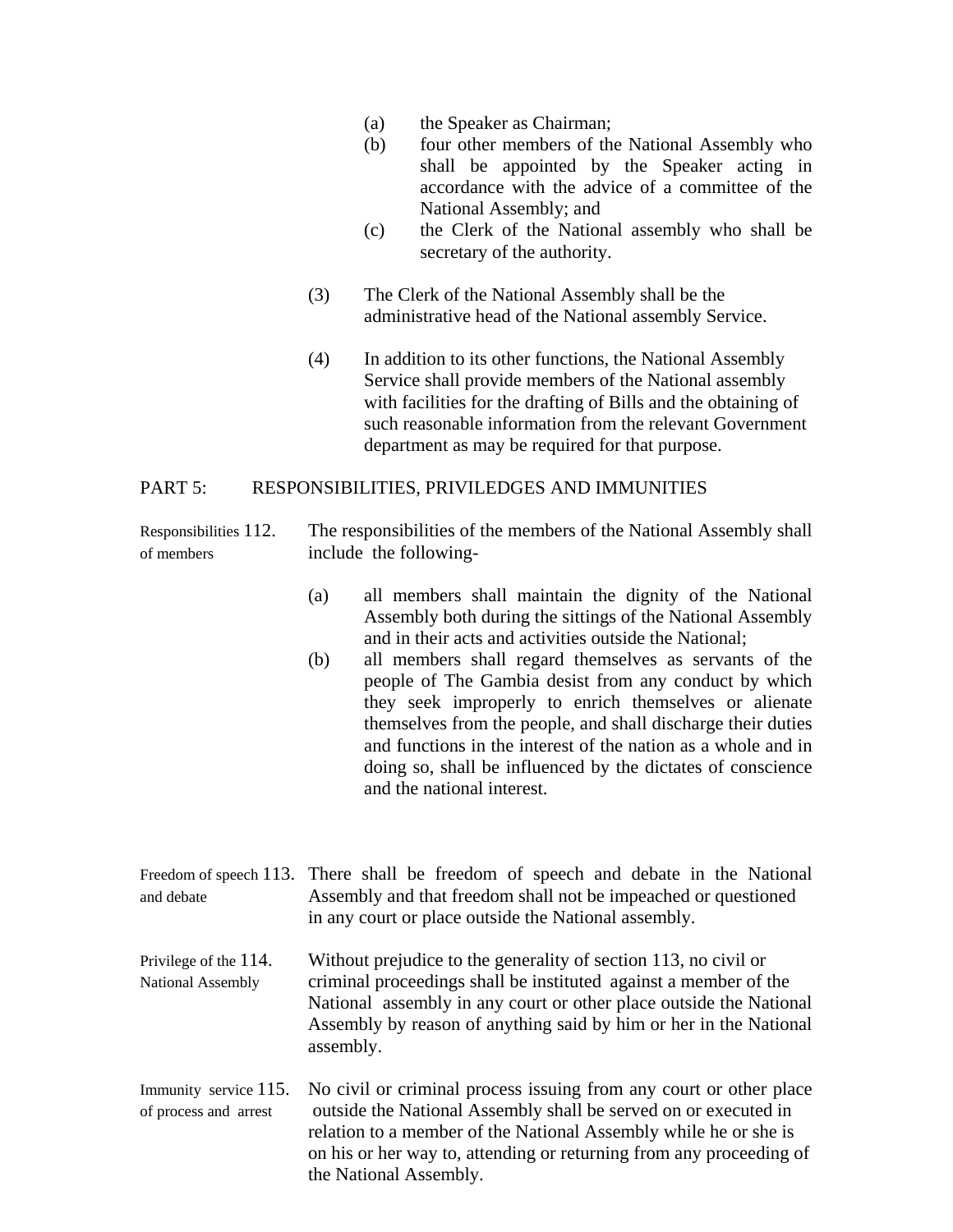- Immunity from 116. Neither any member of the National Assembly nor the clerk of the witness summons National Assembly shall be compelled while attending the National Assembly to appear as a witness in any court or place outside the National Assembly. Immunity from 117. Neither any member of the National assembly nor the Clerk of the jury service National assembly shall be required to serve as on a jury court. Immunity for 118. Subject to the provisions of this Constitution, no person shall be Publication of under any civil or criminal liability in respect of the publication Proceedings of- (a) the text or a summary of any report, papers, minutes, votes or proceedings of the National Assembly' (b) a contemporaneous report of the proceedings of the National assembly, unless it is shown that the publication was effected maliciously or otherwise in want of good faith. Privileges of 119. (1) Every person summoned to give evidence or to produce witnesses any paper, book, record, or other document before the National Assembly or any committee of the National Assembly shall be entitled, in respect of his or her evidence or the production of such document as the case may be, to the same privileges as if he or she were appearing before a court. (2) Where the President or any member of the Cabinet certifies that the disclosure of the contents of any document sought by the National assembly or a committee of the National Assembly will be injurious to the public interest or prejudicial to the security of the State, the National assembly or such committee shall only give consideration to such document in private and under such conditions as will prevent the disclosure of the contents of such document outside the National Assembly or the committee as the case maybe, and shall not publish the document or its contents.
	- (3) An answer by a person to a question put by the National Assembly shall not be admissible evidence against him or her in any civil or criminal proceedings outside the National assembly other than proceedings of perjury brought under the criminal law.

#### CHAPTER VIII

#### THE JUDICATURE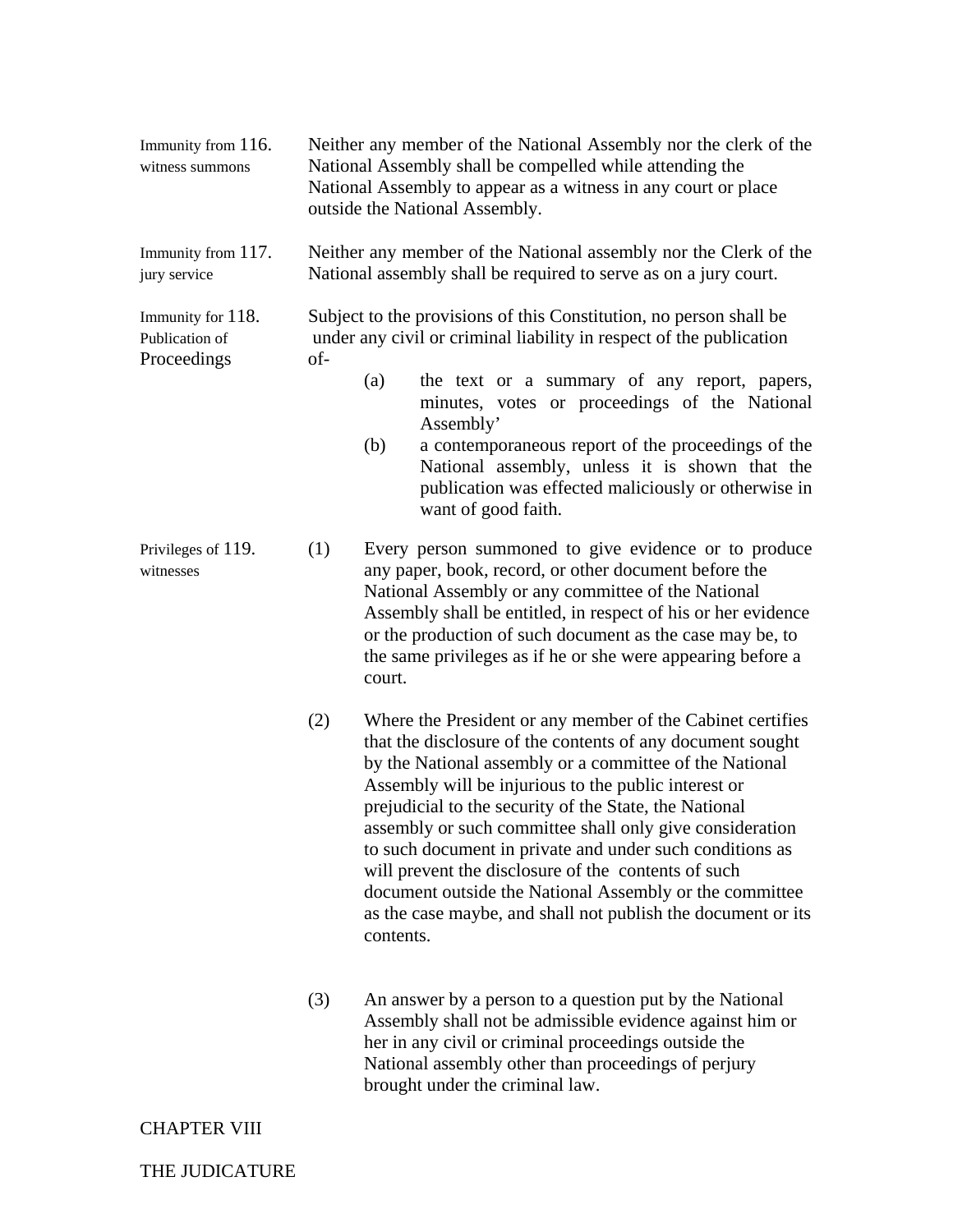And the judicial

- The courts 120. (1) The Courts of The Gambia are:
- Power (a) Superior Courts comprising;
	- (i) the Supreme Court,
	- (ii) the Court of appeal,
	- (iii) The High Court and the Special Criminal Court, and
	- (b) the Magistrates Courts, the Cadi Court, District Tribunals and such lower courts and tribunals as may be established by an Act of the National Assembly.
	- (2) The judicial power of The Gambia is vested in the courts and shall be exercised by them according to the respective jurisdictions conferred on them by law.
	- (3) In the exercise of their judicial functions, the courts, the judges and other holders of judicial office shall be independent and shall be subject only to this Constitution and the law and, save as provided in this Chapter, shall not be subject to the control or direction of any other person or authority.
	- (4) The Government and all departments and agencies of the Government shall accord such assistance to the courts as the courts may reasonably require to protect their independence, dignity and effectiveness.
- The Chief Justice 121. (1) The Chief Justice shall be the head of the Judiciary and, subject to the provisions of this Constitution shall be responsible for the administration and supervision of the courts.
	- (2) An Act of the National Assembly may provide for the making of rules by the Chief Justice or such other authority as may be specified therein for regulating the practice and procedure of the courts.
- The Superior Courts 122. In addition to any other power conferred on the court, each of the superior courts shall-
	- (a) be a superior court of record and shall have power to commit for contempt to itself and all such powers as are vested in a court of record; and
	- (b) in relation to any matter within its jurisdiction, have power to issue such orders and directions as may be necessary to ensure the enforcement of any judgment, decree of order of the court.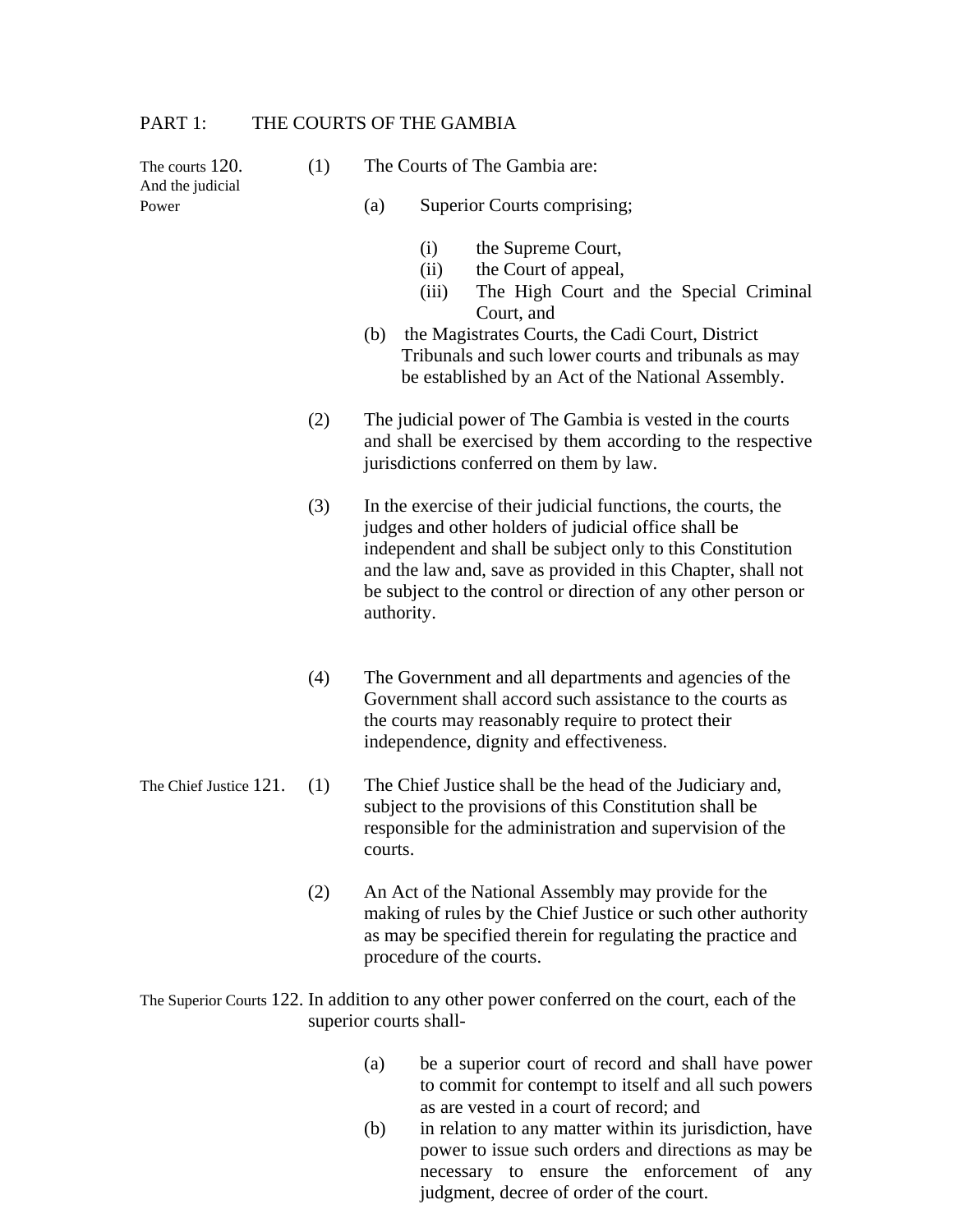- Immunity from suit 123. A judge or other person exercising power shall not be liable to any action or suit for any act or omission by him or her in good faith in the exercise of his or her judicial function.
- Courts to give 124. (1) It shall be the object of every court to deliver its Timely decision decision expeditiously and-
	- (a) in the case of a reference to the Supreme Court as to the interpretation of this Constitution or as to whether or not any person was validly elected to the office of President or was validly elected to, or vacated his or her seat in the National Assembly, not later than thirty days; or
	- (b) in any other case, not later than three months after the conclusion of the evidence or arguments on appeal, and final addresses. Provided that vacations shall be excluded from any prescribed period.
	- (2) it shall be the duty of the Chief Justice to ensure compliance with the provisions of subsection(1)
	- (3) For the avoidance of doubt, it is hereby declared that the validity of any decision shall not be called in question on the grounds that it was not delivered in accordance with the provisions of subsection (1).

# PART 2: THE SUPERIOR COURTS

#### A: THE SUPREME COURT

Composition of Supreme 125. (1) Within eighteen months of the coming into force of Court this Constitution, there shall be established a Supreme Court of The Gambia which shall consist of-

- (a) the Chief Justice;
- (b) not less than four other Justice of the Supreme Court;
- 6 of 2001. (c) such judge of the Court of Appeal as the Chief Justice may, by writing under his or her hand, select to sit in the Supreme Court for the determination of a particular cause or matter.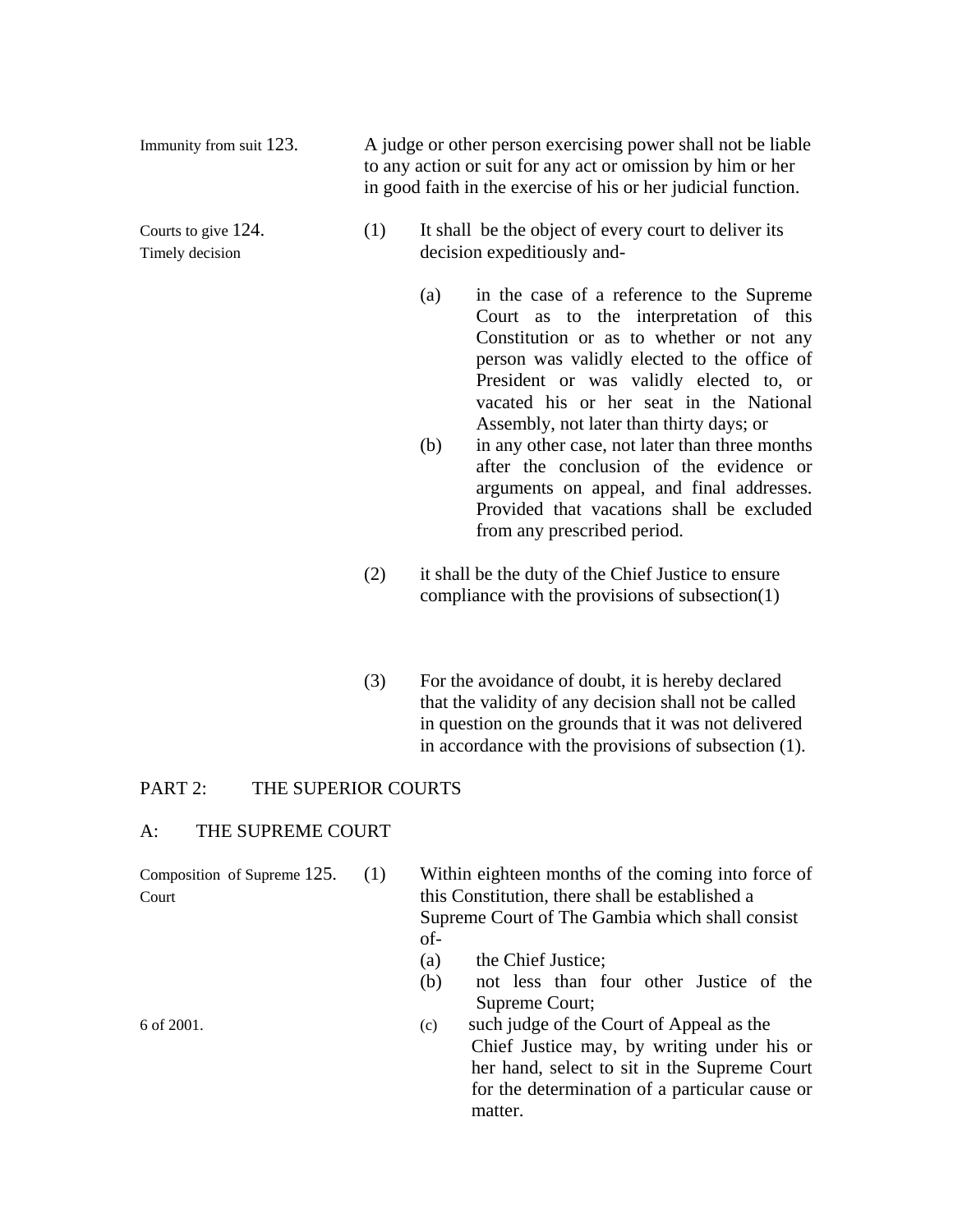Provided that no judge shall be selected under this paragraph unless he or she is qualified to be appointed a Justice of the Supreme Court. (2) The Supreme Court shall be constituted by an uneven number of not less than five judges of the Court. Provided that a single judge of the Court may exercise the powers of the Court in any inter-locutory matter, which may be subject to a fresh application to a bench of five judges of the Court. (3) The Chief Justice shall preside at sittings of the Court. In his or her absence, the most senior of the other judges of the Court shall preside. (4) The supreme Court may sit at any place in The Gambia appointed by the Chief Justice. Jurisdiction of 126 (1) The supreme Court shall be the final court of appeal Supreme Court for The Gambia and shall have such appellate and other jurisdiction as may be conferred on it by this Constitution or any other law Provided that the Supreme Court shall not have original jurisdiction in respect of any criminal matter. (2) The Supreme Court may depart from a previous decision when it appears to it right to do so; and all other courts shall be bound to follow the decisions of the Supreme Court on a matter of law. (3) For the purpose of the hearing and determination of any matter within its jurisdiction, the Supreme Court shall have all the powers conferred by law on any other court established by this Constitution or any other law. Original jurisdiction 127 (1) The Supreme Court shall have an exclusive original jurisdiction - (a) for the interpretation or enforcement of any provision of this Constitution other than any provision of sections 18 to 33 or section 36 (5) ( which relate to fundamental rights and

> (b) on any question whether any law was made in excess of the powers conferred by this

freedoms);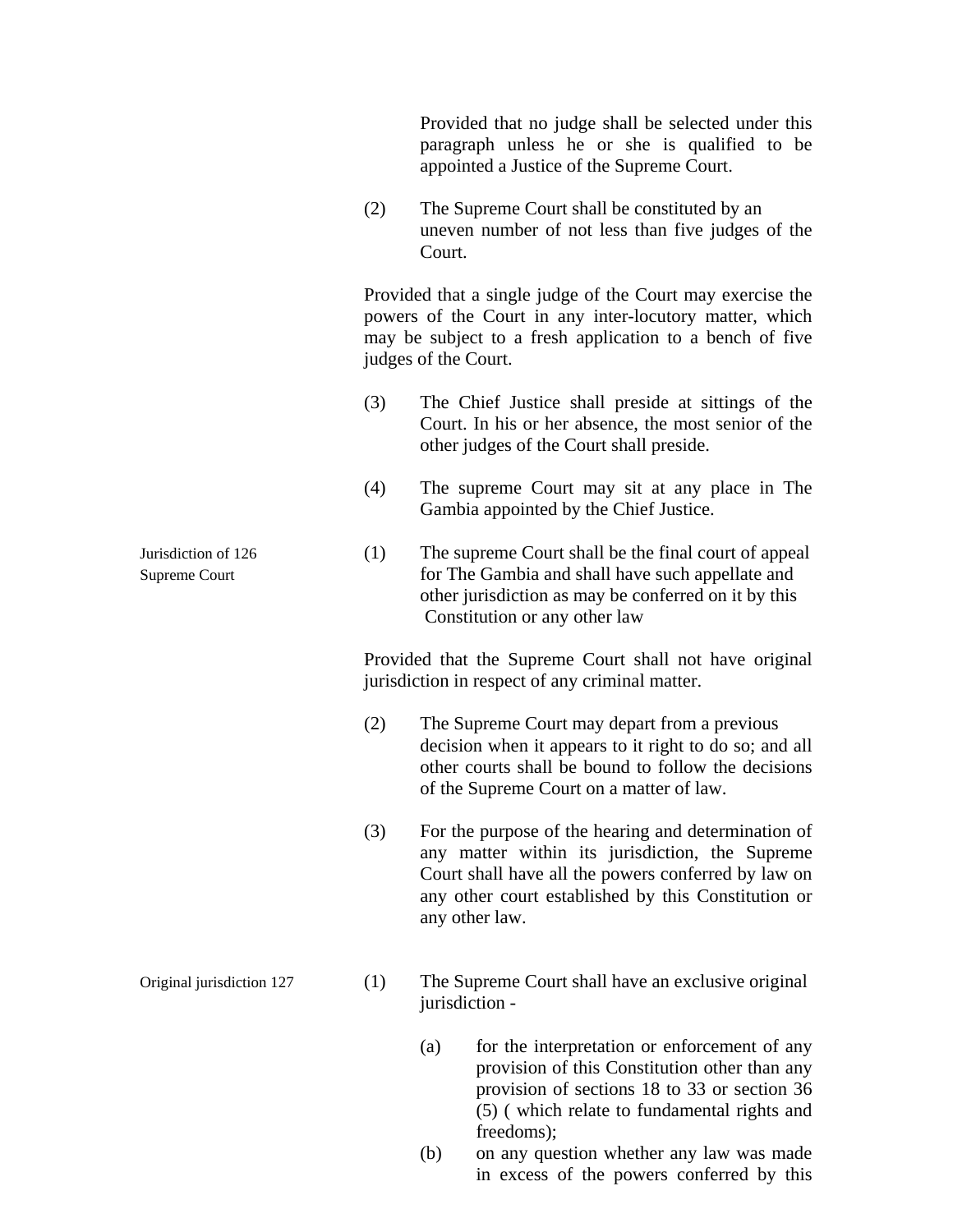Constitution or any other law upon the National Assembly or any other person or authority;

- (c) on any question as to whether or not any person was validly elected to the office of President or was validly elected to, or vacated his or her seat in, the National Assembly; or
- (d) on any question whether any official document should be produced, or its contents disclosed, in proceedings before a court where such production is resisted on the grounds that its production or the disclosure of its contents would be prejudicial to the security of the state or be injurious to the public interest.
- (2) where any question referred to in paragraphs (a), (b) or (d) of subsection (1) arises in any proceedings in any other court, that court shall stay its proceedings and refer the matter to the Supreme Court for its determination, and such other court shall give effect to any decision of the Supreme Court in the matter.
- (3) The proceedings in the Supreme Court on any question referred to in paragraph (d) of subsection (1) shall be held in camera.
- Appellate jurisdiction 128 (1) An appeal shall lie to the Supreme Court as of right
	- (a) from any judgment of the Court of Appeal on an appeal in any civil or criminal cause or matter from a judgment of the High Court in the exercise of its original jurisdiction;
	- (b) from any judgment of the Court of Appeal dismissing an appeal from a sentence of death imposed by any other court; or
	- (c) in such other case as may be prescribed by an Act of the national Assembly.
	- (2) An appeal shall lie to the Supreme Court with the leave of the Court of Appeal from a judgment of the Court of Appeal in any cause or matter commenced in a court other than the High Court where the Court of Appeal is satisfied that the case involves a substantial question of law or it is in the public interest that the cause or matter should be heard by the Supreme Court.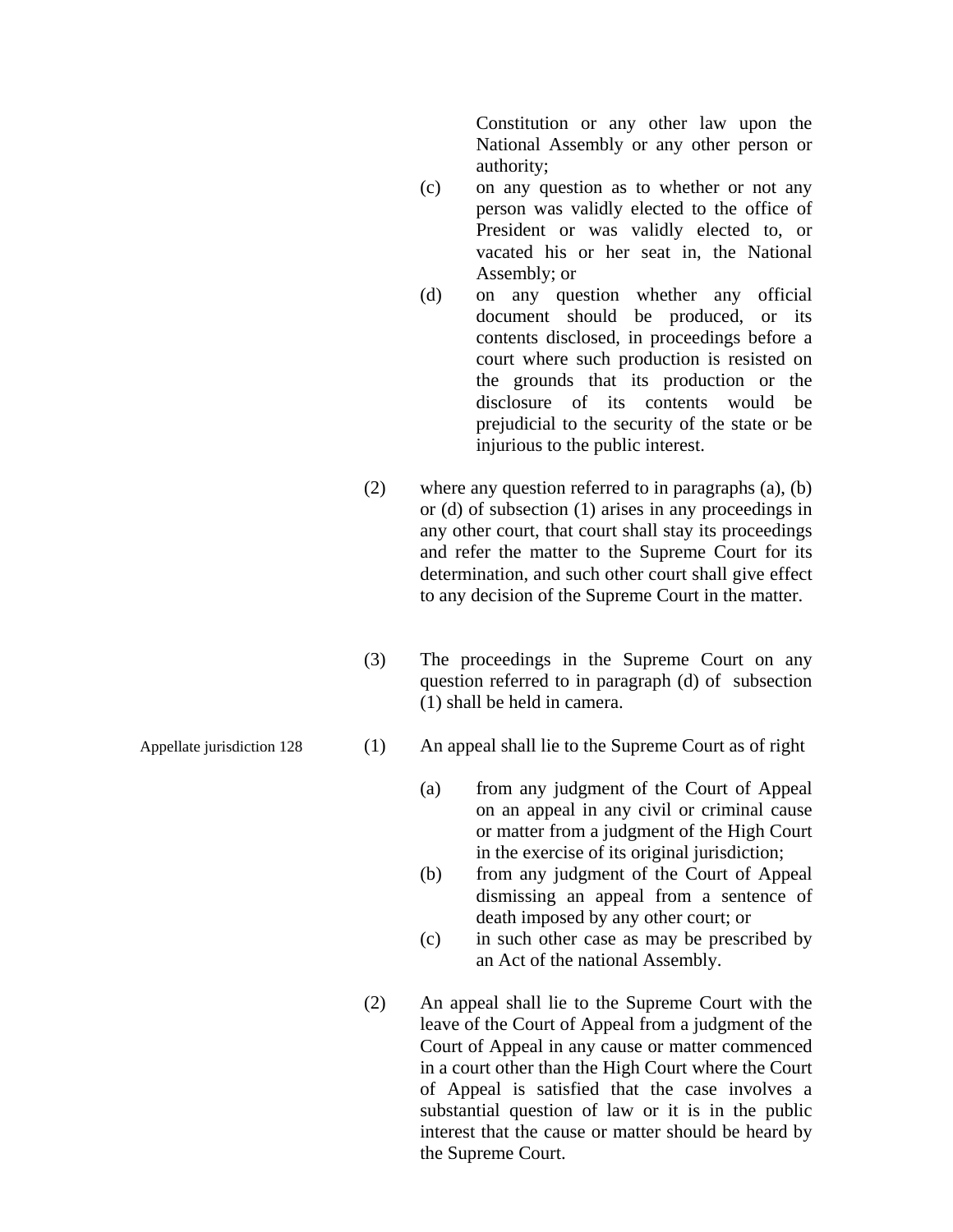- (3) An appeal shall lie to the Supreme Court with the leave of the Court from any other judgment of the Court of Appeal.
- (4) An appeal shall lie to the Supreme Court, in any case referred to in sub-section  $(1)$ ,  $(2)$  or  $(3)$  at the instance of a party to the proceedings in the Court of Appeal or with the leave of the Supreme Court or the Court of Appeal, at the instance of any other person having an interest in the matter or, in a criminal cause or matter, at the instance of the Attorney General acting in the interest of justice and for the avoidance of abuse of the legal process: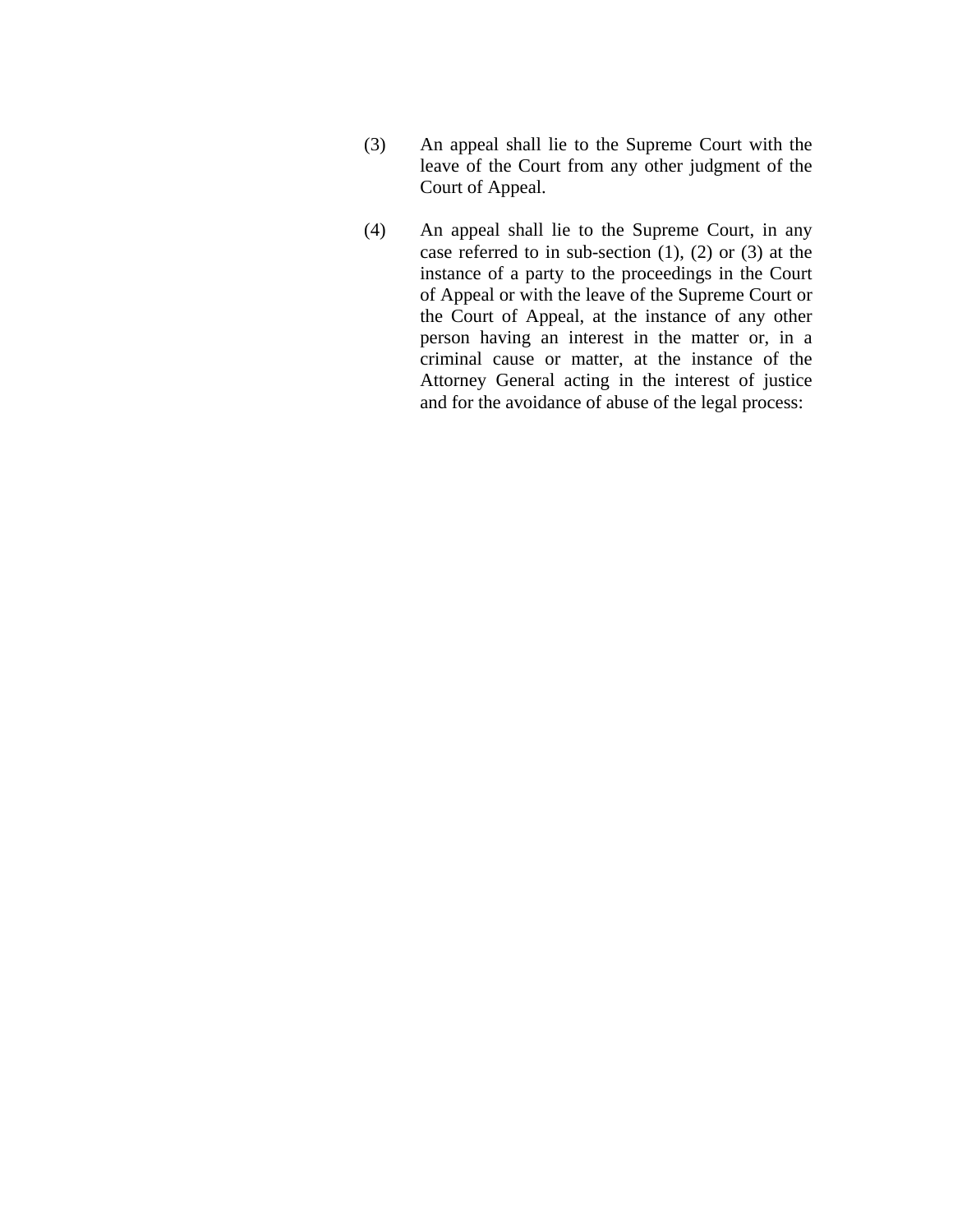Provided that in any appeal at the instance of the Attorney General, the Supreme Court shall have no power to reverse any acquittal at a court of first instance or reverse a judgment allowing an appeal against conviction of a criminal offence.

# B: THE COURT OF APPEAL

- Composition of 129 (1) There shall be a Court of Appeal of The Gambia which Court of Appeal shall consist of-
	- (a) the President of the Court of Appeal ;
	- (b) not less than three justices of the Court of Appeal; and
	- (c) such judge of the High Court as the Chief Justice may, by writing under his or her hand, select to sit in the Court of Appeal for the determination of a particular cause or matter:

Provided that no judge shall be selected under this paragraph unless he or she is qualified to be appointed a judge of the Court of Appeal.

 (2) The Court of Appeal shall be constituted by three judges of the Court:

Provided that a single judge of the Court may exercise the powers of the Court in any interlocutory matter, subject to an appeal from his or her decision to a bench of three judges of the Court;

- (3) The President of the Court of Appeal shall preside at sittings of the Court in his or her absence, the most senior of the other judges of the Court shall preside.
- (4) The President of the Court of Appeal may, in consultation with the Chief justice, establish such divisions of the Court of Appeal as he or she thinks fit to sit at such places in The Gambia as he or she may determine.
- Jurisdiction of 130 (1) The Court of Appeal shall have jurisdiction to hear and Of Court of Appeal determine appeals from judgments, decrees and orders of the High Court, and such other appellate jurisdiction as may be conferred on it by an Act of the National Assembly.
	- (2) The Court of Appeal shall have jurisdiction in appeals from Court martial in the manner provided by law.
	- (3) An appeal shall lie as of right to the court of appeal from any judgment, decree or order of the high court.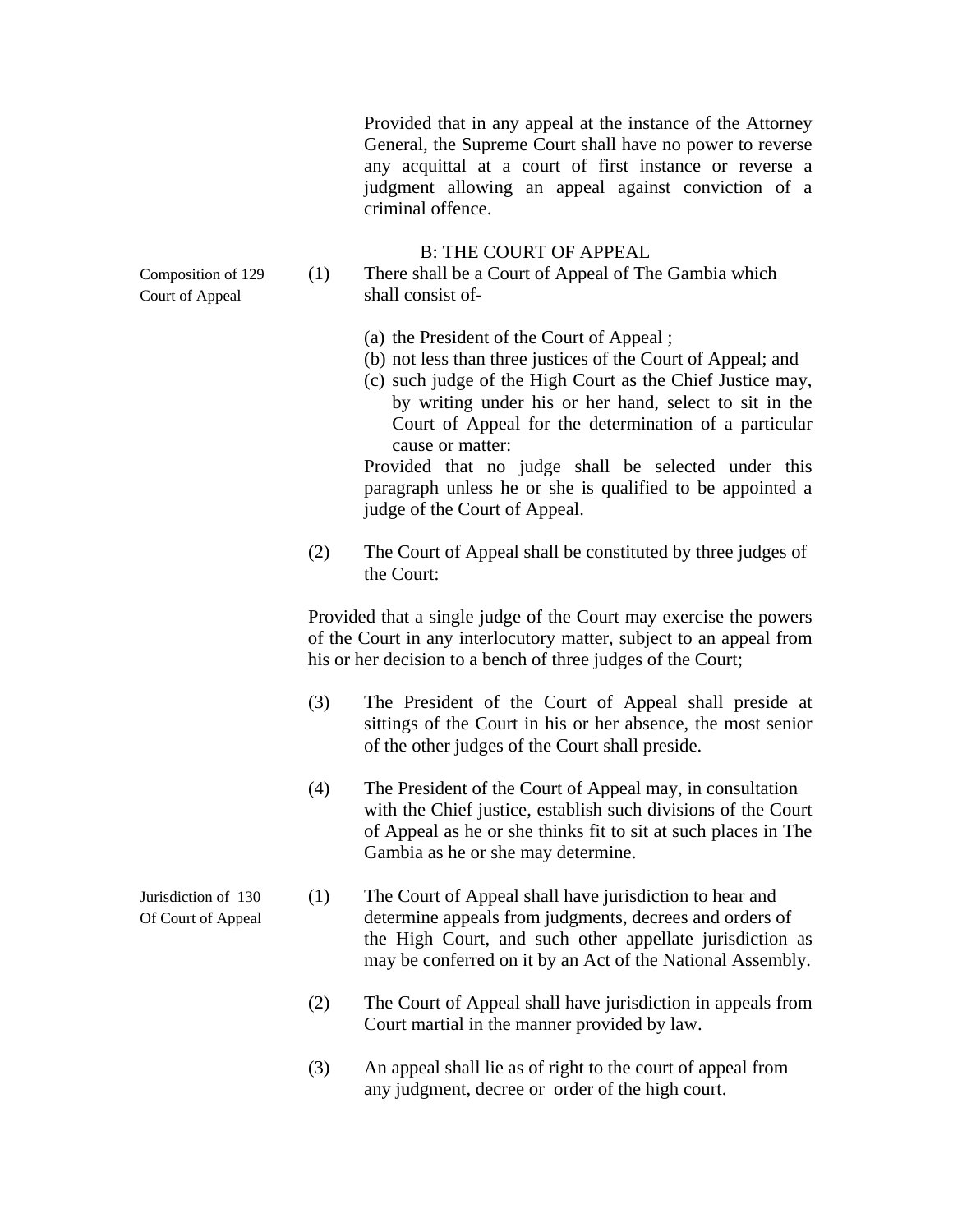(4) For the purpose of hearing and determining any appeal within its Jurisdiction, the court of appeal shall have all the powers vested in the court from which the appeal is brought.

# C: THE HIGH COURT

| Composition of 131<br>The high court     | (1) | There shall be a High Court of The Gambia which shall<br>consist of -                                                                                                                                                                                                                                                                                                                                                       |  |  |
|------------------------------------------|-----|-----------------------------------------------------------------------------------------------------------------------------------------------------------------------------------------------------------------------------------------------------------------------------------------------------------------------------------------------------------------------------------------------------------------------------|--|--|
|                                          |     | (a) The Chief justice;<br>(b) Not less than seven other justice of the High Court; and<br>(c) Any judge of a superior court whom the Chief justice<br>may, by writing, request to sit as a judge of the High<br>Court.                                                                                                                                                                                                      |  |  |
| 6 of 2001                                | (2) | The High Court shall be duly constituted by a single judge.                                                                                                                                                                                                                                                                                                                                                                 |  |  |
|                                          | (3) | The High Court may sit at such places in The Gambia as<br>the Chief Justice may determine, and he or she may<br>establish permanent divisions of the Court to sit at various<br>places throughout The Gambia and appoint judges of the<br>Court to any such division.                                                                                                                                                       |  |  |
| Jurisdiction of 132<br><b>High Court</b> | (1) | Save as provided in section 127, the High Court shall have<br>original jurisdiction -                                                                                                                                                                                                                                                                                                                                       |  |  |
|                                          |     | to hear and determine all civil and criminal<br>(a)<br>proceedings;<br>to interpret and enforce the fundamental rights and<br>(b)<br>freedoms as provided in section 18 to 33 and<br>section 36 (5), and in the exercise of such<br>jurisdiction, the Court shall have all such power and<br>authority as may be conferred by this Constitution<br>or any other law.                                                        |  |  |
|                                          |     | (2)<br>The High Court shall have such jurisdiction in<br>appeals from courts subordinate to it (other than the<br>cadi court) as may be prescribed by an Act of the<br>National Assembly.                                                                                                                                                                                                                                   |  |  |
| Supervisory jurisdiction 133             |     | The High Court shall have supervisory jurisdiction over all<br>lower courts and adjudicatory authorities in The Gambia,<br>and in the exercise of its supervisory jurisdiction, shall<br>have power to issue directions, orders, or writes, including<br>writes of habeas corpus, orders of certiorari, mandamus<br>and prohibition as it may consider appropriate for the<br>purposes of enforcing its supervisory powers. |  |  |

# D: SPECIAL CRIMINAL COURT

Special Criminal Court 134. (1) There shall be a Special Criminal Court which shall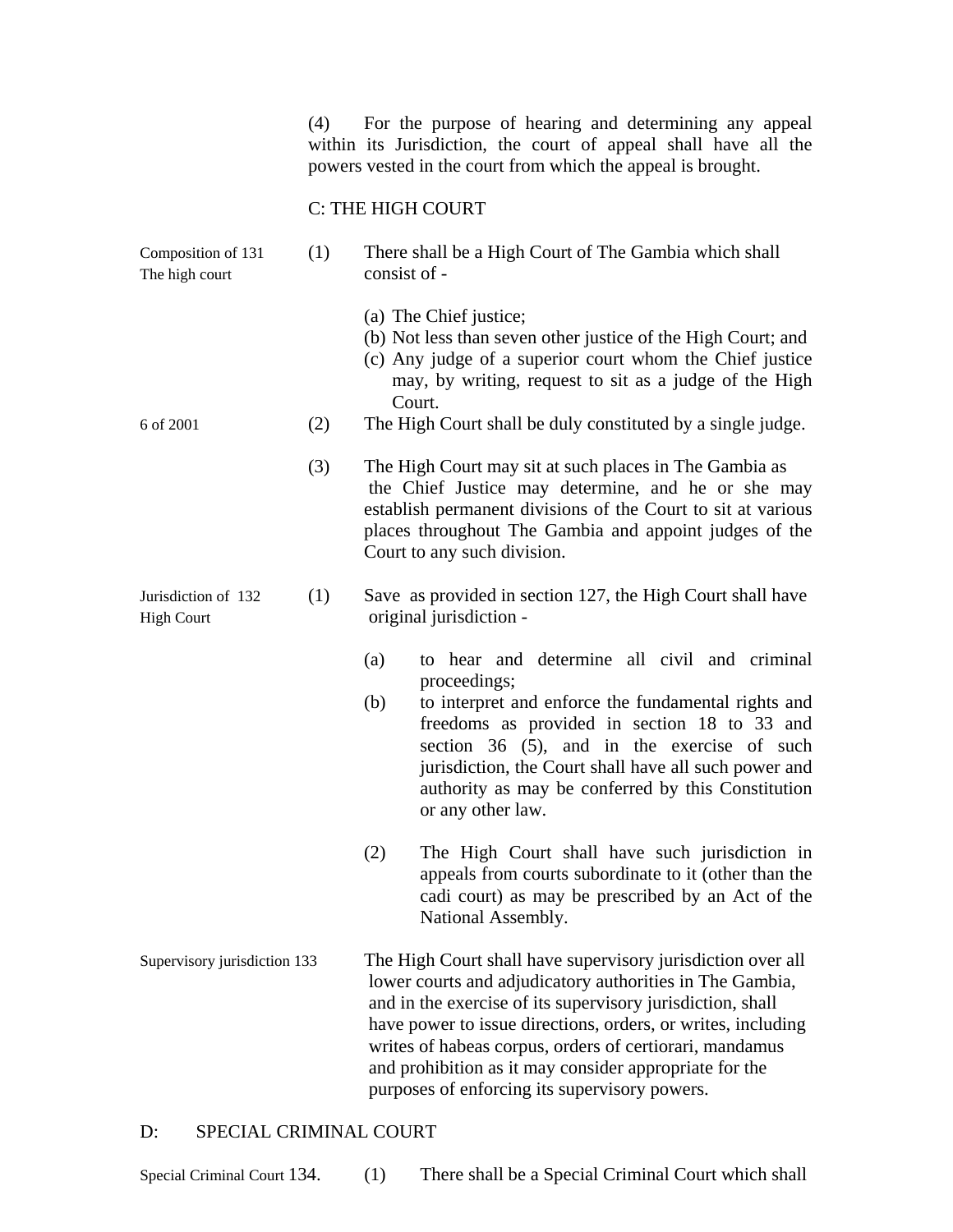|                                                        |     | be constituted by a panel consisting of a Chairman<br>and not less than two other panel members                                                                                                               |
|--------------------------------------------------------|-----|---------------------------------------------------------------------------------------------------------------------------------------------------------------------------------------------------------------|
|                                                        | (2) | A person shall not be appointed to be a Chairman of<br>the Court unless he or she is qualified to be<br>appointed a Judge of the High Court.                                                                  |
| 6 of 2001                                              | (3) | The members of the Court shall be appointed by the<br>President in consultation with the Judicial Service<br>Commission.                                                                                      |
| Jurisdiction 135.                                      |     | The Court shall have jurisdiction to hear and determine all<br>criminal offences relating to theft, misappropriation and<br>other similar offences in which public funds and public<br>property are affected. |
| National 136.<br>Assembly to make<br>Further provision |     | An Act of the National Assembly shall make further<br>provision for the purposes of this sub-part.                                                                                                            |

# PART 3: THE CADI COURT

| The Cadi Court 137. | (1) | A Cadi Court shall be established in such places in<br>The Gambia as the Chief Justice shall determine.                                                                             |
|---------------------|-----|-------------------------------------------------------------------------------------------------------------------------------------------------------------------------------------|
|                     | (2) | The Cadi Court shall be composed-                                                                                                                                                   |
|                     |     | for hearings at first instance, by a panel<br>(a)<br>consisting of the Cadi and two other<br>scholars of the Sharia qualified to be a Cadi<br>or Ulama; and                         |
|                     |     | Paragraph (b) (Deleted by No. 6 of 2001)                                                                                                                                            |
|                     | (3) | The decision of the majority of a panel of a Cadi<br>Court shall constitute the decision of the Court.                                                                              |
|                     | (4) | The Cadi Court shall only have jurisdiction to apply<br>the Sharia in matters of marriage, divorce and<br>inheritance where the parties or other persons<br>interested are Muslims. |
| 6 of 2001           | (5) | Any party to a proceeding in the Cadi Court who is<br>dissatisfied with a decision of the Court may appeal<br>to the Cadi appeals Panel.                                            |
|                     | (6) | A person shall be required to be of high moral<br>standing and professionally qualified in the Sharia<br>in order to be appointed a Cadi or Ulama.                                  |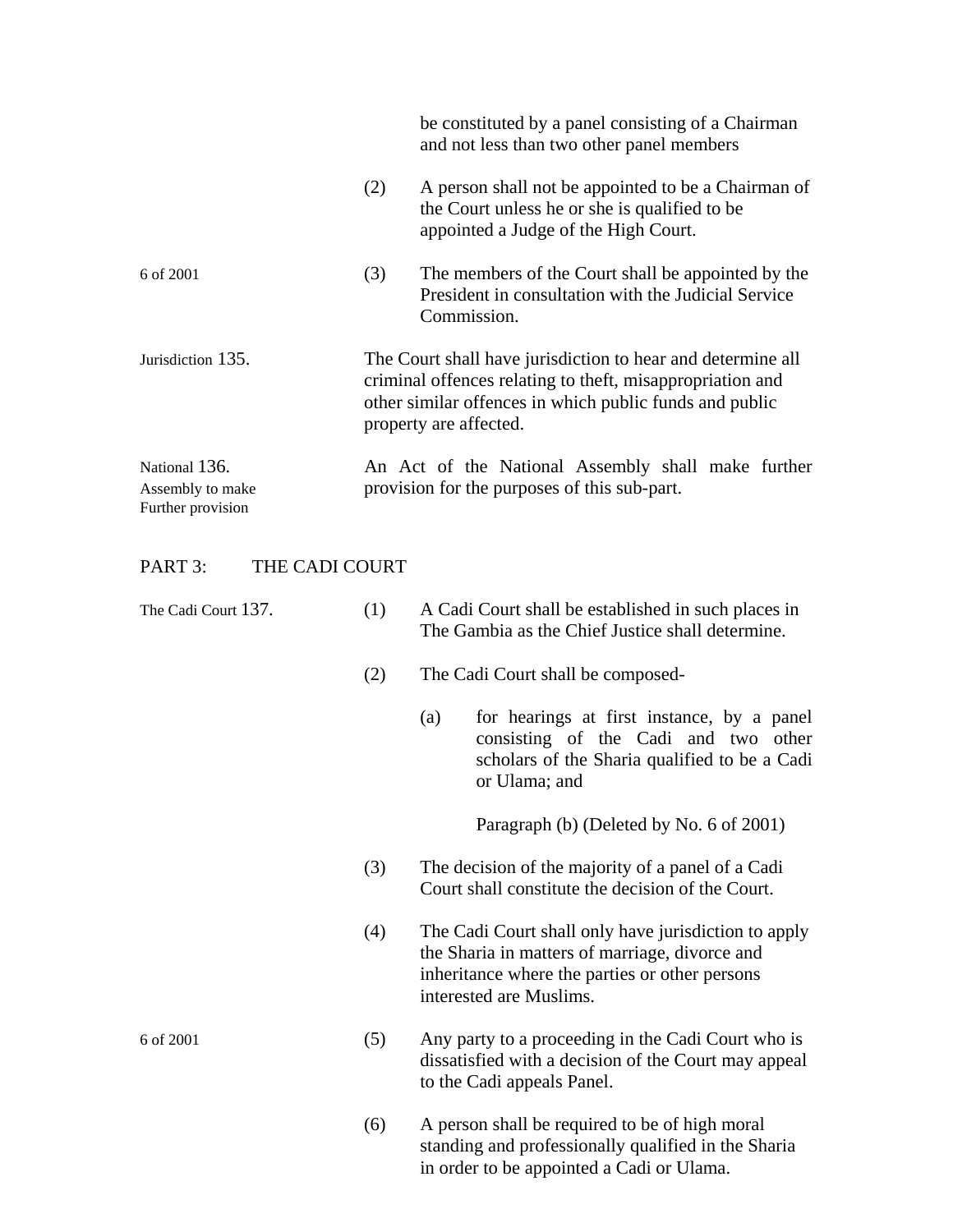- (4) A party to proceedings in the Cadi Court shall be entitled to be represented, at his or her own expense, by a person qualified in the Sharia.
- Panel 6 of 2001 consist of-
- Cadi Appeals 137 A. (1) There shall be a Cadi Appeals Panel which shall
	- (a) a Chairperson; and
	- (b) not less than four other members.
	- (2) The Panel shall be constituted by three members of the Panel.
	- (3) The Chairperson of the Panel shall preside at a sitting of the Panel and in his or her absence, the most senior member shall preside.
	- (4) The Chairperson and other members of the Panel shall be appointed by a Cadi Appeals Selection Committee which shall consist of-
		- (a) the Chief Justice;
		- (b) the Attorney General; and
		- (c) a member of the Supreme Islamic Council nominated by that Council.
	- (5) A person shall not be qualified for appointment to the Panel-
		- (a) as a Chairperson, unless the person-
			- (i) is a legal practitioner and has been so qualified for a period of not less than five years, and
			- (ii) is professionally qualified in the Sharia;
		- (b) as a member, unless the person is professionally qualified in the Sharia.
	- (6) The Panel shall have jurisdiction to hear and determine appeals from judgment of the Cadi Court and from the District Tribunals where Sharia law is involved.
	- (7) The Cadi Appeals Selection Committee shall prescribe rules of practice and procedure of the Panel.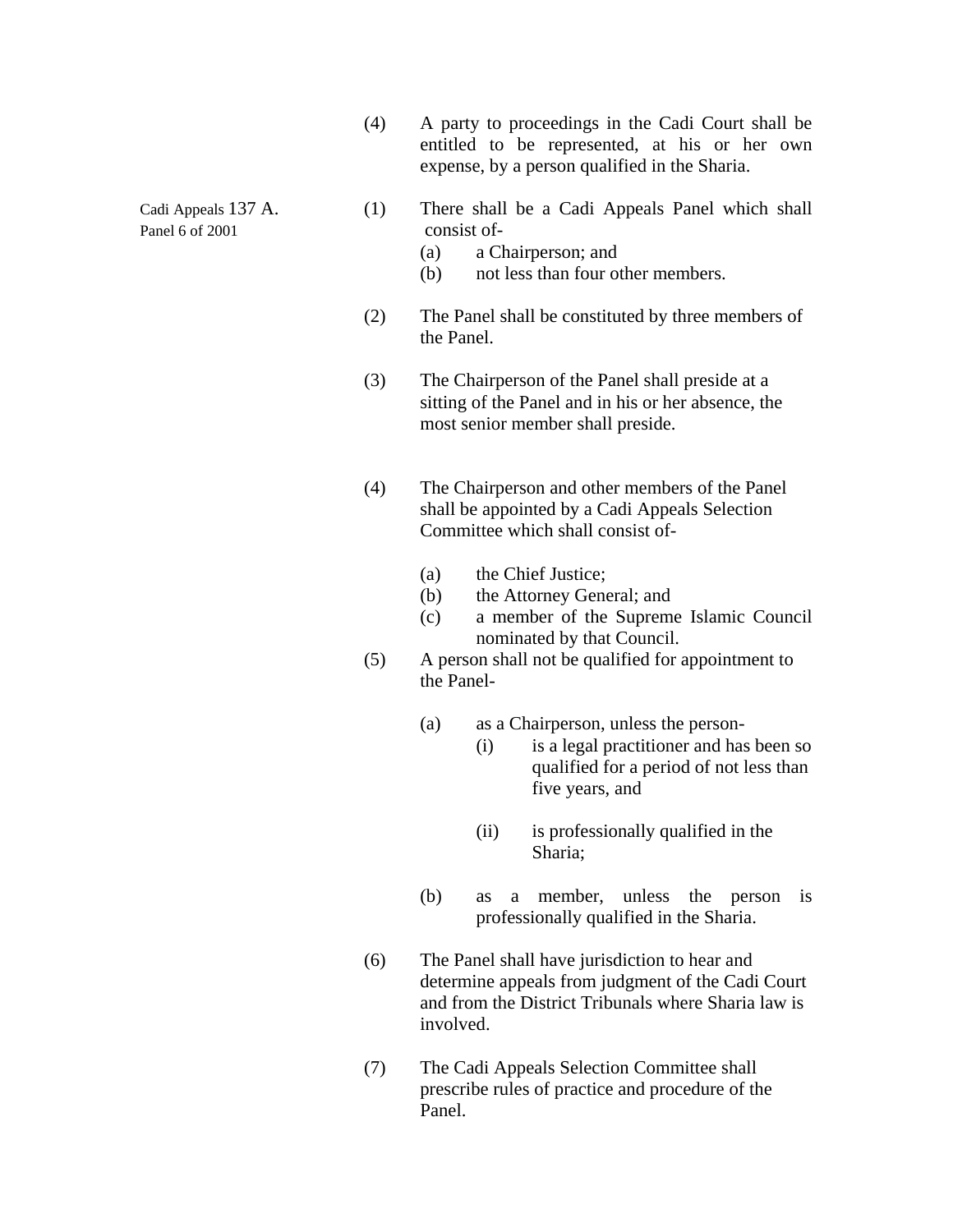| Appointment 138.<br>of judges                              | (1) | The Chief Justice shall be appointed by the<br>President after consultation with the Judicial<br>Service Commission.                                                                                                                                                                                                                                                                                                                                                                        |
|------------------------------------------------------------|-----|---------------------------------------------------------------------------------------------------------------------------------------------------------------------------------------------------------------------------------------------------------------------------------------------------------------------------------------------------------------------------------------------------------------------------------------------------------------------------------------------|
|                                                            | (2) | All other judges of the superior courts except the<br>judges of the Special Criminal Court shall be<br>appointed by the President on the recommendation<br>of the Judicial Service Commission.                                                                                                                                                                                                                                                                                              |
|                                                            | (3) | Appointments of judges of the Superior courts shall<br>be by warrant signed by the President and sealed<br>with the Public Seal.                                                                                                                                                                                                                                                                                                                                                            |
|                                                            | (4) | Before assuming the functions of his or her office, a<br>judge of the superior courts shall take the prescribed<br>oaths.                                                                                                                                                                                                                                                                                                                                                                   |
| Qualifications for 139.<br>appointment of judges 6 of 2001 | (1) | A person shall be qualified for appointment as Chief<br>Justice if he or she is qualified to be appointed<br>Judge of the Supreme Court or has been a Judge of<br>a superior court of a common law country for not<br>less than ten years.                                                                                                                                                                                                                                                  |
|                                                            | (2) | A person shall be qualified to be appointed a judge<br>of the Supreme Court if he or she holds or has held<br>office as a judge of the Court of appeal, or as a<br>judge of a court having similar Jurisdiction in a<br>common law country, in each case for not less than<br>five years, or if he or she has practices as a legal<br>practitioner before a court having unlimited<br>jurisdiction in civil and criminal matters in a<br>common law country for not less than twelve years. |
|                                                            | (3) | A person shall be qualified to be appointed as a<br>judge of the Court of Appeal if he or she holds or<br>has held office as a judge of the high Court, or as a<br>judge of a court having similar jurisdiction in a<br>common law country, in each case for not less than<br>five years, or if he or she has practised as a legal<br>before a court having unlimited<br>practitioner                                                                                                       |

 (4) A person shall be qualified to be appointed as a judge of the High court if he or she holds or has held office as a Principle Magistrate or Master in The Gambia, or an office, which is the opinion of the Judicial Service Commission, enjoys a

jurisdiction in civil and criminal matters in a common law country for not less than eight years.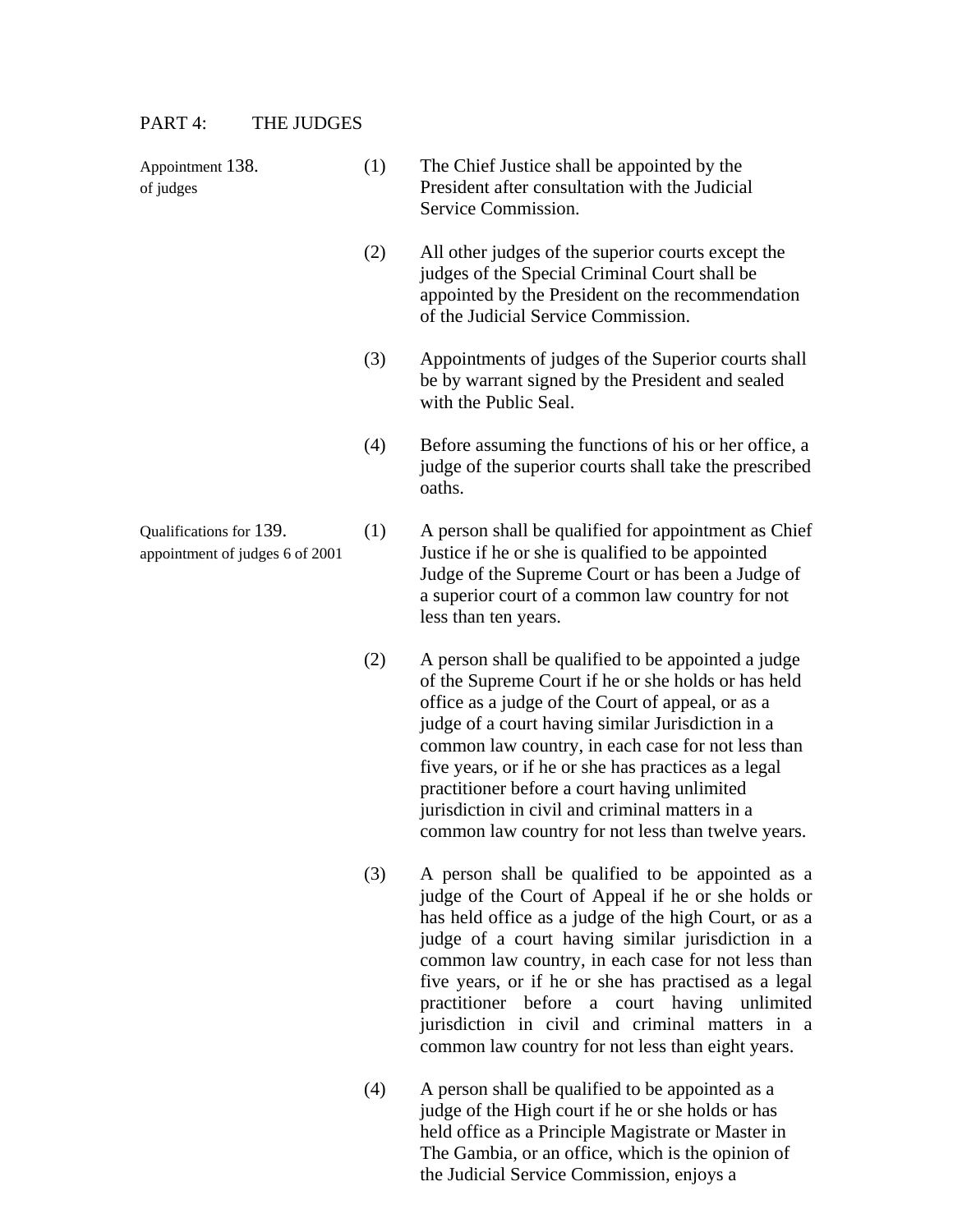comparable jurisdiction in a common law country, in each case for not less than five years, or if he or she has practised as a legal practitioner before a court having unlimited jurisdiction in civil and criminal matters in a common law country for not less than five years. (5) In this section, :common law country" means- (a) a country within the Commonwealth; or (b) a country outside the Commonwealth prescribed by an Act of the National Assembly for the purposes of this Assembly for the purposes of this section the courts of which exercise a common law jurisdiction. Vacancy in office of 140. In the event of there being a vacancy in the office of the Chief Justice Chief Justice, or if he or she is, for any reason unable to perform the functions of his or her office, the President may appoint the most senior judge of the Supreme Court to act in that office- (a) until a person has been substantively appointed to, and assumed the functions of that office; or (b) until the Chief Justice has resumed the functions of his or her office, as the case may be. A vacancy in the office of chief justice shall be filled by a substantive appointment within six months. Tenure of office 141. (1) No office of judge shall be abolished while there is of judges a substantive holder thereto. (2) Subject to the provisions of this section, a judge of a Superior Court- (a) may retire on pension at any time after attaining the age of sixty five years; (b) shall vacate the office of judge on attaining the age of seventy years; or

- (c) may have his or her appointment terminated by the President in consultation with the Judicial Service Commission.
- (3) Notwithstanding that he or she has attained the age at which he or she is required to vacate his or her office as provided in this section, a person holding the office of judge may continue in office for a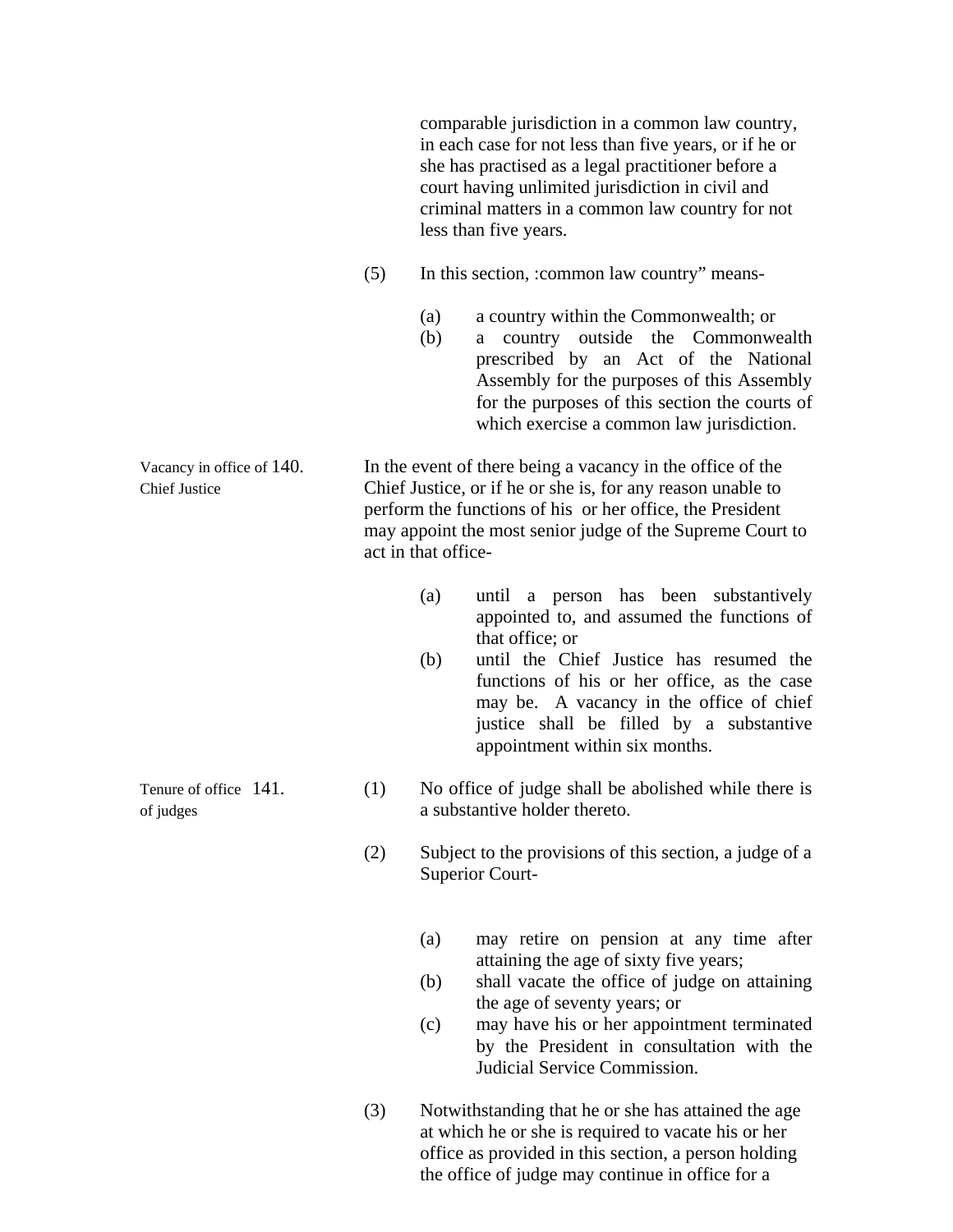period of six months after attaining that age to enable him or her to deliver judgment or do any other thing in relation to proceedings that were commenced before him or her previously thereto.

6 of 2001 (4) The Chief Justice, a justice of the Supreme Court, the Court of Appeal and the High court and members of the Special Criminal Court may only be removed from office for inability to perform the functions of his or her judicial office, whether arising from infirmity of body or mind, or for misconduct.

- (5) A judge may be removed from his or her office if notice in writing is given to the Speaker, signed by not less than one-half of all the voting members of the National Assembly, of a motion that judge is unable to exercise the functions of his or her office on any of the grounds stated in subsection (4) and proposing that the matter should be investigated under this section.
- (6) Where a notice of a motion is received by the Speaker under subsection (5), the Speaker shall forthwith cause a vote to be taken on the motion without debate
- (7) If such motion is adopted by the votes of not less than two-thirds of all the members of the National assembly-
	- (a) The National Assembly shall, by resolution, appoint a tribunal consisting of three persons, at least one of whom shall hold or shall have held high judicial office who shall be the chairman of the tribunal;
	- (b) the tribunal shall investigate the matter and shall report to the National Assembly through the Speaker whether or not it finds the allegations specified in the motion have been substantiated.
	- (c) If the tribunal reports to the National Assembly that it finds the particulars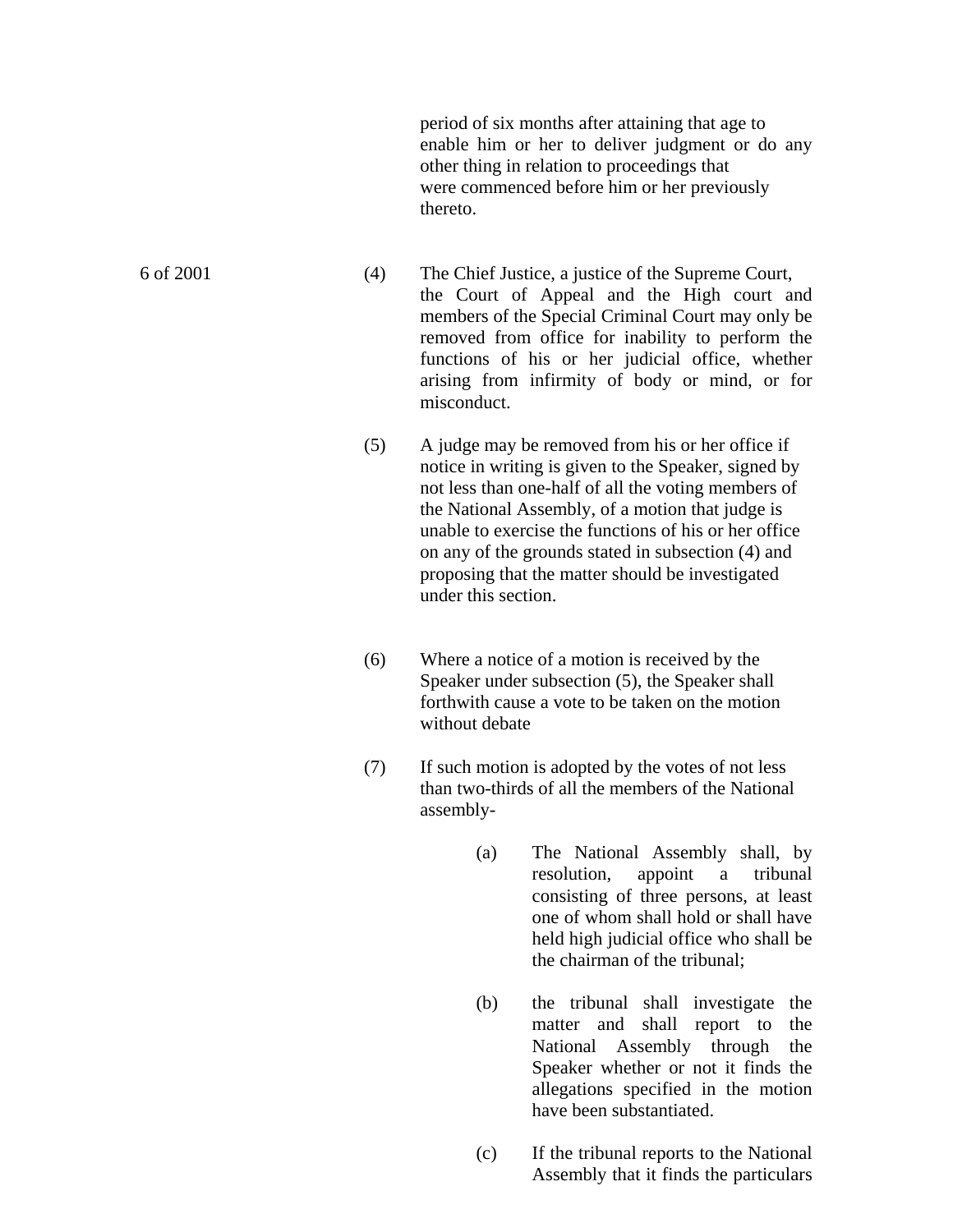of any such allegation have not been substantiated, no further proceedings shall be taken under this section in respect of that allegation;

- (d) If the tribunal reports to the National Assembly that it finds that the particulars of any such allegation have been substantiated, the National Assembly shall consider the report at the first convenient sitting and if, on a motion supported by the votes of not less than two-thirds of all the members, the National Assembly resolves that the judge be removed from office, the judge shall immediately cease to hold office.
- (5) where a tribunal is established under this section in respect of any judge, the judge shall stand suspended from office. The suspension Shall Cease to have effect if the tribunal reports that none of the allegations against the judge has been substantiated or if a motion for his or her removal from office is not supported as provided in paragraph (d) of subsection (7).
- (6) All proceedings in a tribunal under this section shall be held in camera and the judge concerned shall have the right to appear and be legally represented before the tribunal.
- Remuneration 142. (1) A judge of a superior court shall be entitled to such Of judges salary, allowances, and on retirement such gratuity and pension, as may be prescribed by an Act of the National assembly.
	- (2) The salary, allowances, retirement gratuity and pension of a judge, as so prescribed at the time of his or her appointment, shall not be varied to his or her disadvantage.

# PART 5: ADMINISTRATION OF THE COURTS

| 143 Administrative provision<br>for the | In the exercise of his or her responsibilities                                                        |
|-----------------------------------------|-------------------------------------------------------------------------------------------------------|
|                                         | administration of the courts, the Chief Justice may<br>issue orders and directions for the proper and |

efficient operation of the courts.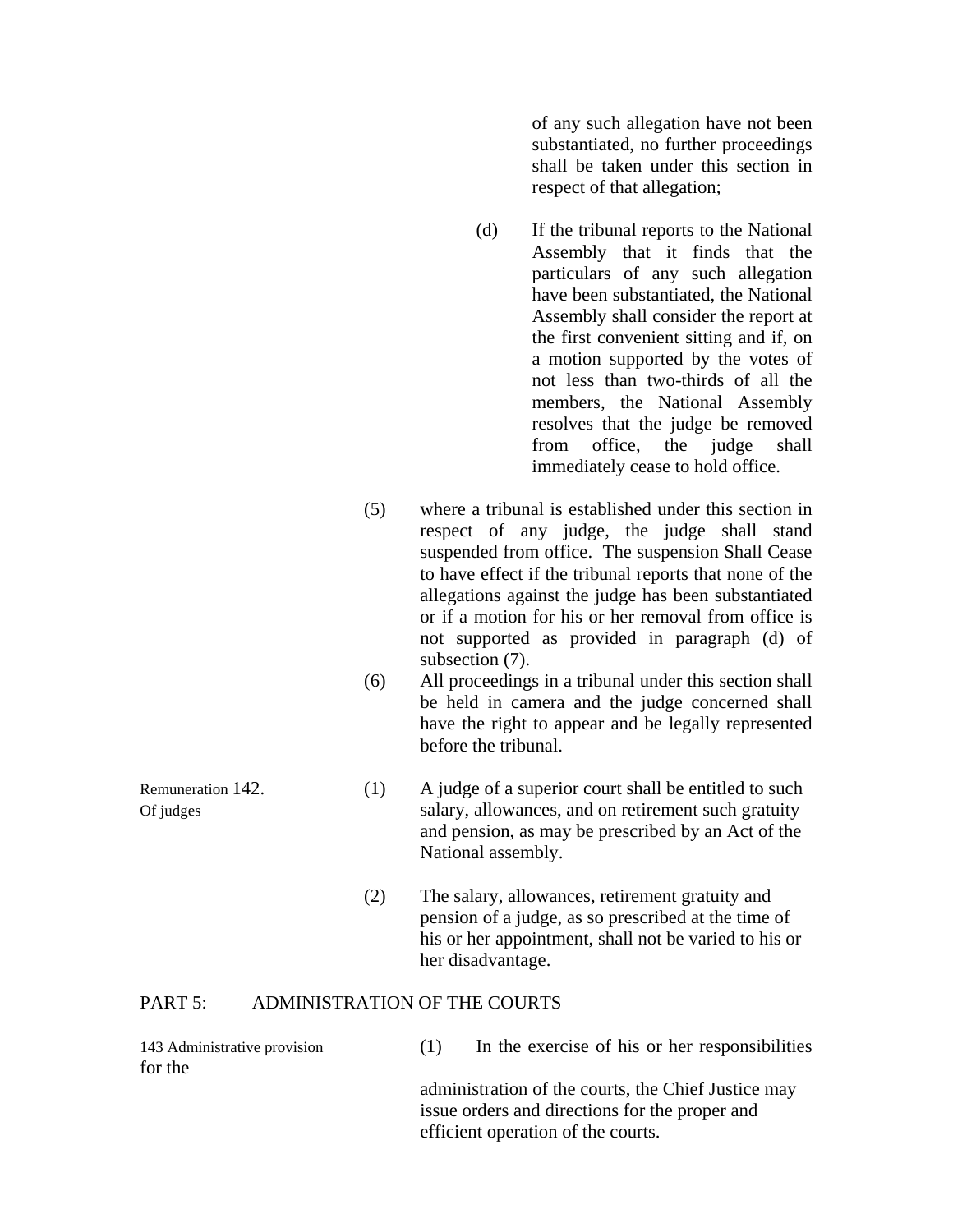|                                                  | (2) |                                        | There shall be a Judicial Secretary to assist the<br>Chief Justice in the exercise of his or her<br>responsibilities for the administration of the courts<br>and financial matters. The Judicial Secretary shall<br>be responsible to the Chief Justice for the<br>performance of his or her duties.                                                                                                           |
|--------------------------------------------------|-----|----------------------------------------|----------------------------------------------------------------------------------------------------------------------------------------------------------------------------------------------------------------------------------------------------------------------------------------------------------------------------------------------------------------------------------------------------------------|
| 6 of 2001                                        | (3) | Commission.                            | The Judicial Secretary shall be appointed by the<br>President on the advice of the Judicial Service                                                                                                                                                                                                                                                                                                            |
| Financial 144                                    | (1) | observations.                          | The Chief Justice shall submit the annual estimates<br>of expenditure for the Judicature to the President for<br>presentation to the National Assembly in<br>accordance with this Constitution. The President<br>shall cause the estimates to be placed before the<br>National Assembly without amendment, but may<br>attach to them his or her own comments and                                               |
|                                                  |     | Chief Justice.                         | (2) The Judicature shall be self-accounting, and the<br>moneys charged on the Consolidated Fund or<br>appropriated by an Act of the National<br>Assembly for the Judicature, shall be paid by<br>the Accountant General to the accounting<br>officer for the Judicature as required by the                                                                                                                     |
|                                                  |     |                                        | PART 6: THE JUDICIAL SERVICE COMMISSION                                                                                                                                                                                                                                                                                                                                                                        |
| The Judicial service 145<br>Commission 6 of 2001 | (3) |                                        | There shall be a Judicial service commission<br>which shall consist of -                                                                                                                                                                                                                                                                                                                                       |
|                                                  |     | (a)<br>(b)<br>(c)<br>(d)<br>(e)<br>(f) | the Chief Justice, who shall be<br>Chairman;<br>a judge of a superior court;<br>the solicitor General;<br>a legal practitioner of at least five<br>years standing at The Gambia Bar,<br>nominated by the Attorney General<br>in consultation with The Gambia Bar<br>Association;<br>appointed<br>person<br>by<br>the<br>one<br>President; and<br>nominated<br>by<br>the<br>person<br>one<br>National Assembly. |

(2) The members of the Commission (other than the members referred to in paragraphs (a) (e)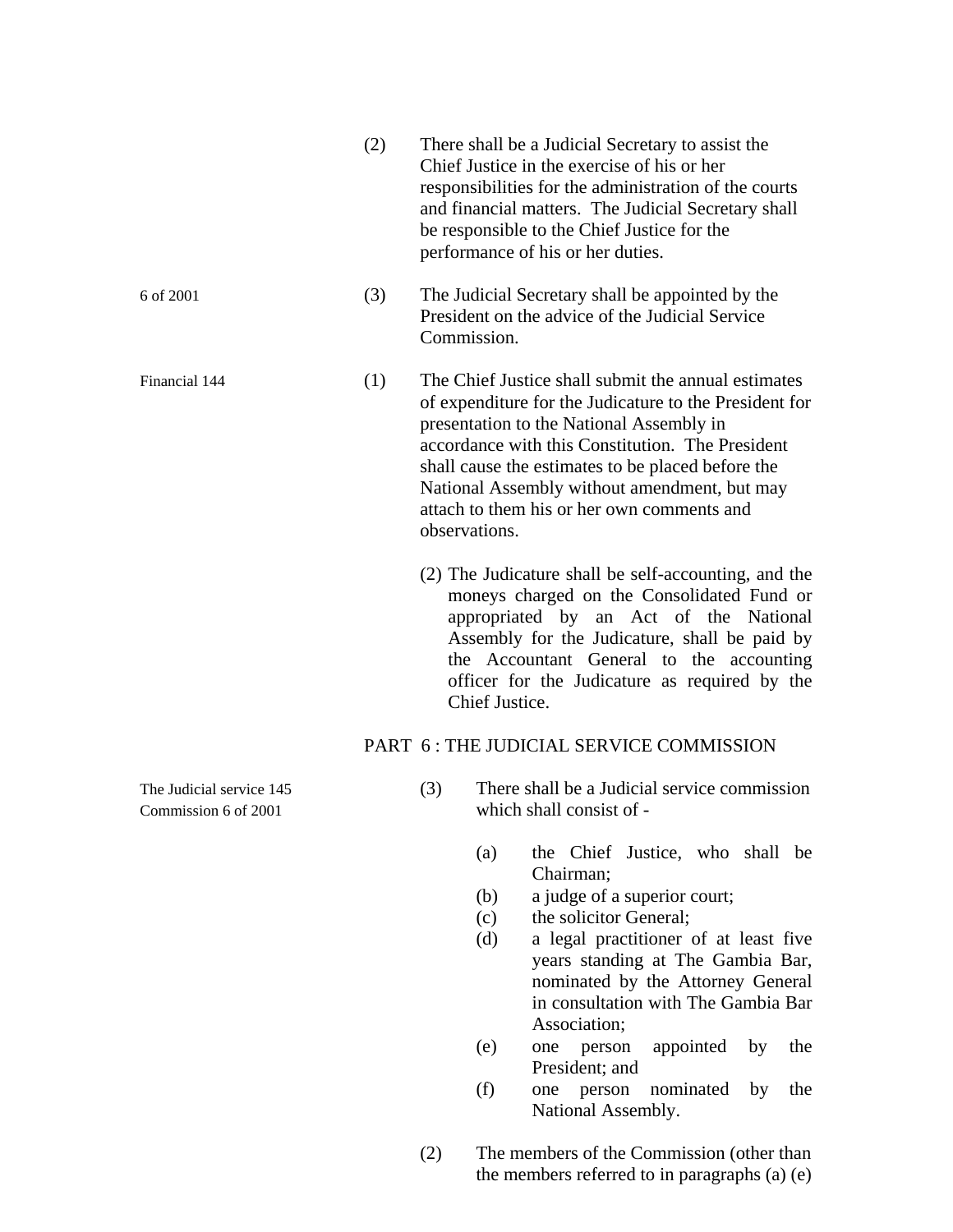and (g) of subsection (1) shall be appointed by the President in consultation with the Chief Justice and subject to confirmation by the National Assembly.

- (3) A member of the National Assembly shall not be qualified to be appointed a member of the Commission.
- (4) Subject to subsection (5), a member of the Commission shall hold office for a term of three years and may be re-appointed.
- (5) A member of the Commission shall vacate his or her office if he or she ceases to hold the office specified in subsection (1) by virtue of which he or she was appointed or if he becomes a member of the National Assembly.
- (6) A member of the Commission (other than an ex officio member) may be removed from office by the President with the approval of the National Assembly, but may only be removed for inability to exercise the functions of his or her office (whether arising from infirmity of mind or body or for any other cause) or for misbehaviour. A member shall be entitled to be heard in person or by a legal representative against any proposal to remove him or her.
- (7) If a member of the Commission is, for any reason, unable to exercise the functions of his or her office for a limited period, the President, acting in accordance with the advice of the Chief Justice, may appoint a person similarly qualified to act in his or her place.
- (8) A member of the Commission shall not enter upon the duties of his or her office until he or she has taken and subscribed to the prescribed oaths.
- Appointment of 146. (1) The power to appoint persons to hold or act judicial of Officers and Court staff in any office to which this subsection applies shall vest in the Judicial Service Commission.

 Provided that the Commission may, with the approval of the Chief Justice and subject to any conditions as it may think fit, delegate the powers referred to in this subsection to any judge or to the holder of any office to which this subsection applies.

(2) Subsection (1) applies to the offices of-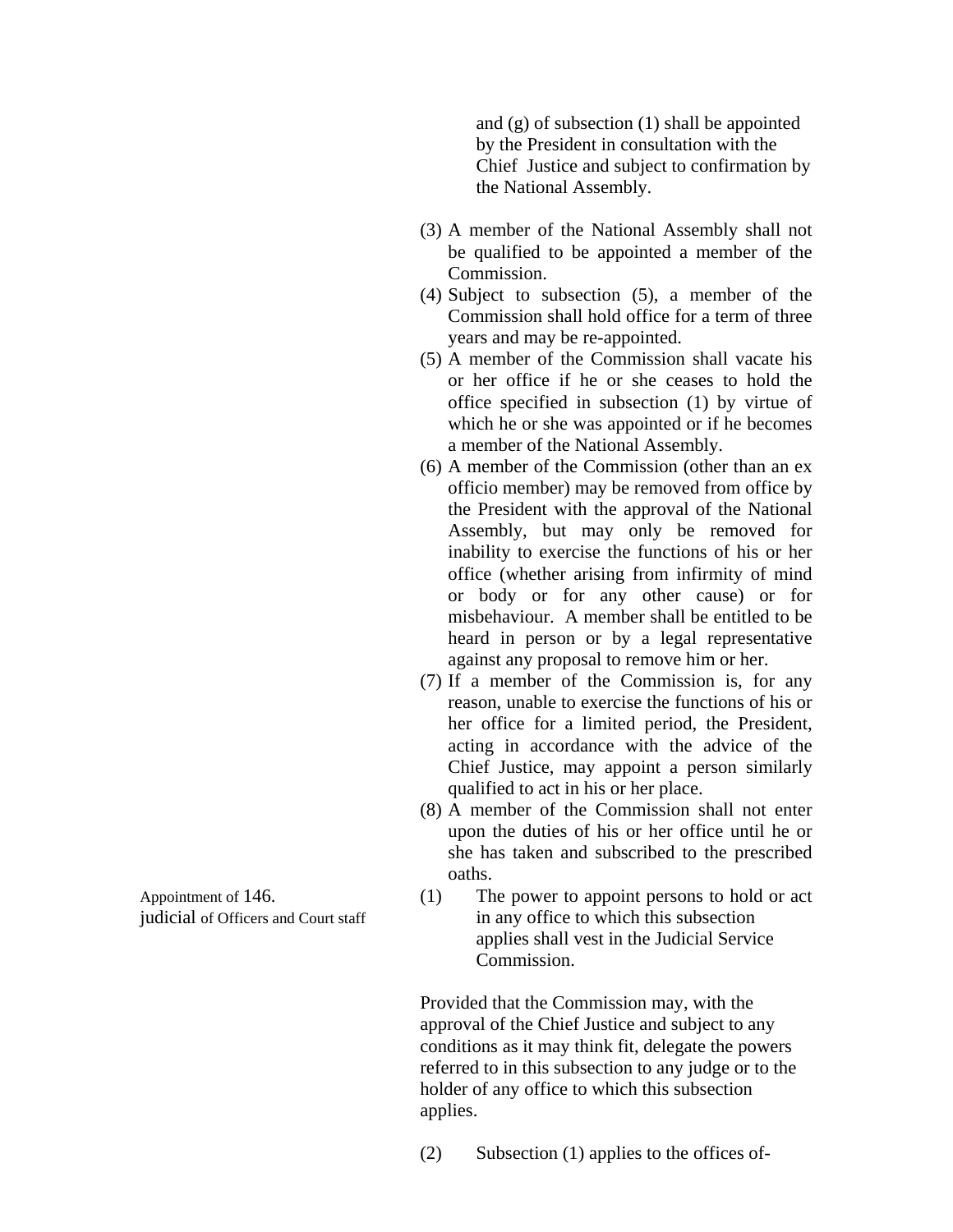|                                           |     | (b)<br>The office of magistrate;<br>The office of a member of any<br>(c)<br>subordinate court; and<br>(d)<br>Such other offices of a member of<br>any court as may be prescribed by an<br>Act of the National Assembly.<br>The appointment of other officers and staff<br>(3)<br>of the courts shall be made by the Chief<br>Justice or such, other judge or officer of the<br>court as the Chief Justice after consultation<br>with the Judicial Service Commission may<br>direct.                                                                                                                       |
|-------------------------------------------|-----|-----------------------------------------------------------------------------------------------------------------------------------------------------------------------------------------------------------------------------------------------------------------------------------------------------------------------------------------------------------------------------------------------------------------------------------------------------------------------------------------------------------------------------------------------------------------------------------------------------------|
| Other functions 147.<br>of the Commission |     | In addition to the other functions conferred on the Judicial<br>Service Commission by this Constitution, the Commission<br>shall have power-                                                                                                                                                                                                                                                                                                                                                                                                                                                              |
|                                           |     | to advise the President in the exercise of their<br>(a)<br>powers relating to the appointment of judges;<br>to make recommendations as to the terms and<br>(b)<br>conditions of service of judges and other judicial<br>officer and officers and staff of the courts;<br>(c)<br>to make proposals to improve the administration<br>and efficiency of the courts;<br>(d)<br>to prepare and implement programmes for the<br>education of the public about the administration of<br>justice; and<br>(e)<br>to exercise such other functions as may be conferred<br>on it by an Act of the National Assembly. |
| Operation and 148<br>Procedure            |     | functions<br>(1)<br>exercise of its<br>In<br>the<br>under<br>this<br>Constitution, the<br>Judicial Service Commission shall not be subject to the                                                                                                                                                                                                                                                                                                                                                                                                                                                         |
|                                           |     | direction or control of any other person or authority.                                                                                                                                                                                                                                                                                                                                                                                                                                                                                                                                                    |
|                                           | (2) | The Commission may by rules or otherwise regulate its<br>own procedure.                                                                                                                                                                                                                                                                                                                                                                                                                                                                                                                                   |
|                                           | (3) | The Commission may, subject to its rules of procedure, act<br>notwithstanding any vacancy in its membership or the<br>absence of a member.                                                                                                                                                                                                                                                                                                                                                                                                                                                                |
|                                           |     | Provided that any decision of the Commission shall require<br>the concurrence of a majority.                                                                                                                                                                                                                                                                                                                                                                                                                                                                                                              |

(a) Master, Registrar and Assistant Registrar of a superior court;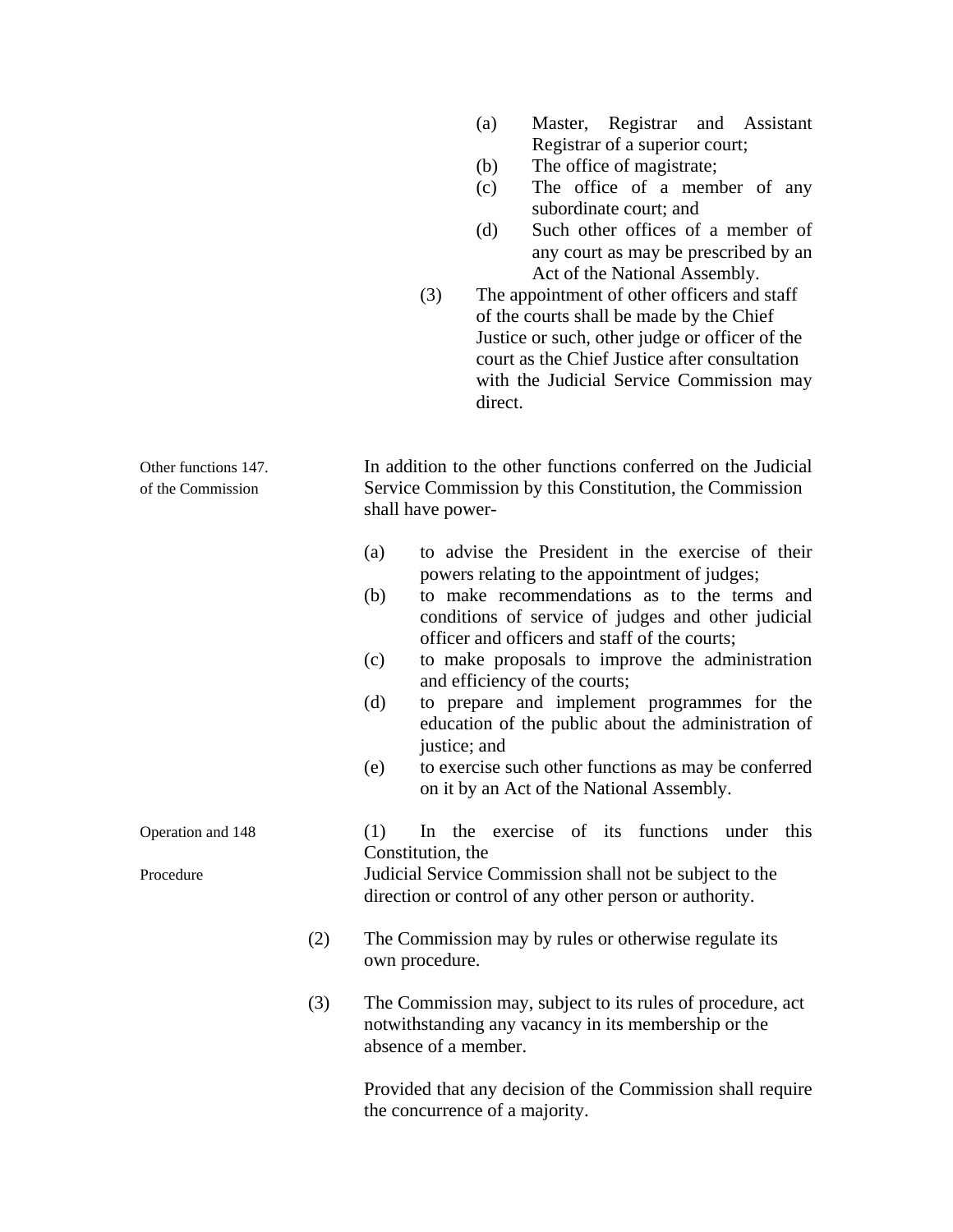## CHAPTER IX

# FINANCE

# PART 1: PUBLIC FINANCE

- Taxation 149. (1) No taxation shall be imposed except by or under the authority of an Act of the National assembly
	- (2) An Act of the National Assembly may make provision
		- (a) for the collection of taxes proposed to be imposed or altered in a Bill which has been presented to the National Assembly during a period of four months from the date of presentation or such longer period as may be specified in a resolution passed by the National Assembly after the Bill has been presented; or
		- (b) for any local government authority established by law to impose taxation within the area for which such authority is established, and to alter such taxation, but no provision shall include the power to waive any tax due.
	- (3) Where any law confers power on any person or authority to waive or vary a tax imposed by any law, the exercise of that power in favour of any person or authority shall be subject to the approval of the National Assembly.
- Consolidated 150 (1) There shall be a Consolidated Fund into which shall be paid
	- (a) all revenues or other money raised or received for the purpose of, or on behalf of, the Government, and
	- (b) any other money raised or received in trust for, or on behalf of the Government
	- (2) Notwithstanding subsection (1), and Act of the National Assembly may provide-
		- (a) for the payment of particular revenue or other money into some other fund established for a specific purpose; or
		- (b) for the retention of revenue or other money by the department of Government that received it for the purpose of defraying the expenses of that department .

withdrawal from 151 (1) No money shall be withdrawn from the Consolidated Fund Consolidated and other funds Funds except -

> (a) to meet expenditure charged on that Fund by this Constitution or an Act of the National Assembly; or

Fund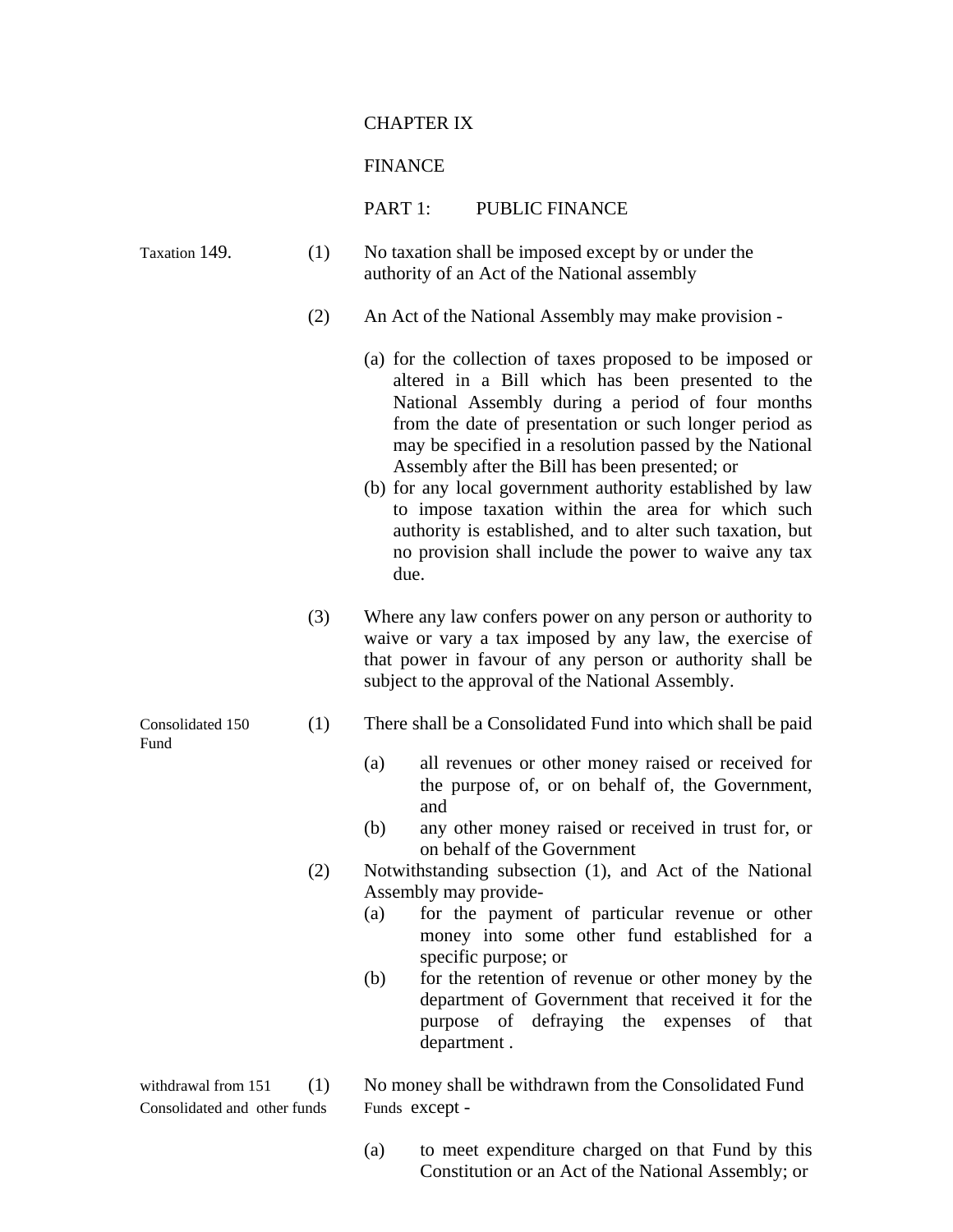- (b) where the issue of that money has been authorised by an Appropriation Act, a supplementary Appropriation Act or in accordance with subsection (4) of this section.
- (2) No money shall be withdrawn from any other public fund of The Gambia unless the issue of that money has been authorised by law.
- (3) No money shall be withdrawn from the Consolidated Fund or any other public fund of The Gambia (including a withdrawal under subsection (4)) unless the withdrawal has been approved by the Auditor-General or a member of the National Audit Office designated by him or her for the purpose and it is made in the manner prescribed by an Act of the National Assembly.
- (4) If the appropriation Bill in respect of any financial year has not been passed into law by the beginning of that financial year, the President may authorise the withdrawal of money from the Consolidated Fund for the purposes of meeting expenditure necessary to carry on the services of the Government for a period not exceeding four months from the beginning of the financial year.
- (5) The withdrawal of funds in accordance with subsection (4) shall not exceed one third of the sums authorised for the relevant services by the Appropriation Act for the immediately preceding financial year.
- (6) Where money is charged on the Consolidated Fund or any other public fund by law, it shall be paid out of that fund to the person or authority to whom it is due.
- Annual estimates 152 (1) The President shall cause the Secretary of State responsible And appropriation for finance to prepare and lay before the National 6 of 2001 Assembly at least thirty days before the end of the financial year, estimates of the revenue and expenditure of The Gambia for the following financial year. The estimates shall include any estimates which, under this Constitution, are to be submitted directly to the President by the Chief Justice or any other authority for presentation by the President to the National Assembly.
- 6 of 2001 (1A) The National Assembly shall, within fourteen days of the estimates being laid before it, give consideration to and approve the estimates.

Subsection (2) (Deleted by No. 6 of 2001)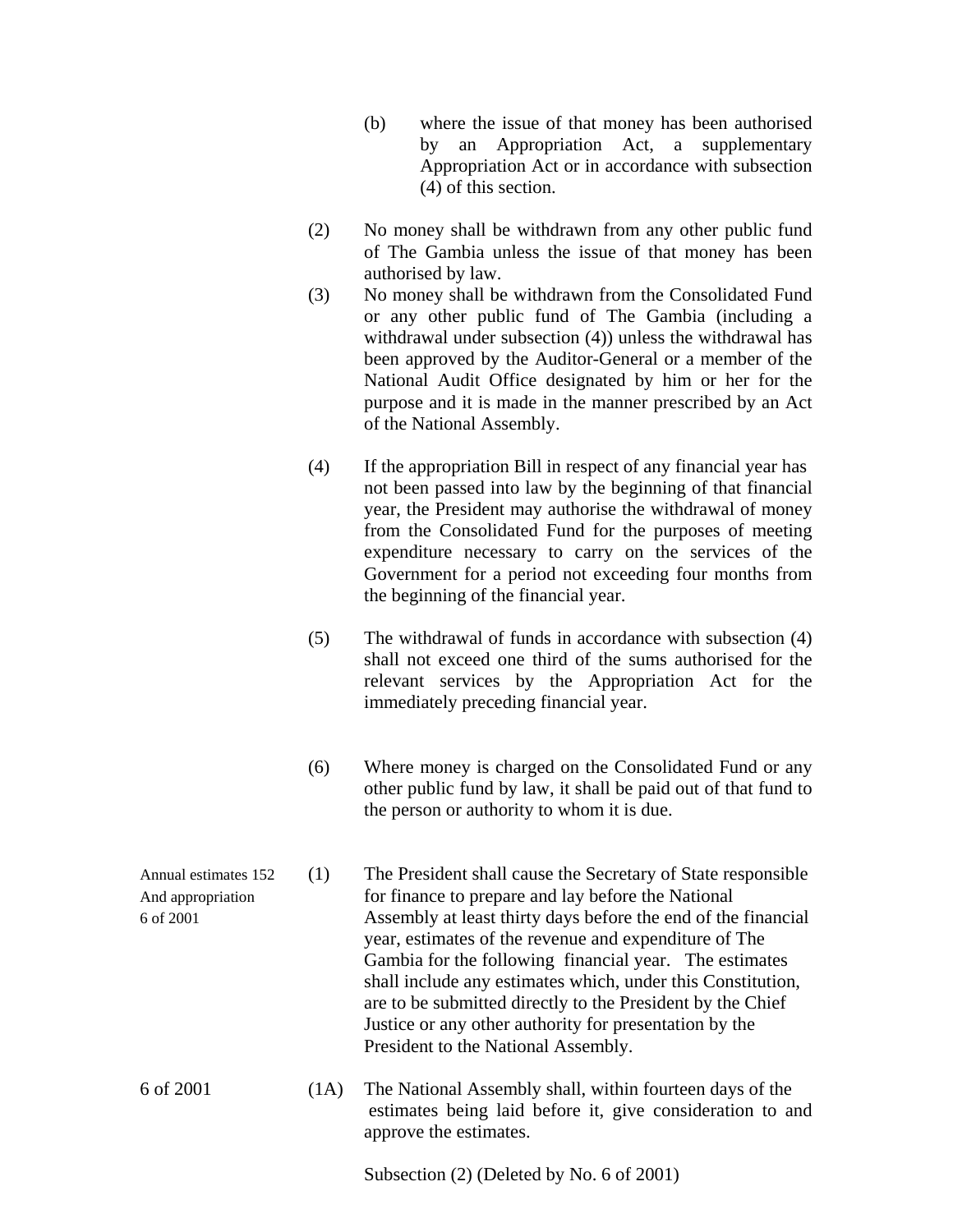- (3) when estimate of expenditure have been approved by the National Assembly, an Appropriation Bill shall be introduced in the National Assembly for the issue from the Consolidated Fund of the sums necessary to meet that expenditure (other than expenditure charge on the Consolidated Fund), under separate votes for the several services required and for the purposes specified there in.
- 6 of 2001 (3A) The National Assembly shall, within seven days of the introduction of the Appropriation Bill, give consideration to and pass the Bill.
	- (4) In addition to presenting the estimates for the following financial year, the President may cause to be prepared and presented to the National Assembly-
		- (a) fiscal and monetary programmes and plans for economic and social development covering periods exceeding one year, and
		- (b) estimates of revenue and expenditure in respect of such programmes and plans.
	- (5) The chief Justice and any other authority which is entitled to draw up its own estimates for presentation by the president to the National Assembly shall provides the President with such estimates at least ninety days before the end of the previous financial year.
	- (6) An Act of the National Assembly may make provision to give effect to this section.
- Supplementary 153 (1) subject to section 154, if in respect of any financial year it Appropriation is found that the amount appropriated under the Appropriation Act is insufficient or that a need has arisen for a purpose for which no amount has been appropriated by that Act a supplementary estimate showing the sums required shall be laid before the National Assembly before the expenditure has been incurred.
	- (2) Where a supplementary estimate or estimates have been approved by the National Assembly, a supplementary appropriation Bill shall be introduced into the National Assembly for the appropriation of the sums so approved.

Provided that the President shall not authorise any expenditure from the contingencies Fund in excess of one percent of the estimates approved by the National Assembly for the current year before he or she has caused a supplementary estimate in respect of such excess a expenditure to be presented to the Nation Assembly.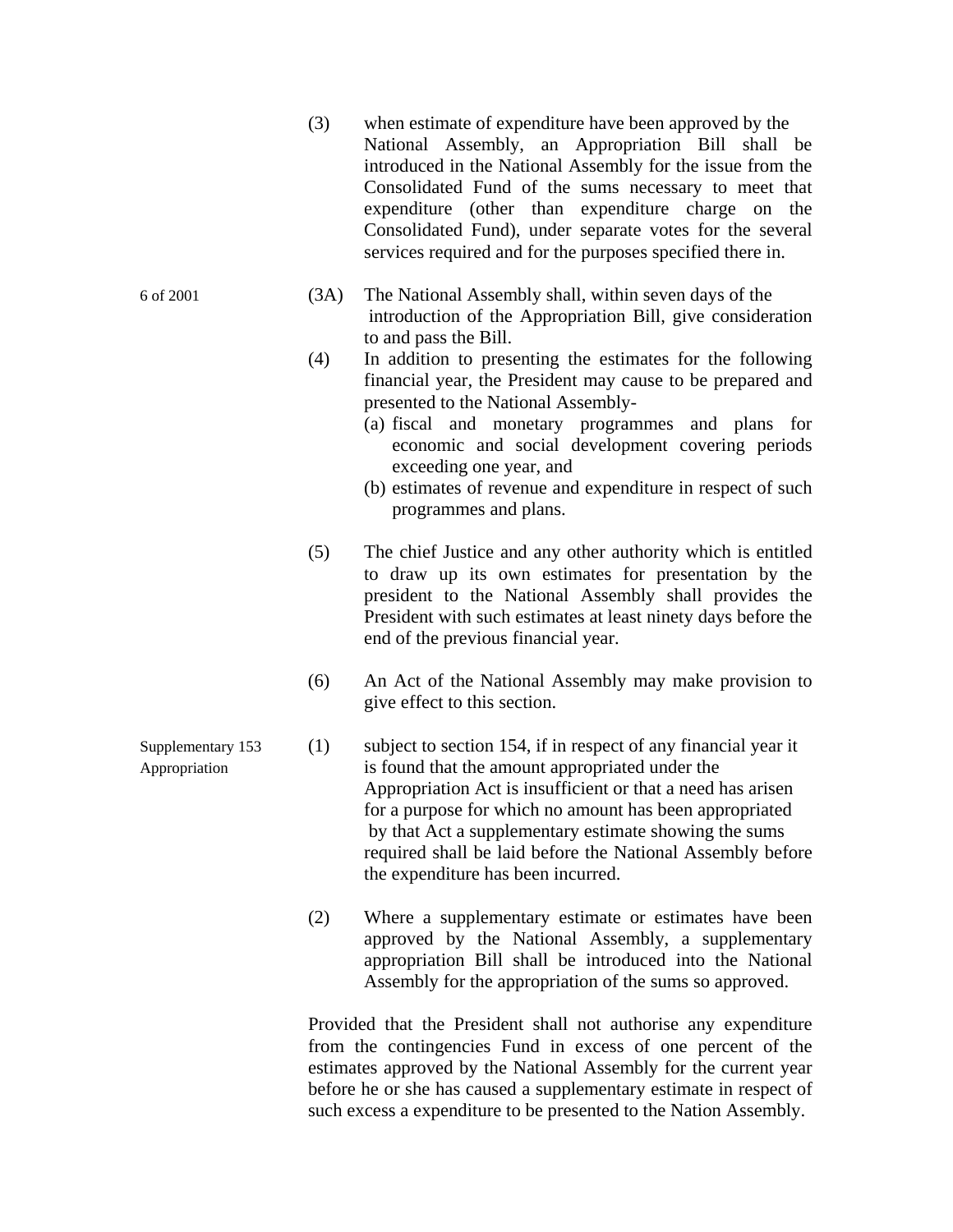|           | (2) |            | where any advance is made from the Contingencies Fund, a<br>supplementary estimate shall be presented, and a<br>Supplementary Appropriation Bill shall be introduced for<br>the purpose of replacing the amount so advanced with<br>ninety days of the advance being made.                                                                                |
|-----------|-----|------------|-----------------------------------------------------------------------------------------------------------------------------------------------------------------------------------------------------------------------------------------------------------------------------------------------------------------------------------------------------------|
| Loans 155 | (1) |            | the National Assembly may by resolution supported by the<br>votes of a majority of all the members, authorise the<br>Government to enter into an agreement for the granting for<br>a loan out of any public fund or public account.                                                                                                                       |
|           | (2) |            | An agreement to which subsection (1) refers shall be laid<br>before the National Assembly and shall not come into<br>effect until it is approved by the National Assembly.                                                                                                                                                                                |
|           | (3) |            | No loan shall be raised by the Government on behalf of<br>itself or any other person or authority otherwise than by or<br>under the authority of an Act of the National Assembly.                                                                                                                                                                         |
|           | (4) |            | An Act of the National Assembly authorising the raising of<br>a loan shall provide -                                                                                                                                                                                                                                                                      |
|           |     | (a)<br>(b) | that the terms and conditions of a loan shall be laid<br>before the National Assembly and that the loan<br>agreement shall not come into operation until they<br>have been approved by the National Assembly; and<br>that any money received in respect of a loan shall be<br>paid into the Consolidated Fund or some Other<br>public fund of The Gambia. |
|           | (5) |            | An Act of the National Assembly may provide for the<br>of this<br>application<br>section,<br>with<br>any<br>necessary<br>modifications, to -                                                                                                                                                                                                              |
|           |     | (a)<br>(b) | any guarantee by the Government; or<br>an international business or economic transaction to<br>which the Government proposes to become a party.                                                                                                                                                                                                           |
|           | (6) |            | The President shall, at such times as the National Assembly<br>may require, present to the National Assembly such<br>information as he or she may have relating to -                                                                                                                                                                                      |
|           |     | (a)<br>(b) | the granting of loans, their servicing and repayment;<br>the payment into the Consolidated Fund or other<br>public fund of money derived from loans raised on<br>institutions outside The Gambia                                                                                                                                                          |

Salaries etc. 156 (1) The salaries and allowance, and the retirement benefits, of Charged on the holder of the offices to which this section applies shall Consolidated Fund be a charge on the Consolidated Fund.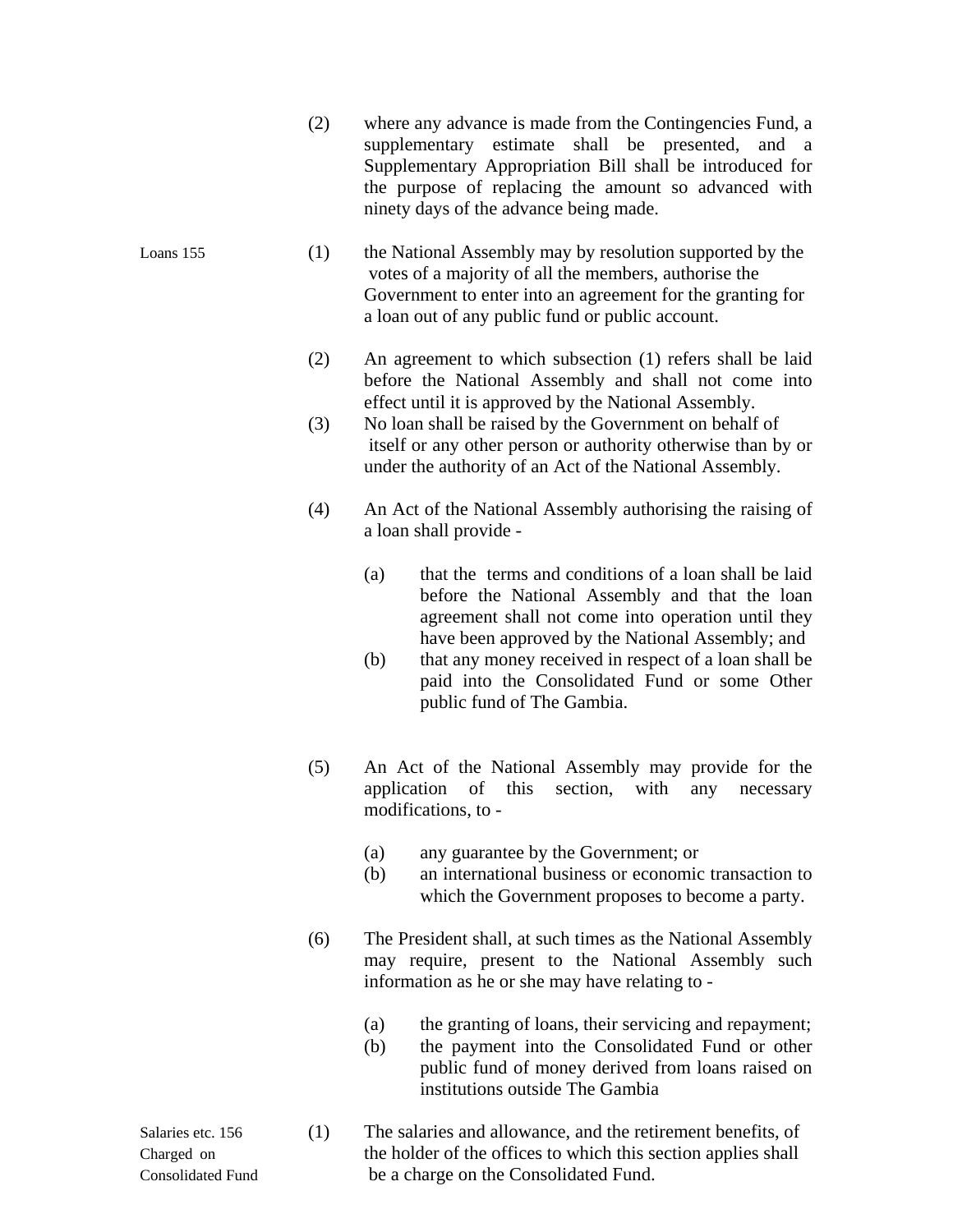- (2) This section applies to the offices of
	- (a) the President and the Vice-President ;
	- (b) the Speaker
	- (c) a judge of a superior court;
	- (d) a member of the Independent Electoral Commission;
	- (e) the Auditor general;
	- (f) the Ombudsman; and
	- (g) the Director of Public Prosecutions.
- The Public Debt 157 (1) The public debt of The Gambia shall be a charge on the Consolidated Fund and such other public fund as an Act of the National Assembly may prescribe.
	- (2) for the purposes of this section, the public debt includes interest on the debt, sinking fund payments and redemption money in respect of that debt, and all costs, charges and expenses incidental to the management and repayment of that debt.

# PART 2: THE AUDITOR GENERAL AND THE NATIONAL AUDIT OFFICE

- The Auditor 158 (1) There shall be an Auditor-General whose office shall be an General **General** office in the public service.
	- (2) The Auditor-General shall be appointed by the President after consultation with the Public Service Commission.
	- (3) Before assuming the functions of his or her office the Auditor General shall take and subscribe to the prescribed oaths.
	- (4) Subject to the other provisions of this section, a person holding the office of Auditor-General shall vacate his or her office when he or she attains the compulsory retirement age, or upon the termination of his or her appointment by the President.
	- (5) A person holding the office of Auditor General may be removed from office only for inability to perform the functions of his or her office (whether from infirmity of mind or body or from any other cause) or for misbehaviour or incompetence.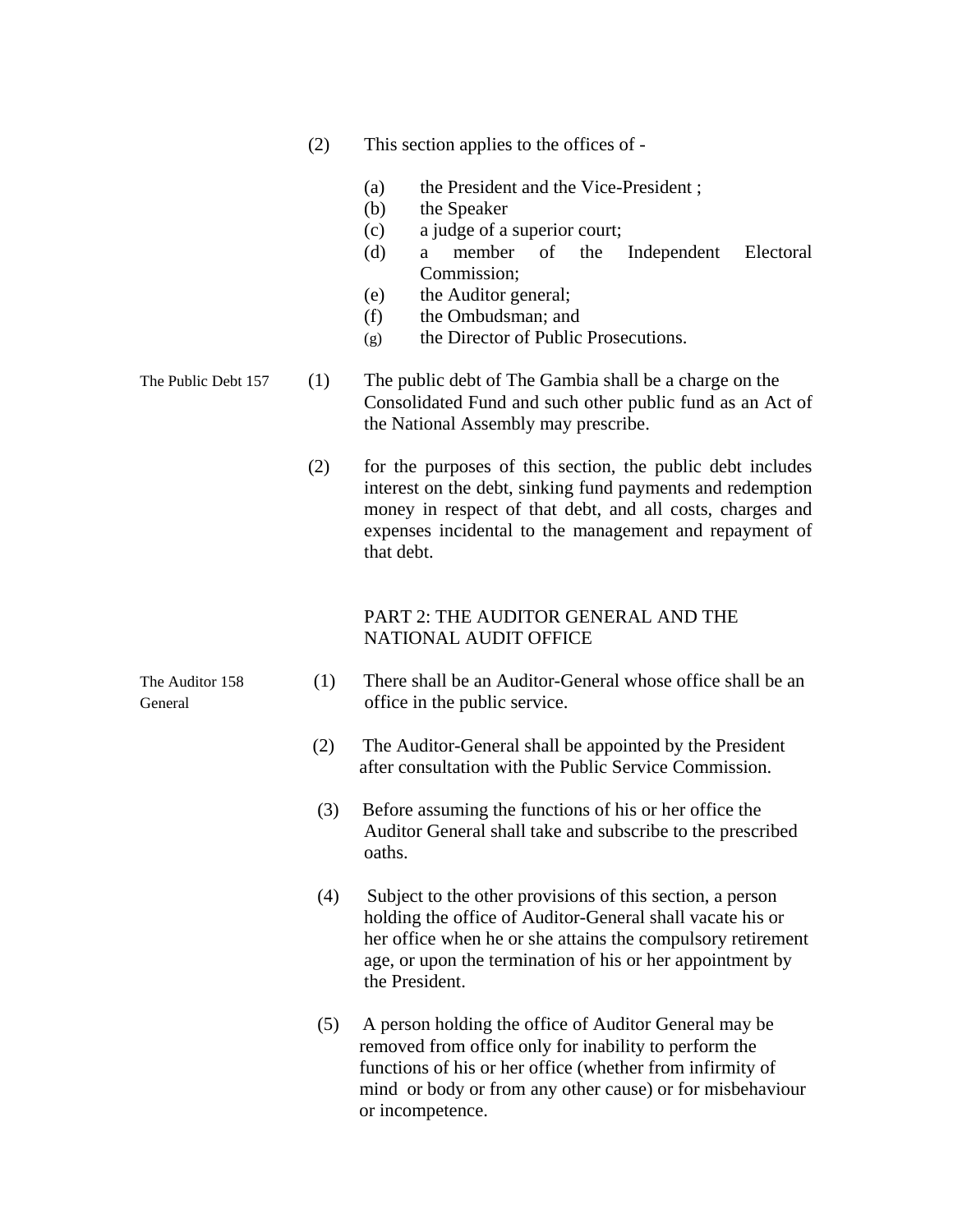- National Audit Office 159. (1) There shall be a National Audit Office in the public services of which the Auditor General shall be the head, and the other members which shall assist the Auditor General in the performance of the functions conferred on him or her by this Constitution or any Act of the National Assembly.
	- (2) Subject to any Act of the National Assembly, the staff of

the National Audit Office shall be appointed by the Auditor-General after consultation with the Public Service Commission, and, in the case of such senior or professional staff as may be prescribed by regulations of the Public Service Commission.

- (3) The accounts of the National Audit Office shall be audited by an appropriately qualified auditor or firm of auditors appointed by the Finance and Public Accounts Committee.
- (4) The Auditor General shall submit the annual estimates of expenditure for the National Audit Office for the following financial year to the President for presentation to the National Assembly in accordance with this Constitution. The President shall cause the estimates to be placed before the National Assembly without amendment, but may attach to them his or her own comments and observations.
- Functions of Auditor General 160. (1) The Auditor General shall-

- (a) before any money is withdrawn from the Consolidated Fund or any other public fund, ensure that the withdrawal is in accordance with the provision charging the same on that fund or the relevant Appropriation Act or other Act of the National Assembly and that it complies with the procedures prescribed by an Act of the National Assembly;
- (b) satisfy himself or herself that money charged on the Consolidated Fund or other public fund, or appropriated by an Act of the National Assembly, and expended, has been applied for the purpose for which it was so charged or appropriated, and that expenditure conforms to the authority that governs it;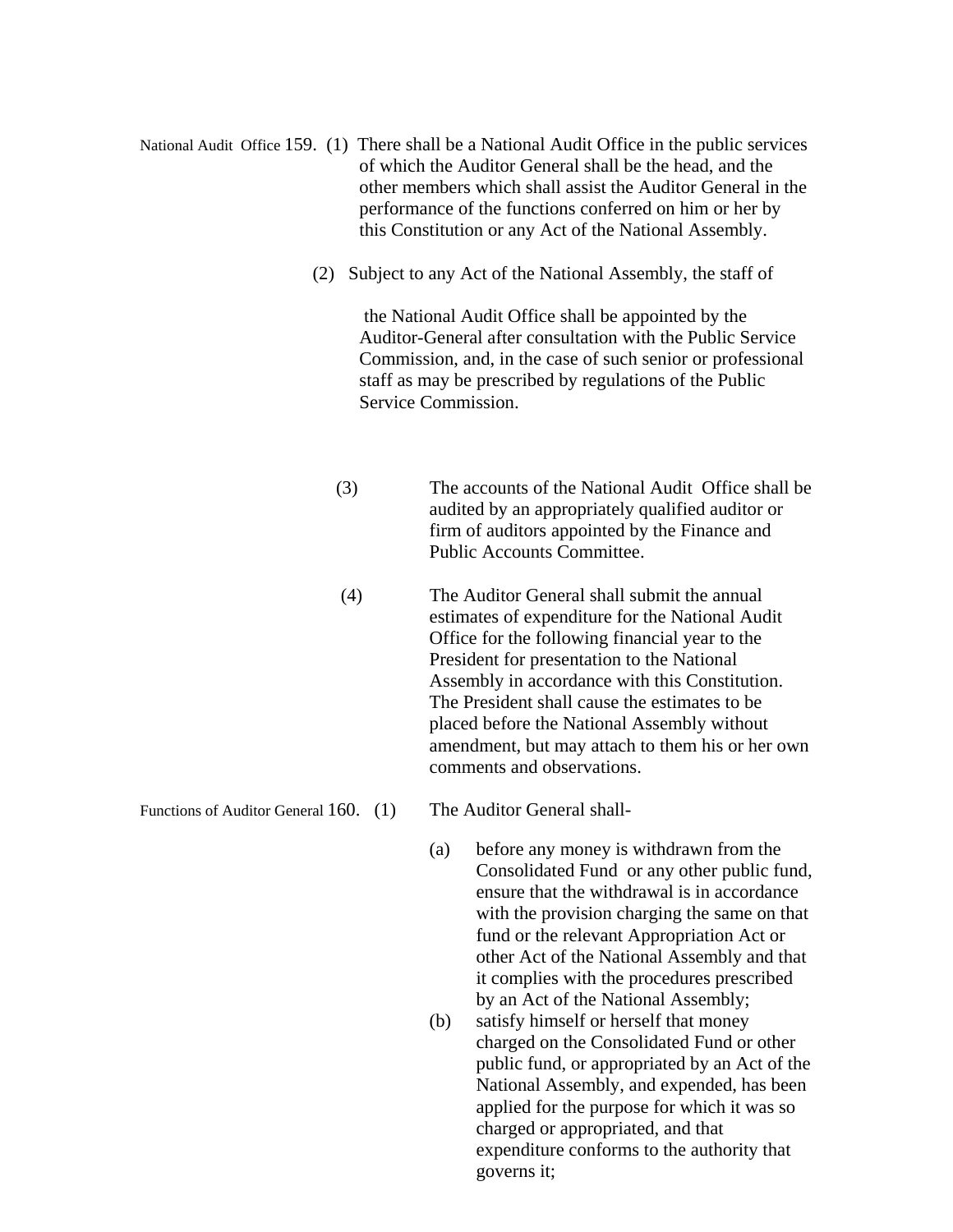- (c) at least once in every year audit and report on the public accounts of The Gambia, the accounts of all offices and authorities of the Government of The Gambia, the accounts of the courts, the accounts of the National assembly and the accounts of all enterprises;
- (d) within six months of the end of the immediately preceding financial year to which each of the accounts referred to in paragraph (c) relates, report to the National Assembly on the accounts and draw attention to any irregularities in the accounts audited and to any other matter which, in his or her opinion, ought to be brought to the notice of the National assembly;
- (e) after his or her annual reports on the accounts of the Government of The Gambia, of all offices and authorities of the Government, of the courts and of the National Assembly have been discussed in the National Assembly, cause the same to be published for public information:

 Provided that where there is any undue delay in the discussion of any such accounts in the National Assembly, the Auditor General may publish his or her report in advance of such discussion; and

- (f) exercise such other functions as may be conferred on him or her by an Act of the National Assembly.
- (2) In the exercise of his or her functions under this Constitution or any other law, the Auditor General shall -
	- (a) at all times carry out economic efficient and effective examination to satisfy himself or herself that public funds are spent in such manner as to reduce waste, eliminate inefficiency and maximise the benefits to be gained from the use of resources;
	- (b) have power to disallow any item of expenditure which is contrary to law and to surcharge:
	- (i) the amount of any expenditure so disallowed upon the person responsible for incurring or authorising the expenditure; or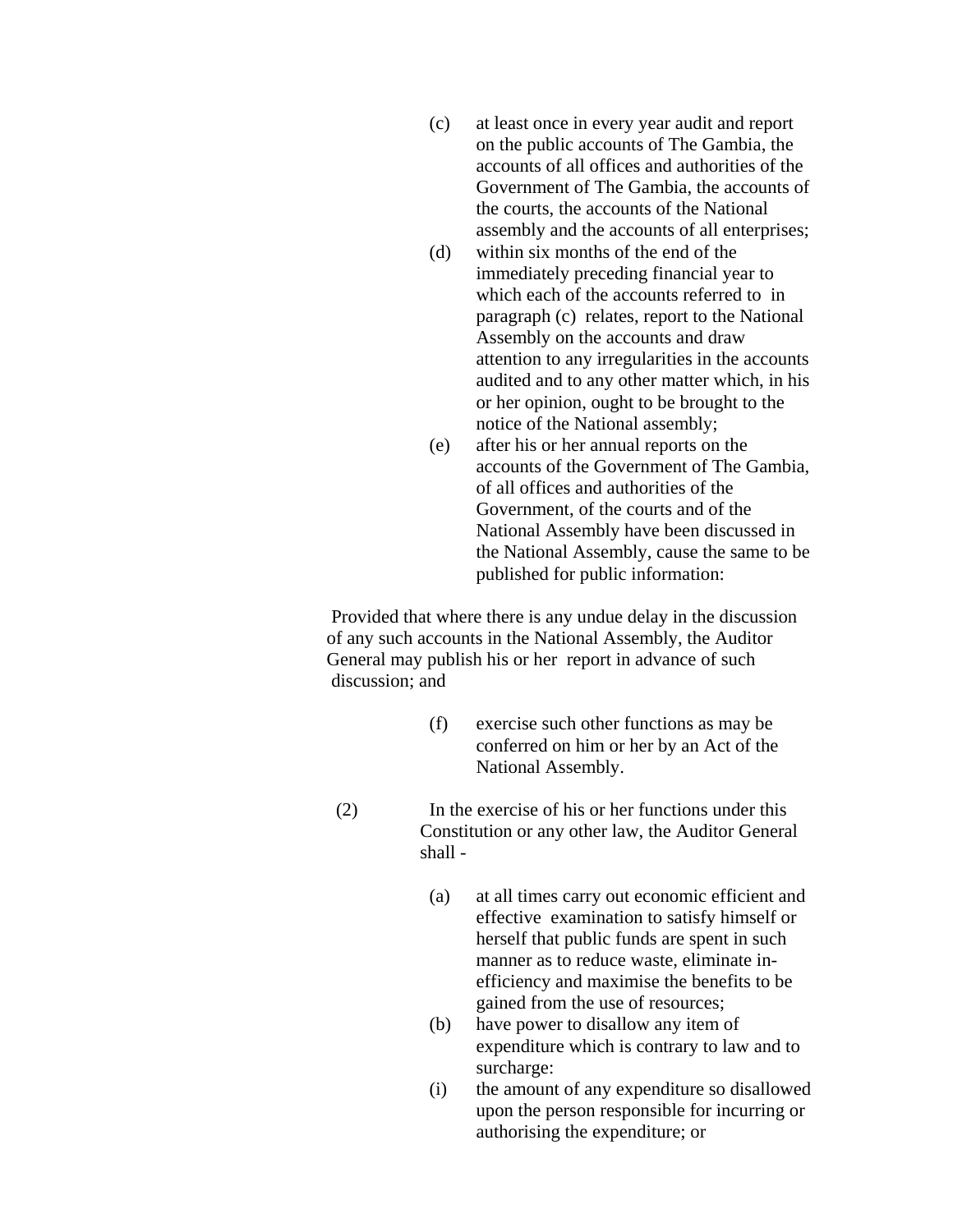- (ii) any sum which has not been brought into account upon the person by whom that sum ought to have been brought into account; or
- (iii) the amount of any loss or deficiency upon any person by whose negligence or misconduct the loss or deficiency has been incurred.
- (3) A person aggrieved by any disallowance or surcharge made by the Auditor-General may appeal to the High Court
- (4) The Auditor-General and any member of the National Auditor Office authorised by him or her shall have power to call for and inspect all books, records, returns, reports and other documents in the exercise of the functions conferred upon him or her by this Constitution or an Act of the National Assembly and to make such enquiries and to call such witnesses who, in his or her opinion, have any responsibilities, in relation to the accounts referred to in subsection (1).
	- (5) Wherever discrepancies of a criminal or fraudulent nature are discovered during the audit of accounts by the Auditor-General, he or she shall immediately cause a report of his or her findings to be submitted to the inspector-General of police.
	- (6) Where the Government holds a minority interest in any company, the Auditor-General may exercise, on behalf of the Government, the power to inspect books of account of the company and report to the Government.
	- (7) In the exercise of his or her functions under this Constitution or any law, the Auditor General shall not be subject to the direction or control of any other person or authority.
	- (8) Nothing in this Constitution shall preclude the Auditor-General, at the request of the head or governing body of any public body, corporation or institution referred to in subsection (1) (c), or on his or her own initiative, from carrying out any special audit of such body, corporation or institution; and where he or she caries out such a special audit, it shall be reported to the finance and Public Accounts Committee.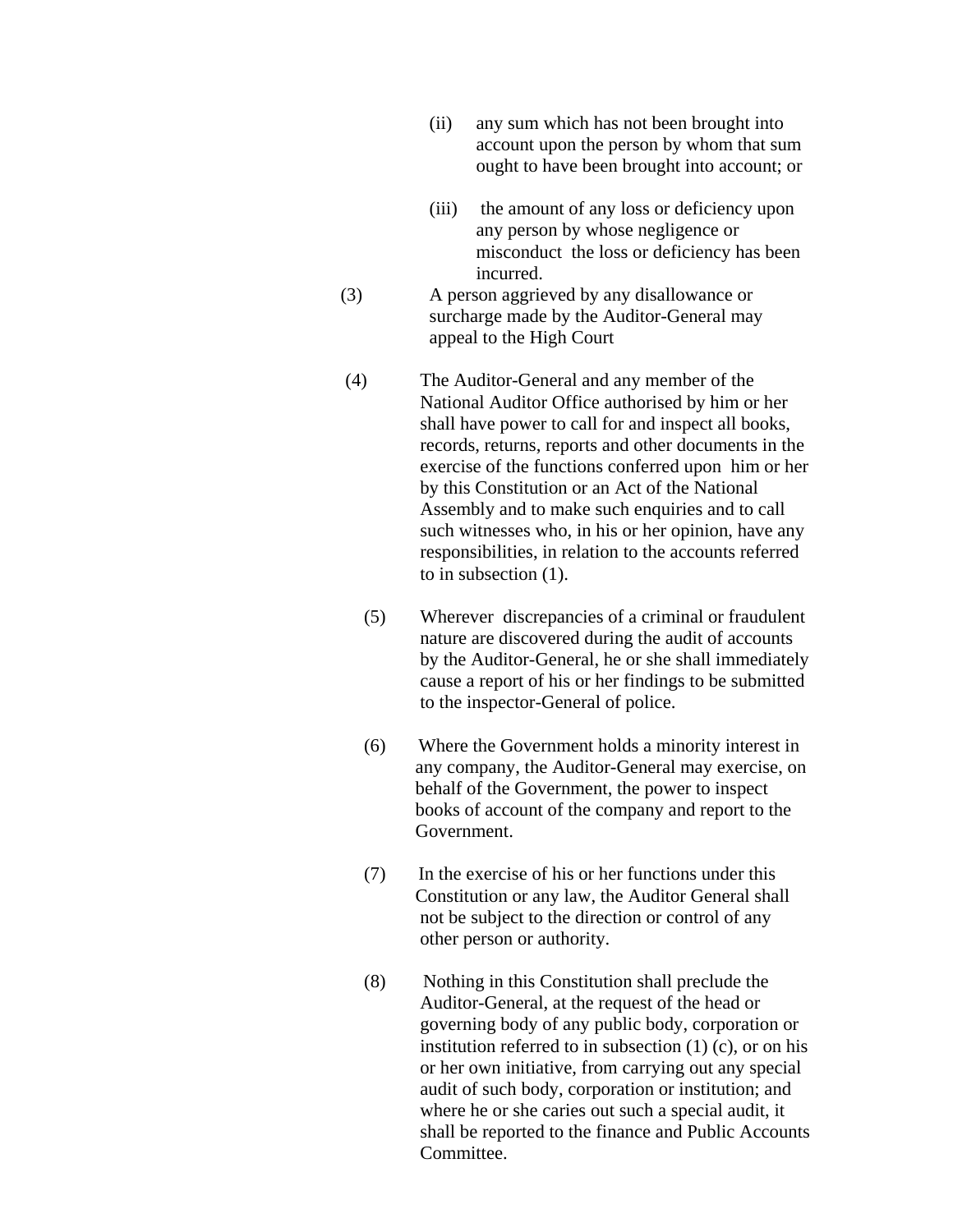(9) The Finance and Public Accounts Committee of the National Assembly may extend the time within which any such report as is referred to in subsection (1) (d) shall be made to the National Assembly.

# PART 3: THE CENTRAL BANK

Of Central Bank

- Establishment 161. (1) There shall be a Central Bank of The Gambia.
	- (2) The Central Bank shall be the only authority to issue the currency of The Gambia.
	- (3) The Central Bank shall be the sole banker of the Government and it shall be the principal depository bank for all funds raised for, or on behalf of, the Government.
	- (4) The Central Bank shall-
		- (a) promote and maintain the stability of the currency of The Gambia;
		- (b) direct and regulate the financial, insurance, banking and currency system in the interest of the economic development of The Gambia;
		- (c) encourage and promote sustainable economic development and the efficient utilisation of the resources of The Gambia through the effective and efficient operation of a banking and credit system;
		- (d) exercise such other functions as may be conferred on the Central Bank by an Act of the National Assembly;
	- (5) It shall be the duty of the Central Bank to ensure that money paid to or received for and on behalf of the Government is recorded in proper books of account in accordance with recognised accounting standards. It shall ensure that all withdrawals from the various Government accounts with itself are properly authorised in accordance with this Constitution and any Act of the National Assembly and that the overdrawing on any of the Government's accounts with itself is permitted only if so authorised.

- The Board of the 162 (1) The authority of the Central Bank shall vest in the Central Bank Board of Directors of the Bank which shall Comprise-
	- (a) a Chairman, who shall be the Governor and Chief Executive of the Bank; and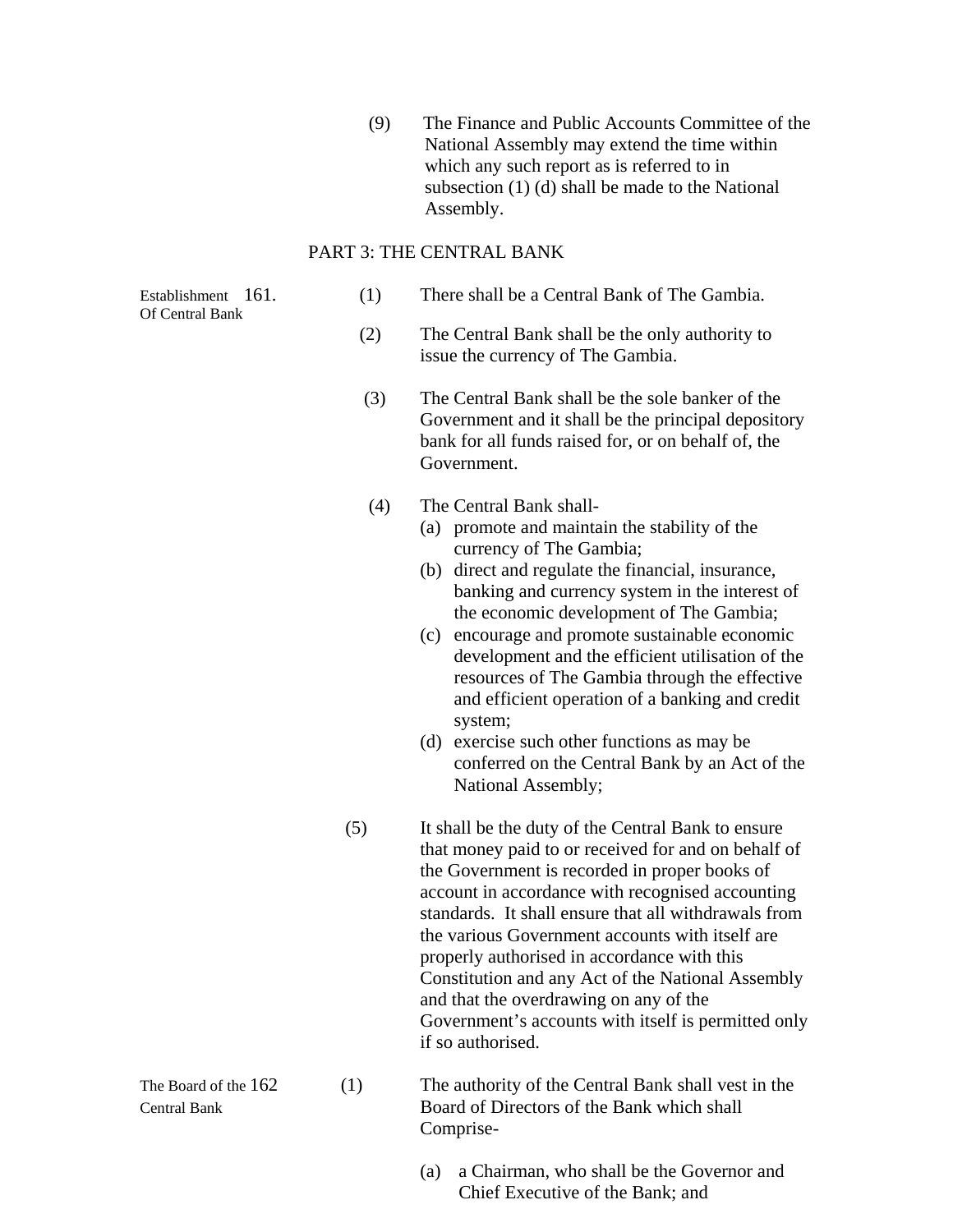- (b) four other Directors
- (2) The members of the Board of Directors shall be appointed from among persons of standing and experience in financial matters by the President, in consultation with the Public Service Commission.
- (3) Subject to the provisions of this section the Directors, other than the Chairman, shall be appointed for a term of two years and the appointments shall be made with a view to ensuring that no more than two such Directors; terms of office expire in any one year. Such Directors may be reappointed for a further term.
- (4) Any Director may be removed from office by the President if-
	- (a) he or she is convicted of an offence involving dishonesty or fraud;
	- (b) he or she is declared bankrupt or makes a composition with his or her creditors;
	- (c) he or she is unable to perform the functions of his or her office due to infirmity of mind or body or for any other cause; or
	- (d) he or she knowingly engages in any activity detrimental to the interests of the Central Bank.
- (5) A Director shall have the right to be heard in person or by his or her legal representative against any proposal to remove him or her.
- (6) Where a Director is, by reason of illness which is believed to be of limited duration, unable to perform the functions of his or her office, the President may appoint a suitably qualified person to act for such Director.
- (7) Except with the approval of the National Assembly, neither the governor nor any General Manager of the Central Bank shall hold any other office of profit or emolument or occupy any other position carrying the right to remuneration for the rendering of services.
- (8) Nothing in this section shall be construed as prohibiting any Director, other than the Governor, from conducting business with the Central Bank or any other person or authority, provided he or she declares his or her interest in writing to the Board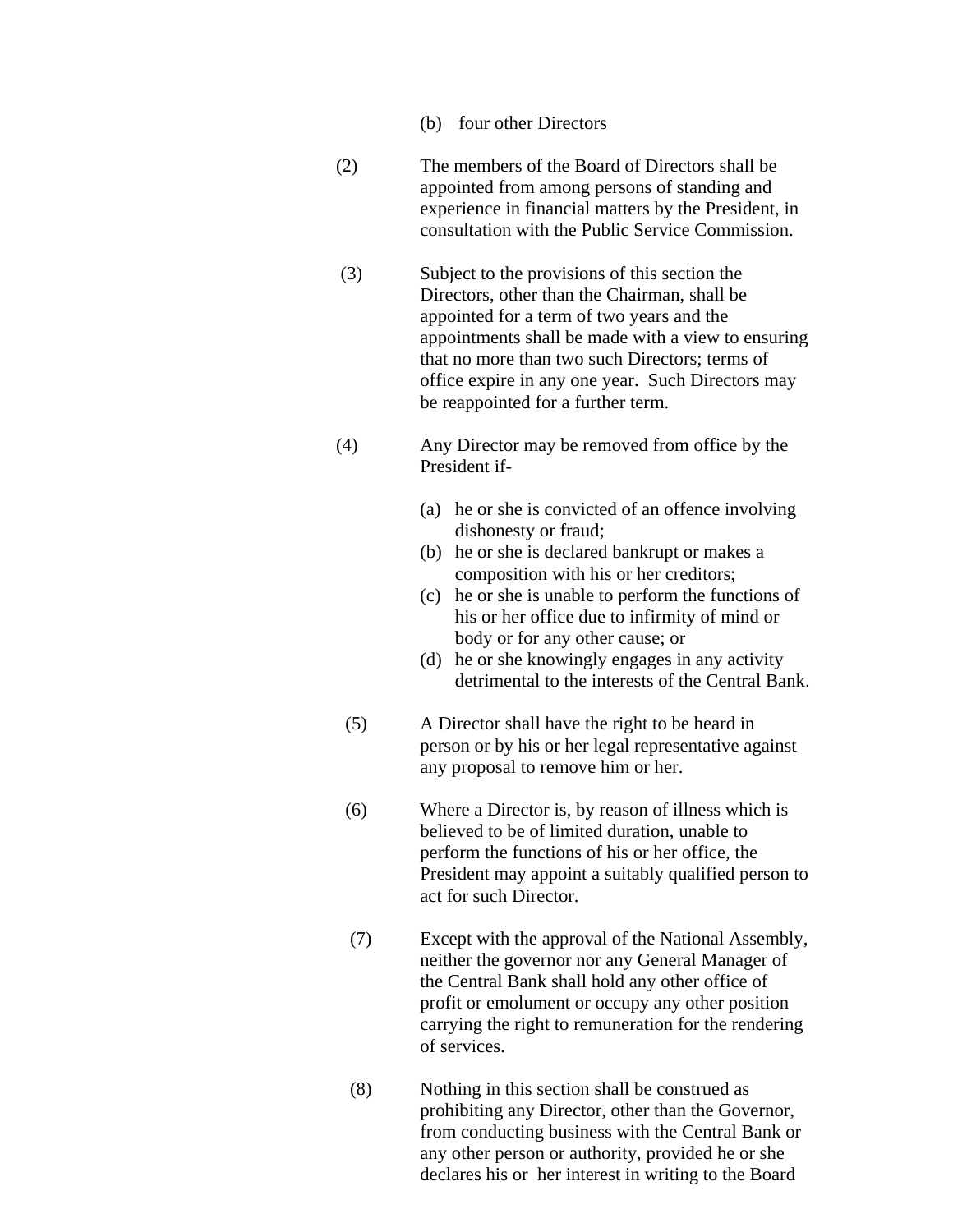of Directors and abstains from participating in any meeting of the Board at which a matter in which he or she has such an interest is a subject for discussion.

- (9) The Broad of Directors shall regulate its own procedures and may make rules and give directions to regulate the administration of the Central Bank and the conduct of its business.
- (10) Within three months following the end of its financial year, the Central Bank shall submit to the National Assembly a report of its activities and business for the previous year.
- (11) In the performance of its functions, the Central Bank shall be subject to the direction and control of the Ministry of Finance, in accordance with the Central Bank Act, of any Act of the National Assembly amending or replacing the said Act.
- (12) The Central Bank shall have regular consultations with the President and any other relevant authorities or agencies.

#### CHAPTER X

#### THE OMBUDSMAN

- 
- National Assembly 163 (1) Subject to the provisions of this Constitution, an establish office of Ombudsman Act of the National Assembly shall within six months of the coming into force of this Constitution establish the office of Ombudsman and provision for his or her functions and duties-
	- (a) In the investigation of any action taken by a government department or other authority, or public body, to which the Act applies, being action taken in the exercise of the administrative functions of that department or authority, on a complaint by a member of the public who claims he or she has suffered injustice in consequence of mal-administration or mismanagement, or discrimination on any ground set out in Chapter IV, in connection with such action: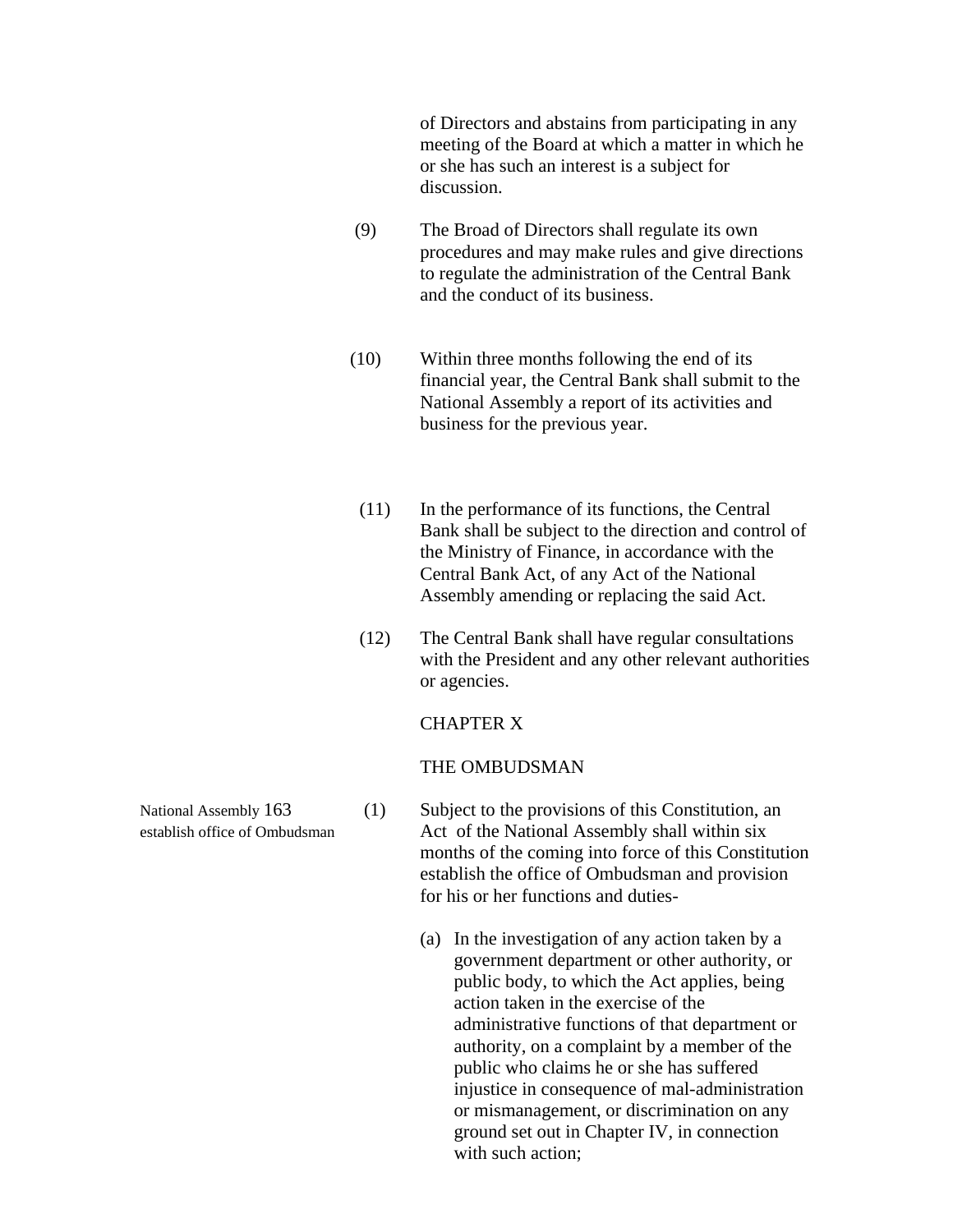- (b) In the investigation, on his or her own initiative, of allegations of mal-administration, mismanagement or discriminatory practices in any government department, authority, or other public body, to which the Act applies; and
- (c) In the investigation of complaints of any failure to observe the code prescribed in Chapter (XXI) for the conduct of public officers.
- (2) Without prejudice to the generality of subsection an Act of the National Assembly may;
	- (a) determine the departments, authorities and other public bodies to which the Act shall apply;
	- (b) determine the actions or classes of action which may be subject to such investigations;
	- (c) determine the departments, authorities, public bodies and actions which shall be excluded from such investigations;
	- (d) determine the procedure to the adopted in any investigation and the powers which may be exercised in the course of such investigation, including the power of the Ombudsman to require persons to furnish documents and other information and to provide evidence, and provide for the right of any department, authority, other public body or person to be heard when its, or his or her, actions are the subject of an investigation;
	- (e) provide for sections for the obstruction of the Ombudsman in the exercise of his or her functions or a failure to comply with his or her lawful requirements;
	- (f) provide for the making of reports by the Ombudsman, including an annual report to the National assembly, and report to the Inspector General of Police in the event of his or her investigations disclosing the commission of a criminal offence or to the Attorney General in the event of their disclosing any other failure to comply with a provision of law;
	- (g) provide for the appointment of one of more deputy Ombudsman to exercise, under the directions of the Ombudsman, the function of that office.
	- (h) Make such administrative and financial provisions as may be necessary or desirable for the efficient functioning of the office of Ombudsman.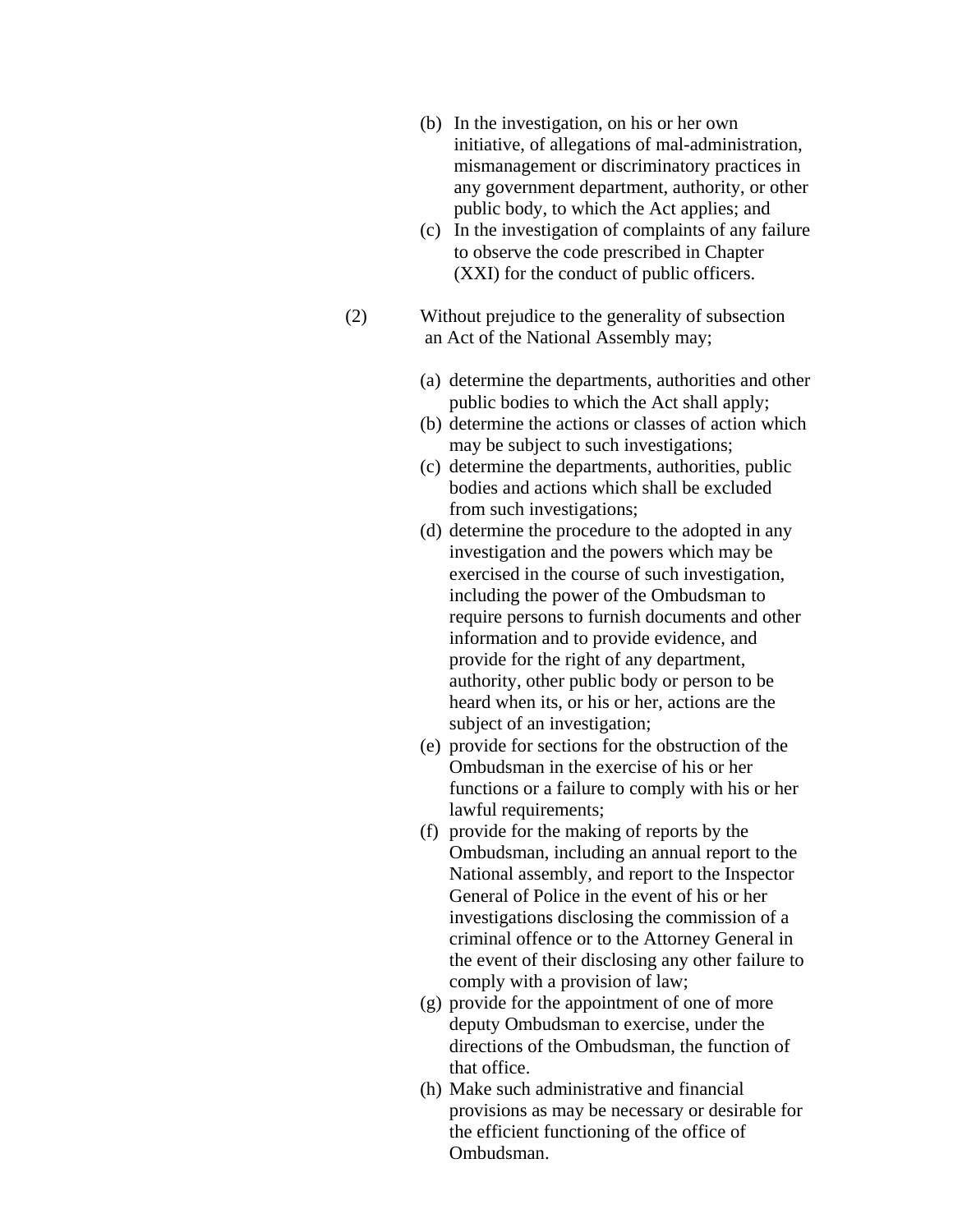| Appointment and Tenure 164<br>Of office of Ombudsman | (1)        | The President shall appoint an Ombudsman and<br>his or her Deputies in consultation with the<br>Public Service Commission, subject to<br>confirmation of the National Assembly within<br>seven days of the presentation of the request:                                                                                                                                                                                                                                                                                                                                                                                                                                                      |
|------------------------------------------------------|------------|----------------------------------------------------------------------------------------------------------------------------------------------------------------------------------------------------------------------------------------------------------------------------------------------------------------------------------------------------------------------------------------------------------------------------------------------------------------------------------------------------------------------------------------------------------------------------------------------------------------------------------------------------------------------------------------------|
| 6 of 2001                                            |            | Provided that where the National Assembly rejects<br>a person nominated by the President, it shall not<br>again reject the person nominated to replace him or<br>her.                                                                                                                                                                                                                                                                                                                                                                                                                                                                                                                        |
|                                                      | (2)        | In making an appointment under this section, the<br>President shall have regard to the need for persons<br>exercising the functions of Ombudsman to have<br>substantial administrative or professional<br>experience.                                                                                                                                                                                                                                                                                                                                                                                                                                                                        |
|                                                      | (3)<br>(4) | The office of Ombudsman and deputy Ombudsman<br>shall be offices in the public service.<br>A person shall not be qualified to hold office as<br>Ombudsman or deputy Ombudsman if he or she is a<br>member of the National Assembly, a Secretary of<br>state or holds any other public office.                                                                                                                                                                                                                                                                                                                                                                                                |
|                                                      | (5)        | Subject to this Constitution, an Act of the National<br>Assembly shall prescribe the tenure and terms of<br>service of the Ombudsman and any deputy<br>Ombudsman.                                                                                                                                                                                                                                                                                                                                                                                                                                                                                                                            |
|                                                      | (6)        | An Ombudsman or deputy Ombudsman may only<br>be remove from office by the President for inability<br>to discharge the functions of his or her officer<br>(where arising from infirmity of mind or body or<br>from any other cause) or for misconduct, and shall<br>not be remove unless the National Assembly has<br>appointed a tribunal to investigate the case and his<br>or her removal has been approved by resolution of<br>the National Assembly supported by the votes for<br>not less than two-thirds of all the members of the<br>National Assembly. The Ombudsman or a deputy<br>Ombudsman shall have the right to be heard and to<br>be legally represented before the tribunal. |
| Independence of 165<br>Ombudsman                     | (1)        | Subject to the provisions of this chapter in the<br>exercise of his or her functions, the Ombudsman<br>and a deputy Ombudsman shall not be subject to the<br>direction or control of any other person or authority                                                                                                                                                                                                                                                                                                                                                                                                                                                                           |

but subject only to the Constitution and the law.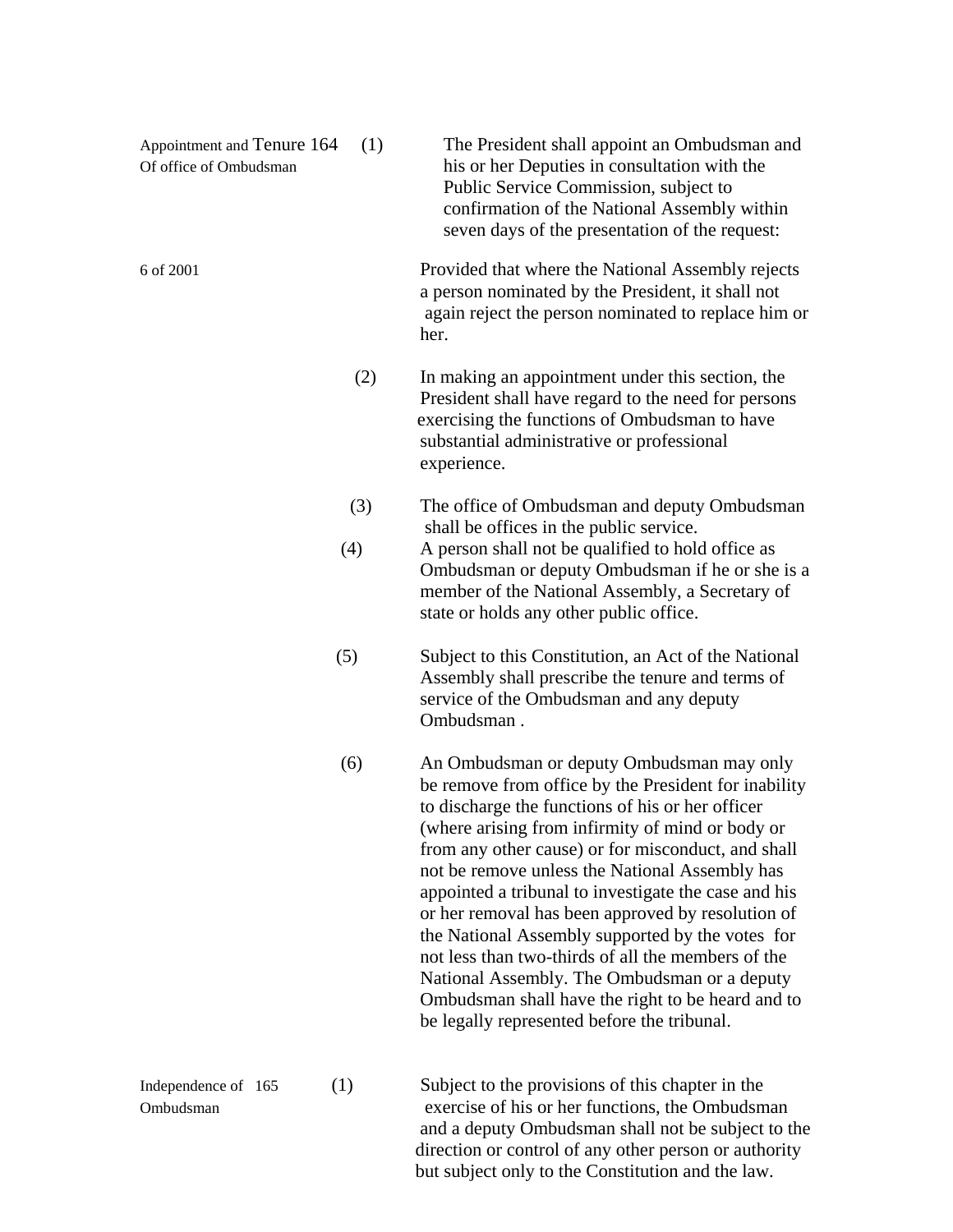(2) All departments, authorities and other public bodies which are subject to investigation by the Ombudsman shall accord such assistance as he or she may require for the protection of the independence, dignity and effectiveness of the Ombudsman in the performance of his or her functions.

# **CHAPTER XI**

#### **THE PUBLIC SERVICE**

- The Public Service 166. (1) Subject an Act of the National Assembly, the Public Service of The Gambia shall comprise the civic service as established immediately before this Constitution comes into force and the offices declared elsewhere in this constitution to be offices in the public Service.
	- (2) Subject to this Constitution, acts of the National Assembly may provide for the establishment and regulation of separate public services of The Gambia (which may include common services for the staff of local government authorities or the staff of Public Enterprises). Any such Act shall include provision for-
		- (a) the appointment or election of a competent authority for the administration of the particular public service;
		- (b) the functions and membership of the service, and may provide for an appointing authority other than the Public Service Commission for the service. Any such particular public service shall form part of the public service of The Gambia.
	- (3) For the avoidance of doubt, it is hereby declared that an office in the public service includes the office of judge of a superior court, and of any other court that emoluments of which are payable out of any public fund of The Gambia, and the office of a principal representative of The Gambia abroad.
	- (4) In this Constitution, an office in the public service does not include-
		- (a) the offices of President, Vice President, Speaker or Deputy Speaker of the National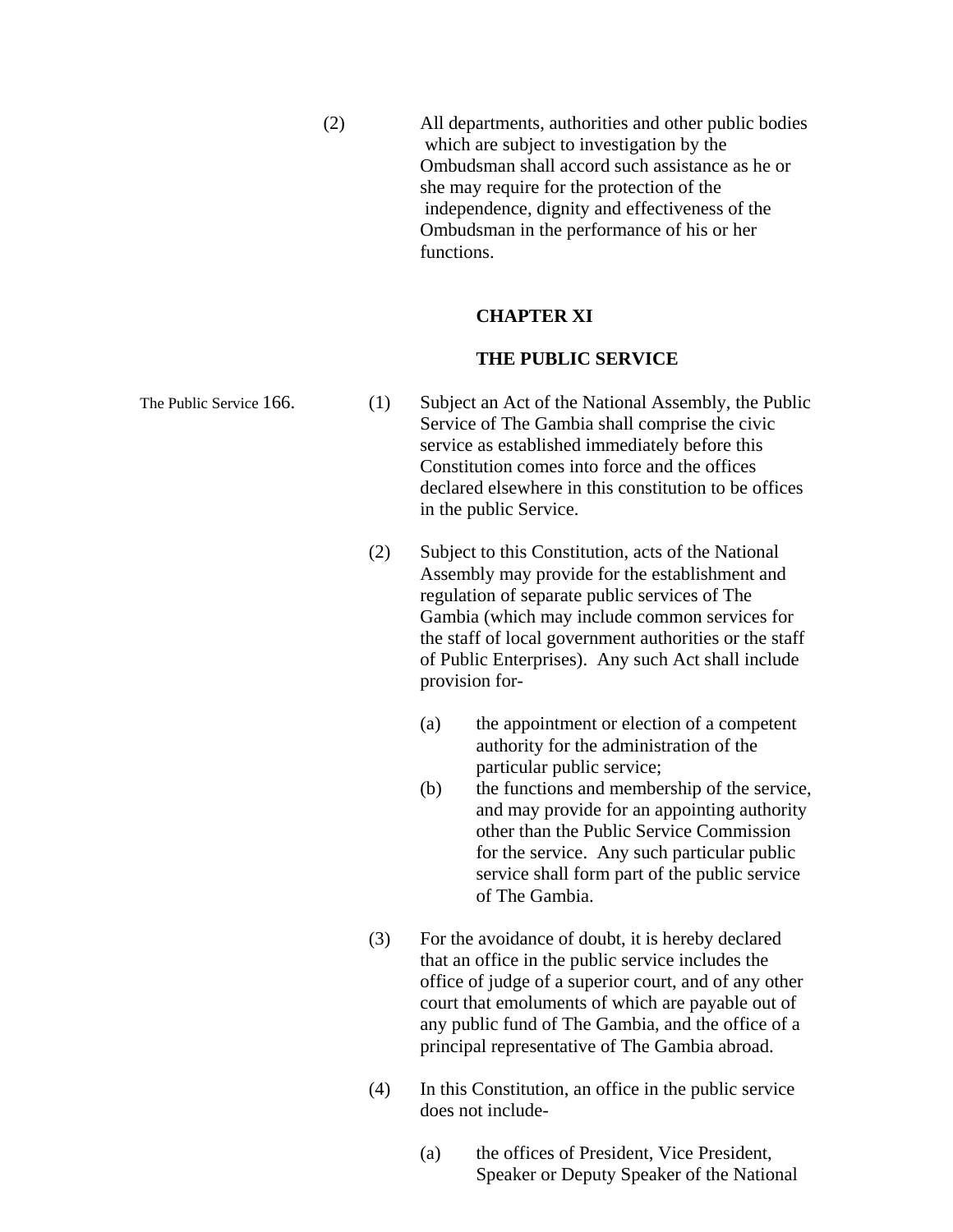Assembly, Secretary of state or a member of the National Assembly:

(b) the offices of a member of any commission (other than a commission the members of which are hereby or by an Act of the National Assembly declared to hold an office in the Public Service), or a member of the Advisory Committee on the exercise of the prerogative of mercy or the Advisory Committee on the conferment of honours.

- Removal from offices in the (a) power to appoint any person to hold or act in Public Service any office in the public service shall include the power to confirm appointments, to exercise disciplinary control over and to remove persons holding or acting in such offices and to re-appoint or reinstate any person appointed in exercise of the power in question unless such power is expressly or by necessary implication vested in some other person or authority:
	- (b) power to remove an officer in the public service shall include power to require such officer to retire from the Public Service provided that nothing in this paragraph shall be construed as conferring on any person or authority the power to require a judge of a superior court, the Director of Public Prosecutions, the Auditor General or the Ombudsman or a deputy Ombudsman to retire from the Public service:
	- (c) any provision which vests in any person or authority power to remove a person from any public office shall be without prejudice to the power of any person or authority to abolish any office or to any law, for the compulsory retirement of public officers.
- Head of civil service 168 (1) The President, acting in accordance with the advice of the Public Service commission, shall appoint a person holding an office in the public Service on permanent terms to be the Head of the Civil Service. The Head of the Civil Service shall be the competent authority for the Civil Service.
	- (2) The Head of the civil Service shall not hold any other office of profit or emolument in the service of The Gambia.

Appointment to and 167 In this Constitution-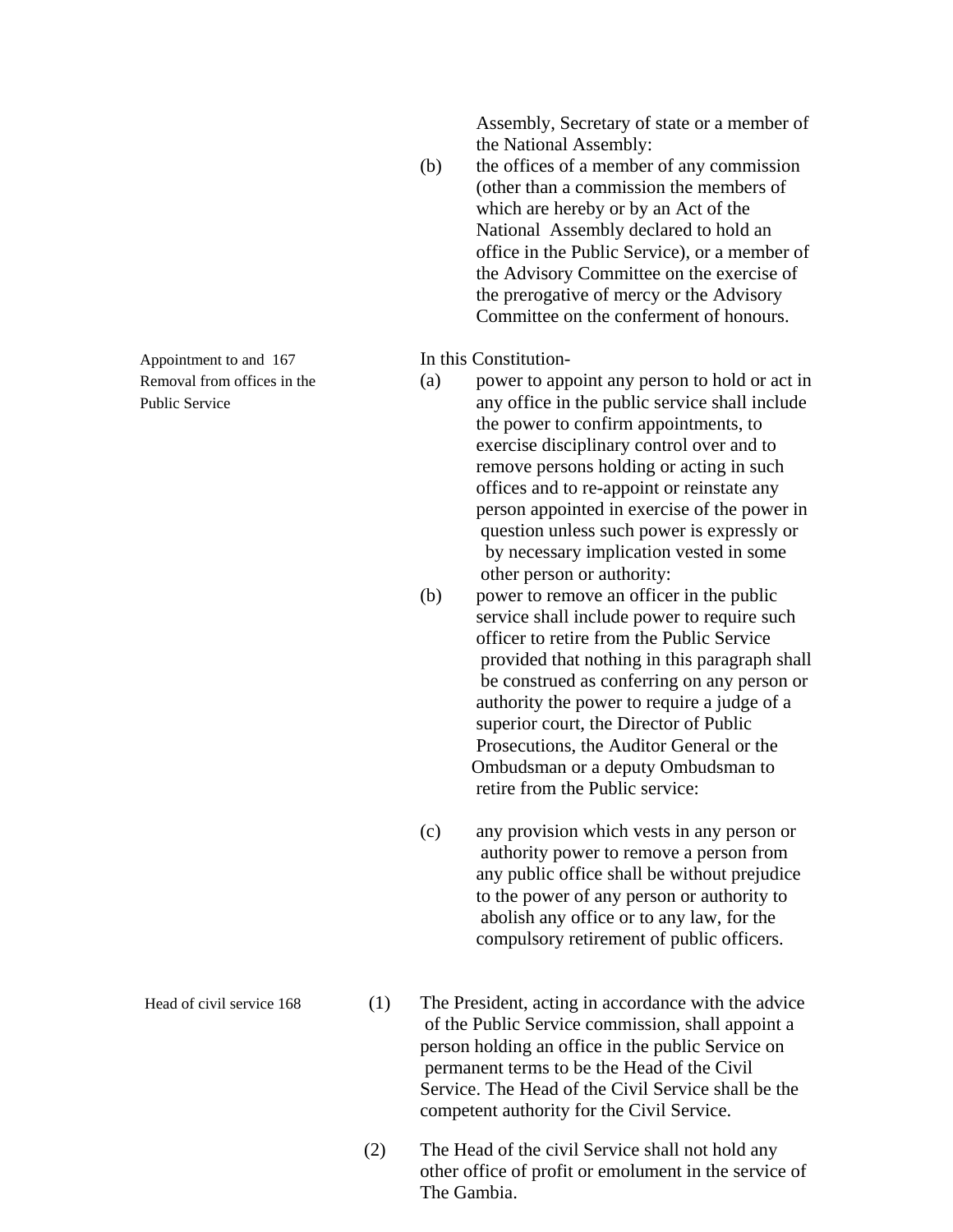Servants

- Protection of public 169  $(1)$  No Public servant shall be
	- (a) victimised or discriminated against either directly or indirectly for having discharged his or other duties faithfully and according to law: or
	- (b) be removed from office or reduced in rank or otherwise punished without just cause.
	- (2) In this section, "public servant" means a person holding an office in a public service; a person in the service of a local government authority, and a person in the service of a Public Enterprise
- 
- restriction on political 170 (1) A person holding an office in a public service shall activities of public servants not hold office in any political party.
	- (2) Any person who holds an office in a public service who wishes to contest an election for a political office shall, prior to nomination as a candidate, obtain one year's leave of absence without pay, which leave shall not unreasonably be refused.
	- (3) If a person who has obtained leave of absence in accordance with this section is elected to a political office, he or she shall immediately resign from his or her office in the public service and, if he or she fails to do so, he or she shall be removed from such office.
- Retiring age 171. Save as provided in this constitution, a person holding an office in a public service –
	- (a) shall retire from such office on attaining the age of fifty-five years or such other age as may be prescribed by an Act of the National Assembly (which age is referred to as "the compulsory retirement age"); and (b) may retire with an earned pension at any time after attaining the age of forty-five years or such other age as may be prescribed by an Act of the National Assembly.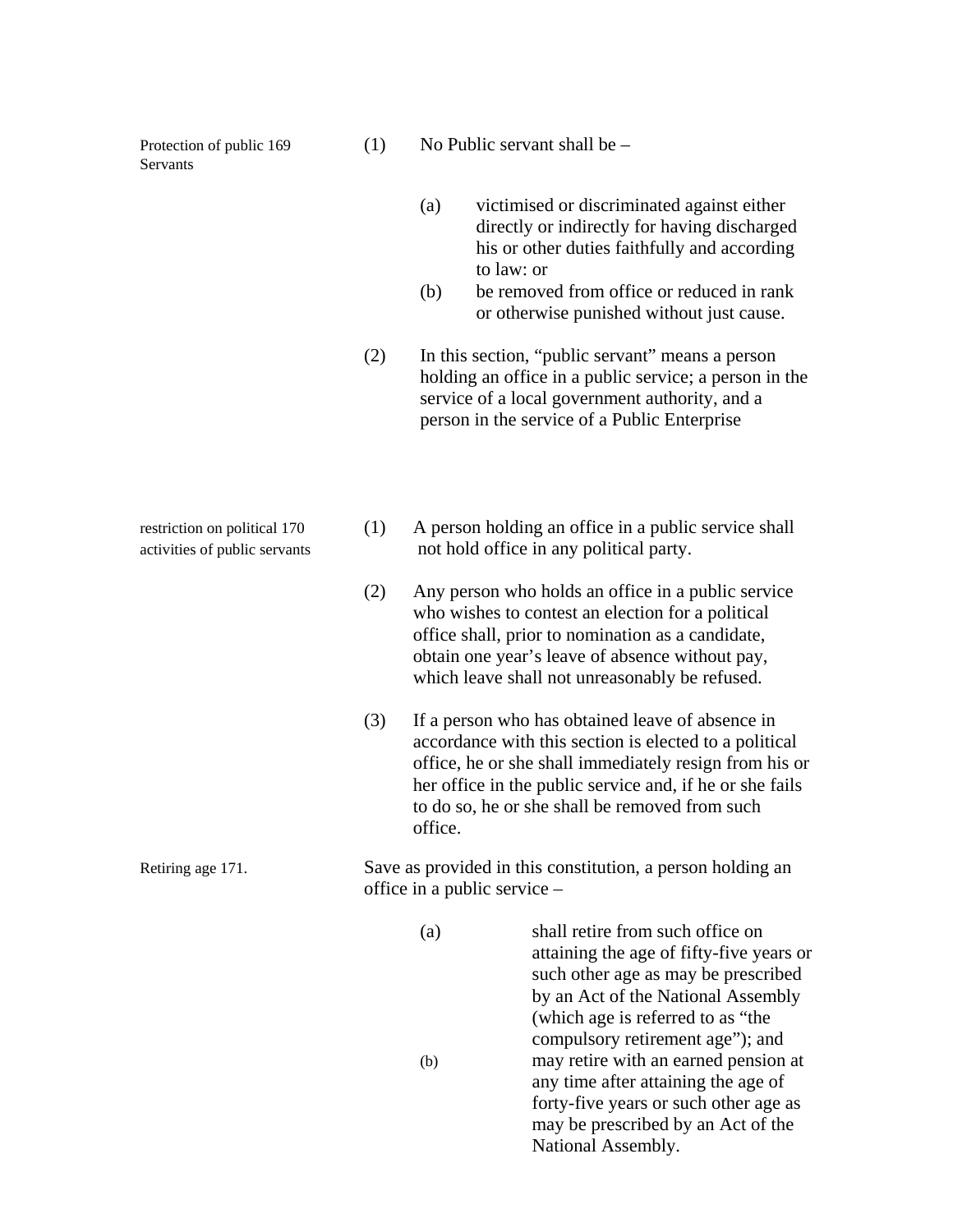#### **PART 2 : THE PUBLIC SERVICE COMMISSION**

Commission Gambia.

- Establishment of 172 (1) There shall be a Public Service Commission for The
	- (2) The Public Service Commission shall comprise a Chairman and not less than two nor more than four other members. The members shall be persons of high integrity and good character and shall be appointed by the President. All the members of the Commission shall be full time members.
	- (3) A person shall not be qualified to be appointed a member of the Public Service Commission if he or she-
		- (a) is a member of a public service or a member of a disciplined force;
		- (b) is a member of the National Assembly or of a local government authority;
		- (c) is a member of governing body of a Public enterprise;
		- (d) is a member of the governing body of a political party;
		- (e) has, within the two years preceding his or her appointment, been nominated as a candidate in an election to the National Assembly; or
		- (f) is not qualified to be elected as a member of the National Assembly or is disqualified from holding an office in the public service.
	- (4) A member of the Public Service Commission shall not hold any other public office and shall be disqualified for appointment to any office in the public service during a period of three years after he or she ceases to be a member of the Commission.
	- (5) Subject to the provisions of this section, the members of the Public Service Commission shall be appointed for a term of two years which term shall be renewable.

 Provided that half of the members first appointed after the coming into force of this Constitution shall be appointed for shorter terms in order to provide continuity in the Commission.

 (6) A member of the Public Service Commission may be removed from office by the President only for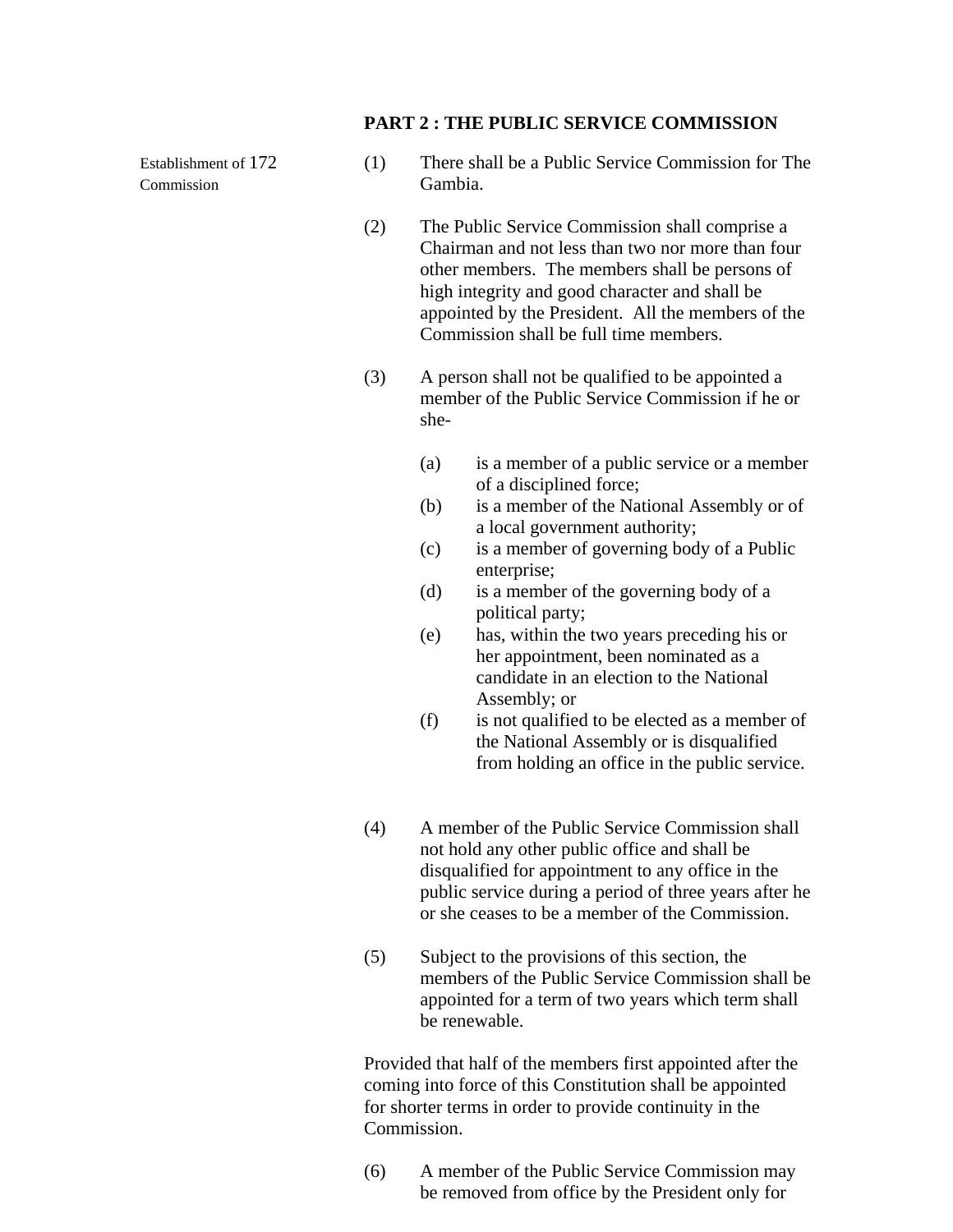inability to perform the functions of his or her office by reason of infirmity of mind or body or any other cause, or for misconduct or incompetence.

- (7) Before assuming the functions of his or her office, a member of the Public Service Commission shall take the prescribed oaths.
- (8) Except as provided in this Constitution or any other law not in consistent with this Constitution in the exercise if its functions under this constitution, the Public Service Commission shall not be subject to the direction or control of any other person or authority.
- 
- Powers of appointment 173. (1) Save as otherwise provided in this Constitution or any Act of the National Assembly for the establishment of a particular Public service, the power to make appointments to offices in the public service shall vest in the Public Service Commission
	- (2) Subsection (1) does not apply in relation to-
		- (a) any office in the service of a local government authority;
		- (b) any office as a member, or in the service, of a Public Enterprise; or
		- (c) any office as a member of the disciplined forces.
	- (3) The power to make an appointment to the office of Permanent Secretary of a department of the Government shall be exercised by the Public Service Commission in consultation with the Head of the Civil Service.
	- (4) No person shall be appointed to the personal staff of the President or the Vice President except with the agreement of the President or Vice-President, as the case may be
	- (5) The power to appoint persons to hold or act in any office in an institution of higher education, research or professional training established within the public service, shall vest in the governing body of that institution,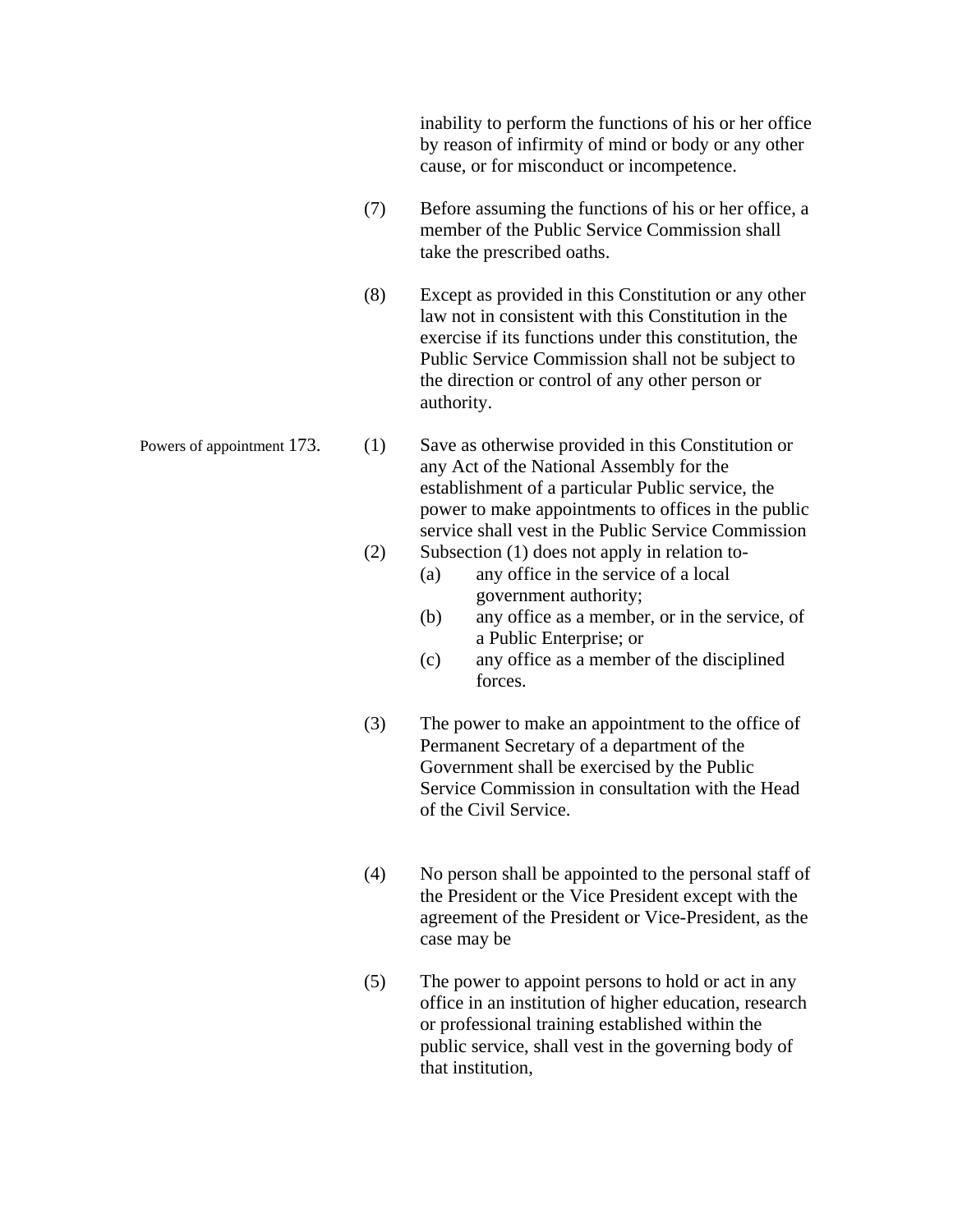(6) The Commission shall, in any case in which this Constitution requires an appointment to be made after or in consultation with, or on the recommendation of, the Commission, exercise its powers in that regard, and may, at the request of the President or the competent authority concerned, render advice on appointments within their respective powers

Commission

- Other powers of 174 (1) The Public Service Commission shall have power
	- (a) to make provision for the overall management and efficiency of the Public Service;
	- (b) to review the terms and conditions of service of persons holding office in the Public Service;
	- (c) to review the General Orders and Regulations of the Public Service and the requirement of the Public service as respects training and qualifications and to advise the Government thereon; and
	- (d) to prescribe the terms and standards for entrance and promotion examinations and establish standards and guidelines for the Public Service.
	- (2) The Public Service Commission shall have such supervisory and regulatory powers to give effect to their functions under subsection (1) as may be prescribed by an Act of the National Assembly.
	- (3) Subject to this Constitution and any Act of the National Assembly establishing a particular public service, the functions of the Commission under subsection (1) may be exercised in respect of offices in the Public Service notwithstanding that the power to make appointments to such offices is vested in some person or authority other than the Commission.
	- (4) The President may delegate such of his or her powers relating to the Public Service as he or she thinks fit to the public Service Commission or to the competent authority for any particular service of the public service, subject to such conditions as may be include in the instrument of delegation or any subsequent instrument.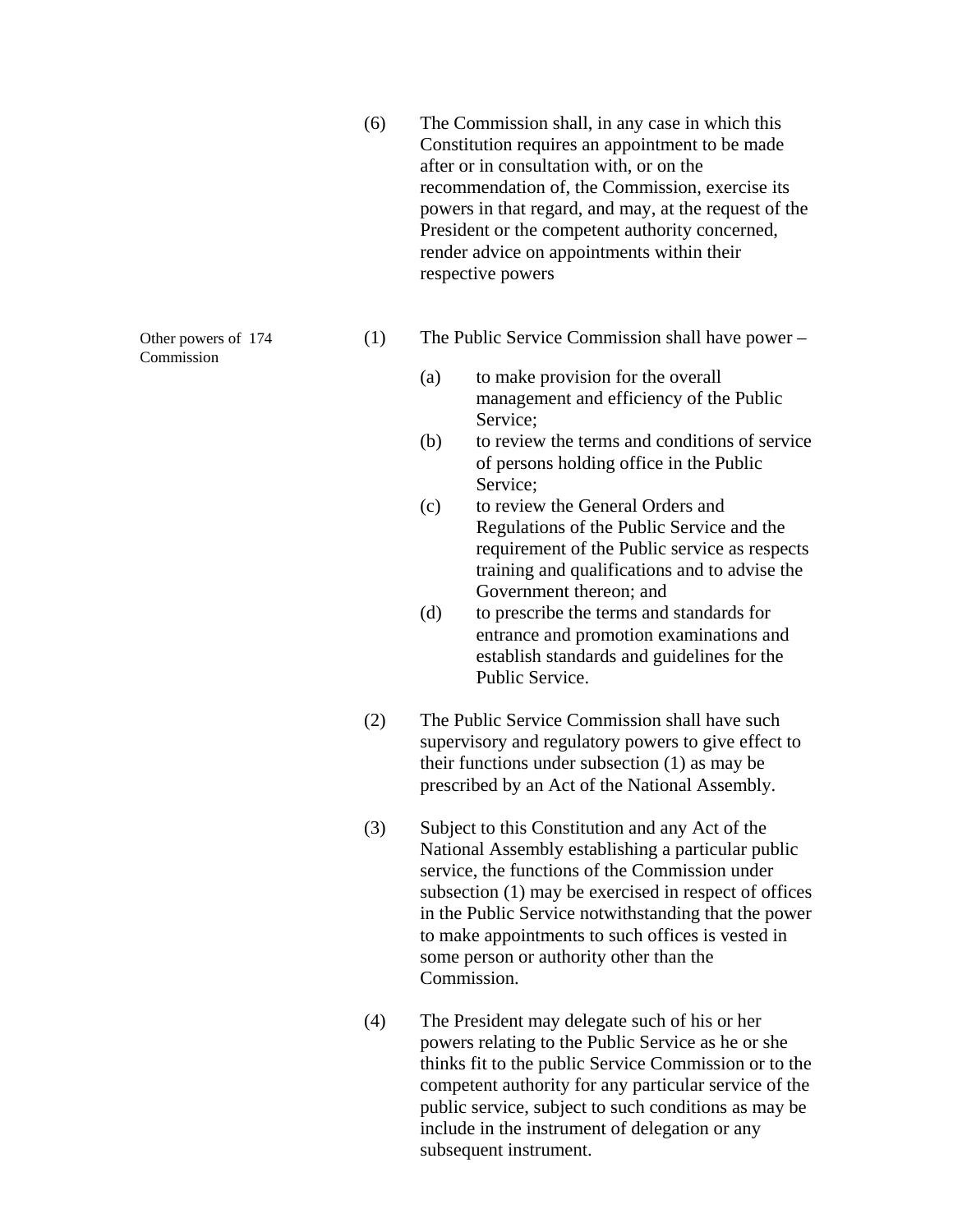- (5) The Public Service Commission may with the approval of the President and subject to confirmation by the National Assembly make regulations for the performance of its functions.
- (6) The Public Service Commission shall submit and annual report on the performance of its functions to the National Assembly.

# **PART 3: PUBLIC ENTERPRISES**

- Public Enterprises 175 (1) In this Constitution, Public enterprise means any body corporate or other body or institution, wholly owned or controlled by the Government.
	- (2) The members of the Board of directors or other governing body of a Public Enterprise shall be appointed by the President after consultation with the Public Service Commission and shall be selected from amongst persons of integrity, competence and maturity of judgment. A member of the National Assembly, the holder of a political office or an office of a political party shall not be qualified to be appointed to the Board of Directors or other governing body of a Public Enterprise.
	- (3) The Chief Executive of a Public Enterprise shall be appointed by the President after consultation with the Board of Directors or other governing body of the Public Enterprise and the Public Service Commission. All other appointments to the staff of a public enterprise shall be made by the Board of Directors or governing body, or by some member of the staff of the public Enterprise appointed by the Board or governing body.
	- (4) Within six months of the coming into force of this Constitution, an Act of the National Assembly shall establish a committee to monitor the operations of Public Enterprises, and shall prescribe the manner in which such enterprises shall be accountable to the National Assembly and shall conduct their affairs in order to promote efficiency, transparency and probity in all their undertakings.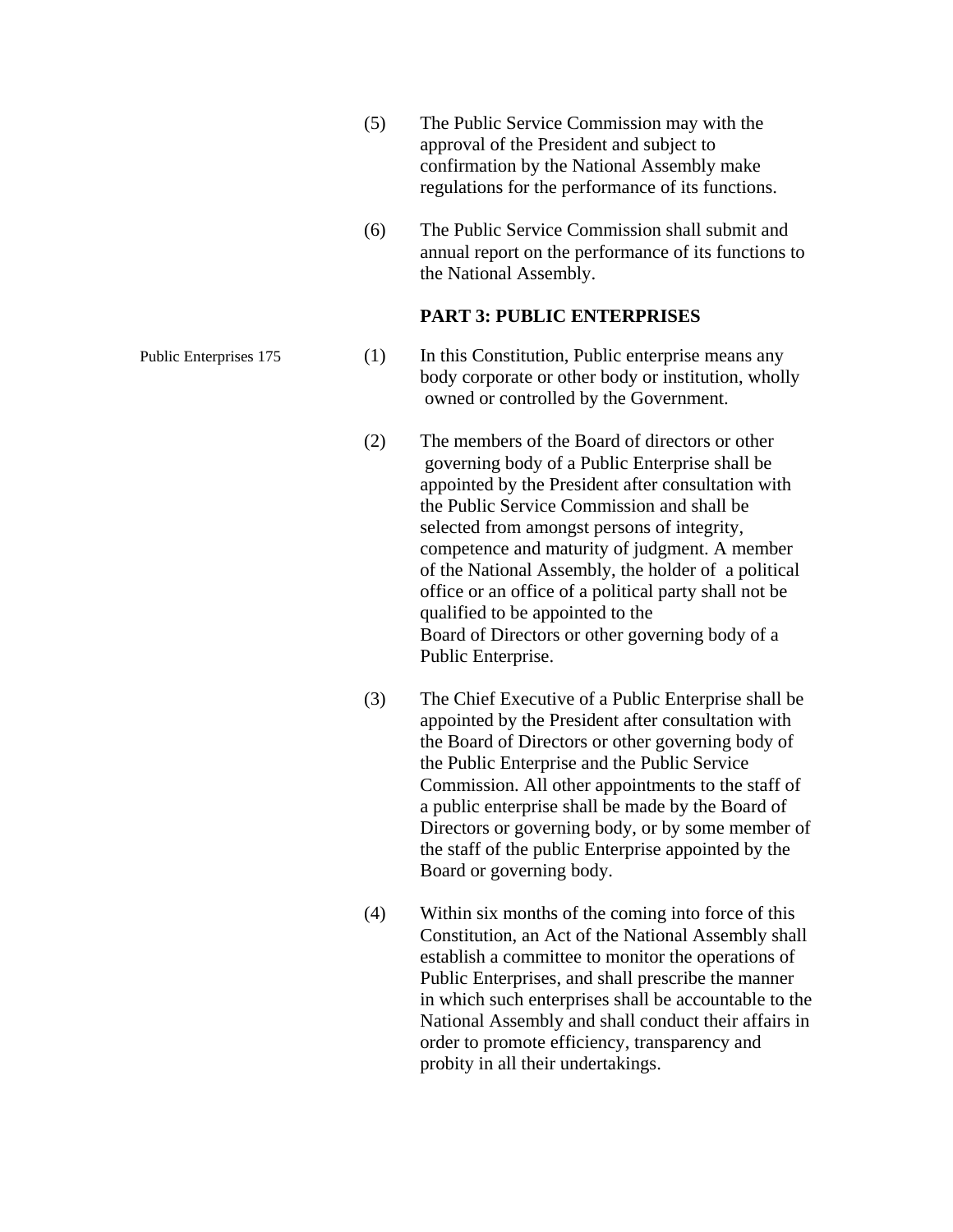|                                   | (5)                                                                                                                          | A Public Enterprise shall, within three months of<br>the end of its financial year submit an annual report<br>to the National Assembly on its business and<br>operations during the preceding year;                                                                                       |  |
|-----------------------------------|------------------------------------------------------------------------------------------------------------------------------|-------------------------------------------------------------------------------------------------------------------------------------------------------------------------------------------------------------------------------------------------------------------------------------------|--|
|                                   | Provided that the appropriate committee of the National<br>assembly may extend the time for the submission of any<br>report. |                                                                                                                                                                                                                                                                                           |  |
|                                   | (6)                                                                                                                          | On the coming into force of this Constitution, the<br>Public Service Commission shall provide existing<br>Public Enterprises with guidelines on personnel<br>matters and shall provide such guidelines to any<br>Public enterprise established thereafter.                                |  |
| Protection of pension rights 176. | (1)                                                                                                                          | The law applicable to any benefits to which this<br>section applies shall, in relation to any person who<br>has been granted, or who is eligible to be granted<br>such benefits, be that in force on the relevant date or<br>any later law that is not less favourable to that<br>person. |  |
|                                   | (2)                                                                                                                          | In this section, "the relevant date" means-                                                                                                                                                                                                                                               |  |
|                                   |                                                                                                                              | in relation to benefits granted before the 18 <sup>th</sup><br>(a)<br>February 1965, the date on which those<br>benefits were granted;                                                                                                                                                    |  |
|                                   |                                                                                                                              | in relation to any benefits granted on or after<br>(b)<br>the 18 <sup>th</sup> February 1965 to or in respect of<br>any person who was a Public Officer before<br>that date, the 18 <sup>th</sup> February 1965.                                                                          |  |
|                                   |                                                                                                                              | (c)<br>In relation to any benefits granted or to be<br>granted to or in respect of any person who<br>became, or becomes, a public officer on or                                                                                                                                           |  |

 (3) Where any person is entitled to exercise an option as to which of two or more laws shall apply in his or her case, the law specified by him or her in exercising the option shall, for the purposes of this section, be deemed to be more favourable to him or her than the other law or laws.

officer.

after the  $18<sup>th</sup>$  February 1965, the date on which he or she became or becomes a public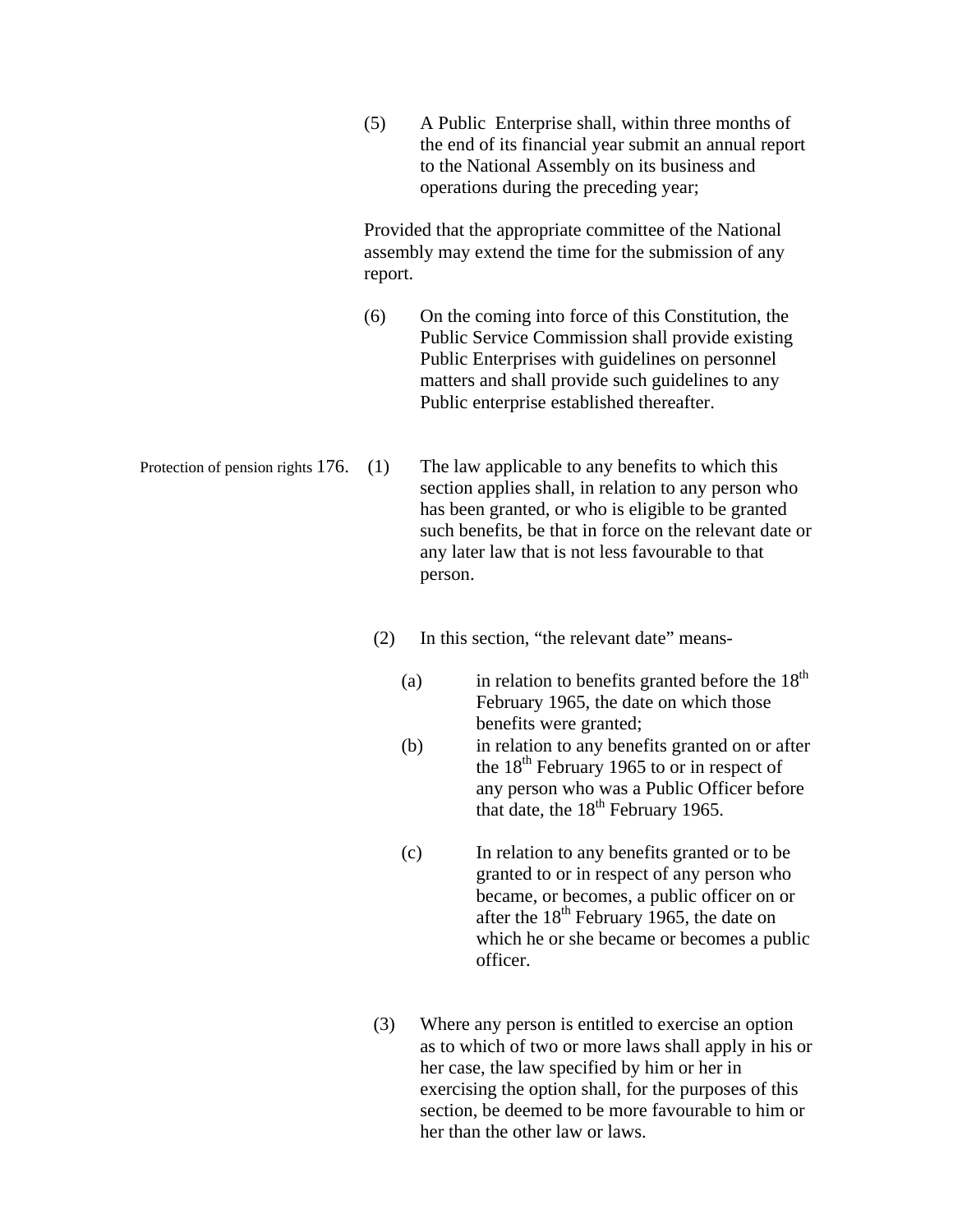- (4) Any benefit to which this section applies (not being a benefit that is a charge on some other fund of The Gambia) shall be a charge on the Consolidated Fund or upon such other special fund, whether contributory or non-contributory, as may be prescribed by an Act of the National Assembly.
- (5) This section applies to any benefits payable under any law providing for the grant of pensions, gratuities or compensation to persons who are or have been public officers in respect of their service in the public service or to the widows, children, dependants or personal representative of such persons in respect of such services.
- (6) Reference to the law applicable to any benefits to which this section applies includes references to any law relating to the time at which and the manner in which any person may retire in order to become eligible for those benefits.
- Public services pensions 177. A pension payable to any person who is or has been a public officer in respect of his or her service in the Public Service or to the widow, children or dependants of such persons in respect of such service shall-
	- (a) be free of all tax; and
	- (b) be subject to review to take account of relevant salary increases.

#### **CHAPTER XII**

# **THE POLICE FORCE AND PRISON SERVICE PART 1: THE POLICE FORCE**

| The Gambia 178. | There shall be a Police Force of The Gambia |
|-----------------|---------------------------------------------|
| Police Force    | of which the Inspector General of Police    |
|                 | shall be the head.                          |
|                 |                                             |

- 6 of 2001 (2) The Police Force shall be equipped and maintained to perform its traditional role of maintaining law and order, and such other functions as may be prescribed by an Act of the National Assembly.
	- (3) No person or authority shall raise any other police force or service except by or under the authority of an Act of the National Assembly.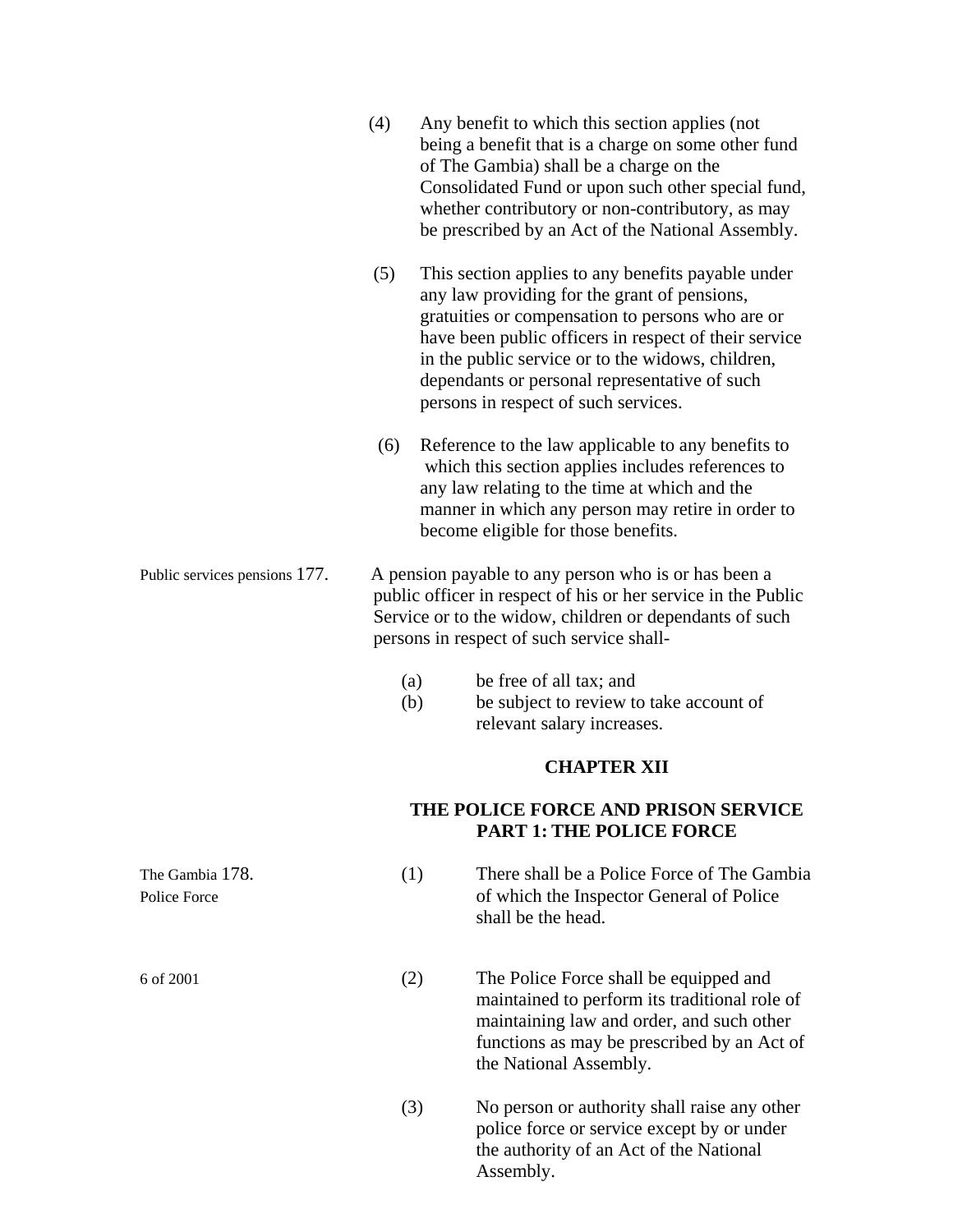|                                         |                  | Subsection (4) (Deleted by No 6 of 2001)<br>Section 179, control of Police Force (deleted<br>by No. 6 of 2001)                                                                                                                                               |
|-----------------------------------------|------------------|--------------------------------------------------------------------------------------------------------------------------------------------------------------------------------------------------------------------------------------------------------------|
| Police Council 180.<br>6 of 2001        |                  | There shall be a Police Council whose composition,<br>functions and powers shall be prescribed by an Act of<br>the National Assembly.                                                                                                                        |
|                                         | by No 6 of 2001) | Section 181, Appointments in Public Force (Deleted                                                                                                                                                                                                           |
|                                         |                  | PART 2: THE PRISON SERVICE                                                                                                                                                                                                                                   |
| Prison Service 182.<br>6 of 2001        | (1)              | There shall be a Prison Service which shall<br>be headed by the Commissioner of Prisons.                                                                                                                                                                     |
|                                         | (2)              | An Act of the National Assembly shall<br>prescribe the functions and powers of the<br>Prison Service.                                                                                                                                                        |
| Control of 183.<br>Prison Service       |                  | Subject to the general authority and direction of the<br>President and the Prison Service Council, the<br>Commissioner of Prisons shall be responsible for the<br>operational control and administration of the Prison<br>Service and Prisons in The Gambia. |
| Prison Service 184.<br>6 of 2001        |                  | There shall be a Prison Service Council whose<br>composition, functions and powers shall be prescribed<br>by an Act of the National Assembly.                                                                                                                |
| Appointments in 185.<br>Prisons Service | (1)              | The Commissioner of Prisons shall be<br>appointed by the President after<br>consultation with the National Security<br>council.                                                                                                                              |
|                                         | (2)              | Subject to this section, the power to appoint<br>persons in the rank of Assistant<br>Commissioner and above in the Prison<br>Service shall be vested in the President on<br>the advice of the Commissioner of Prisons<br>through the Secretary of State.     |
|                                         | (3)              | Subject to any regulations made by the<br>Prison Service Council, the power to appoint<br>persons to a rank in the Prison Service<br>below that of Assistant Commissioner shall<br>vest in the Commissioner.                                                 |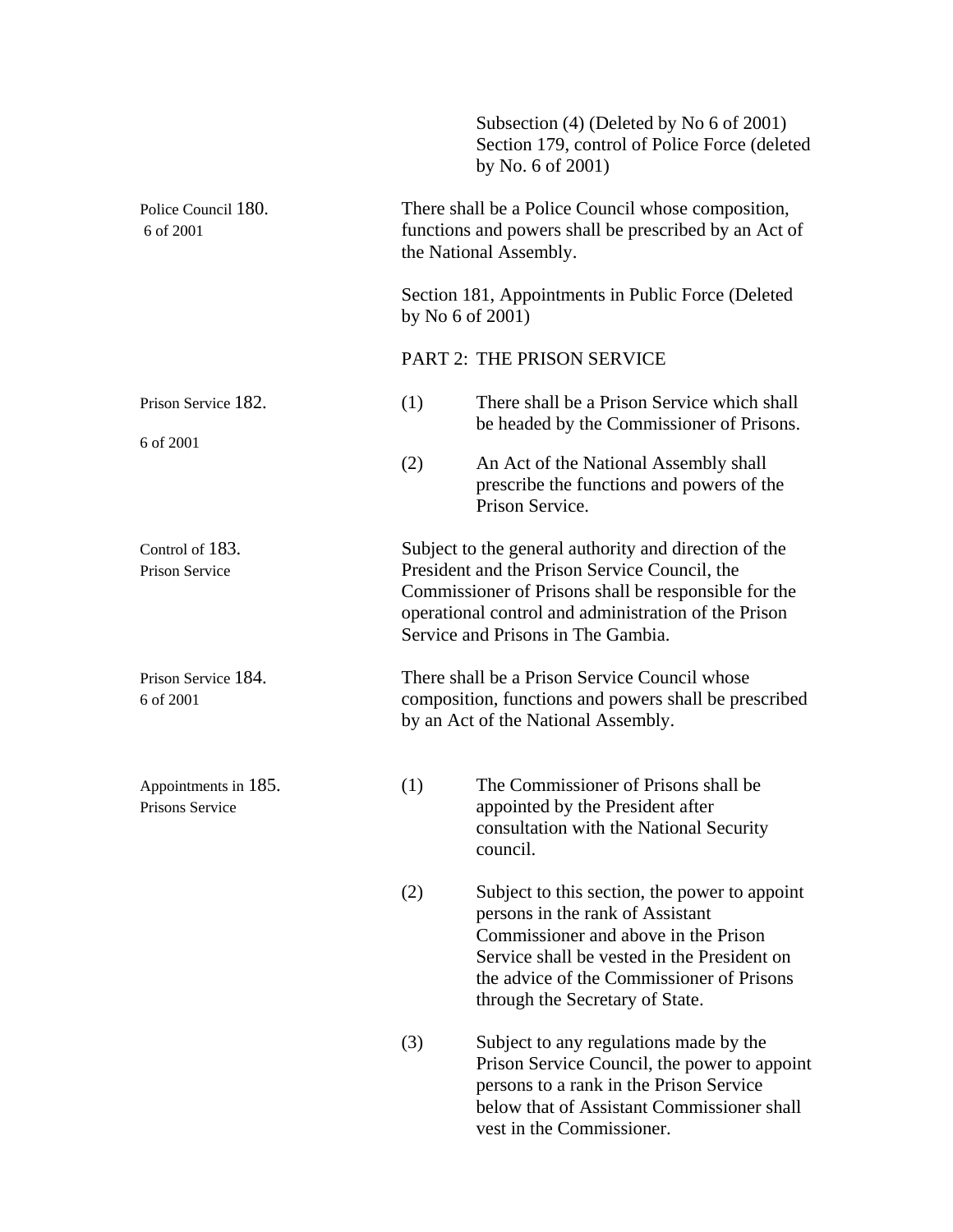#### **CHAPTER XIII**

# **THE ARMED FORCES AND THE NATIONAL INTELLIGENCE AGENCY**

# **PART 1: THE ARMED FORCES**

Armed Forces 186. (1) There shall be the Armed Forces of The Gambia which shall consist of the Army, the Navy and the Air Force and such other services for which provision is made by an Act of the National assembly.

> (2) No person shall raise an armed force except by or under the authority of an Act of the National assembly.

(3) The Armed Forces shall be equipped and maintained to perform their role of defence or The Gambia as well as such other functions for the development of The Gambia as provided in this Constitution.

Functions 187. (1) The principal functions of the Armed Forces are-

> (a) to preserve and defend the sovereignty and territorial integrity of The Gambia;

(b) to aid the civil authorities, at their request, in emergencies and in cases of natural disasters; and

(c) to engage, at the request of the civil authorities, in productive activities, such as agriculture, engineering, health and education for the development of The Gambia.

(2) It shall be the aim of the Government and the Armed Forces to maintain harmony and to foster understanding between the Armed Forces and the civilian population, and to that end-

> (a) the National Youth Service shall be organised with co-operation and assistance of the Armed Forces;

> (b) the Armed Forces shall establish training programmes for their members at all levels to equip them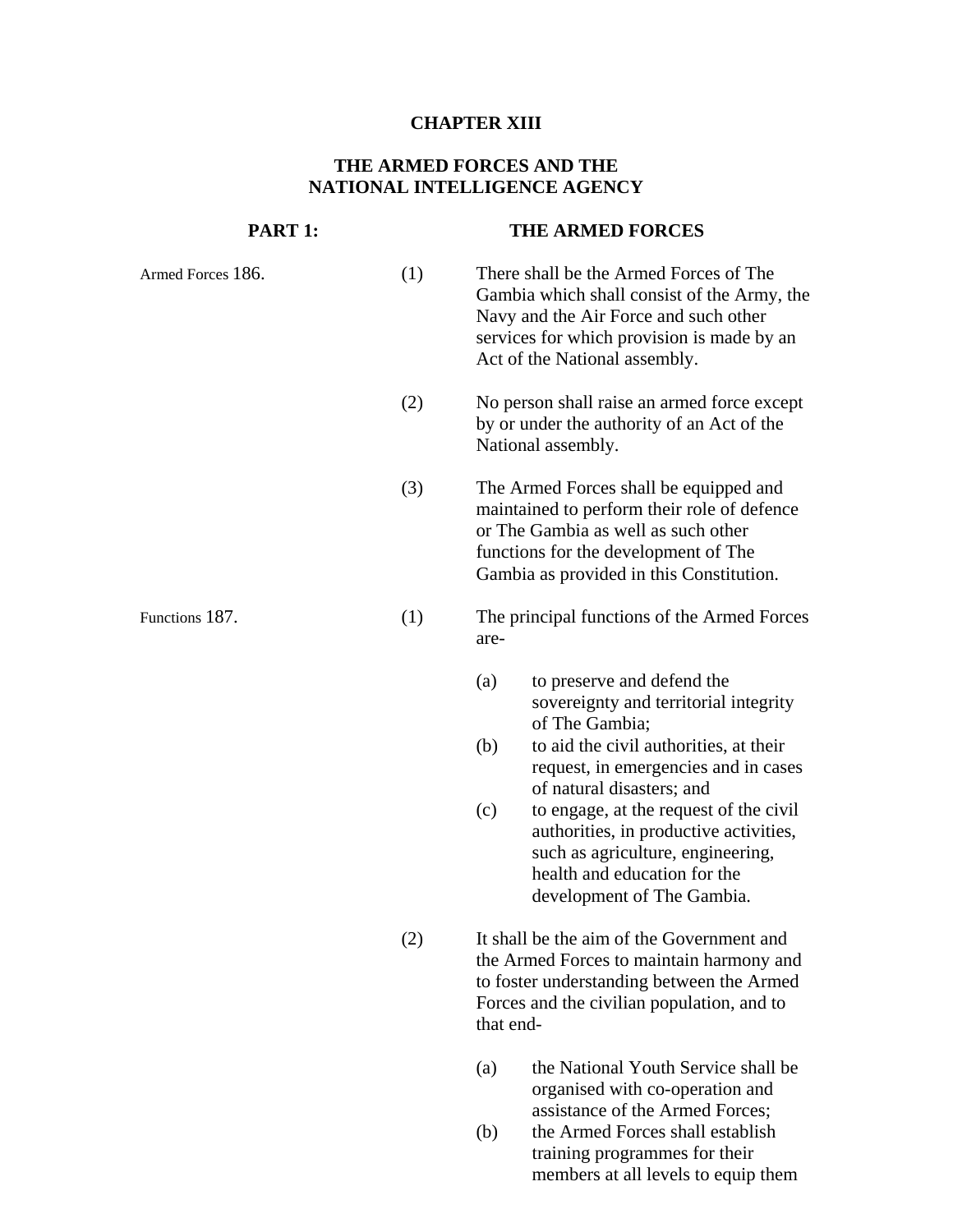with skills and trades, and a programme of secondment to civilian occupations, so as to enable members of the Forces to return, after their service, to a full and productive civilian life; and

- (c) there shall be established an army reserve.
- (3) It shall be the duty of the members of the Gambia Armed Forces to respect the fundamental rights and freedoms of other persons.

Control of the Armed Forces 188. (1) Subject to the authority and directions of the President and of the Armed Forces Council, the Chief of Defence Staff shall be responsible for the operational control and administration of the Armed Forces.

- (2) Without prejudice to his or her general power and authority as Commander-in chief, the President may give a Force Commander directions with respect to the operational use of the Commander's forces in The Gambia for the purpose of maintaining and securing public safety and public order, and the Force Commander shall comply with those directions.
- (3) In the exercise of his or her powers as Commander-in-chief, the President shall, whenever practicable, consult the National Security Council.
- (4) The President shall not deploy any troops outside The Gambia without the approval of the National Assembly.

Armed Forces Council 189. (1) There shall be an Armed Forces Council which shall consist of-

- (a) the Vice-President as Chairman;
- (b) the Secretary of State for the time being responsible for defence;
- (c) the Chief of Defence Staff;
- (d) the Armed Forces Chief of Staff;
- (e) the Commanders of the Army, the Navy and the Air Force;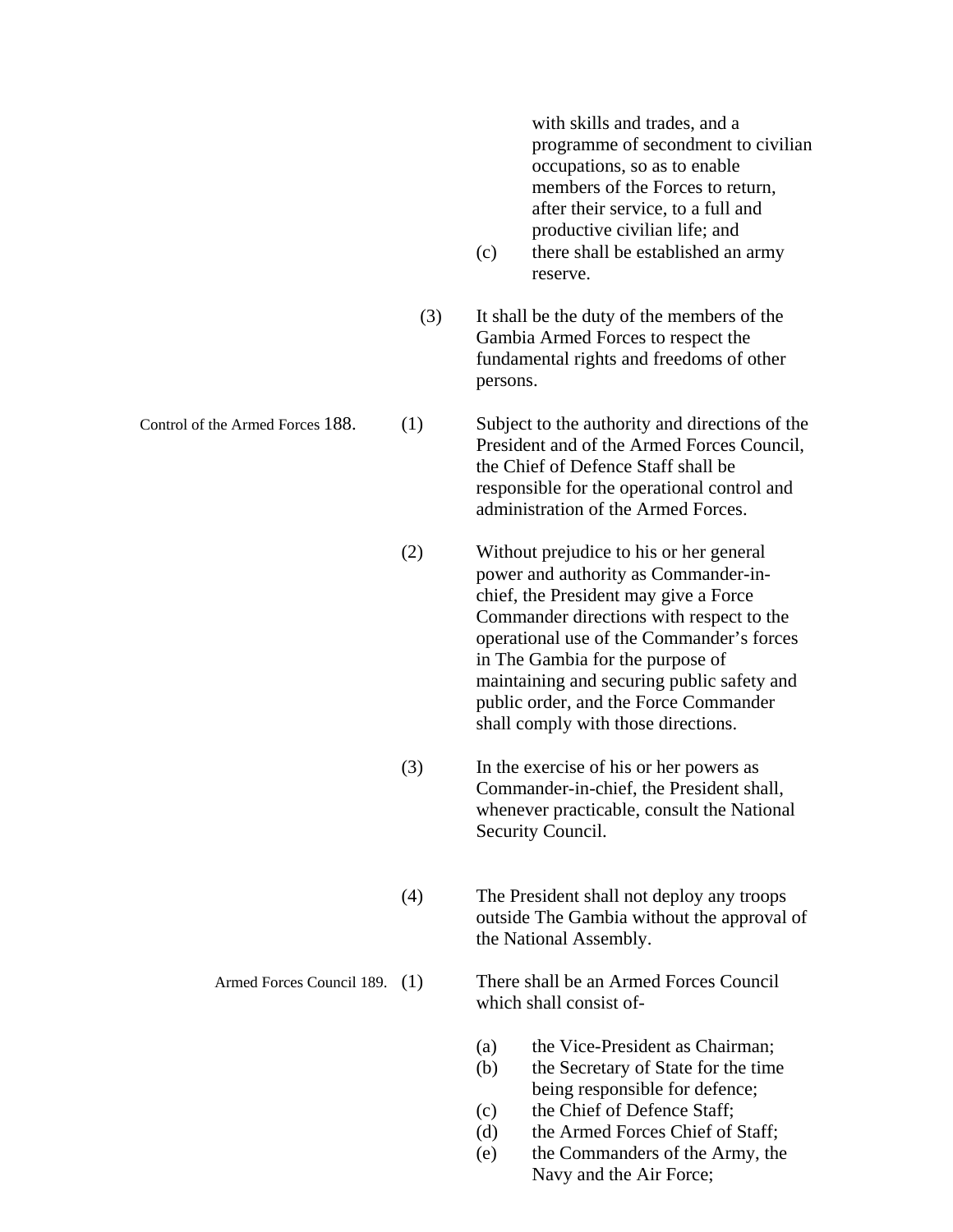- (f) the Permanent Secretary of the Ministry responsible for Defence;
- (g) two other persons appointed by the President subject to confirmation by the National assembly.
- (2) The Armed Forces Council shall-
	- (a) advise the President on all matters of policy relating to defence and strategy, including the role of the Armed Forces, defence budgeting and finance, administration, and any other matter which the President may refer to the Council
	- (b) advise the President on the promotion of officers to the rank of Lieutenant Colonel or its equivalent and above;
	- (c) with the prior approval of the President, make regulations for the performance of its functions under this Constitution and any other law and, subject to any Act of the National Assembly in that regard, for the effective and efficient administration of the Armed Forces.
- (3) Regulations made under subsection (2) shall include regulations in respect of-
	- (a) the control and administration of the Armed Forces;
	- (b) the ranks of the officers and men of each service; the members in each rank and the use of uniforms by the members;
	- (c) the conditions of service, enrolment pay, pensions, gratuities and other allowances of officers and men, and deductions there from;
	- (d) the authority and powers of command of officers and men;
	- (e) the powers of commanding officers to try members of the Armed Forces;
	- (f) the establishment of research and development units in each service.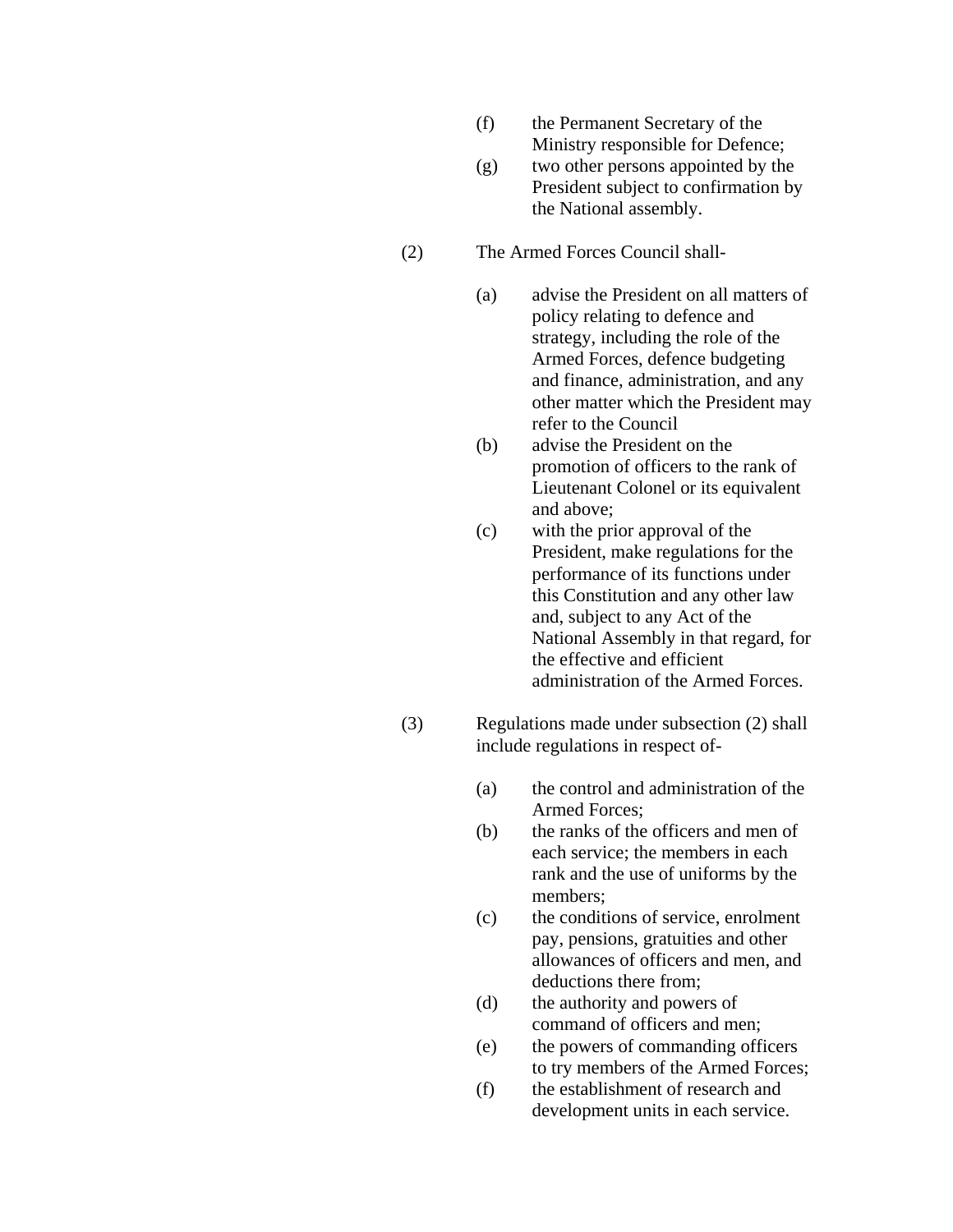Appointments in Armed 190 (1) The President shall, after consulting the Forces. National Security Council, appoint:

- (a) the Chief of Defence Staff of the Armed Forces;
- (b) the Armed Forces Chief of Staff;
- (c) the commanders of the Army, the Navy and the Air Force.
- (2) A person shall not be qualified for appointment in accordance with subsection(1) if he or she is not a citizen of The Gambia or if he or she holds the citizenship or nationality of any other country
- (3) The President may, after consulting the National Security council, remove from office the Chief of Defence staff, the Armed Forces Chief of staff, or the Commander of the Army, the Navy or the Air Force.
- (4) The President may, after consulting the Armed Forces Council, appoint the commanders of any formation or unit of the Armed Forces.
- (5) The President shall, in accordance with the advice of the Armed Forces Council, grant commissions in the Armed Forces.

### **PART II . NATIONAL INTELLIGENCE AGENCY**

- National intelligence Agency 191 (1) There shall be a National Intelligence Agency which shall be under the command of the President.
	- (2) Subject to any Act of the National Assembly and the provisions of this Constitution, the National Intelligence Agency shall be governed by the National intelligence Agency Decree, 1995.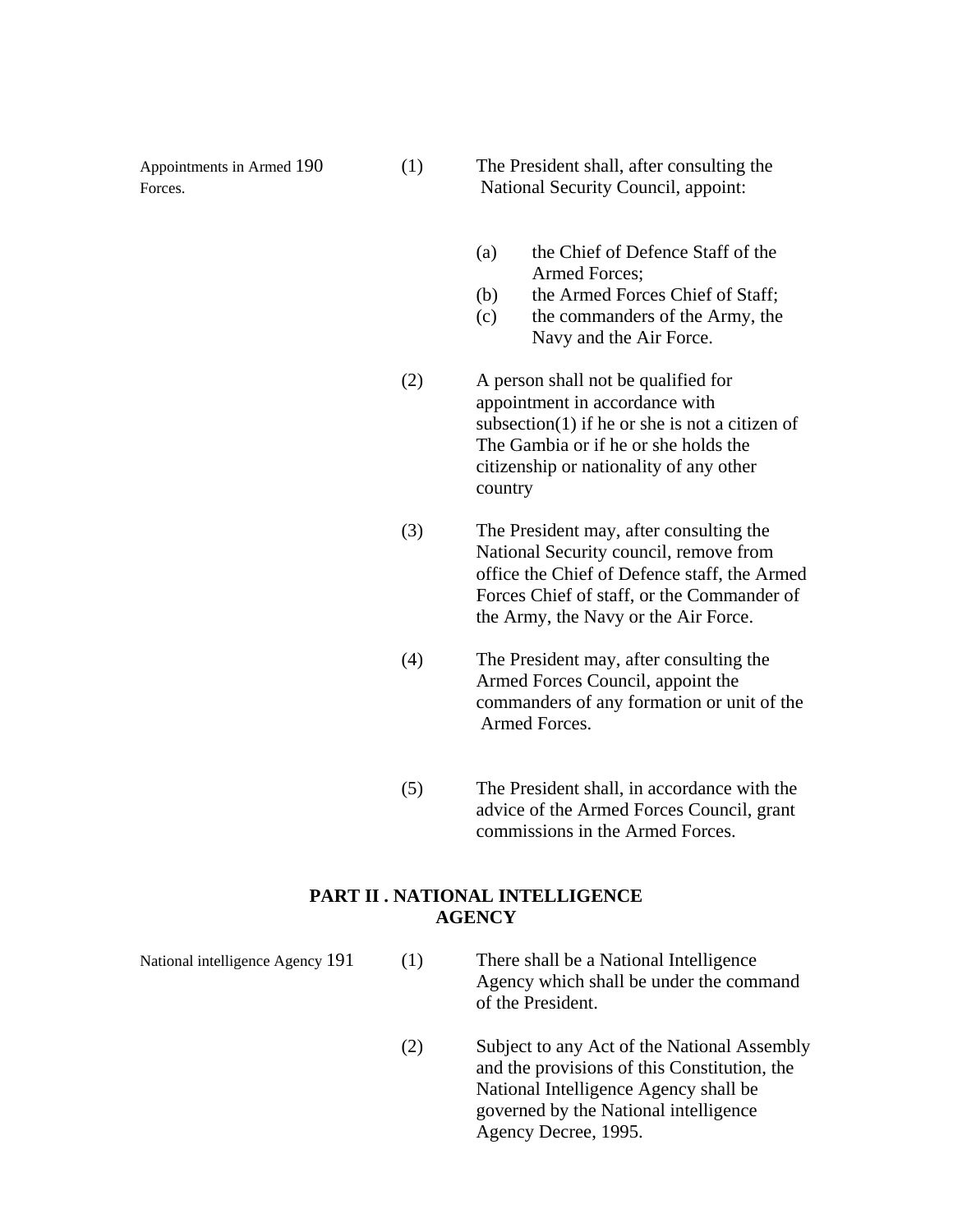#### **CHAPTER XIV**

#### **LAND COMMISSION**

Land Commission 192 There shall be established a Land commission whose 6 of 2001 composition, functions and powers shall be prescribed by an Act of the National Assembly

#### **CHAPTER XV**

### **LOCAL GOVERNMENT AND TRADITIONAL RULERS**

System of local 192 (1) Local government administration in The Government Gambia shall be based on a system of democratically elected councils with a high degree of local autonomy. (2) An Act of the National assembly shall provide for the establishment of city councils, municipalities and area councils (which are together referred to as local government authorities), and the district in which each shall have jurisdiction. The geographical boundaries of each local government authority shall be determined by the Independent Electoral Commission. (3) An Act of the National Assembly shall make provision for the functions, powers and duties of local government authority including provision for - (a) the infrastructure and development of the area within the authority's jurisdiction;

- (b) the encouragement of commercial enterprises;
- (c) the participation of the inhabitants in the development and administration of the area;
- (d) the essential and other services to be provided by the authority;
- (e) the raising of local revenue;
- (f) the management, control and oversight of the authority's finances and the audit of its accounts by the Auditor-General;
- (g) the making of by-laws;
- (h) the preservation of the environment;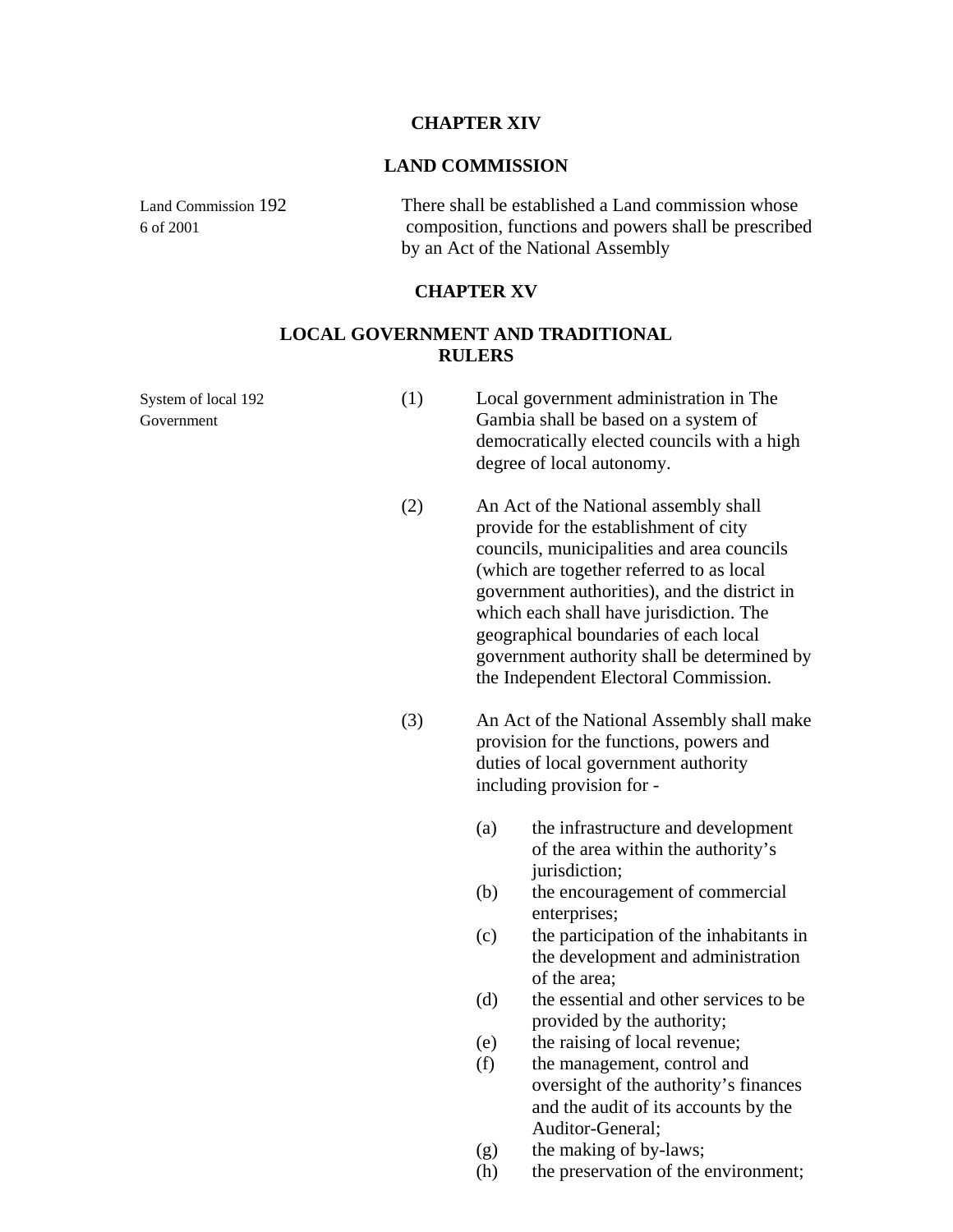- (i) the promotion of Gambian traditions and culture; and
- (j) the control of financial and other resources allocated by the central government.
- (4) it shall be an object of the local government system that so far as possible, issues of local policy and administration shall be decided at a local level and that local government authorities shall co-operate with the Central Government in adopting a policy of decentralisation.

Local government 194 An Act of the National Assembly by or under which a Authorities local government authority is established shall include provision for –

- (a) the election of members of the authority from among residents of the area within the authority's jurisdiction at intervals of four years, and the qualifications for election;
- (b) the additional representation on the authority of District Seyfolu and representatives of local commercial, occupational or social interests or groups, whether by election or otherwise;
- (c) the direct election of the mayor or chairman of the authority;
- (d) the tenure of office of members of the authority;
- (e) the recall by their wards of members of the authority;
- (f) the appointment of committees from amongst the members of the authority, including finance, establishment and appointment, and development committees; and
- (g) the appointment of a chief executive for the authority to be responsible to the authority for the administration of its services and the implementation of its policy and programmes; and for the terms and conditions of his or her appointment.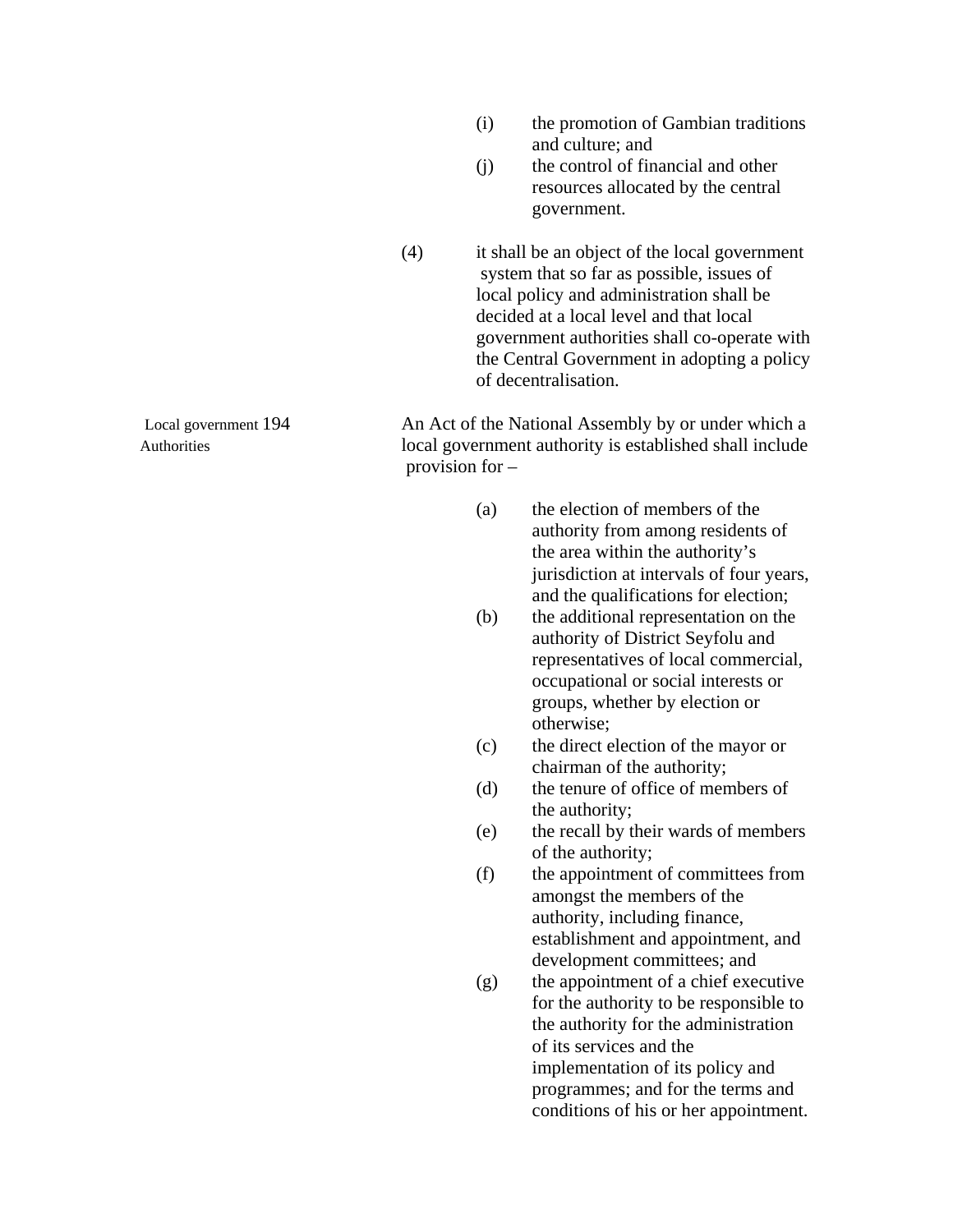#### **CHAPTER XVI**

### **THE NATIONAL YOUTH SERVICE**

| National Youth 12<br>Service Scheme 6 of 2001 | Assembly. | The shall be established a National Youth Service<br>Scheme whose composition, operation and functions<br>shall be prescribed by an Act of the National                                                                                                                                                                           |
|-----------------------------------------------|-----------|-----------------------------------------------------------------------------------------------------------------------------------------------------------------------------------------------------------------------------------------------------------------------------------------------------------------------------------|
| Participation in the service 196              | (1)       | Citizens of The Gambia who have attained<br>the age of eighteen years shall, subject to<br>any exemptions and deferments prescribed<br>by an Act of the National Assembly, be<br>required to join the National Youth Service                                                                                                      |
|                                               | (2)       | An Act of the National Assembly may<br>provide that any person who seeks an<br>appointment in the public service shall<br>provide evidence of his or her having<br>participated in, or been exempted from<br>joining, the National Youth service.                                                                                 |
| National Youth 197<br>Service Board           | (1)       | The National Youth Service Board shall be<br>responsible for the operation of the National<br>Youth service.                                                                                                                                                                                                                      |
|                                               | (2)       | The Board shall be composed of a chairman<br>and four other members who shall be<br>appointed by the President, in consultation<br>with the Secretary of State.                                                                                                                                                                   |
|                                               | (3)       | Subject to this constitution and any Act of<br>the National Assembly, the Board may, with<br>the prior approval of the President, make<br>regulations for the performance of its<br>functions under this Constitution or any<br>other law and for the effective and efficient<br>administration of the National Youth<br>Service. |

## **CHAPTER XVII THE NATIONAL COUNCIL FOR CIVIC EDUCATION**

National council for Civic 198 There shall be established a National Council for Education 6 0f 2001 Civic Education whose composition, functions and powers shall be prescribed by an act of the National Assembly.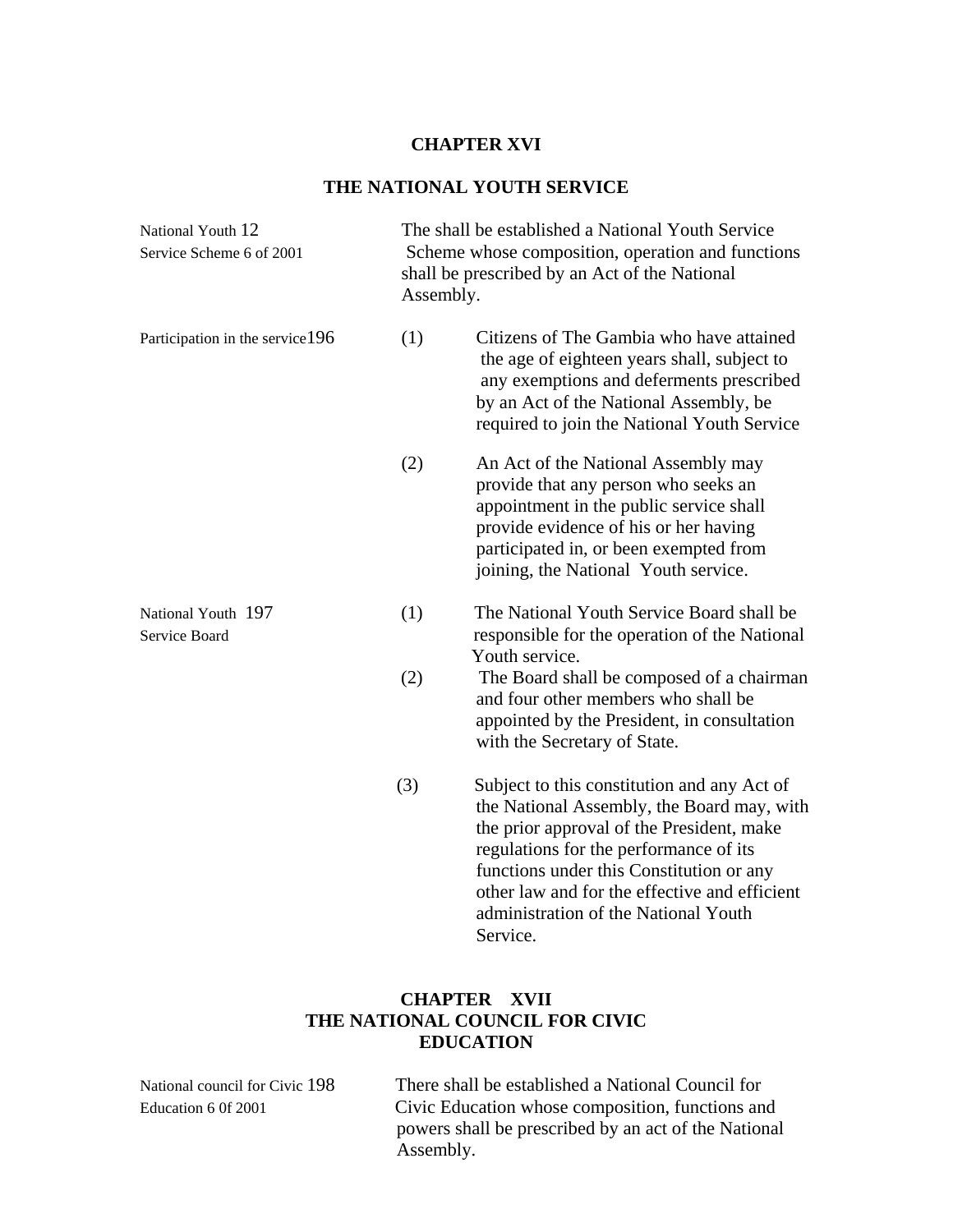- (a) to create and sustain within society an awareness of the principles and objectives of this Constitution as the fundamental law of The Gambia.
- (b) To educate and encourage the public to defend this Constitution against all forms of abuse and violence;
- (c) To formulate, from time to time, for the consideration the Government, programmes at national and district levels aimed at realising the objects of this Constitution;
- (d) To formulate, implement and oversee programmes aimed at inculcating in the citizens of The Gambia awareness of their civic and fundamental rights, duties and responsibilities;
- (e) To educate the citizens of The Gambia about international, regional and sub regional matters relevant to The Gambia, and
- (f) Such other functions as an Act of the National Assembly may prescribe
- (2) An Act of the National Assembly may provide for the establishment of district branches of the Council.
- (3) In the exercise of its functions, the Council shall be apolitical and, save as may be provided by an Act of the National Assembly, shall not be subject to the direction or control of any other person or authority.

## **CHAPTER XVIII**

### **COMMISSIONS OF INQUIRY**

Commission of inquiry 200 (1) The President may, whenever he or she deems it advisable, issue a Commission appointing one or more Commissioners authorising such Commissioners to inquire into-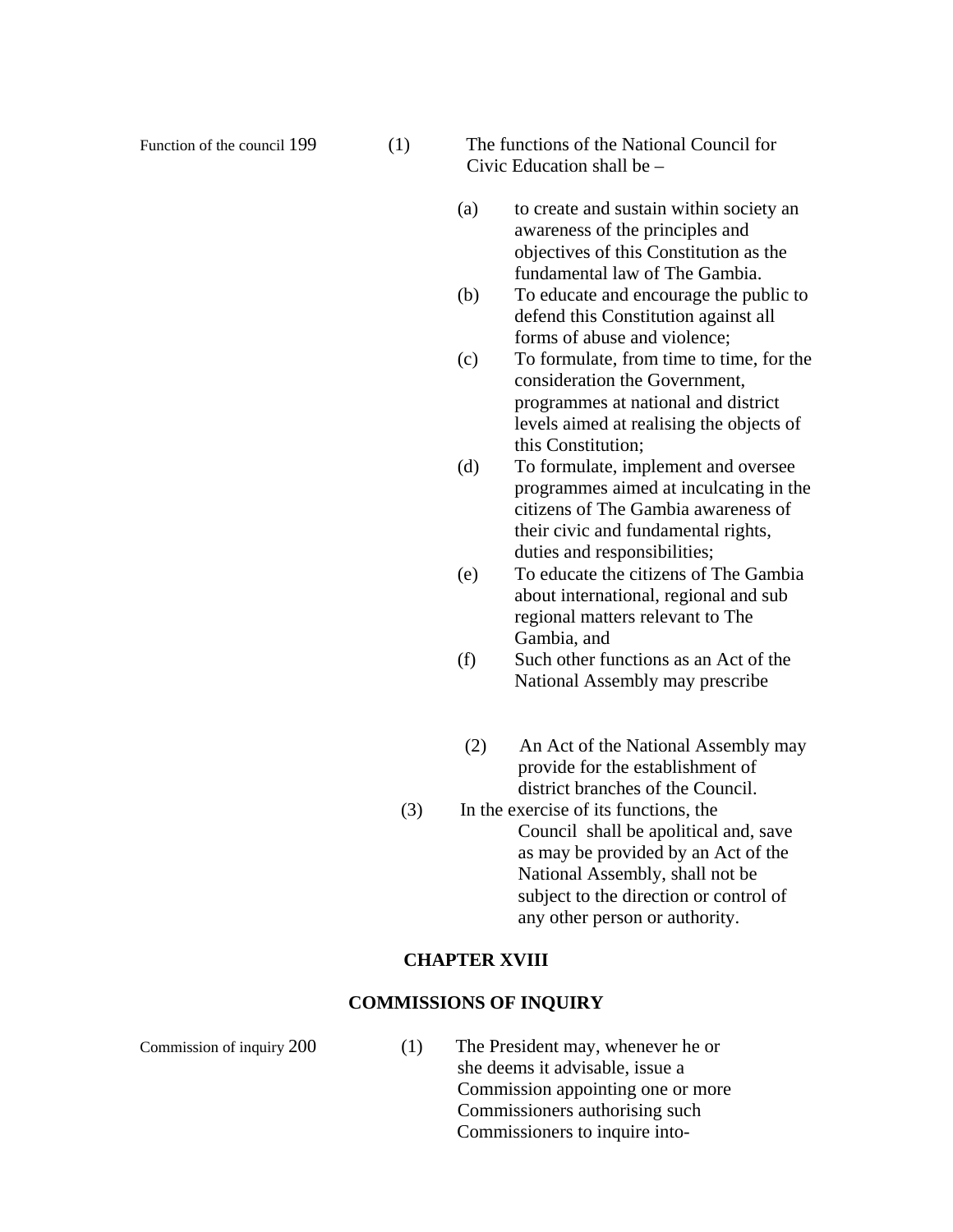- (a) the conduct of any public officer;
- (b) the conduct of any District Chief or Alkalo;
- (c) the conduct or management of any department or authority of the public service or any local government authority or public enterprise; or
- (d) any matter whatever arising in The Gambia in which an inquiry would the opinion of the President, be for the public good.
- (2 ) The National Assembly may request the President to establish a commission of Inquiry for any of the purposes set out in subsection (1).
- (3) Except as may be ordered by the presiding Commissioner in the interest of public morality, public safety or public order, the proceedings of a Commission of Inquiry shall be held in public:

Provided that the presiding Commissioner shall be entitled to exclude any particular person or persons for the preservation of order.

Presiding Commissioner  $201$  (1) A person shall not be appointed a sole Commissioner or the Chairmen of a Commission of Inquiry unless –

- (a) he or she is, or has been, a judge of a superior court, whether in The Gambia or outside it; or
- (b) he or she is qualified to be appointed a judge of a superior court.
- (2) Where a Commission of Inquiry consists of more than two members, at least one Commissioner shall be a person who has special qualifications or knowledge in the field of the matter under investigation.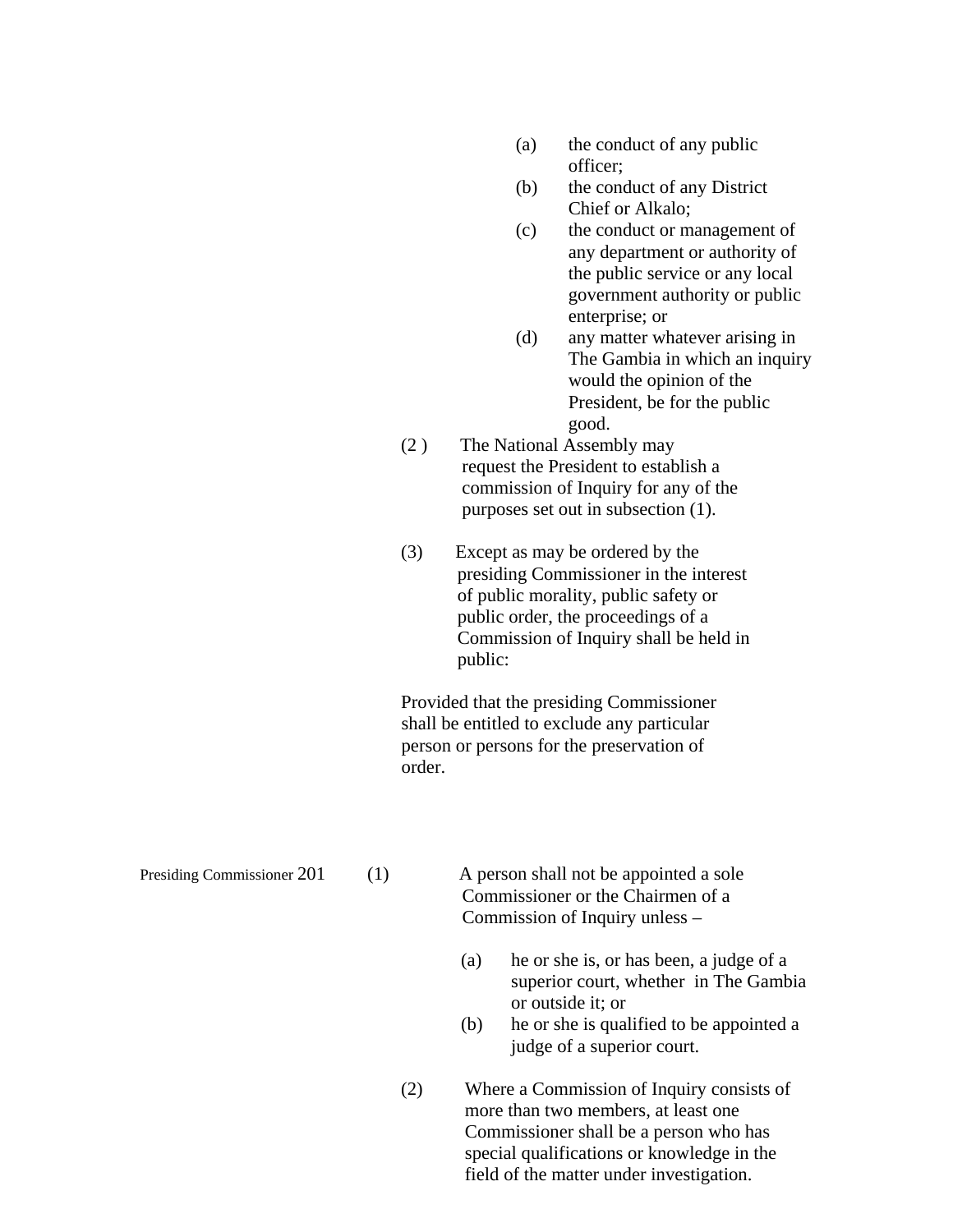Commission

Functions and powers of  $202$  (1) A Commission of Inquiry shall –

- (a) make a full and impartial investigation into the matter in respect of which the Commission is established: and (b) furnish in writing a report on the results of the inquiry, including a statement of the reasons leading to the conclusions of the Commission.
- (2) A Commission of Inquiry shall have all the powers, rights and privileges of a judge of the High Court at a trial in respect of  $-$ 
	- (a) enforcing the attendance of witnesses and examining them on oath, affirmation or otherwise: (b) compelling the production of documents: (c) issuing a commission or request for the examination of witnesses abroad, and (d) making interim orders.
- (3) A Commissioner appointed under section 200 shall not be liable to any action or suit in respect of any matter or thing bona fide done or omitted to be done in the performance of his or her functions as a Commissioner.

Publication of report 203 On receipt of the report of a commission of Inquiry –

(a) the President shall within six months publish the report and his or her comments on the report, together with a statement of any action taken, or the reason for not taking any action, thereon; or (b) where the President refuses to publish the report for reasons of national security or otherwise in the public interest, he or she shall, within six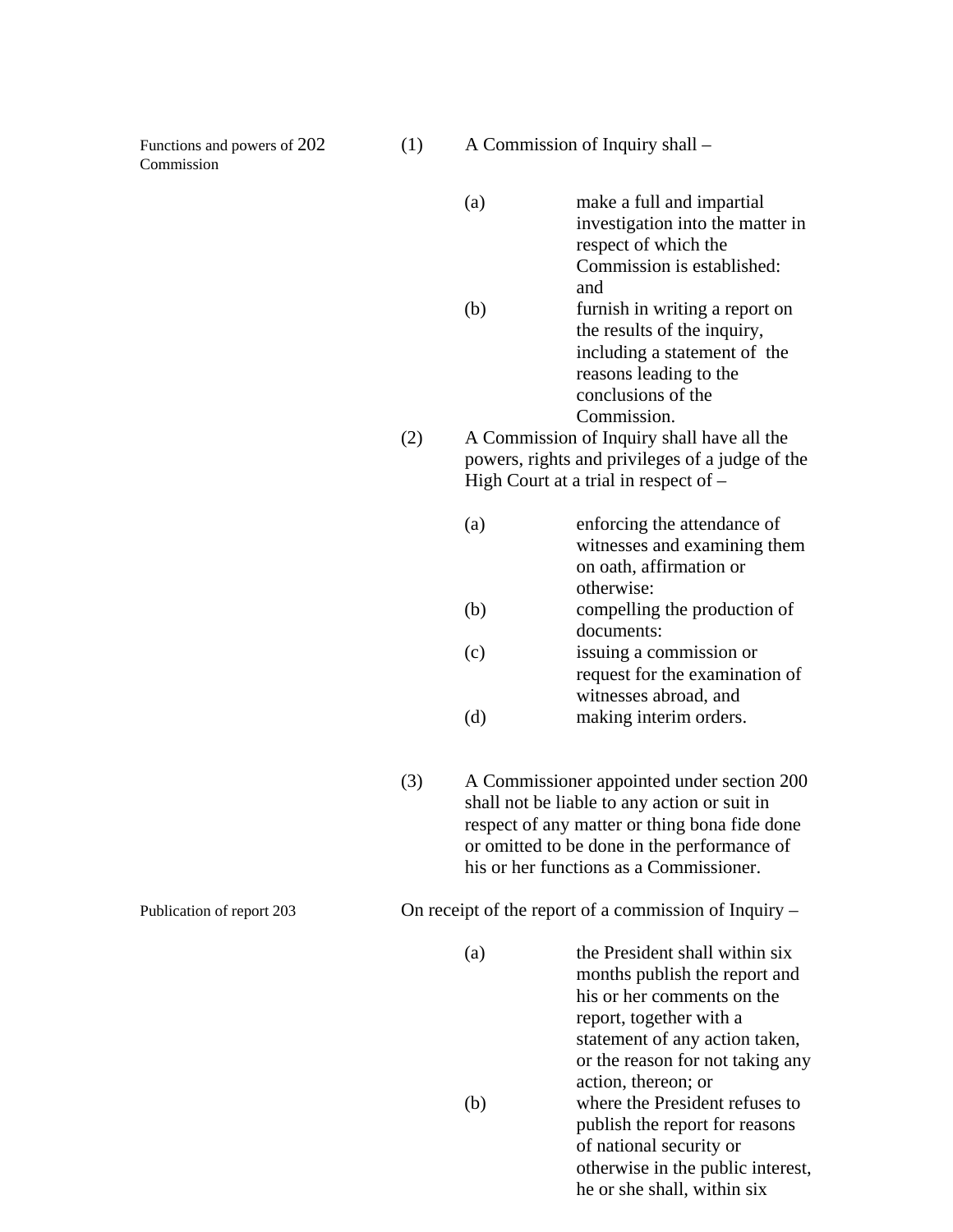months, publish a statement to that effect.

Adverse findings 204 (1) Where a Commission of Inquiry makes an adverse finding against any person, it shall, at the time of submitting its report to the President, inform such persons of the finding and the reasons therefore. (2) A person against whom any such adverse finding has been made may appeal against such finding to the Court of Appeal as of right as if the finding were a judgment of the High Court, and on the hearing of the appeal the report shall be treated as if it were such a judgment (3) An appeal under this section shall be made within three months of the appellant being informed of the adverse finding as provided by subsection (1) or such later time as the Court of Appeal may allow. Immunities of witnesses 205. A witness before a Commission of Inquiry shall be entitled to the same immunities and privileges as if he or she were witness in proceedings before the High Court. National Assembly to 206. An Act of the National Assembly may make further make further provision provision for the purposes of this chapter, and subject to any such Act, the power conferred by any law to make rules of court for the superior court shall deemed to include power to make rules regulating the procedure and practice of all Commissions of Inquiry. Freedom and responsibility 207. (1) The freedom and independence of the press Of the media and other information media are hereby guaranteed. (2) An Act of the National assembly may make provisions for the establishment and operation of the press and other information media. (3) The press and other information media shall at all times, be free to uphold the principles, provisions and objectives of this Constitution, and the responsibility and accountability of the Government to the people of The Gambia.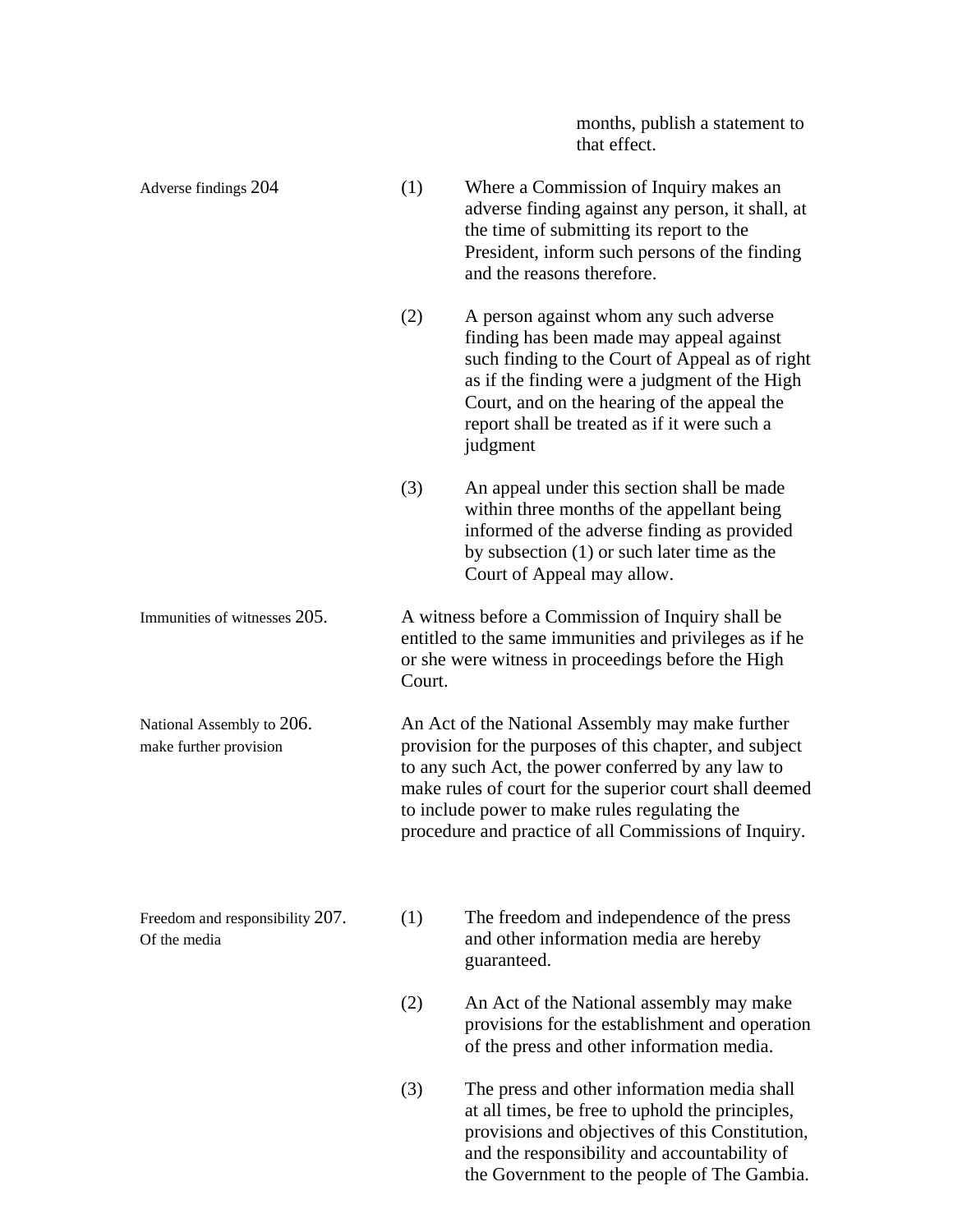| Responsibility of State 208.<br>owned media | All state owned newspapers, journals, radio and<br>television shall afford fair opportunities and facilities<br>for the presentation of divergent views and dissenting<br>opinion.                                                                                                                                                                                                                        |
|---------------------------------------------|-----------------------------------------------------------------------------------------------------------------------------------------------------------------------------------------------------------------------------------------------------------------------------------------------------------------------------------------------------------------------------------------------------------|
| Limitations on rights and 209.<br>freedoms  | The provisions of sections 207 and 208 are subject to<br>laws which are reasonably required in a democratic<br>society in the interest of national security, public<br>order, public morality and for the purpose of<br>protecting the reputations, rights and freedoms of<br>others.                                                                                                                     |
| National Media Commission 210.              | An Act of the National assembly shall within one year<br>of the coming into force of this Constitution make<br>provision for the establishment of a National Media<br>Commission to establish a code of conduct for the<br>media of mass communication and information and to<br>endure the impartiality, independence and<br>professionalism of the media which is necessary in a<br>democratic society. |

#### **CHAPTER XX DIRECTIVE PRINCIPLES OF STATE POLICY**

| application of the $211$ .           | The principles of state policy in this Chapter shall |
|--------------------------------------|------------------------------------------------------|
| Directive Principles of State Policy | form part of the public policy of The Gambia for the |
|                                      | establishment of a just, free and democratic state.  |

- establishment of a just, free and democratic state. These principles shall not confer legal rights or be enforceable in any court but-
	- (a) subject to the limits of the economic capacity and development of The Gambia, the Executive, the Legislature and all other organs of the State in taking policy decisions, making laws and in the administration of the Gambia, shall according to their respective functions be guided by and observe them with a view to achieving by legislation or otherwise the full realisation of these principles; and (b) the courts are entitled to have regard to these
	- principles in interpreting any laws based on them.
- National Integration (1) Al organs of the State shall strive and Unity 212. towards the realisation of national unity, peace and stability.
	- (2) Every effort shall be made to integrate the people of The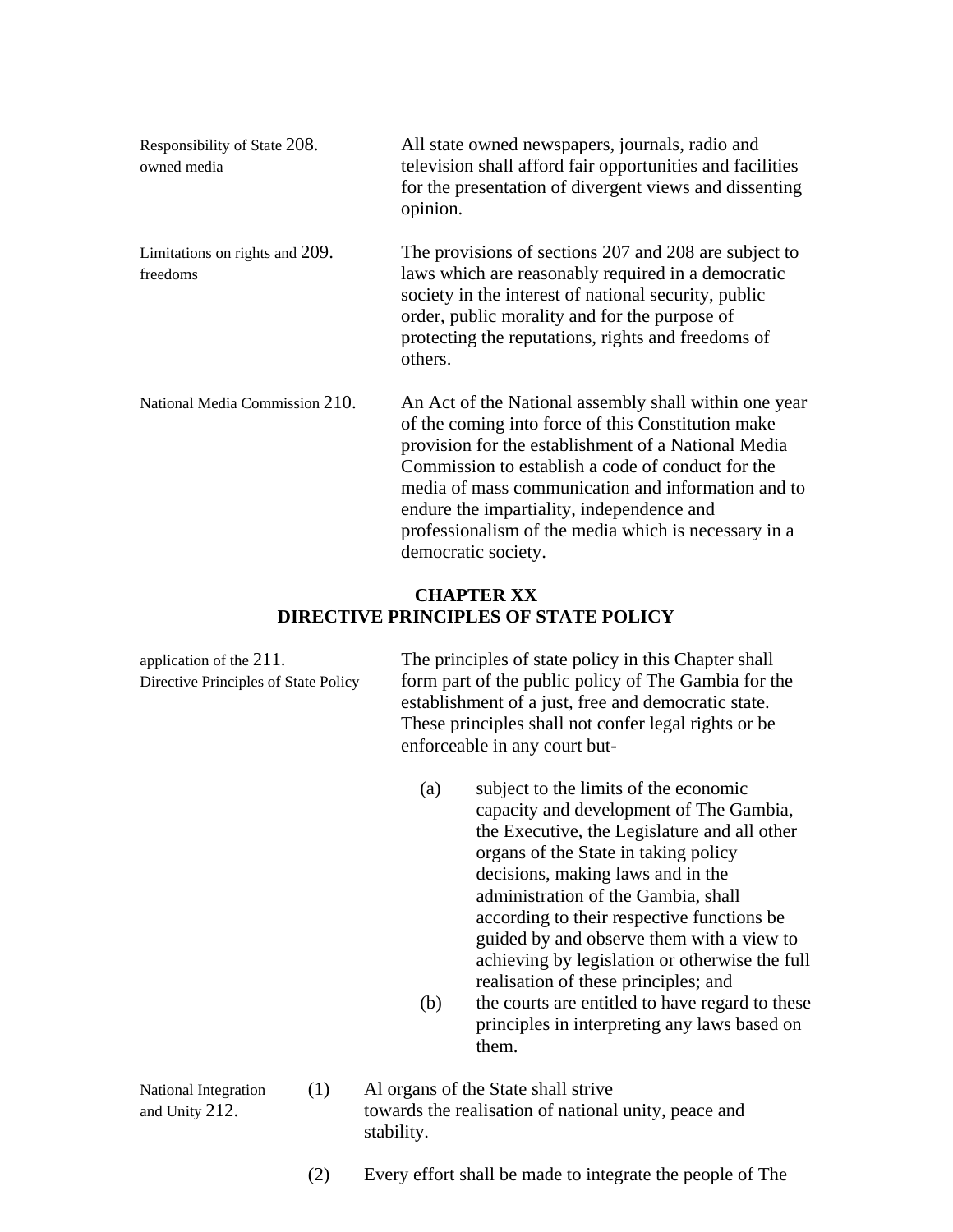|                                                  |     | Gambia and foster loyalty to The Gambia without<br>discrimination.                                                                                                                                                                                                  |
|--------------------------------------------------|-----|---------------------------------------------------------------------------------------------------------------------------------------------------------------------------------------------------------------------------------------------------------------------|
|                                                  | (3) | All the people of The Gambia shall be entitled to their<br>ethnic, religious and cultural values which do not disturb<br>the unity or cohesion of the State.                                                                                                        |
| National 213.<br>Sovereignty<br>and Independence | (1) | The State and all citizen of The Gambia shall endeavour to<br>protect and enhance national sovereignty including social,<br>political and economic independence and territorial<br>integrity.                                                                       |
|                                                  | (2) | The State shall pursue policies which avoid undue<br>dependence on other nations and institutions.                                                                                                                                                                  |
| Political objectives 214.                        | (1) | The Gambia shall be a democratic state dedicated to<br>freedom, peace, progress, prosperity and justice.                                                                                                                                                            |
|                                                  | (2) | The people shall express their will and consent as to who<br>shall govern them and how they shall be governed, through<br>regular, free and fair elections of their representatives.                                                                                |
|                                                  | (3) | The State shall be guided by the principles of<br>decentralisation and devolution of governmental functions<br>and powers to the people at appropriate levels of control to<br>facilitate democratic governance.                                                    |
|                                                  | (4) | In the composition of the Government, women shall be<br>fairly represented.                                                                                                                                                                                         |
|                                                  | (5) | The Government, with due regard to the principles of an<br>open and democratic society, shall foster accountability and<br>transparency at all levels of government.                                                                                                |
| Economic 215.<br>Objectives                      | (1) | The State shall endeavour to create an economic<br>environment that maximises the rate of economic growth<br>and employment and secures the maximum welfare and<br>prosperity for all persons in The Gambia.                                                        |
|                                                  | (2) | The State shall endeavour to keep inflation under control.                                                                                                                                                                                                          |
|                                                  | (3) | Recognising that the most secure democracy is one that<br>assures the basic necessities of life for its people, the State<br>shall endeavour to establish an efficient, dynamic and self-<br>reliant economy whose underlying principles shall include<br>ensuring: |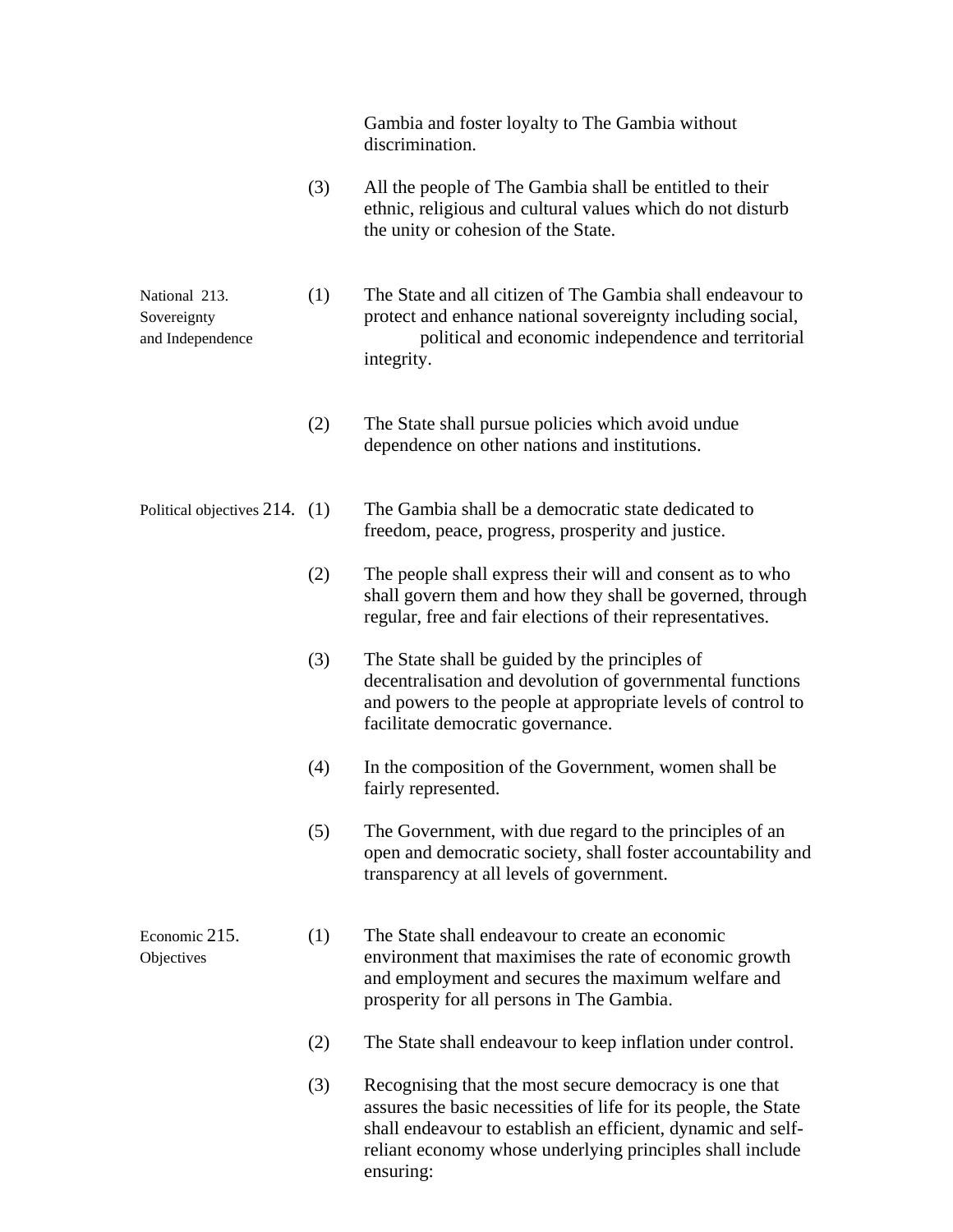- (a) ample and equal economic opportunity for all citizens and a pronounced role for the private sector, and the encouragement of private initiative;
- (b) that persons bear their fair share of social and national responsibilities including their responsibility to contribute to the development of the country; and
- (c) a balanced development of all parts of The Gambia, improvement in the quality of life in rural communities and redressing economic imbalances between rural and urban communities.
- (4) The State shall pursue a policy of:
	- (a) giving adequate priority to those sectors of the economy which promote national prosperity;
	- (b) promoting the development of agriculture and related industry;
	- (c) encouraging and protecting beneficial foreign investment;
	- (d) protecting the environment of the nation for posterity; and
	- (e) co-operation with other nations and bodies to protect the global environment.
- (5) The State shall endeavour to ensure equal opportunity and full participation for women in the economic development of the country.
- Social objectives 216. (1) The State shall endeavour to secure and promote a society founded on the principles of freedom, equality, justice, tolerance, probity and accountability
	- (2) The State shall pursue policies to protect the rights and freedoms of the disabled, the aged, children and other vulnerable members of society and to ensure that such persons are provided just and equitable social opportunities.
	- (3) The State, in pursuing policies under subsection (2), shall be bound by the fundamental rights and freedoms in the Constitution and shall be guided by international human rights instruments to which The Gambia is a signatory and which recognise and apply particular categories of basic human rights to development processes.
	- (4) The State shall endeavour to facilitate equal access to clean and safe water, adequate health and medical services, habitable shelter, sufficient food and security to all persons.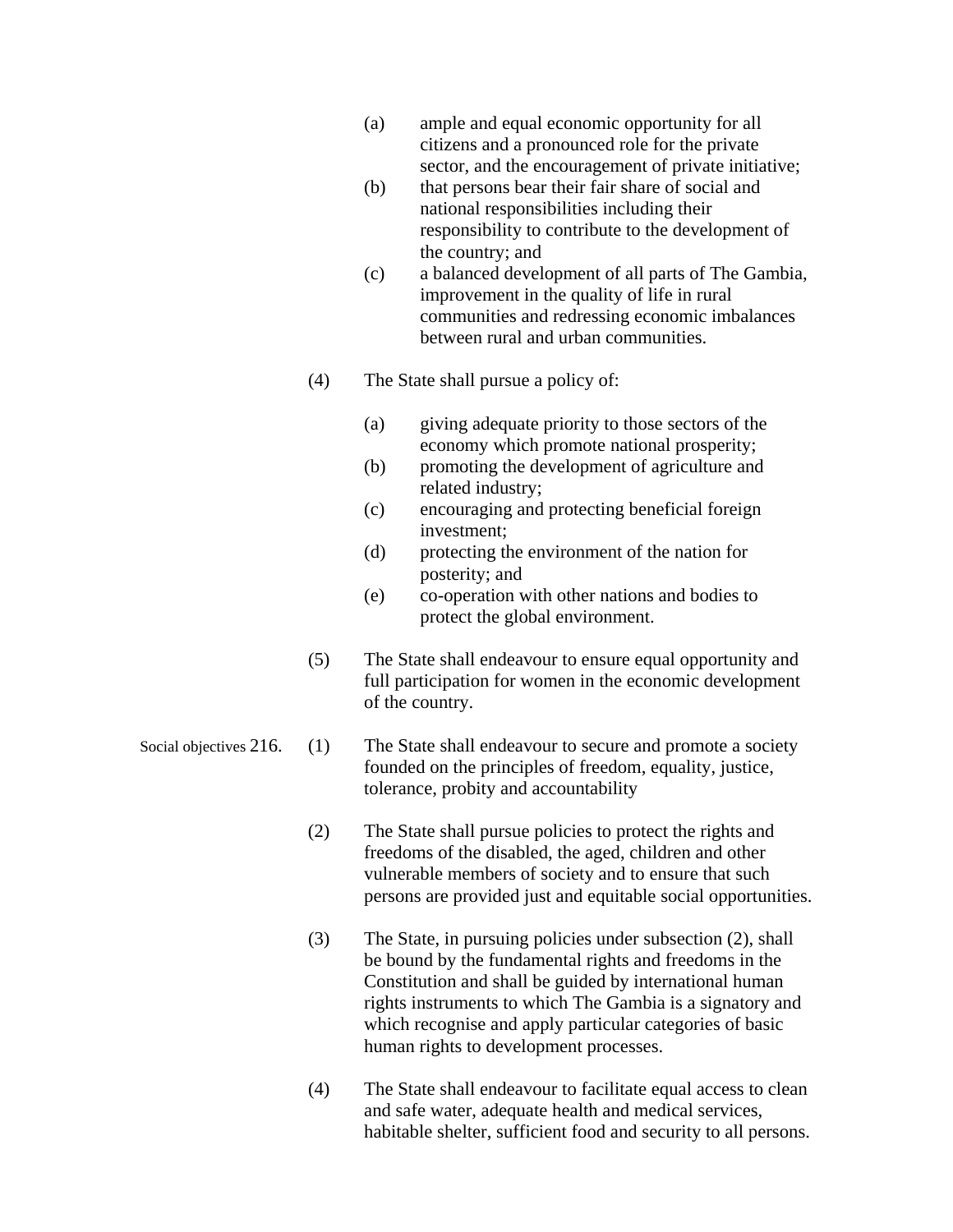|                               | (5) | The State shall encourage and promote the establishment<br>and maintenance of contributory schemes that shall provide<br>economic security for all citizens.                                                                                                                |
|-------------------------------|-----|-----------------------------------------------------------------------------------------------------------------------------------------------------------------------------------------------------------------------------------------------------------------------------|
|                               | (6) | The State shall endeavour to ensure safe systems of<br>working for persons who are employed and to provide that<br>such persons are entitled to adequate rest, leave and leisure.                                                                                           |
|                               | (7) | The State shall endeavour to ensure that adequate sports<br>facilities are established throughout The Gambia and that<br>sports are promoted as a means of fostering national<br>integration, health and self-discipline and international<br>friendship and understanding. |
| Educational 217<br>Objectives | (1) | The State shall endeavour to provide adequate educational<br>opportunities at all levels of study for all citizens.                                                                                                                                                         |
|                               | (2) | The state shall pursue policies to ensure basic education for<br>all citizens and shall endeavour to provide adequate<br>resources so that such tuition for basic education shall be<br>free for all citizens.                                                              |
|                               | (3) | The state shall endeavour to provide skills training centres.                                                                                                                                                                                                               |
|                               | (4) | The State shall take measures to create an adult literacy<br>programme, rehabilitative vocational training for the<br>disabled, and continuing education programmes.                                                                                                        |
| Cultural objectives 218       |     | The state and all the people of The Gambia shall strive to protect,<br>preserve and foster the languages, historic sites, cultural, natural<br>and artistic heritage of The Gambia.                                                                                         |
| Foreign relations 219         | it: | The State shall endeavour to ensure that in international relations                                                                                                                                                                                                         |

- (a) promotes and protects the interest of The Gambia;
- (b) seeks the establishment of a just and equitable international economic and social order;
- (c) fosters respect for international law, treaty obligations and the settlement of international disputes by peaceful means; and
- (d) is guided by the principle and goals of international and regional organisations of which The Gambia is a signatory.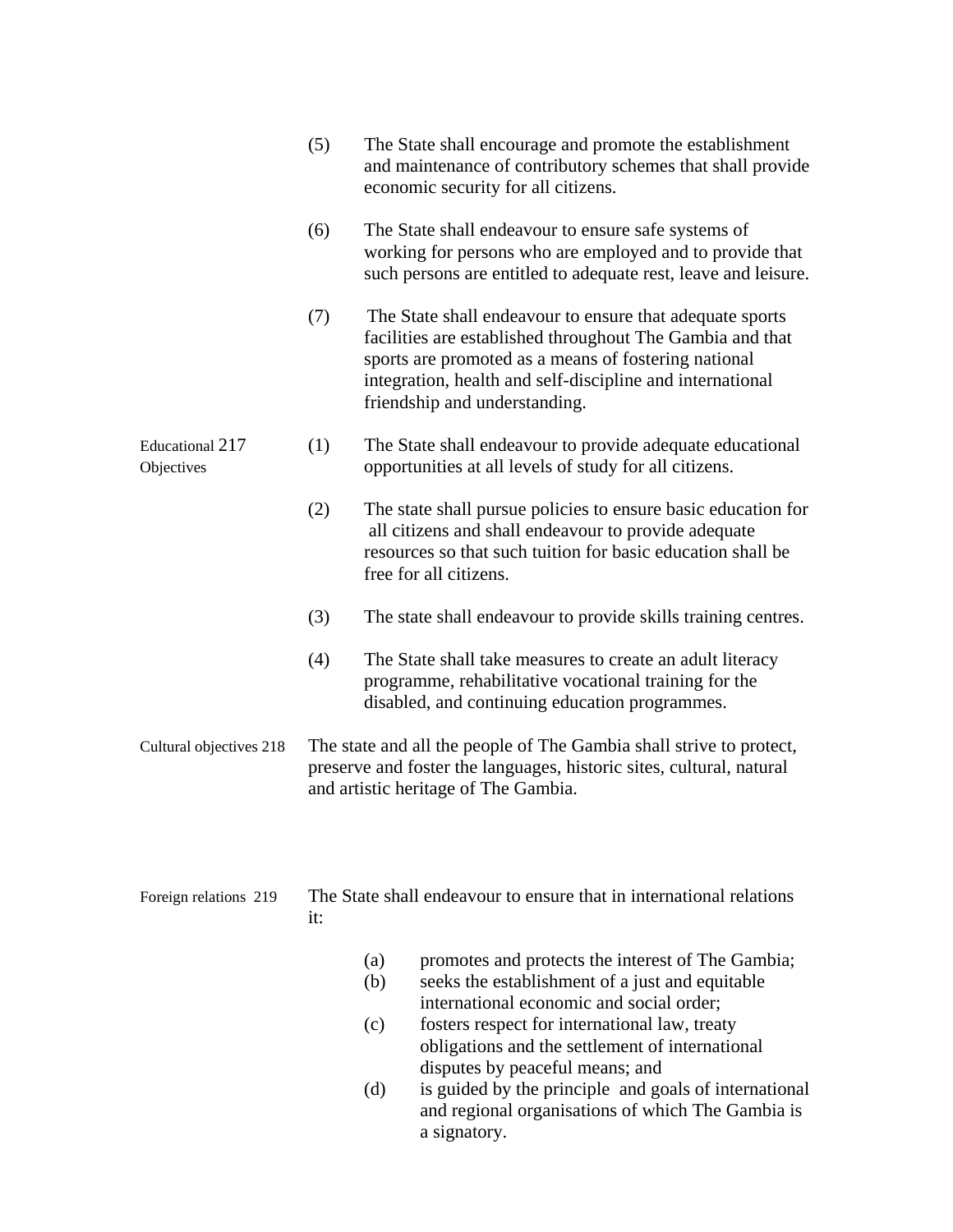Duties of a citizen 220 (1) The exercise and enjoyment of rights and freedoms are inseparable from the performance of duties and obligations, and accordingly, every citizen shall;

- (a) promote the prestige and good reputation of The Gambia and respect the symbols of The Gambia; (b) uphold and defend the Constitution;
- (c) foster national unity and live harmoniously with others;
- (d) respect the rights, freedoms and legitimate interests of others and refrain from acting in a manner detrimental to the welfare of other persons;
- (e) serve The Gambia by working conscientiously in his or her chosen occupation;
- (f) protect and preserve public property and expose and combat the misuse and waste of public funds and property;
- (g) contribute to the well being of the community in which the citizen lives;
- (h) be loyal to The Gambia and contribute to its defence when necessary;
- (i) co-operate with the appropriate agencies in the maintenance of law and order, and
- (j) protect and conserve the environment of The Gambia.
- (2) It shall be the duty of every citizen to abide by and conform with the provisions set out in subsection (1), but such duties shall not, of themselves, render any person liable to proceedings of any kind in any court.

# **CHAPTER XXI**

## **CODE OF CONDUCT FOR PUBLIC OFFICERS**

- Application of  $221$  (1) The provisions of the code of Conduct set out in section Code of conduct 222 shall apply to persons who hold public office or hold office in a public service, members and the staff of local government authorities and public enterprises, and members of a disciplined force (each of whom is in this Chapter referred to as a "public officer").
	- (2) The failure on the part of a public officer to observe a provision of this Code shall not, of itself, render that officer liable to any civil or criminal proceedings in any court, but any such failure may –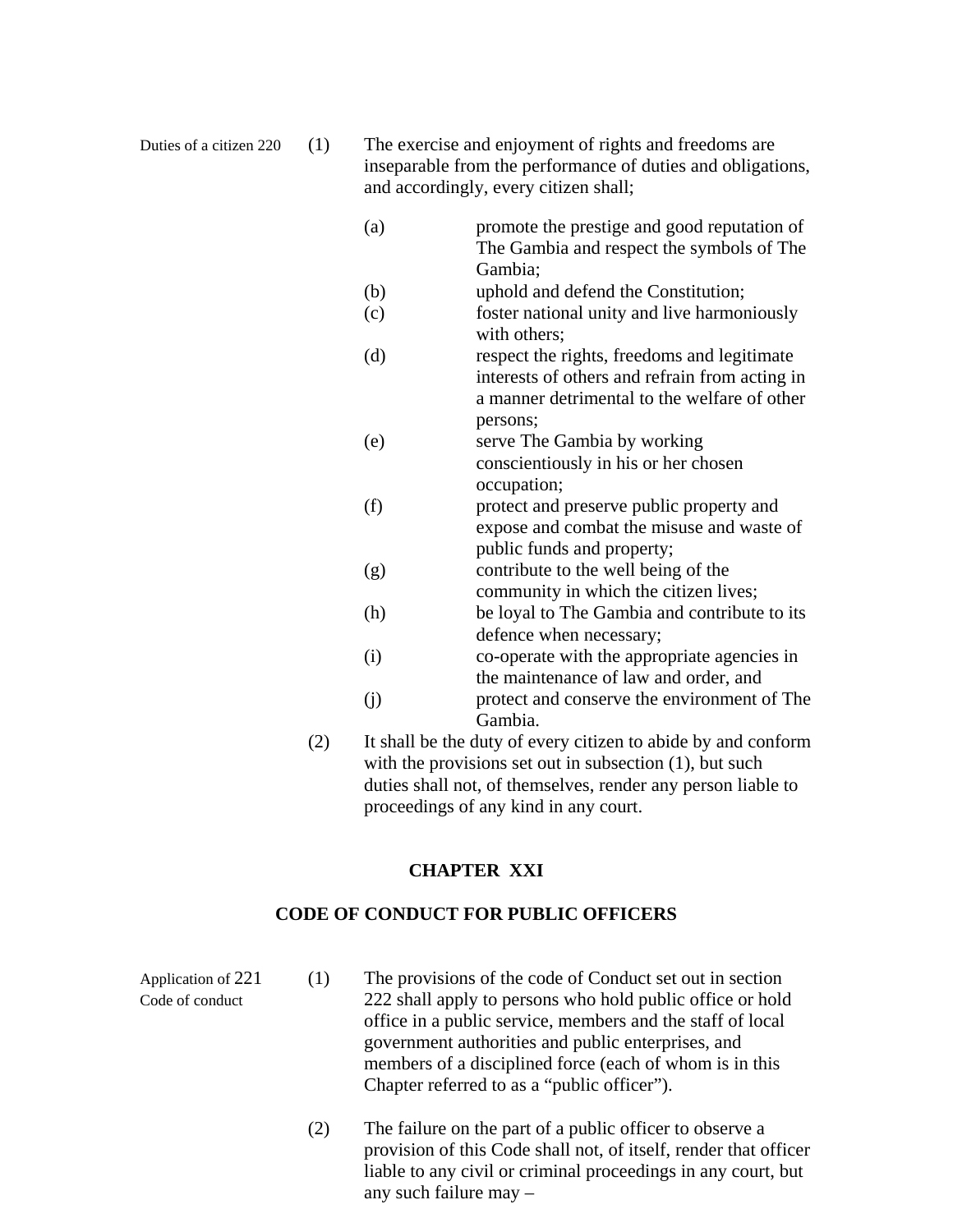| (a) | in any proceedings in the National Assembly<br>under this Constitution, or any disciplinary |
|-----|---------------------------------------------------------------------------------------------|
|     | proceeding against a person, be taken into                                                  |
|     | account in determining any question at issue                                                |
|     | in those proceeding;                                                                        |
| (b) | in any proceedings before a court, be                                                       |
|     | admissible in evidence and, if the provisions                                               |
|     | of the Code appear to the court to be                                                       |
|     | relevant to any question arising in the                                                     |
|     | proceedings, it may be taken into account in                                                |
|     | determining that question.                                                                  |

- (3) An Act of the National Assembly may make provision
	- (a) for the modification of the Code of Conduct; or
	- (b) the adoption of supplementary codes of conduct by the judicial service Commission, the public Service commission, the competent authority of any public service or the disciplinary authorities of any disciplined force.

**Conduct** 

The Code of 222 The Code of Conduct is as follows:

### **THE CODE OF CONDUCT**

 In the performance of his or her duties, a public officer shall observe the following rules:

### **DUTIES OF PUBLIC OFFICERS**

- (1) A public officer shall respect and comply with the law and shall conduct himself or herself at all times in a manner which promotes confidence in the integrity of public office.
- (2) A public officer shall acquire such professional competence to enable him or her to perform the functions of his or her office with efficiency. He or she shall dispose promptly of the business of his or her office, shall devote adequate time to his or her duties, be punctual in attending work and expeditious in bringing to a conclusion any matter under his or her attention. A public officer shall require his or her staff to observe the same standards.
- (3) A public officer shall not, in the course of his or her official functions and without lawful excuse, do or cause to be done any action which is prejudicial to the rights of any other person.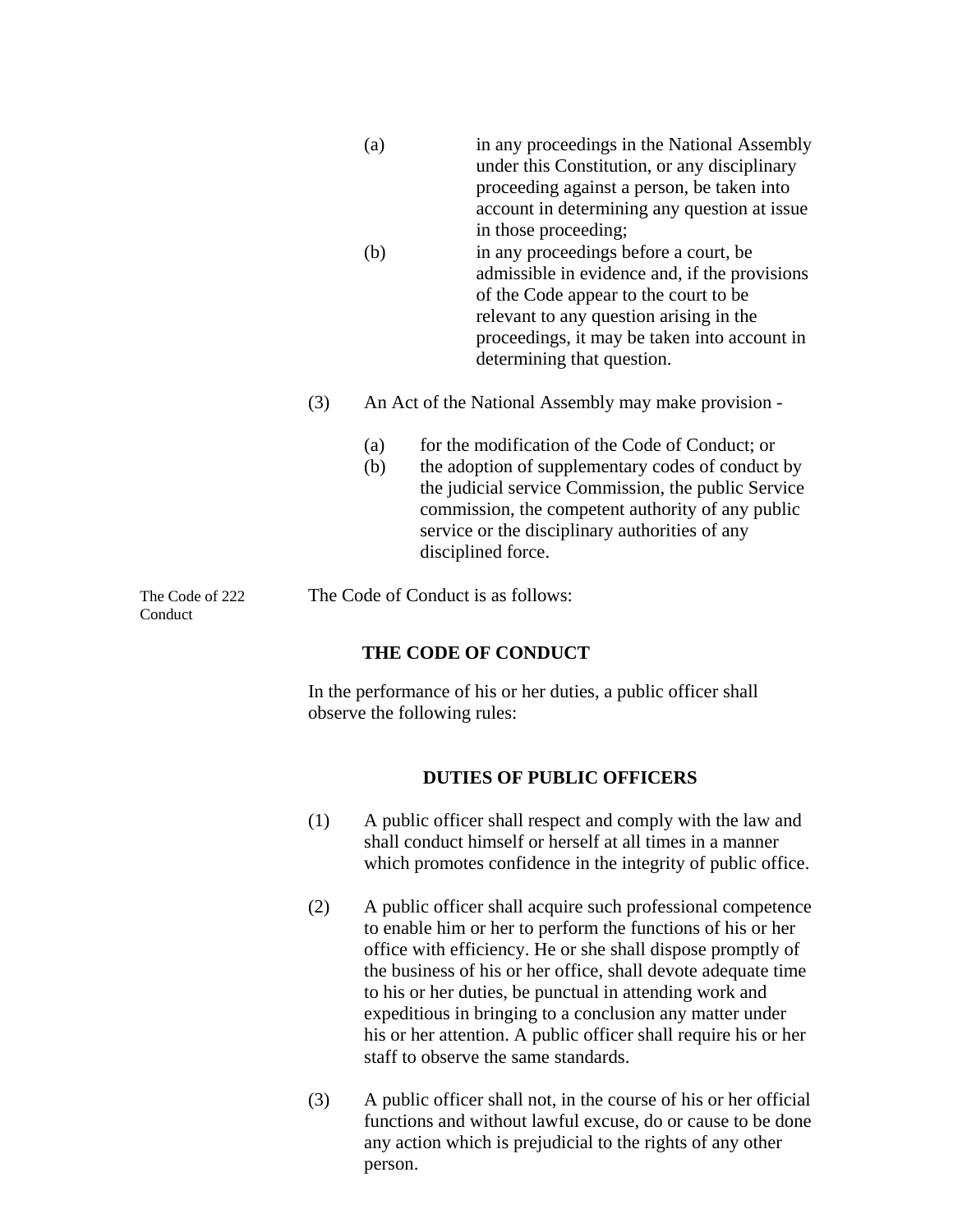- (4) In the exercise of his or her duties, a public officer shall avoid nepotism and favouritism.
- (5) A public officer shall not encourage others to convey the impression that they are in a special position to influence him or her.
- (6) A public officer shall take appropriate action with regard to contravention of this Code by members of his or her staff or others subject to his or her control.
- (7) A public officer who does any act prohibited by this Code through an agent shall himself or herself be deemed to have done such act.
- (8) A public officer who exercises judicial functions shall:
	- (a) maintain order and decorum in judicial proceedings before him or her;
	- (b) be patient, dignified and courteous to all litigants, witnesses, legal practitioners and others in the exercise of such functions, and shall require similar conduct from his her staff and others subjected to his or her control.
	- (c) Abstain from comment about the outcome of any pending or anticipated legal proceedings in any court in The Gambia and require similar abstention from his or her staff and others subject to his or her control;

# **FINANCIAL**

- (9) A public officer shall not hold more than one full-time public office in respect of which he or she is paid as a salary.
- (10) A public officer shall not put himself or herself in a position where his or her personal interest conflicts with his or her duties or responsibilities.
- (11) A public officer shall not ask for or accept any property or benefits of any kind for himself or herself or any other person on account of anything done or omitted to be done by him or her in the course of his or her duties. The receipt of any gift or benefit from or on behalf of a commercial firm, business enterprise or a person having or negotiating a contract with the government shall be deemed to be in contravention of this paragraph unless the contrary is established.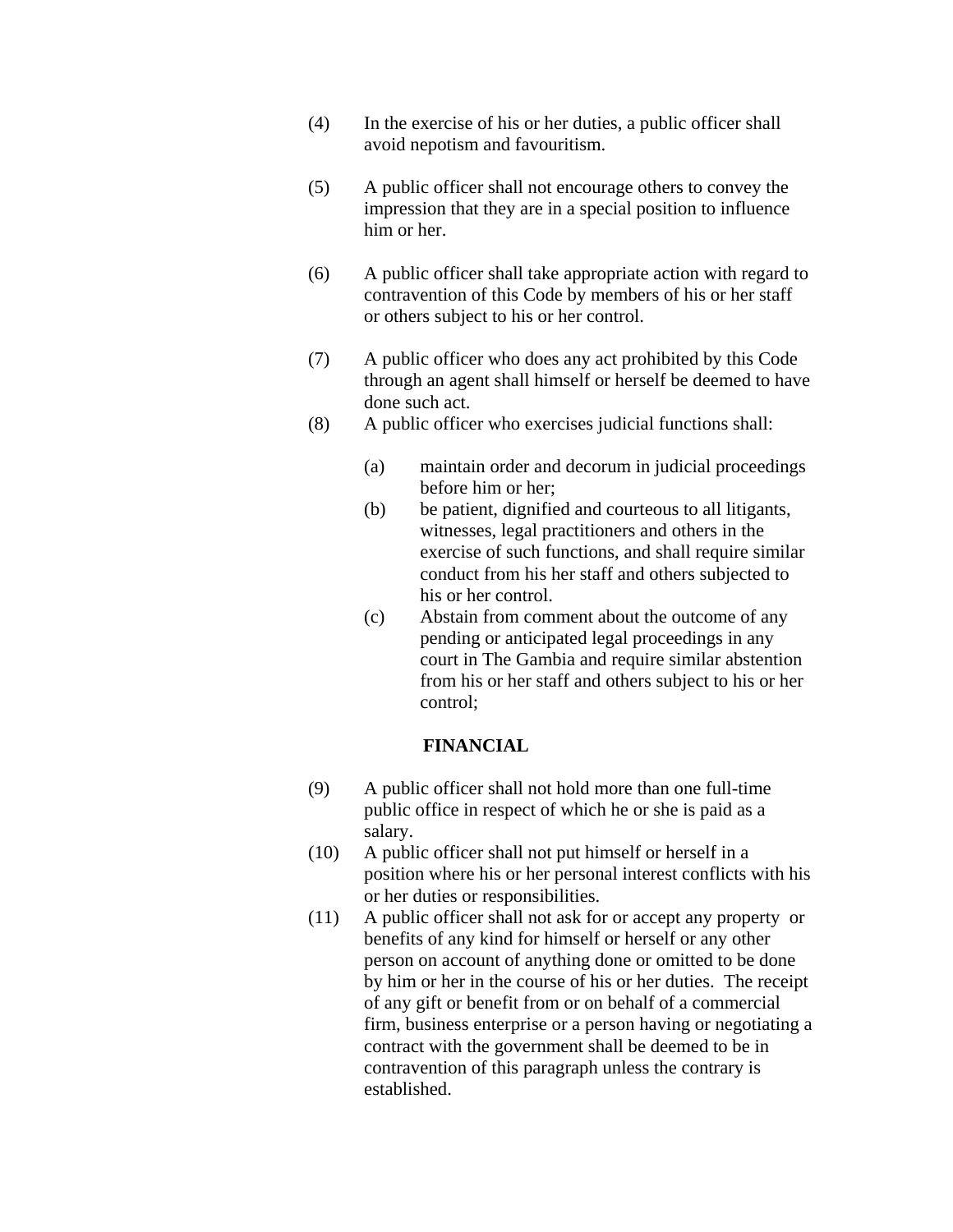- (12) A public officer shall only accept gifts or benefits from relatives and friends to such extent and on such occasions as are customary. However, the receipt of any gift or donation by a public officer on any public or official occasions shall, if surrendered to the office, department or agency represented by the public officer, not be treated as a contravention of this Code.
- (13) A person holding an office in a public service or any disciplined force shall not-
	- (a) allow his or her political inclinations to interfere with the discharge of his or her official duties;
	- (b) be a member of, or take part in any association of persons which might prevent him or her from impartially discharging his or her duties; or
	- (c) take part in any activities which cast doubt on his or her capacity to deal impartially with matters or issues which are the concern of his or her public office or which interfere with the performance of his or her public duties.

### Additional provisions relating to The President

- (14) The President shall in person address the nation as and when necessary.
- (15) The President shall undertake a nation-wide tour at least twice a year in order to familiarise himself or herself with current conditions and the effect of government policies.
- Declaration 223. (1) A public officer to whom this section applies shall submit Of assets to the Ombudsman a written declaration of all property and assets owned by him or her, and of liabilities owed by him or her, whether directly or indirectly-
	- (a) within six months of the coming into force of this Constitution;
	- (b) at the end of every two years;
	- (c) on ceasing to hold public office.
	- (2) A false statement in any such declaration shall be deemed to be a contravention of the Code of Conduct set out in this Chapter.
	- (3) A declaration made under sub-section (1) shall be produced if required-
		- (a) in proceedings before a court of competent jurisdiction, other than a district tribunal;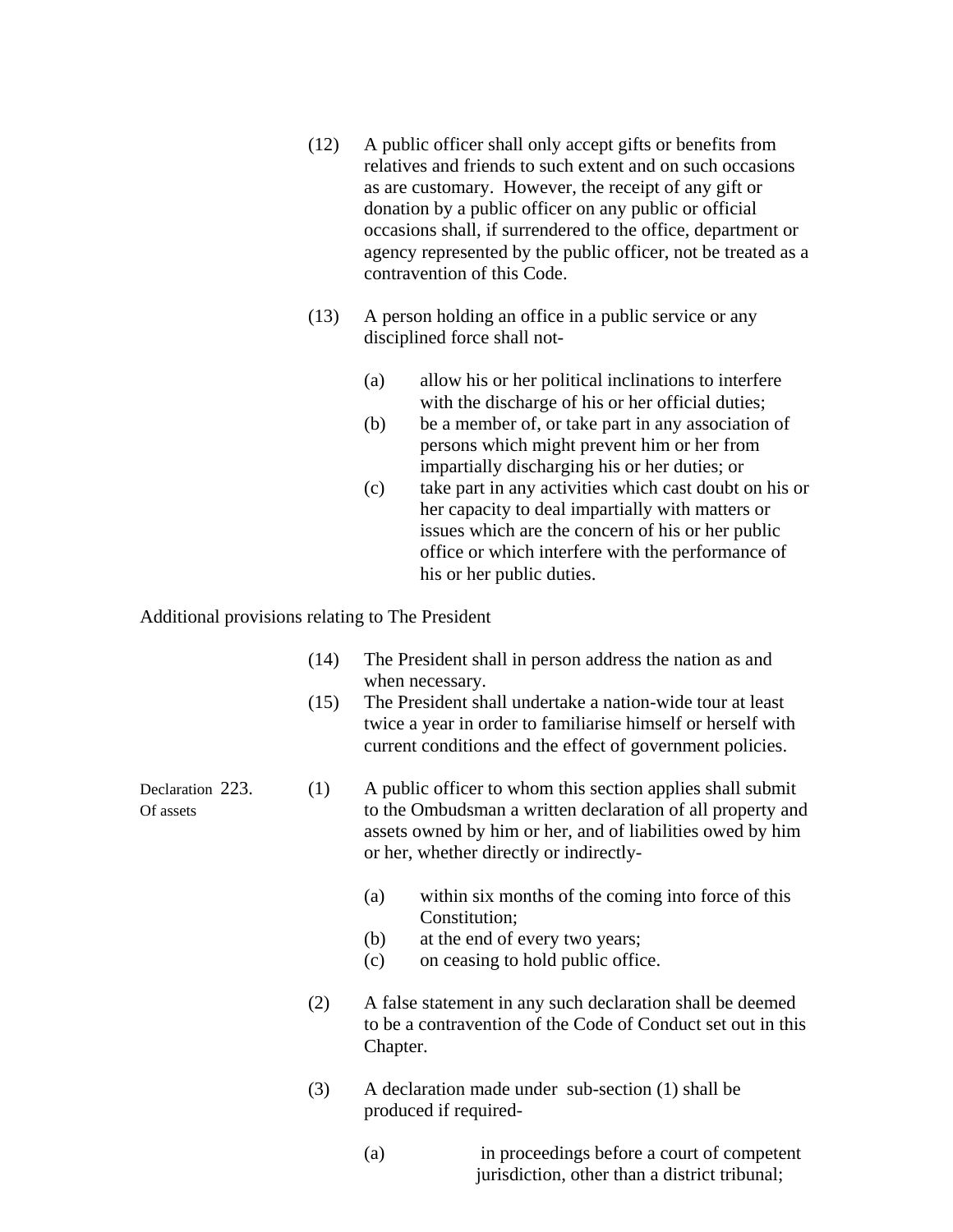- (b) in proceedings before a Commission of Inquiry appointed in accordance with this Constitution; or (c) in disciplinary proceedings or proceedings
- against any person in accordance with this Constitution.
- (4) Any property or assets acquired by a public officer after an initial declaration of assets required by subsection (1) which is not attributed to his income from his public officer or other permitted employment, personal gifts as permitted by the Code of Conduct, inheritance or a loan or investment (including any savings scheme) on ordinary commercial terms shall be prima facie evidence of having been acquired, and in the absence of a credible explanation by the public officer concerned maybe deemed to have been acquired, in contravention of the Code of Conduct and shall render the public officer liable-

| (a) | in the case of a public officer in a public<br>service or who is subject to other |
|-----|-----------------------------------------------------------------------------------|
|     | disciplinary procedures, to disciplinary                                          |
|     | action by the appropriate person or                                               |
|     | authority; or                                                                     |
| (b) | in any other case, to removal from office or,                                     |
|     | as the case may be proceedings for removal,                                       |
|     | as provided by this Constitution or any other                                     |
|     | law.                                                                              |
|     | The Ombudsman shall submit his or her declaration of                              |

- (5) The Ombudsman shall submit his or her declaration of assets to the Finance and Public Accounts Committee of the National Assembly.
- (6) This section applies to all public officers other than members of the public service, the staff of a local government authority or public enterprise or members of a disciplined force, below such position or rank as may be prescribed by or under an Act of the National Assembly.

Ombudsman to 224. Where, in the course of any investigation, it appears to the Report contravention Ombudsman that there has been a contravention of the Code of of Code of Conduct Conduct set out in this Chapter, he or she may-

- (a) in the case of a public officer in a public service or who is subject to other disciplinary procedures, refer the matter to the appropriate disciplinary authority; or
- (b) in any other case, refer the matter to the authority having power to remove the public officer from office or, as the case may be, to the National Assembly.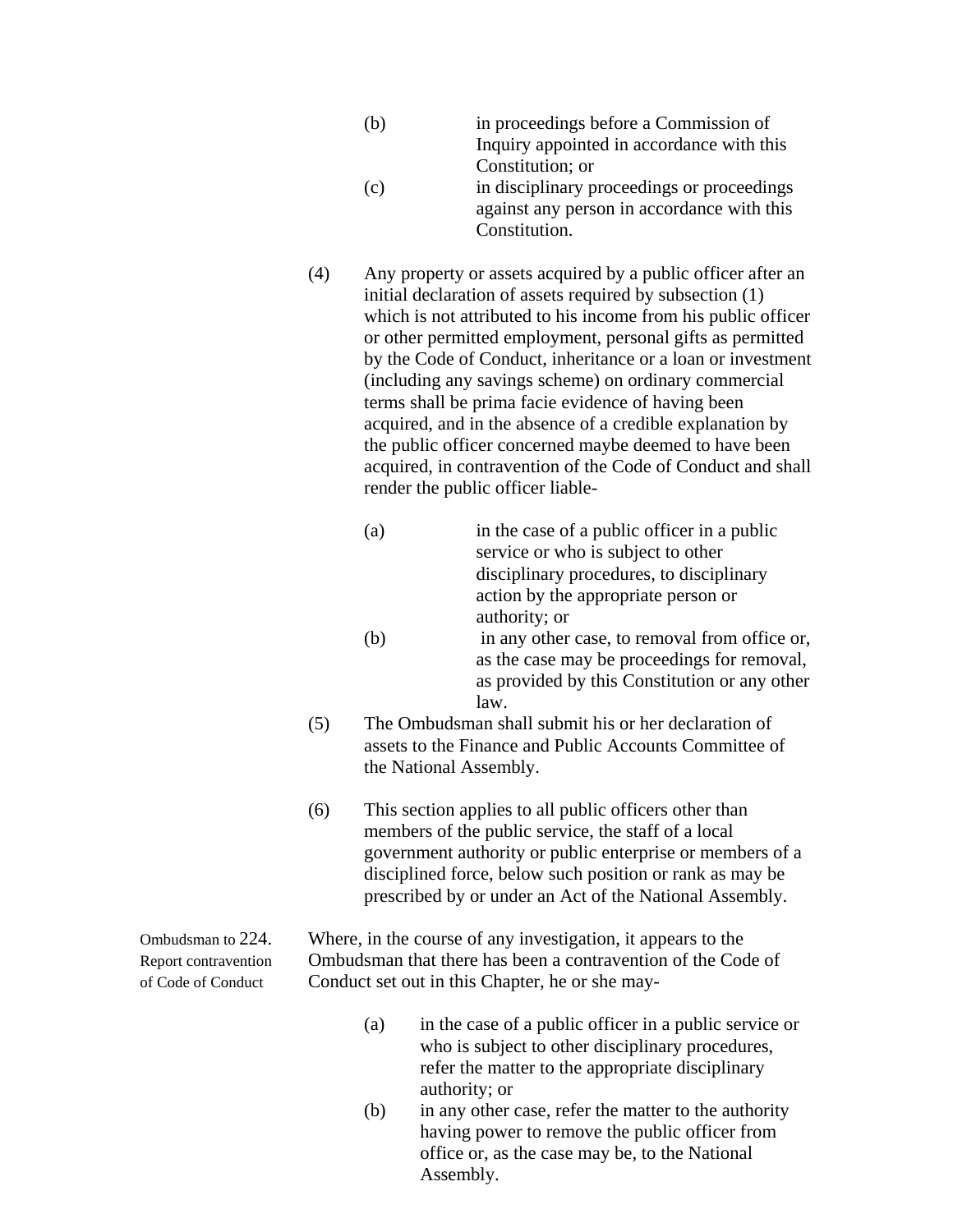Payment of Taxes 225. The holder of a public shall promptly pay all taxes due from him or her, and he or she shall, when required, provide evidence of such payment when required, provide evidence of such payment.

#### **CHAPTER XII AMENDMENT OF THE CONSTITUTION**

- Alternation of this (1) subject to the provisions of this section, an Act of the Constitution National Assembly may alter his Constitution.
	- (2) Subject to subsection (4), a bill for an Act of the National Assembly under this section shall not passed by the National Assembly or presented to the President for assent unless-
		- (a) before the first reading of the Bill in the National assembly, the Bill is published in at least two issues of the Gazette, the latest publication being not less than three months after the first, and the Bill is introduced into the National Assembly not earlier than ten days after the latest publication; and
		- (b) the Bill is supported on the second and third readings by the votes of not less than three quarters of all the members of the National assembly.
	- (3) If the President fails to assent within thirty days to a Bill passed by the National assembly in accordance with subsection (2), the Bill shall be returned to the Speaker who shall refer it to the Independent Electoral Commission shall cause a referendum to be held on the Bill in accordance with subsection (4) and, if the Bill is supported on such a referendum by the majority of voters provided for in that subsection, it shall again be presented to the President for his assent.
	- (4) A Bill for an act of the National Assembly altering any of the provisions referred to in subsection (7) shall not be passed by the National Assembly or presented to the President for assent unless-

| (a) | the Bill is published and introduced in the<br>manner required by paragraph (a) of |
|-----|------------------------------------------------------------------------------------|
|     | subsection $(2)$ ;                                                                 |
| (b) | The Bill is supported on the second and third                                      |
|     | readings by the votes of not less than three                                       |
|     | quarters of all the members of the National                                        |
|     | Assembly;                                                                          |
| (c) | The Bill has been referred by the Speaker to                                       |
|     | the Independent Electoral Commission and                                           |
|     | the Commission has, within six months of                                           |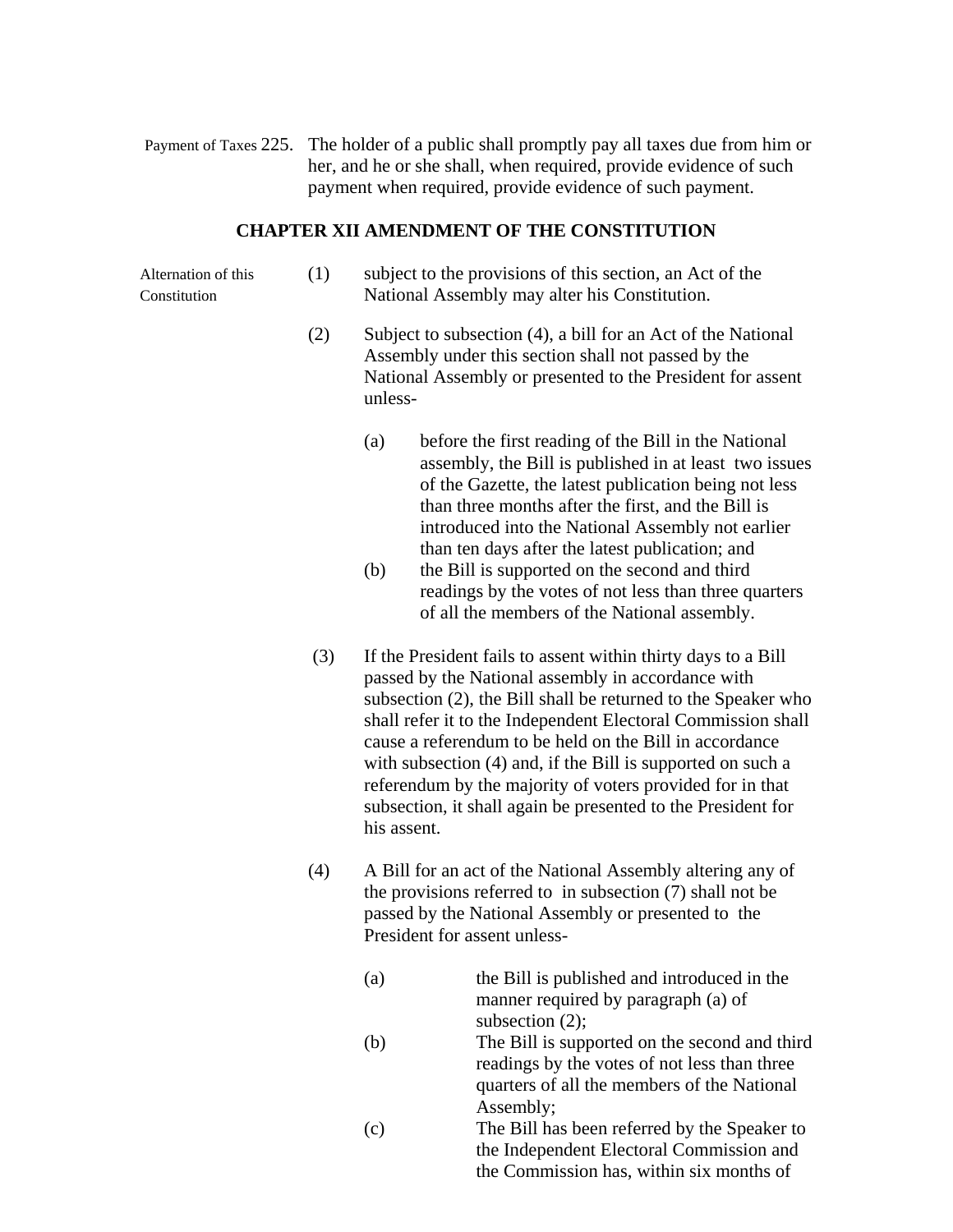such reference, held a referendum on the Bill; and

- (d) At least fifty per cent of the persons entitled to vote in the referendum have taken part in the referendum and the Bill is supported in the referendum by at least seventy five per cent of those who voted.
- (5) The Speaker and, in the case of a Bill to which subsection (3) or (4) applies, the Independent Electoral Commission shall certify that the relevant provisions of this section have been complied with and such certificates shall be delivered to the President when the Bill is presented for assent.
- (6) Where a Bill which has been supported in a referendum by the majority provided for in subsection (4) is presented to the President to the President for assent, the President shall assent to the Bill within seven days.
- (7) Subsection (4) applies to
	- (a) this section;
	- (b) section 1 and 79 (2) (which relate to the sovereignty of The Gambia);
	- (c) sections 4, 5 (1) and 6 (2) (which relate to the Constitution, as the supreme law of The Gambia;
	- (d) sections 8 and 13 (4) (which relate to citizenship);
	- (e) Chapter IV (which provides for the protection of fundamental rights and freedoms);
	- (f) Sections 39 (1), 42 (1), 47 (3) (which relate to elections and the Independent Electoral Commission) ;
	- (g) Section 63 (1) and the first sentence of section 71 (2) (which relate to the term of the President and the qualifications for Secretaries of State);
	- (h) Sections 85 (4) and 160 (7) (which relate to the Director of Public prosecutions and the independent of the Auditor general);
	- (i) Sections 87 and 100 (which relate to the National Assembly and the legislative power);
	- (i) Sections  $120(1)(a)$ , (2) and (3), 121 (1), 123, 126 to 128, 130, 132, 133, 135 (1) and (2), 136 and 138(1),  $(4)$ ,  $(5)$  and  $(6)$  (which relate to the judicature  $($ ;
	- $(k)$  Sections 149 (1) and 151 (1) which relate to taxation and the withdrawal of money from public funds);
	- (l) Section 193(1) (which relate to local government);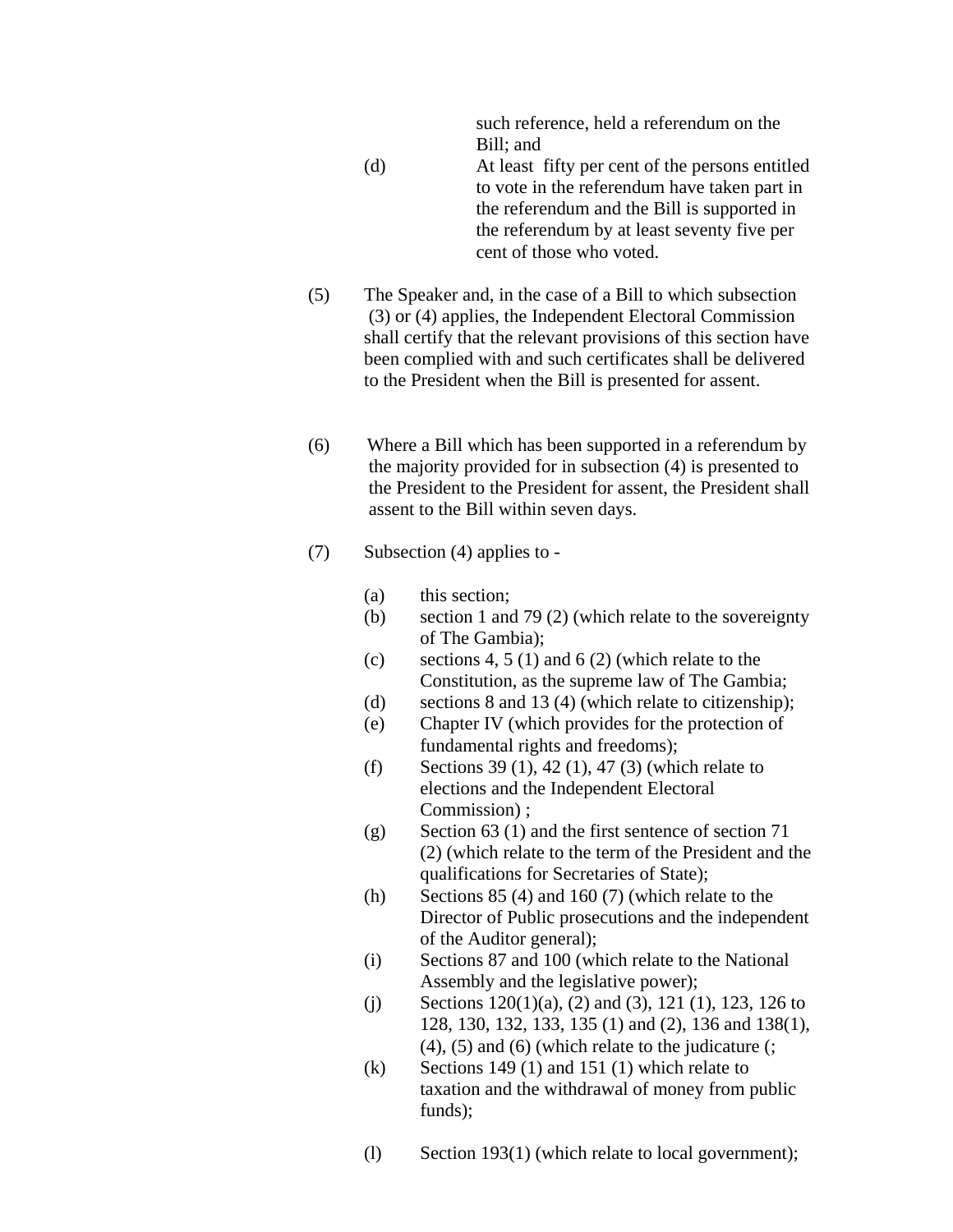- (8) No Act of the National Assembly shall be deemed to amend, add to, repeal or in any way alter any of the provisions of this Constitution unless the title of the Act clearly indicates that intention and the Act does so in express terms.
- $(9)$  In this section
	- (a) references to this Constitution include references to any law that amends or replaces any of the provisions of this Constitution;
	- (b) to the alteration of this Constitution include references to the amendment, modification or re-enactment with or without amendment or modification, of the Constitution or of any provision for the time being contained in this Constitution, the suspension or repeal or the making of different provision in lieu thereof, and the addition of new provisions to this Constitution.

### **CHAPTER XXIII MISCELLANCEOUS**

### **PART 1 : APPOINTMENTS AND RESIGNATIONS**

- ment
- Acting appoint- 227 (1) In this Constitution, unless a contrary intention appears:
	- (a) any reference to a power of appointment to an office shall be construed as including a reference to the power to appoint a person to act in or perform the functions of that office;
	- (b) any reference to the holder of an office by a term designating his or her office shall be construed as including a reference to any person for the time being lawfully acting in or performing the functions of that office.
	- (2) Where in this Constitution power is vested in any person or authority to appoint any person to act in or perform the functions of any office if the holder thereof is himself or herself unable to perform those functions, no such appointment shall be called in question on the ground that the holder of the office was not unable to perform those functions.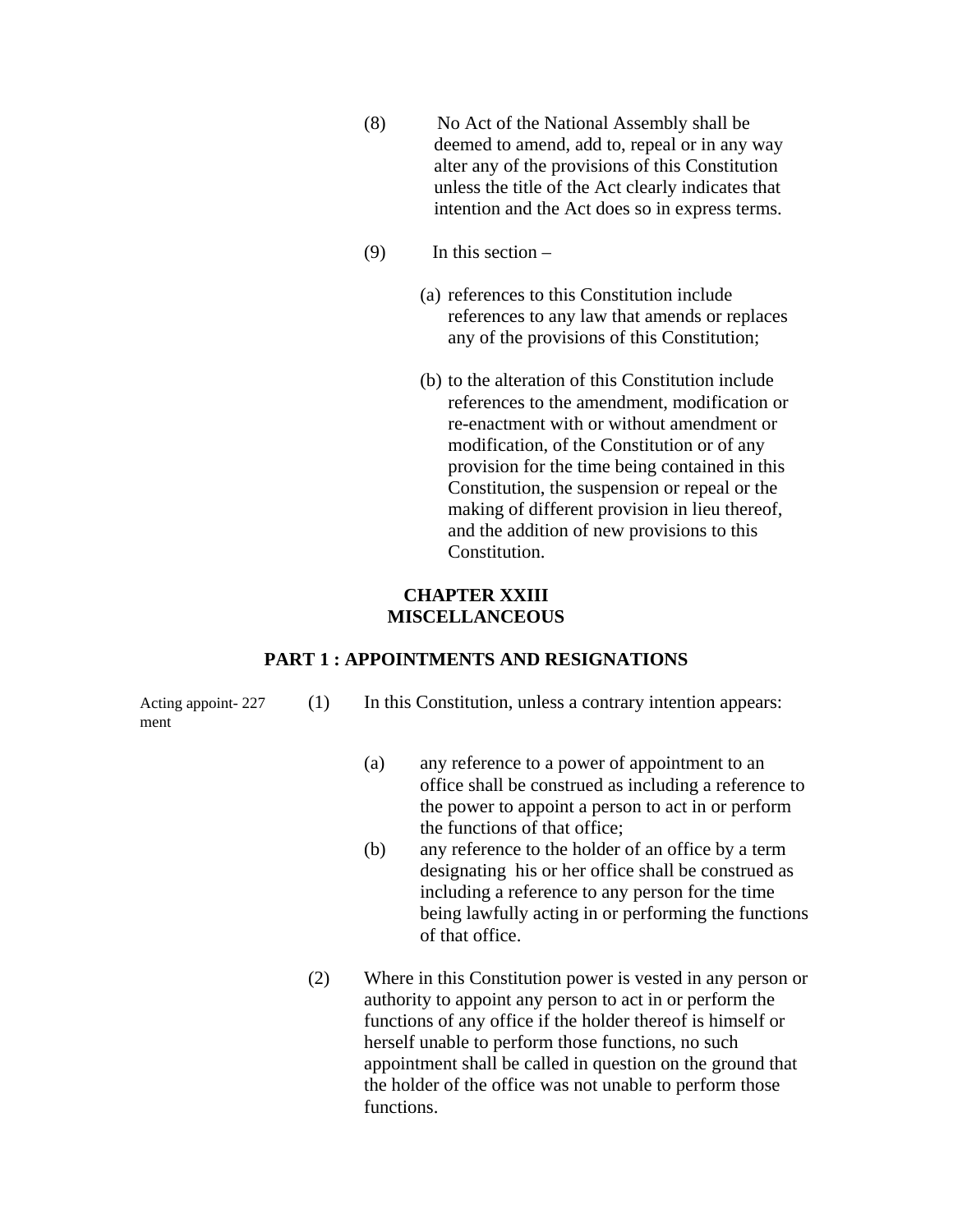- Resignations 228 (1) Any person who is appointed or elected to or otherwise selected for, any office established by or under this Constitution may resign from that office by writing under his or her hand addressed to the person or authority by whom he or she was appointed, elected or selected. In the case of:
	- (a) the President, his or her resignation shall be addressed to the Speaker and to the Chief Justice;
	- (b) the Vice-President, his or her resignation shall be addressed to the President;
	- (c) the Speaker or the Deputy Speaker, his or her resignation from that office shall be addressed to the Clerk of the National Assembly; and
	- (d) a member of the National Assembly, his or her resignation shall be addressed to the Speaker.
	- (2) Any such resignation shall take effect, when no date is specified, when the writing is received –
		- (a) in the case of the President, by the Speaker:
		- (b) in any other case, by the person or authority to whom it is addressed or by any person authorised by that person or authority to receive it.
- Reappointment 229 (1) Subject to the provisions of this Constitution, where a person has vacated any office established by or under the Constitution, he or she may, if qualified, again be appointed, elected or otherwise selected to hold that office in accordance with the provisions of this Constitution
	- (2) Where by this Constitution a power is conferred on any person or authority to make any appointment to any public office, a person may be appointed to that office notwithstanding that some other person maybe holding that office when that other person is on leave of absence pending relinquishment of the office; and where two or more, persons are holding the same office by reason of any appointment made in pursuance of this subsection, then for the purposes of any function conferred on the holder of that office, the person last appointed shall be deemed to be the holder of the office.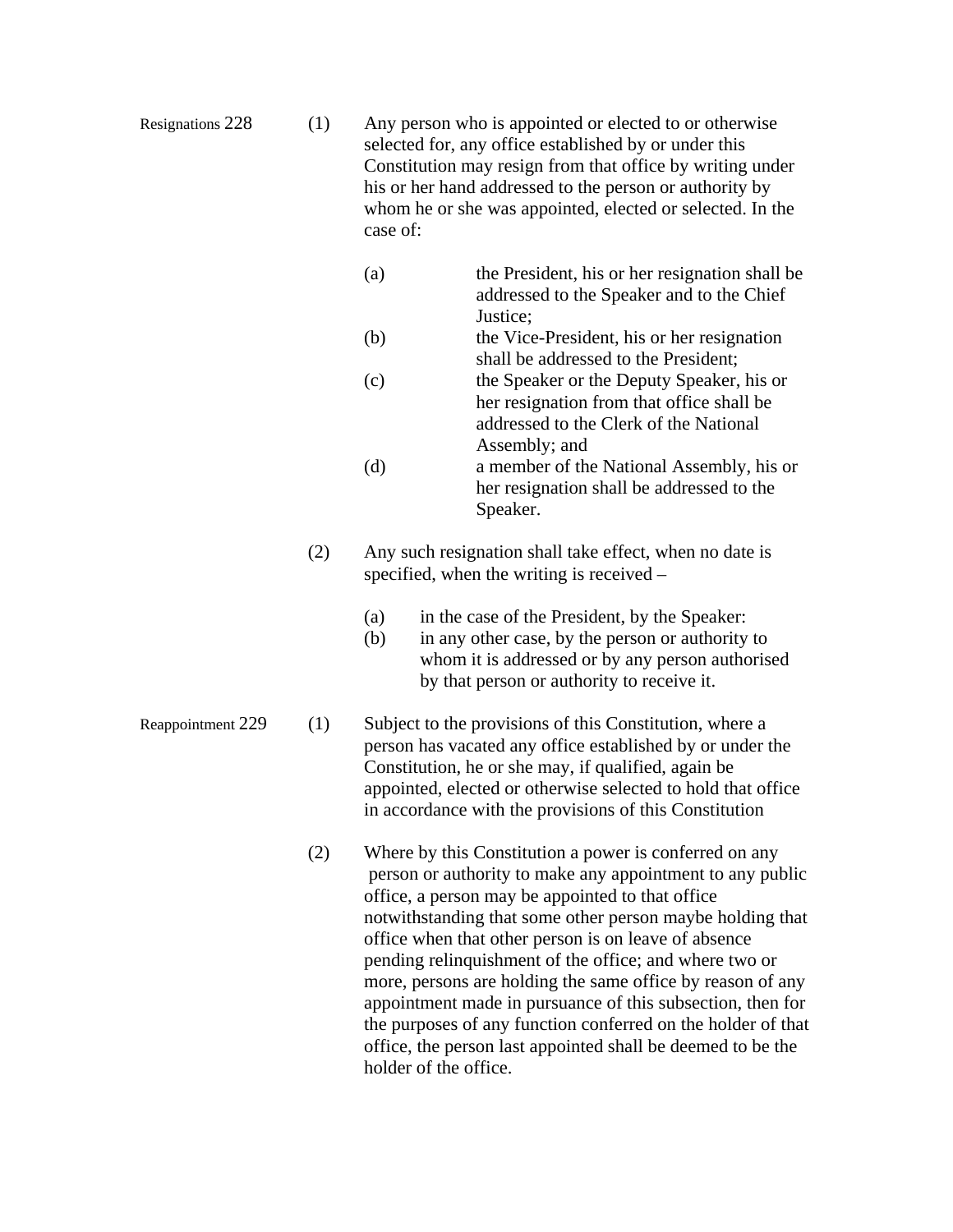#### **PART 2 : GENERAL**

Interpretation 230 (1) In this Constitution, unless a contrary intention appears –

 "An Act of the National Assembly" includes an Act of parliament established under any previous Constitution of The Gambia and a Decree of any former government

"All the members" in relation to the National Assembly, means all the members for the time being of the National Assembly;

"Compulsory retirement age" has the meaning ascribed to it in section 171.

"Court" means any court of law in The Gambia, including a court martial;

"disciplined force" means the Police Force, the prison Service and the Armed Forces;

"district tribunal" means a court established by the District Tribunals Act or any Act of the National Assembly replacing that Act;

"existing laws" means the laws in force in The Gambia immediately before the coming into force of this Constitution, other than any such laws which are repealed or abrogated on, or immediately before, the coming into force of this Constitution;

"The Gazette" means the official gazette of the Government;

"The Government" means the executive government of The Gambia;

"high judicial office" means the office of a judge of a court of unlimited jurisdiction in criminal and civil matters, or of a court with jurisdiction on appeal from such a court, in some part of the Commonwealth or such other country as the National Assembly may prescribe;

"judge" includes the Chief justice of the Supreme Court, a Justice of the Court of Appeal and a Justice of the High Court;

"legal practitioner" means a person entitled to practise as such in accordance with an Act of the National Assembly;

"local government authority" means a city council, a municipality and an area council;

"Secretary of State" includes the Attorney-General;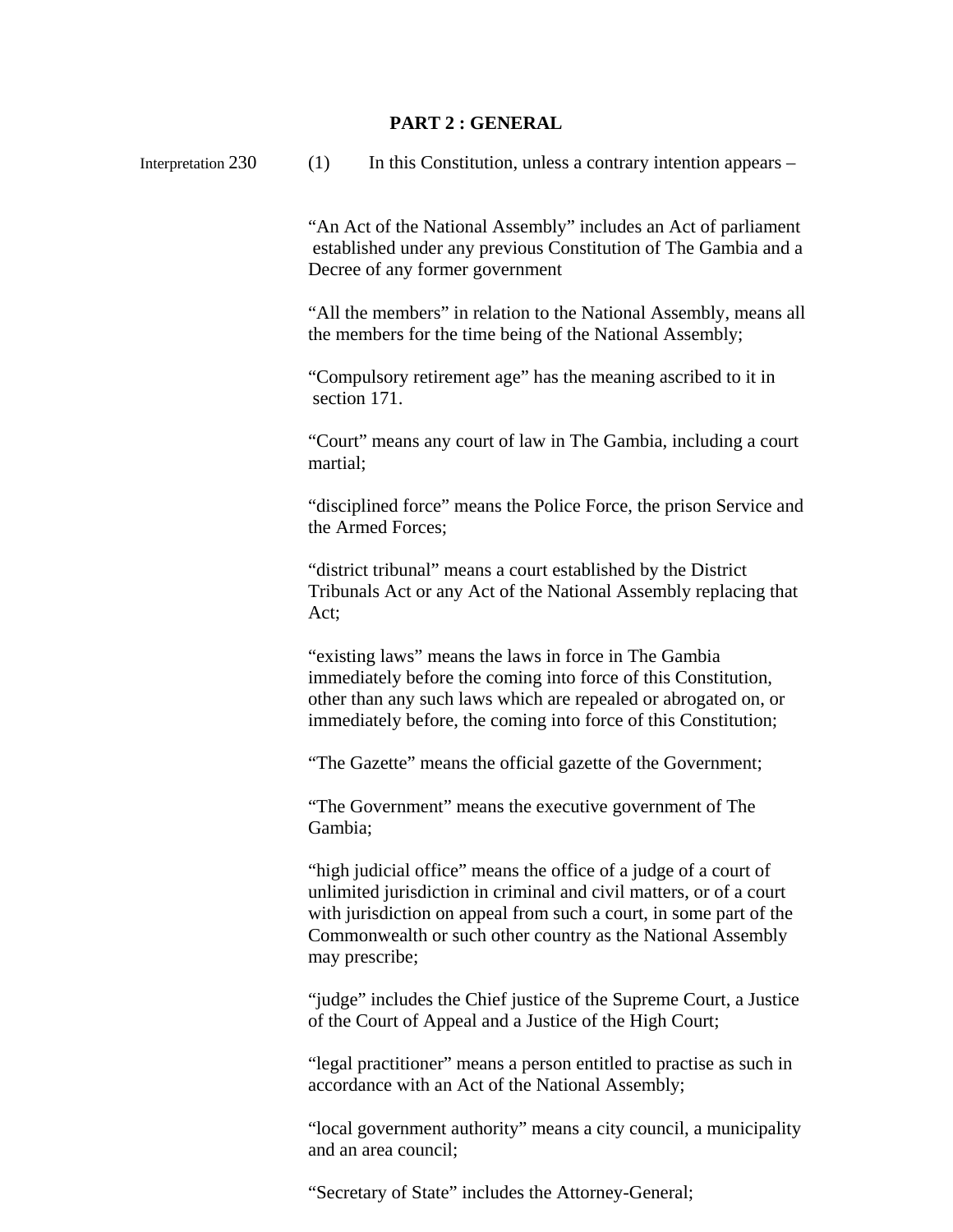"oath" includes affirmation;

"prescribed oaths" means such oaths as may be prescribed by an Act of the National Assembly in respect of the relevant office, and if no such oath is prescribed, means an oath of allegiance to The Gambia;

"public elections" mean the election for a President, National Assembly and a local government authority:

"public Enterprise" has the meaning ascribed to it in section 175;

"public office" includes an office the emoluments attached to which are paid directly from the Consolidated Fund or directly out of moneys provided by an Act of the National Assembly, and the office of a member of a local government authority or the staff of a public Enterprise;

"the public service" means subject to subsection (3) and (4) of section 166 a service declared to be, or established as, a public service by or under that section;

"Session court" means the sitting of the National Assembly of the Gambia commencing when it first meets after a general election or after the adjournment of a session and ending when the session is adjourned or the National Assembly stands dissolved.

"superior court" in relation to the courts of The Gambia, means the Supreme Court, the Court of Appeal and the High Court.

- (2) in this Constitution, unless a contrary intention appears-
	- (a) words importing natural persons shall include corporations;
	- (b) words in the singular shall include the plural and words in the plural shall include the singular;
	- (c) where a word is defined, other parts of speech and tenses of that word shall have the corresponding meaning;
	- (d) words directing or empowering a public officer to do any act or thing, or otherwise applying to him or her by the designation of his or her officer, shall include his other successors in officer;
	- (e) references to a subsection, paragraph, sub paragraph or item shall be construed as a reference to a sub section paragraph, sub-paragraph or item of the section, subsection, paragraph or sub-paragraph, as the case may be, in which the reference occurs.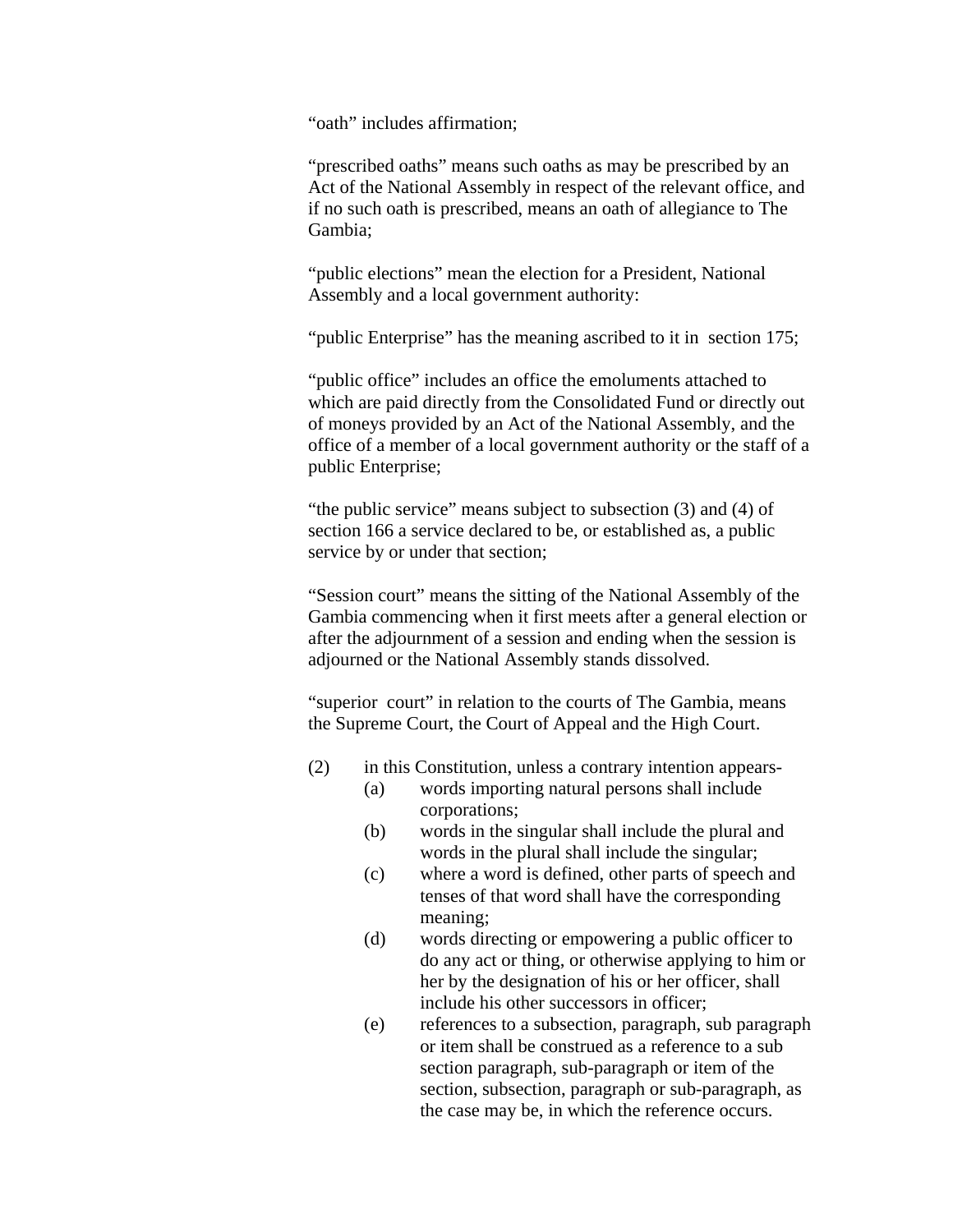- (3) For the purposes of this Constitution, a person shall not be regarded as holding an office of emolument under the Government or in the service of The Gambia by reason only that he or she is in receipt of a pension or other like benefit in respect of his or her service in an office under the government.
- (4) for the avoidance of doubt it is hereby declared that any reference in this Constitution to the functions of the President includes reference to his or her functions as Commander- in Chief of the Armed Forces of the Republic.
- $\cos^2 231$  (1) Where any power is conferred by this titution of various Constitution to make any proclamation, order, powers regulation, rule or pass any resolution or give any direction or make any declaration or designation, it shall be deemed to include the power, exercisable in like manner and subject to like conditions if any, to amend or revoke the same.
	- (2) Where any power is conferred by this Constitution on person or authority to do or enforce the doing of any act of thing, all such powers shall be deemed to be also given as are necessary to enable that person or authority to do or enforce the doing of that act or thing.
	- (3) No provision of this Constitution that any person or authority shall not be subject to the direction or control of any other person or authority in exercising any functions under this Constitution shall be construed as precluding a court from exercising jurisdiction in relation to any question whether or not such person or authority has performed those functions in accordance with this Constitution or any other law
		- (4) Where under any provision of this Constitution any person or authority is authorised or required to exercise any function after consultation with any other person or authority, the person or authority first referred to shall not be required to act in accordance with the advice of that person or authority.
		- (5) Without prejudice to the provisions of section 167, but subject to the other provisions of this Constitution, the power to make any appointment to a public officer includes the power to dismiss any person so appointed.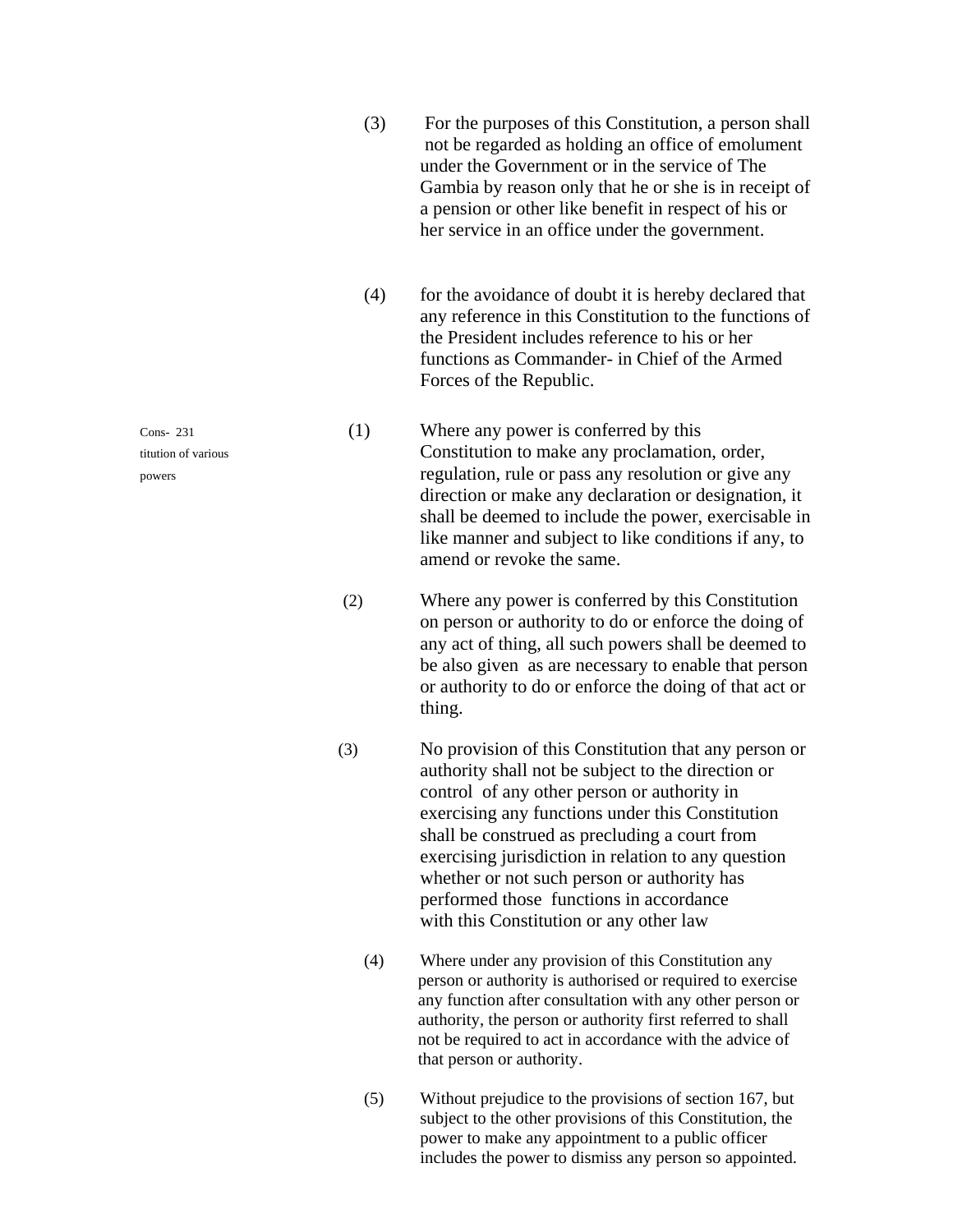**Ouential** Provision

Trans- 232. Notwithstanding any other provision of this Constitution, Itional the provisions of Schedule 2 shall have effect on the And cones coming into force of this Constitution.

#### **SCHEDULE 1**

#### **DIMENSIONS OF THE NATIONAL FLAG**

The National Flag of The Gambia shall be a flag of the following design:

The flag shall measure twenty-seven units across and eighteen units down. It shall be divided into horizontal stripes which shall have the following Colours and dimensions from the top to the bottom:

Red- six units one third

White- one unit

Blue- four units one third

White- one unit

Green- six units one third.

#### **SCHEDULE 2**

#### **TRANSITIONAL AND CONSEQUENTIAL PROVISION**

#### **Interpretation**

1. in this Schedule, "existing" means in being, or as the case may be, having the force of law, immediately before the coming into force of this Constitution.

Election of first President

2. Notwithstanding any other provision of this Constitution, the person duly elected President of The Gambia in accordance with the Elections Decree, 1996 shall be the first President of the Second Republic of The Gambia and shall assume office as President on the date he or she is sworn in. The first President shall hold the office of President in accordance with the provisions of this Constitution. This constitution shall come into effect upon the swearing in of the first President.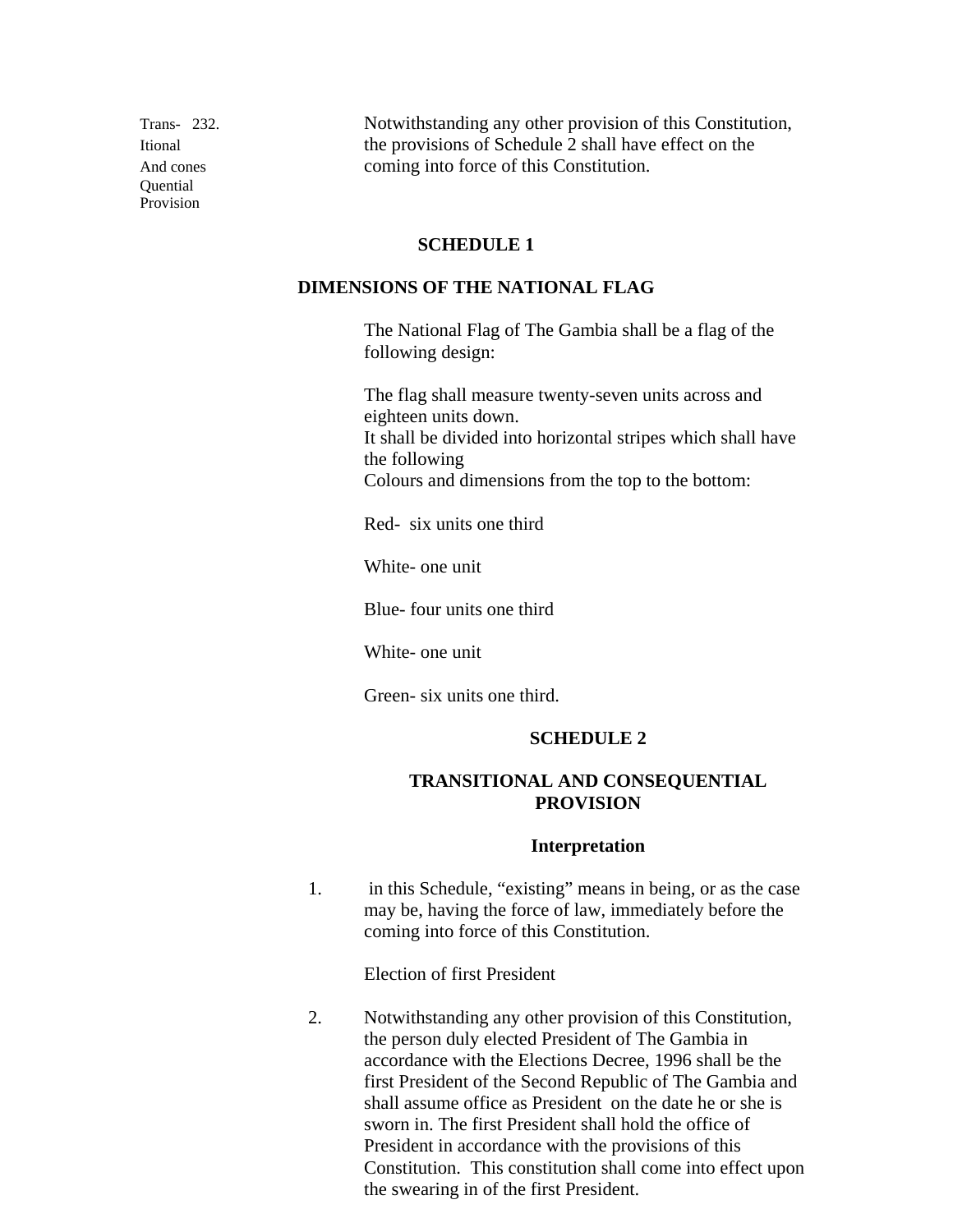Elections to the National Assembly

3. (1) the register of voters established by the Elections Decree 1996 shall be deemed to have been compiled in accordance with an Act of National Assembly made for the purposes of section 41 until it is replaced by a register of voters so compiled.

> (2) the Provisional Independent electoral Commission established by the Provisional independent Electoral commission Decree 1996 shall, until the members of the independent Electoral Commission are appointed in accordance with section 42, exercise the functions and powers of the independent Electoral Commission.

First constituency members of the National Assembly

 (4) Notwithstanding any other provision of this Constitution, the National Assembly constituencies established by the Elections Decree 1996 shall, until other provision is made in accordance with Chapter V of this Constitution, be deemed to be constituencies for the purposes of the Constitution and the persons duly elected as members of the National assembly for those constituencies in accordance with the said Electoral Decree 1996 shall be deemed to have been elected as such members for their respective constituencies. Such members shall hold their seats in accordance with the provisions of this Constitution.

First meeting of the National Assembly

- 5.(1) The President shall appoint a person to be the acting Clerk of the National Assembly until an appointment to that office is made in accordance with the provisions of this Constitution
- (2) The standing Orders of the House of Representatives established under the Constitution of The Gambia 1970 shall, in so far as they are not inconsistent with this Constitution, constitute the Standing Orders of the National Assembly until the National Assembly makes other provision in accordance with section 108 of this Constitution

#### **Existing law**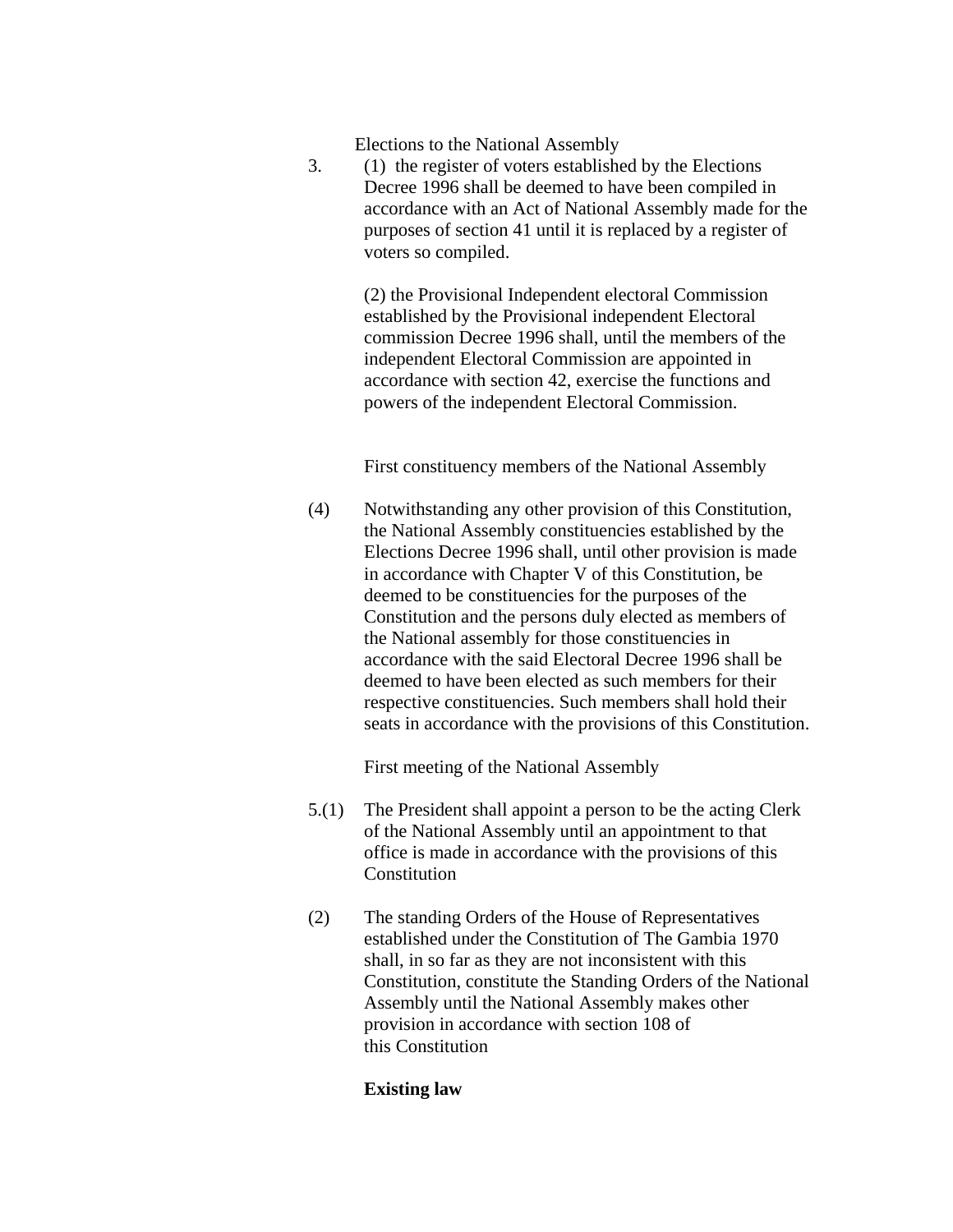- 6.(1) Where any matter that fails to be prescribed or provided for under this Constitution by an Act of the National Assembly or by any other authority or person, is prescribed or provided for by or under any existing law (including any Decree) or is otherwise lawfully prescribed or provided for immediately before the coming into force of this Constitution, that prescription or provision shall, as from the coming into force of this Constitution, have effect with such modifications, adaptations, qualifications and exceptions as may be necessary to bring it into conformity with this Constitution as if it were made under this Constitution by an Act of the National Assembly or, as the case may be, by the other authority or person.
- (2) Where, immediately before the coming into force of this Constitution, any existing law had not been brought into force or was to come into force on a date subsequent to the coming into force of this Constitution, the law may be brought into force accordance with its terms, or it shall come into force on such subsequent date, as the case may be, in so far as it is not inconsistent with this Constitution.
- (3) Subject to subparagraph (4) and to it being consistent with this Constitution in any existing law -
	- (a) a reference to the exercise of a legislative function (other than a power to make subsidiary legislation) by the Government or the Armed Forces Provisional Ruling Council shall, after the coming into force of this Constitution, be read as a reference to the exercise of that function by an Act of the National Assembly.
	- (b) A reference to a power to make subsidiary legislation by the Government of the Armed Forces Provisional Ruling Council shall, after the coming into force of this Constitution, be read as a reference to the President or to such Secretary of State or other authority as the President may by Order, Published in the Gazette, direct; and
	- (c) A reference to the exercise of an executive function by the Government, or any function) from other than a legislative function) or power by the Armed Forces Provisional Ruling Council or the Chairman thereof, shall, after the coming into force of this Constitution, be read as a reference to the exercise of that function or power by the President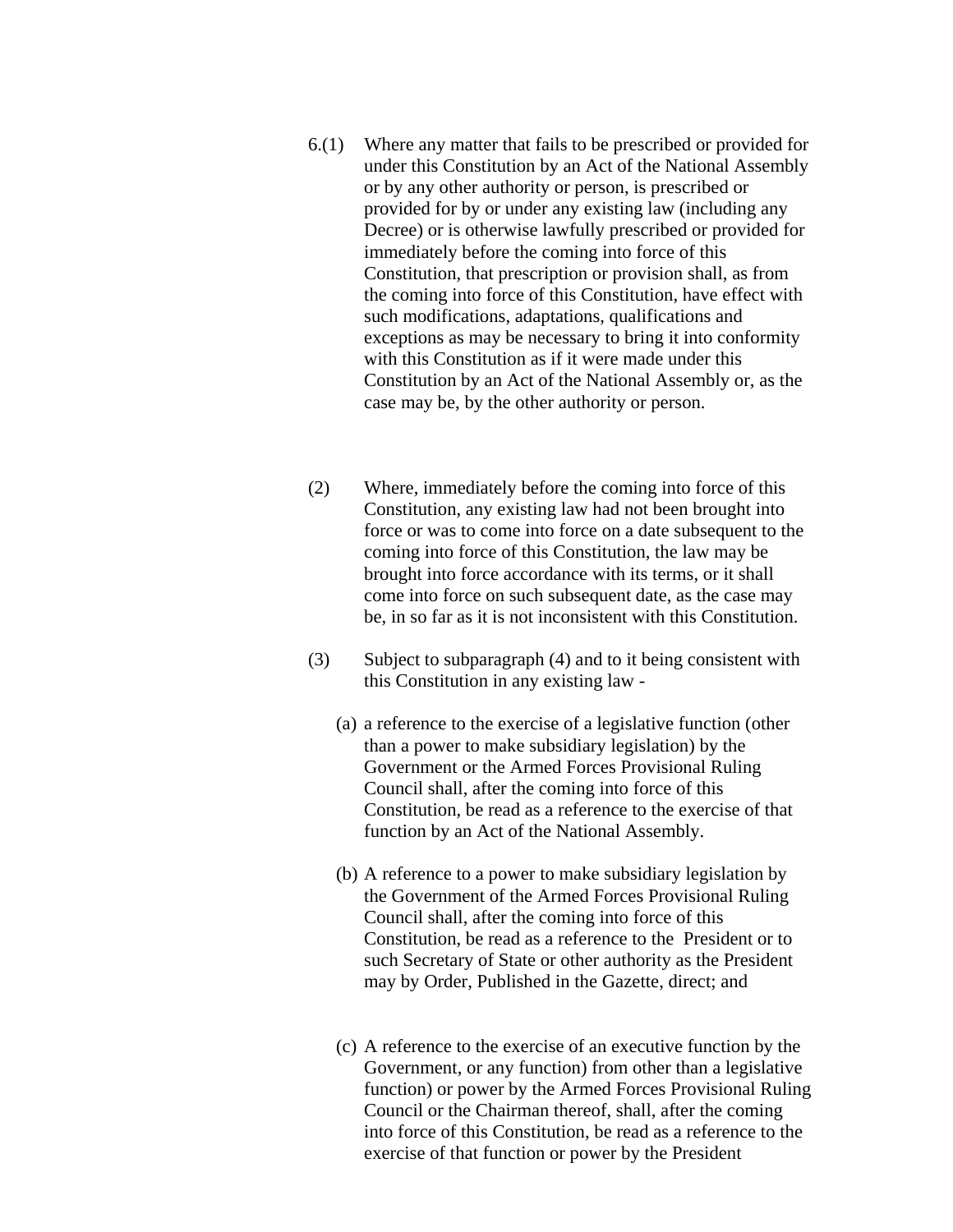6 of 2001 (4) The President may, by Order published in the Gazette and made with the approval of the National Assembly, at any time after the coming into force of the Constitution make such provision as may appear necessary for repealing, modifying, adding to or adapting any existing law for bringing it into accord with the provisions of this Constitution.

## **The Court**

- (7) (1)The High Court established by this Constitution shall be the successor of the existing Supreme Court
	- (a) Proceedings commenced in the existing Supreme Court may be continued before the same judge in the High Court without any break and
	- (b) After the coming into force of this Constitution, the judgements, decrees and orders of the existing Supreme Court shall continue in force and shall be given effect as if they were the judgments, decrees or orders of the High Court.
	- (2) The existing Court of Appeal shall be deemed to have been established by this Constitution.
	- (3) Until the Supreme Court is established in accordance with this Constitution-
		- (a) the jurisdiction and powers of the Supreme Court under section 127 shall be exercised by the court of Appeal; and
		- (b) appeals shall continue to lie to the judicial Committee of the Privy Council according to the existing law, and where any appeal, or petition for special leave to appeal, is entered with the Privy Council before the establishment of the Supreme Court, the proceedings may continue, and effect shall be given to any judgment or order of the judicial Committee in such proceedings, according to the existing law.
	- (4) Subject to the foregoing provisions of this paragraph, where any proceedings have been commenced before the coming into force of this Constitution in any existing court, they may be continued and concluded before the corresponding court as established or recognised by this Constitution, and judgments, decrees and orders of any existing court shall be given effect as the judgment, decrees and orders of such corresponding court.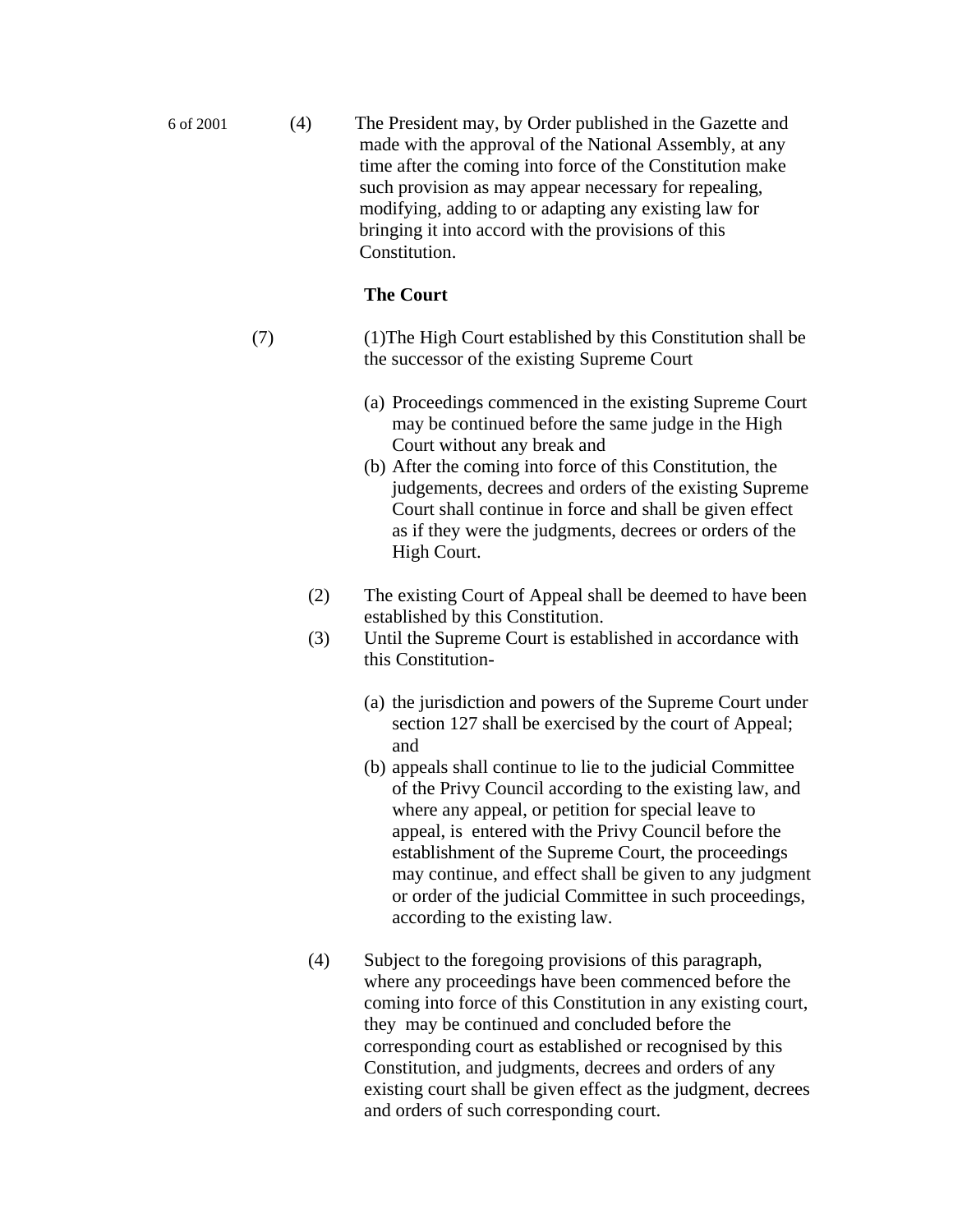### **Judges**

- 8.(1) The justices of the existing Court of Appeal shall be deemed to have been appointed as justices of the Court of Appeal as established by this Constitution.
- (2) The Justices of the existing Supreme Court shall be deemed to have been appointed as Justices of the High Court as established by this Constitution.

## **Existing offices**

 9(1) Subject to the other provisions of this schedule, where any office has been established by or under an existing law and this Constitution established or provides for the establishment of a similar or corresponding office, any person who, immediately before the coming into force of this Constitution holds or is acting in the former office shall, in so far as it is consistent with this Constitution, be deemed as from the coming into force of this Constitution to have been appointed, elected or otherwise selected to or to act in the latter office:

Provided that –

- (a) any person who, under the existing law, would have been required to vacate his or her office at the expiration of any period at the attainment of any age shall vacate his or her office on the expiry of that period or on the attainment of that age;
- (b) nothing in this paragraph affects the power of any person or authority under this Constitution to make provision for the abolition of any office or the removal of any person from office or to require any person to retire from office;
- (c) nothing in this paragraph shall apply to the office of Secretary of State or Secretary General.
- (2) For the purposes of any law relating to pensions or other retirement benefits, the continuity of service of any person holding a public office shall not be affected by the coming into force this Constitution.
- (3) Any person who, by virtue of this paragraph, is deemed as from the coming into force of this Constitution to have been appointed, elected or selected to hold or act in any office shall, as soon as may be, take and subscribe to the prescribed oaths.

### Financial provision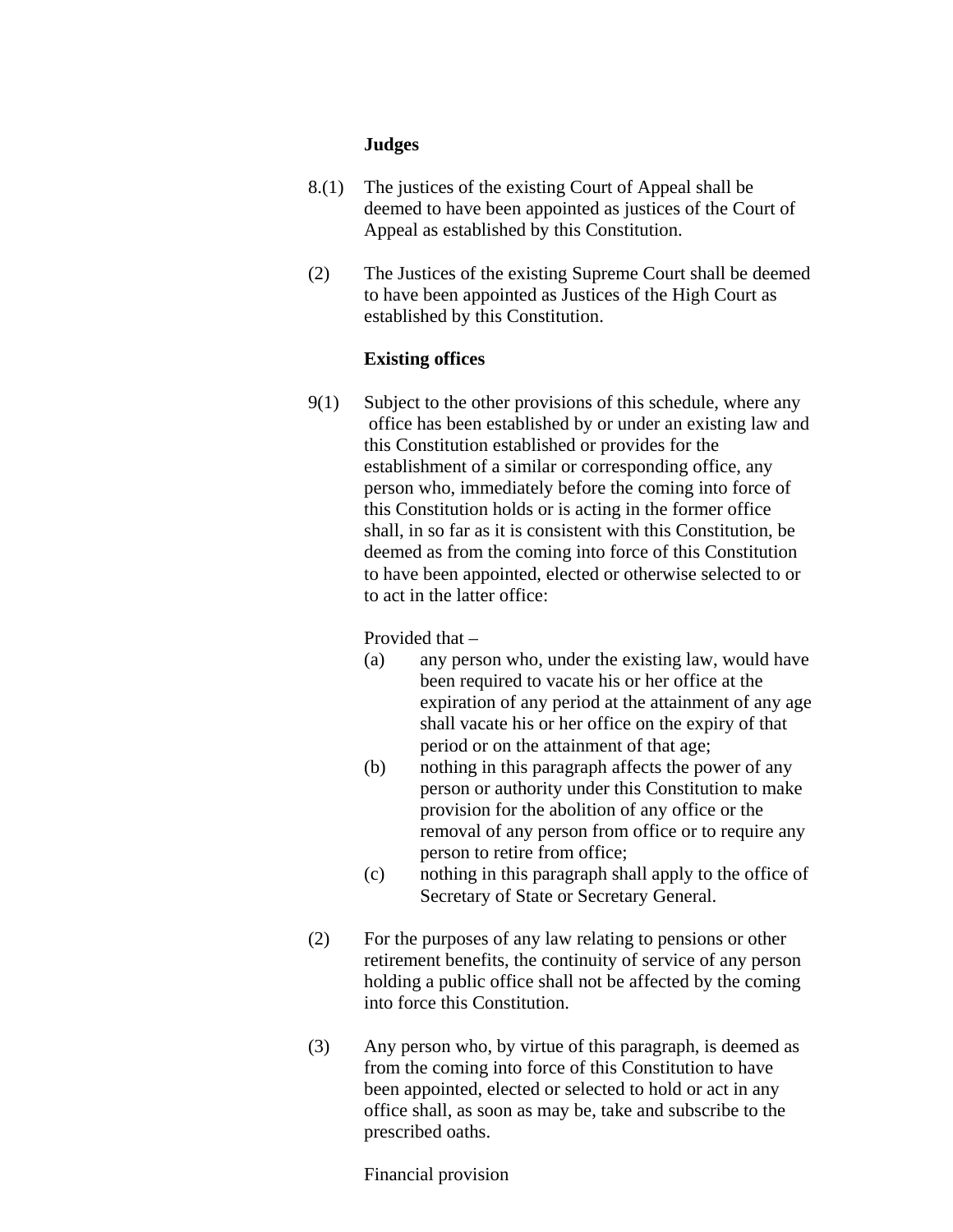- 10(1) The Consolidated Revenue Fund and the Contingency Fund in existence immediately before the coming into force of this Constitution, shall, until otherwise provided by law, continue in existence as the Consolidated Fund and the Contingency Fund referred to in sections 150 and 154 of this Constitution.
- (2) Subject to this Constitution, every payment required or authorised to be made into a public fund or out of a public fund under any law in force immediately before the coming into force of this Constitution shall continue to be made into or out of that fund.
- (3) The financial estimates for the financial year in being at the coming into force of this Constitution shall, until provision is otherwise made by an Act of the National Assembly, continue and shall have full effect.

Savings of Commissions of inquiry Established During the period Commencing  $22<sup>nd</sup>$  July 1994 up to the Coming into Force of This Constitution

11. (1) where any order penalty or investigation has been made or commenced before the coming into force of this Constitution by any person or authority that has power for that purpose under any Decree establishing any Commission of inquiry, that penalty, order or investigation may be carried on and be completed by the person or authority having power for the purpose after the coming into force of this Constitution, and it shall not be necessary for the person or authority to commence the investigation or make the order or penalty afresh.

(2) for avoidance of doubt, any Commission of inquiry established in accordance with a Decree of the Armed Forces Provisional Ruling Council before the coming into force of this Constitution shall continue to exist and shall exercise their functions in accordance with the Orders establishing them.

(3) Any Order, Ruling finding of fact, seizure, sale or alienation of property or penalty imposed or thing done by or carried out under the authority of any Commission of Inquiry established in accordance with a Decree of the Armed Forces Provisional Ruling Council shall not be questioned or reversed by any Court or other authority under this Constitution or any other law.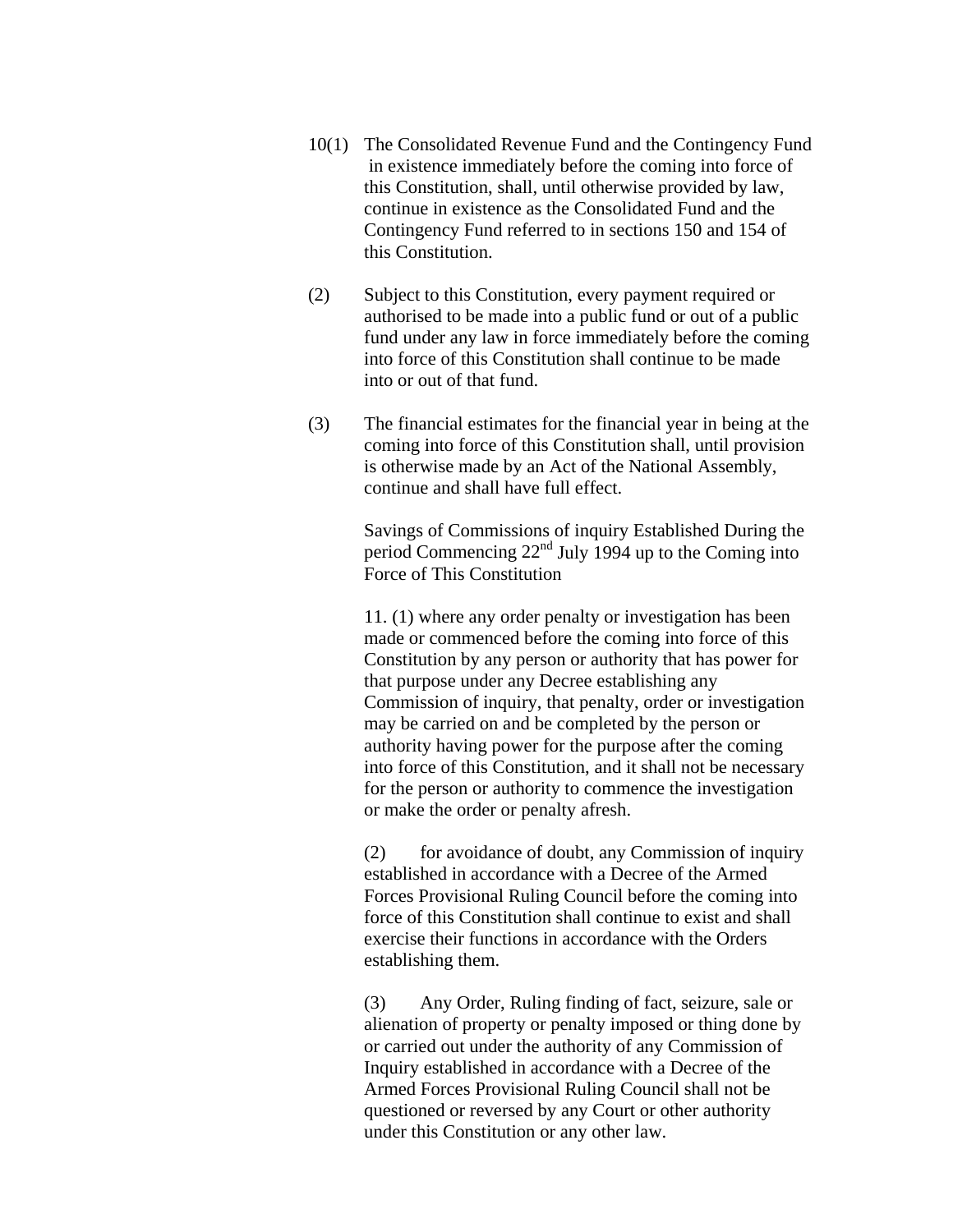#### **Succession to property**

- 12. As regards any property, assets or obligations-
	- (a) The President shall be the universal successor as respects the office of a former President of The Gambia as established under any previous Constitution; and
	- (b) The government shall be the universal successor to a former Government of The Gambia as so established and to the Armed Forces Provisional Ruling council.

#### **Legal Proceedings**

6 of 2001 13. (1)No member of the Armed Forces Provisional Ruling Council, any person appointed minister by the Armed Forces Provisional Ruling council or other appointees of the Armed Forces Provisional Ruling Council shall be held liable or answerable before a Court or authority or under this Constitution or any other law, either jointly or severally, for an act or omission in the performance of his or her official duties.

> (2) After the coming into force of this Constitution, it shall not be lawful for any court or tribunal to entertain any action or take any decision or make any order or grant any remedy or relief in any proceedings instituted against the Government of The Gambia or any person acting under the authority of the Government of The Gambia, or against any person or persons acting in concert or individually to assist or bring about the change in Government which took place on the twenty second day of July 1994, in respect of any act or omission relating to, or consequent upon:

- (a) the overthrow of the government in power before the formation of the Armed Forces Provisional Ruling Council ; or
- (b) the suspension or abrogation of the Constitution of The Gambia 1970; or
- (c) the establishment of the Armed Forces Provisional Ruling Council; or
- (d) the establishment of this Constitution.